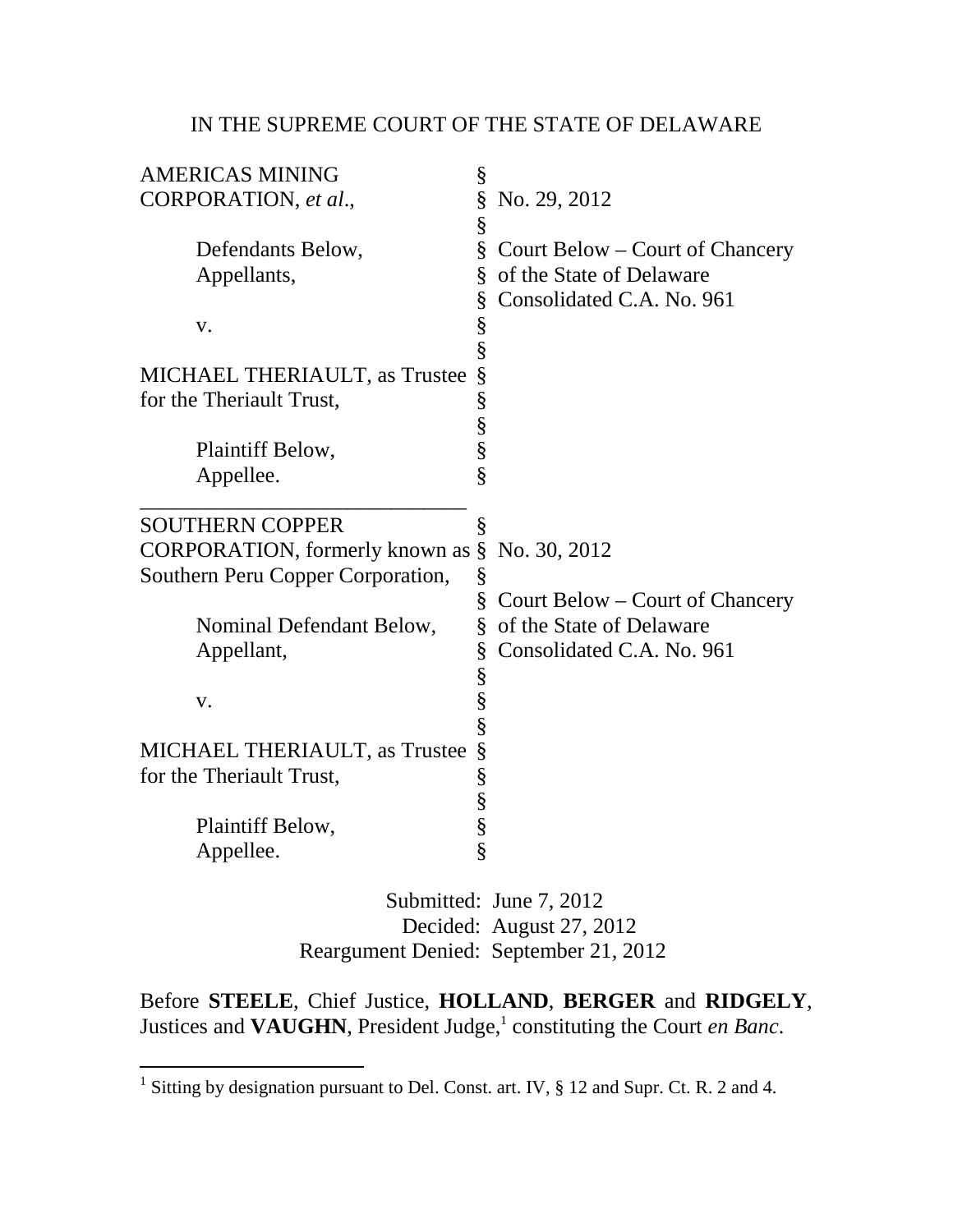Upon appeal from the Court of Chancery. **AFFIRMED**.

 S. Mark Hurd, Esquire and Kevin M. Coen, Esquire, Morris, Nichols, Arsht & Tunnell LLP, Wilmington, Delaware, and Bruce D. Angiolillo, Esquire (argued), Jonathan K. Youngwood, Esquire, Craig S. Waldman, Esquire, and Daniel J. Stujenske, Esquire, Simpson, Thacher & Bartlett LLP, New York, New York, for appellants, Americas Mining Corporation, Germán Larrea Mota-Velasco, Genaro Larrea Mota-Velasco, Oscar Gonzalez Rocha, Emilio Carrillo Gamboa, Jaime Fernando Collazo Gonzalez, Xavier Garcia de Quevedo Topete, Armando Ortega Gómez, and Juan Rebolledo Gout.

 Stephen E. Jenkins, Esquire (argued), Richard L. Renck, Esquire, Andrew D. Cordo, Esquire and F. Troupe Mickler, IV, Esquire, Ashby & Geddes, Wilmington, Delaware, for appellant, Nominal Defendant Southern Copper Corporation, formerly known as Southern Peru Copper Corporation.

 Ronald A. Brown, Jr., Esquire (argued) and Marcus E. Montejo, Esquire, Prickett, Jones & Elliott, P.A., Wilmington, Delaware, and Kessler Topaz Meltzer & Check, LLP, Radnor, Pennsylvania, for appellee.

**HOLLAND**, Justice, for the majority: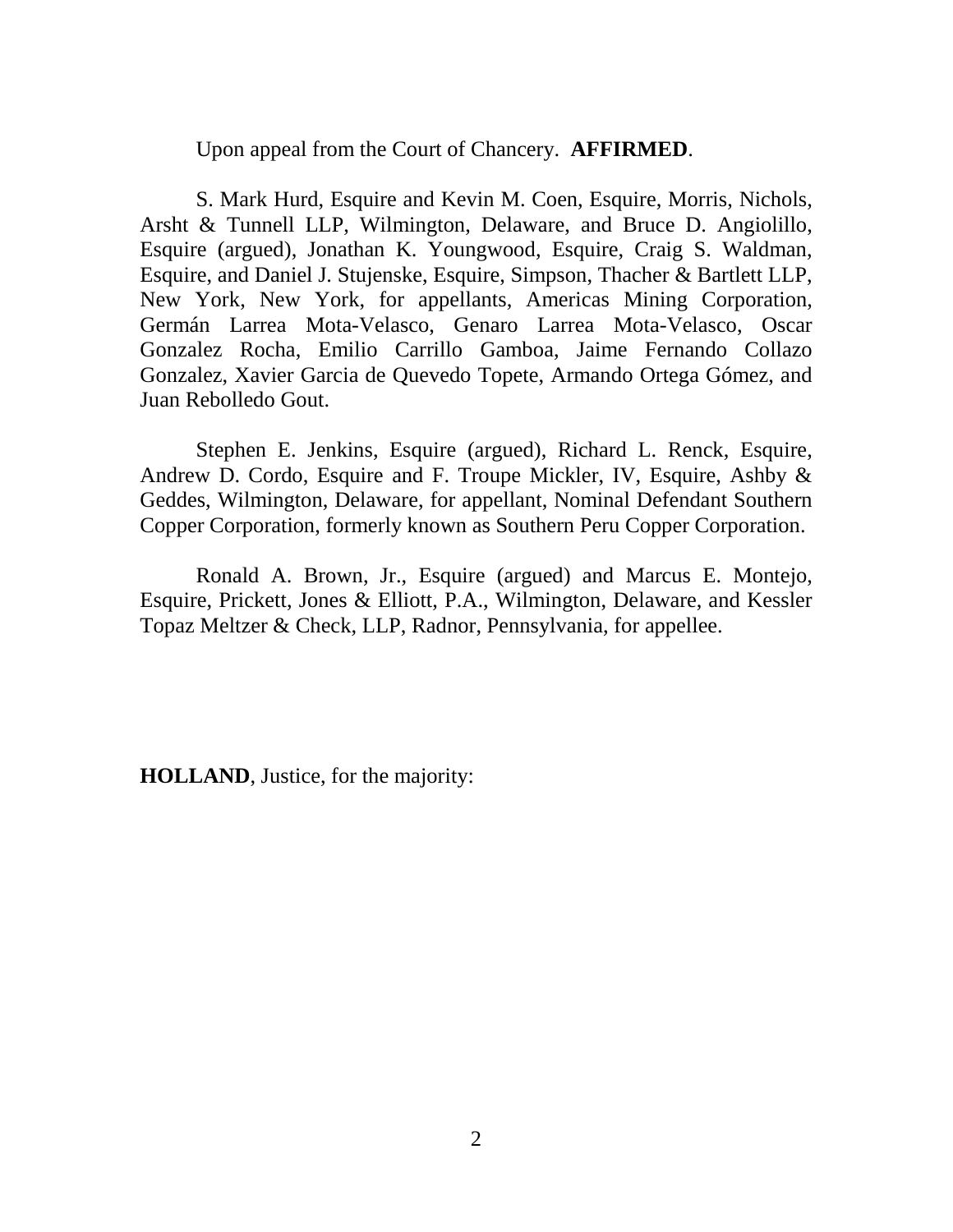This is an appeal from a post-trial decision and final judgment of the Court of Chancery awarding more than \$2 billion in damages and more than \$304 million in attorneys' fees. The Court of Chancery held that the defendants-appellants, Americas Mining Corporation ("AMC"), the subsidiary of Southern Copper Corporation's ("Southern Peru") controlling shareholder, and affiliate directors of Southern Peru (collectively, the "Defendants"), breached their fiduciary duty of loyalty to Southern Peru and its minority stockholders by causing Southern Peru to acquire the controller's 99.15% interest in a Mexican mining company, Minera México, S.A. de C.V. ("Minera"), for much more than it was worth, *i.e.*, at an unfair price.

 The Plaintiff challenged the transaction derivatively on behalf of Southern Peru. The Court of Chancery found the trial evidence established that the controlling shareholder, Grupo México, S.A.B. de C.V. ("Grupo Mexico"), through AMC, "extracted a deal that was far better than market" from Southern Peru due to the ineffective operation of a special committee (the "Special Committee"). To remedy the Defendants' breaches of loyalty, the Court of Chancery awarded the difference between the value Southern Peru paid for Minera (\$3.7 billion) and the amount the Court of Chancery determined Minera was worth (\$2.4 billion). The Court of Chancery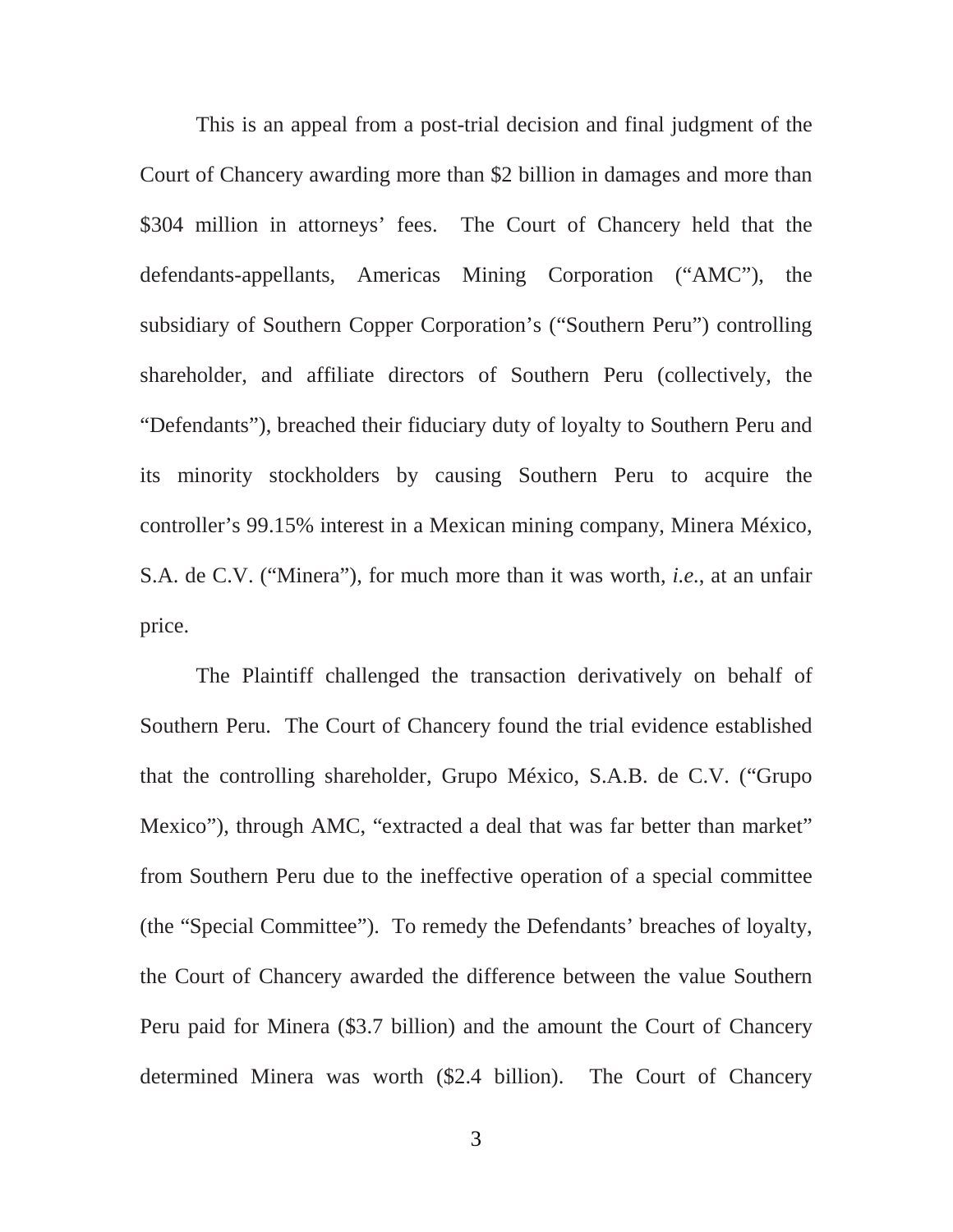awarded damages in the amount of \$1.347 billion plus pre- and postjudgment interest, for a total judgment of \$2.0316 billion. The Court of Chancery also awarded the Plaintiff's counsel attorneys' fees and expenses in the amount of 15% of the total judgment, which amounts to more than \$304 million.

#### *Issues on Appeal*

The Defendants have raised five issues on appeal. First, they argue that the Court of Chancery impermissibly denied the Defendants the opportunity to present a witness from Goldman, Sachs & Co. ("Goldman") at trial to explain its valuation process, on the grounds that the witness constituted an "unfair surprise." Second, they contend that the Court of Chancery committed reversible error by failing to determine which party bore the burden of proof before trial. They further claim the Court of Chancery erred by ultimately allocating the burden to the Defendants, because, they submit, the Special Committee was independent, wellfunctioning, and did not rely on the controlling shareholder for the information that formed the basis for its recommendation. Third, they argue that the Court of Chancery's determination about the "fair" price for the transaction was arbitrary and capricious. Fourth, they assert that the Court of Chancery's award of damages is not supported by evidence in the record,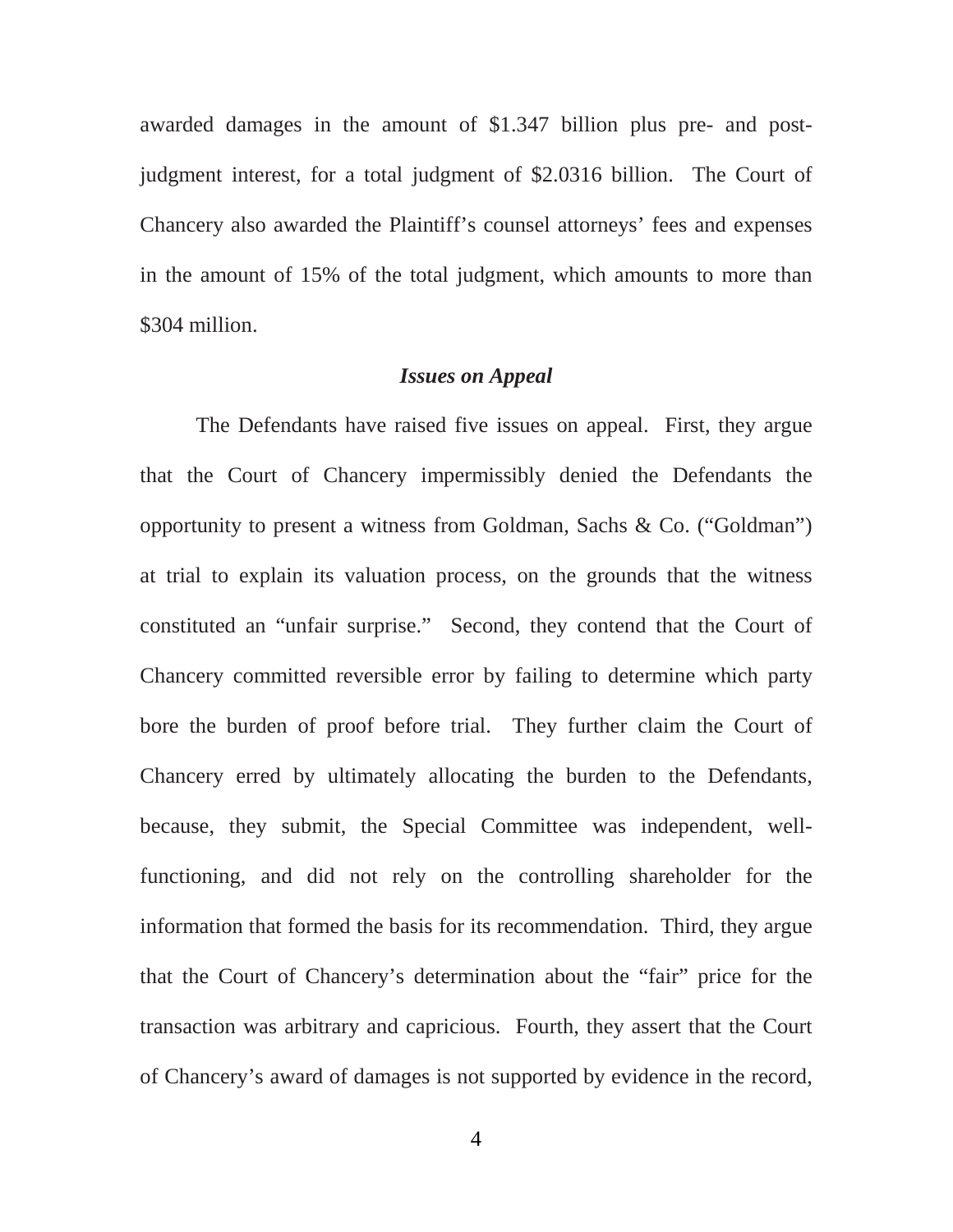but rather by impermissible speculation and conjecture. Finally, the Defendants' allege that the Court of Chancery's award of attorneys' fees of more than \$304 million is an abuse of discretion. Southern Peru also appeals from the award of attorneys' fees to the Plaintiff's counsel.

 We have determined that all of the Defendants' arguments are without merit. Therefore, the judgment of the Court of Chancery is affirmed.

#### *FACTUAL BACKGROUND***<sup>2</sup>**

 The controlling stockholder in this case is Grupo México, S.A.B. de C.V. The NYSE-listed mining company is Southern Peru Copper Corporation.<sup>3</sup> The Mexican mining company is Minera México, S.A. de  $C.V.<sup>4</sup>$ 

In February 2004, Grupo Mexico proposed that Southern Peru buy its 99.15% stake in Minera. At the time, Grupo Mexico owned 54.17% of Southern Peru's outstanding capital stock and could exercise 63.08% of the voting power of Southern Peru, making it Southern Peru's majority stockholder.

<sup>&</sup>lt;sup>2</sup> The facts are taken almost verbatim from the post-trial decision by the Court of Chancery.

<sup>3</sup> On October 11, 2005, Southern Peru changed its name to "Southern Copper Corporation" and is currently traded on the NYSE under the symbol "SCCO."

 $4$  Grupo Mexico held — and still holds — its interest in Southern Peru through its wholly-owned subsidiary Americas Mining Corporation ("AMC"). Grupo Mexico also held its 99.15% stake in Minera through AMC. AMC, not Grupo Mexico, is a defendant to this action, but I refer to them collectively as Grupo Mexico in this opinion because that more accurately reflects the story as it happened.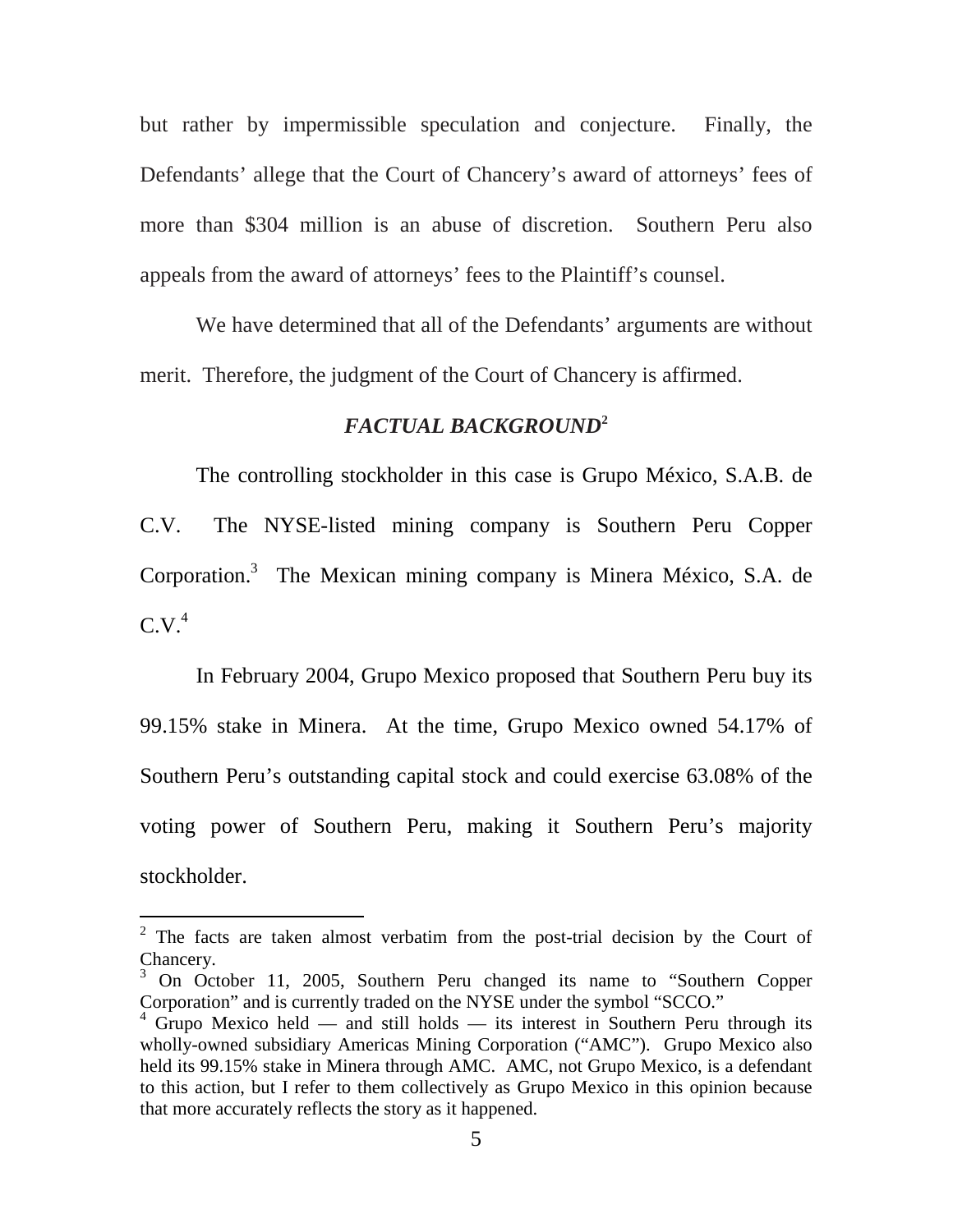Grupo Mexico initially proposed that Southern Peru purchase its equity interest in Minera with 72.3 million shares of newly-issued Southern Peru stock. This "indicative" number assumed that Minera's equity was worth \$3.05 billion, because that is what 72.3 million shares of Southern Peru stock were worth then in cash. By stark contrast with Southern Peru, Minera was almost wholly owned by Grupo Mexico and therefore had no market-tested value.

 Because of Grupo Mexico's self-interest in the merger proposal, Southern Peru formed a "Special Committee" of disinterested directors to "evaluate" the transaction with Grupo Mexico. The Special Committee spent eight months in an awkward back and forth with Grupo Mexico over the terms of the deal before approving Southern Peru's acquisition of 99.15% of Minera's stock in exchange for 67.2 million newly-issued shares of Southern Peru stock (the "Merger") on October 21, 2004. That same day, Southern Peru's board of directors (the "Board") unanimously approved the Merger and Southern Peru and Grupo Mexico entered into a definitive agreement (the "Merger Agreement"). On October 21, 2004, the market value of 67.2 million shares of Southern Peru stock was \$3.1 billion. When the Merger closed on April 1, 2005, the value of 67.2 million shares of Southern Peru had grown to \$3.75 billion.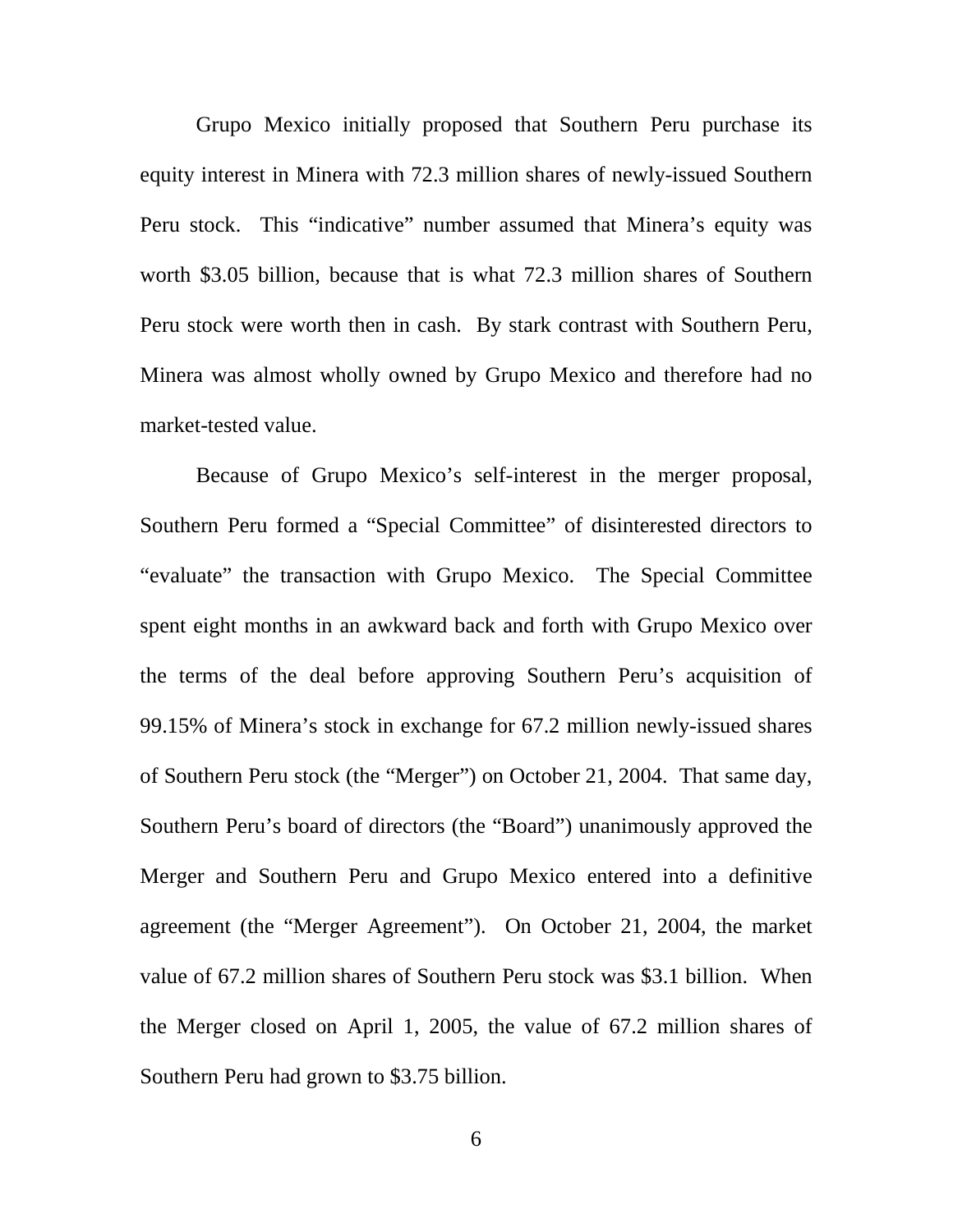This derivative suit was then brought against the Grupo Mexico subsidiary that owned Minera, the Grupo Mexico-affiliated directors of Southern Peru, and the members of the Special Committee, alleging that the Merger was entirely unfair to Southern Peru and its minority stockholders.

The crux of the Plaintiff's argument is that Grupo Mexico received something demonstrably worth more than \$3 billion (67.2 million shares of Southern Peru stock) in exchange for something that was not worth nearly that much  $(99.15\% \text{ of Minera})$ .<sup>5</sup> The Plaintiff points to the fact that Goldman, which served as the Special Committee's financial advisor, never derived a value for Minera that justified paying Grupo Mexico's asking price, but instead relied on a "relative" valuation analysis that involved comparing the discounted cash flow ("DCF") values of Southern Peru and Minera, and a contribution analysis that improperly applied Southern Peru's own market EBITDA multiple (and even higher multiples) to Minera's EBITDA projections, to determine an appropriate exchange ratio to use in the Merger. The Plaintiff claims that, because the Special Committee and Goldman abandoned the company's market price as a measure of the true value of the give, Southern Peru substantially overpaid in the Merger.

 $\overline{a}$ 

<sup>&</sup>lt;sup>5</sup> The remaining plaintiff in this action is Michael Theriault, as trustee of and for the Theriault Trust.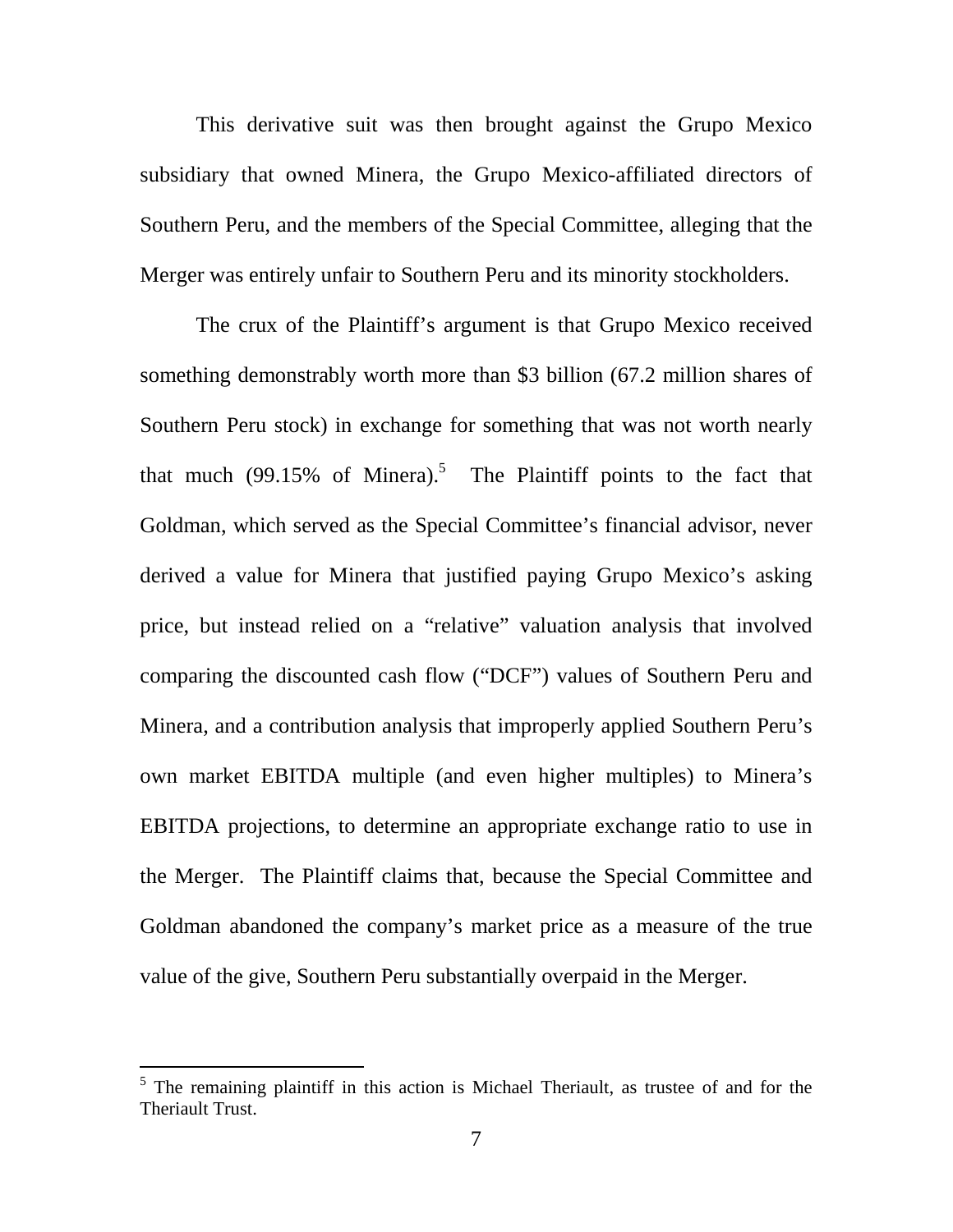The Defendants remaining in the case are Grupo Mexico and its affiliate directors who were on the Southern Peru Board at the time of the Merger.<sup>6</sup> These Defendants assert that Southern Peru and Minera are similar companies and were properly valued on a relative basis. In other words, the defendants argue that the appropriate way to determine the price to be paid by Southern Peru in the Merger was to compare both companies' values using the same set of assumptions and methodologies, rather than comparing Southern Peru's market capitalization to Minera's DCF value. The Defendants do not dispute that shares of Southern Peru stock could have been sold for their market price at the time of the Merger, but they contend that Southern Peru's market price did not reflect the fundamental value of Southern Peru and thus could not appropriately be compared to the DCF value of Minera.

 After this brief overview of the basic events and the parties' core arguments, the Court of Chancery provided the following more detailed recitation of the facts as it found them after trial.

-

<sup>6</sup> These individual defendants are Germán Larrea Mota-Velasco, Genaro Larrea Mota-Velasco, Oscar González Rocha, Emilio Carrillo Gamboa, Jaime Fernandez Collazo Gonzalez, Xavier García de Quevedo Topete, Armando Ortega Gómez, and Juan Rebolledo Gout.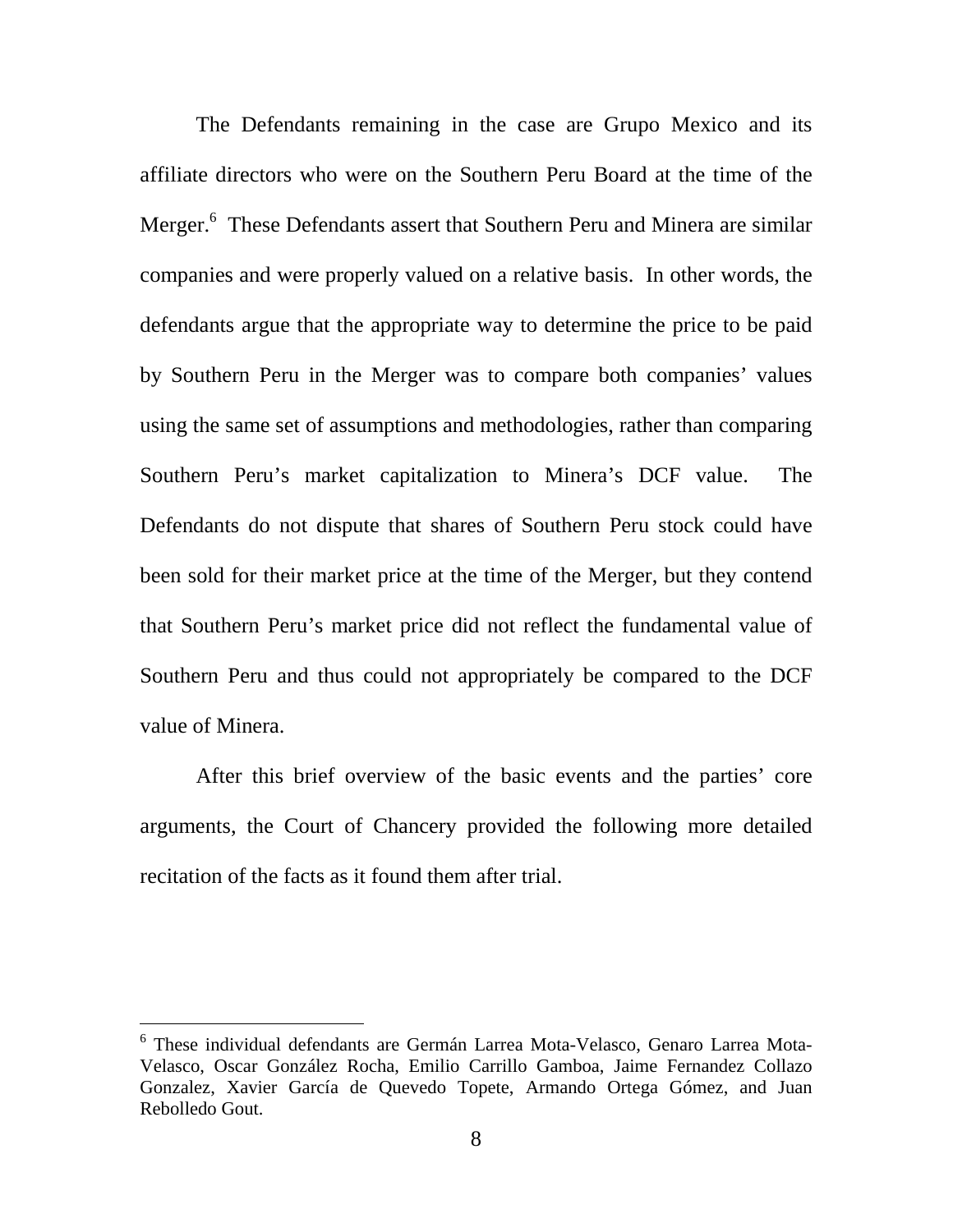#### *The Key Players*

 Southern Peru operates mining, smelting, and refining facilities in Peru, producing copper and molybdenum as well as silver and small amounts of other metals. Before the Merger, Southern Peru had two classes of stock: common shares that were traded on the New York Stock Exchange; and "Founders Shares" that were owned by Grupo Mexico, Cerro Trading Company, Inc., and Phelps Dodge Corporation (the "Founding Stockholders"). Each Founders Share had five votes per share versus one vote per share for ordinary common stock. Grupo Mexico owned 43.3 million Founders Shares, which translated to 54.17% of Southern Peru's outstanding stock and 63.08% of the voting power.

Southern Peru's certificate of incorporation and a stockholders' agreement also gave Grupo Mexico the right to nominate a majority of the Southern Peru Board. The Grupo Mexico-affiliated directors who are defendants in this case held seven of the thirteen Board seats at the time of the Merger. Cerro owned 11.4 million Founders Shares (14.2% of the outstanding common stock) and Phelps Dodge owned 11.2 million Founders Shares (13.95% of the outstanding common stock). Among them, therefore, Grupo Mexico, Cerro, and Phelps Dodge owned over 82% of Southern Peru.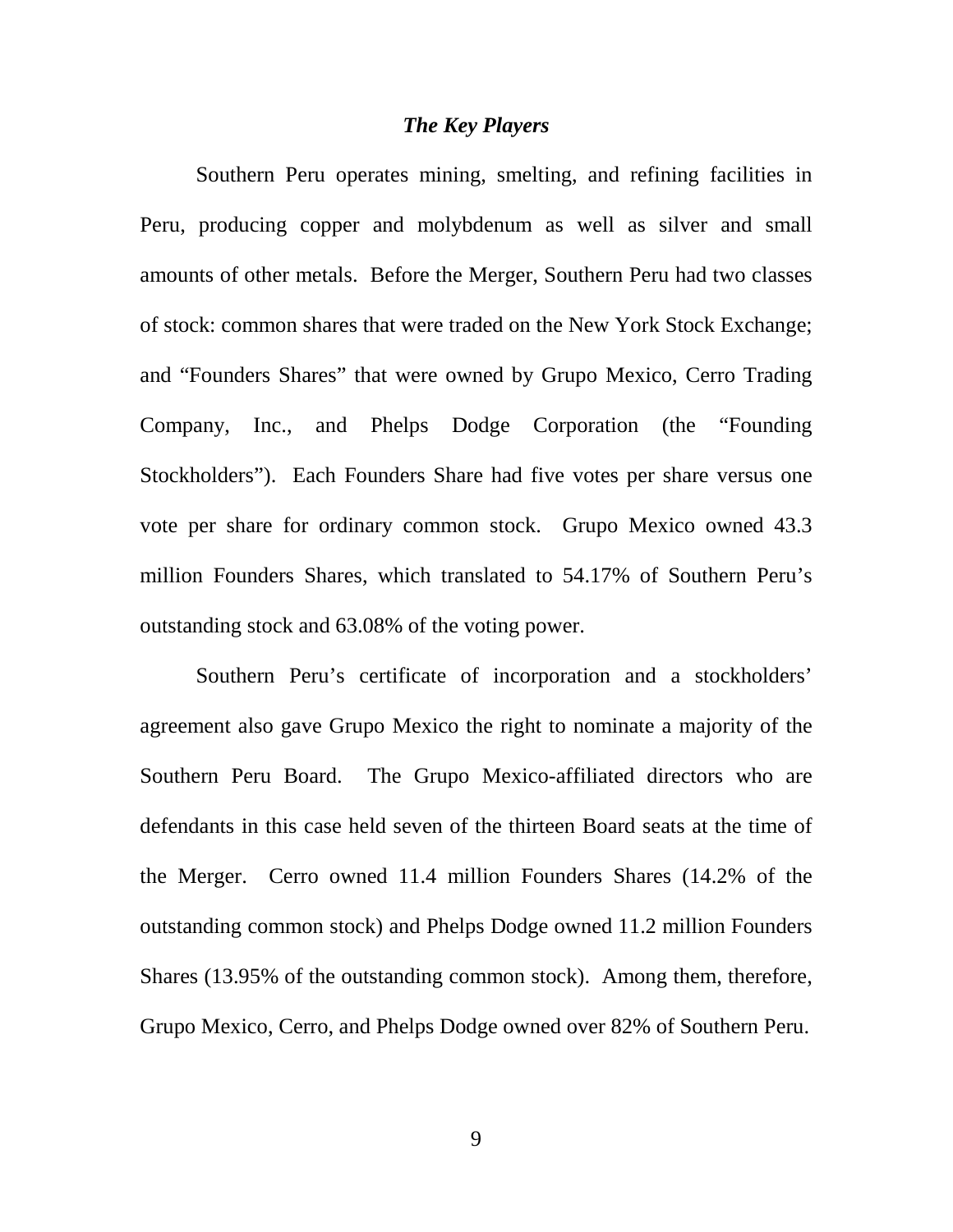Grupo Mexico is a Mexican holding company listed on the Mexican stock exchange. Grupo Mexico is controlled by the Larrea family, and at the time of the Merger defendant Germán Larrea was the Chairman and CEO of Grupo Mexico, as well as the Chairman and CEO of Southern Peru. Before the Merger, Grupo Mexico owned 99.15% of Minera's stock and thus essentially was Minera's sole owner. Minera is a company engaged in the mining and processing of copper, molybdenum, zinc, silver, gold, and lead through its Mexico-based mines. At the time of the Merger, Minera was emerging from  $-$  if not still mired in  $-$  a period of financial difficulties, and its ability to exploit its assets had been compromised by these financial constraints. By contrast, Southern Peru was in good financial condition and virtually debt-free.

### *Grupo Mexico Proposes That Southern Peru Acquire Minera*

In 2003, Grupo Mexico began considering combining its Peruvian mining interests with its Mexican mining interests. In September 2003, Grupo Mexico engaged UBS Investment Bank to provide advice with respect to a potential strategic transaction involving Southern Peru and Minera.

Grupo Mexico and UBS made a formal presentation to Southern Peru's Board on February 3, 2004, proposing that Southern Peru acquire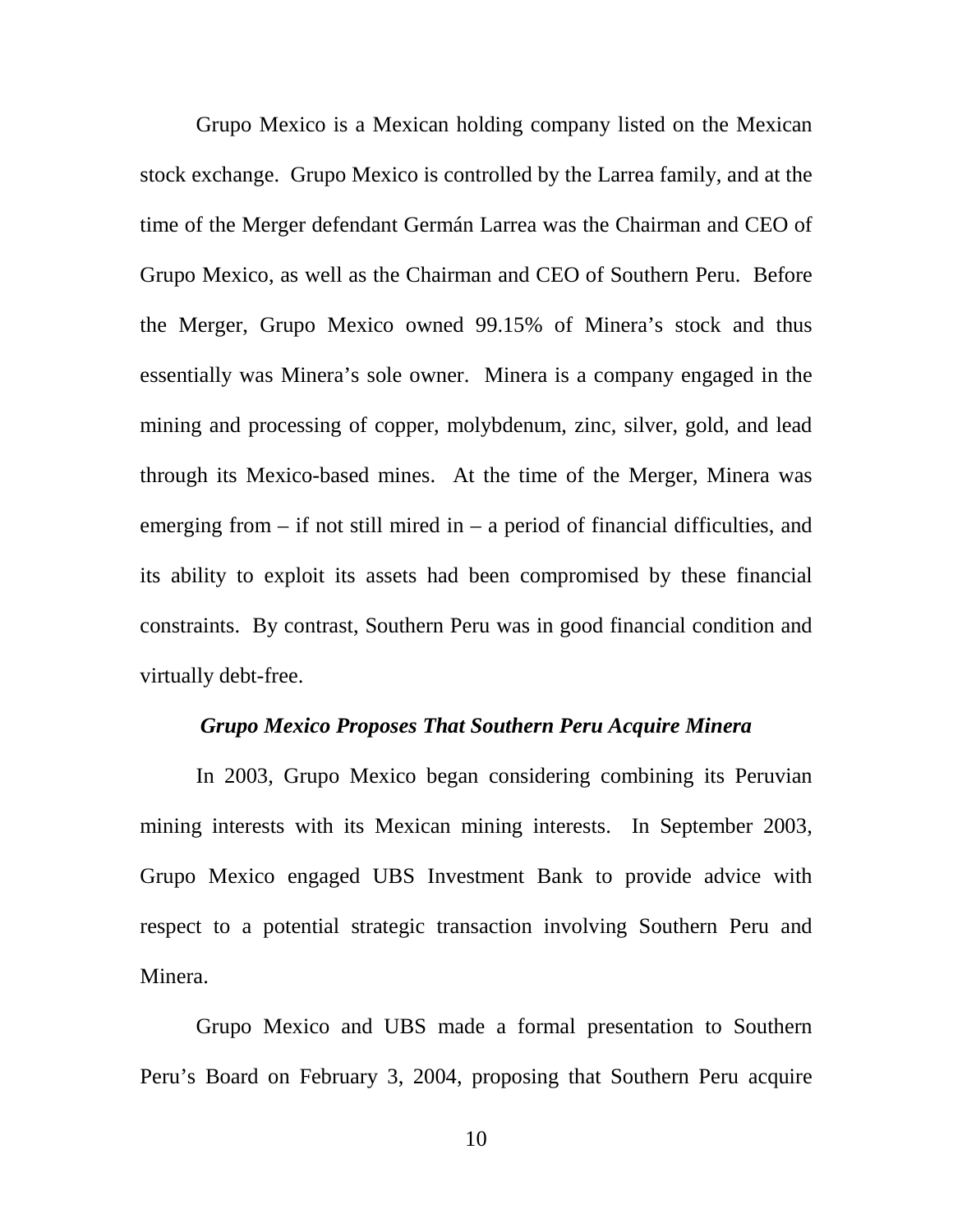Grupo Mexico's interest in Minera from AMC in exchange for newly-issued shares of Southern Peru stock. In that presentation, Grupo Mexico characterized the transaction as "[Southern Peru] to acquire Minera [ ] from AMC in a stock for stock deal financed through the issuance of common shares; initial proposal to issue 72.3 million shares." A footnote to that presentation explained that the 72.3 million shares was "an indicative number" of Southern Peru shares to be issued, assuming an equity value of Minera of \$3.05 billion and a Southern Peru share price of \$42.20 as of January 29, 2004.

In other words, the consideration of 72.3 million shares was indicative in the sense that Grupo Mexico wanted \$3.05 billion in dollar value of Southern Peru stock for its stake in Minera, and the number of shares that Southern Peru would have to issue in exchange for Minera would be determined based on Southern Peru's market price. As a result of the proposed merger, Minera would become a virtually wholly-owned subsidiary of Southern Peru. The proposal also contemplated the conversion of all Founders Shares into a single class of common shares.

#### *Southern Peru Forms A Special Committee*

In response to Grupo Mexico's presentation, the Board met on February 12, 2004 and created a Special Committee to evaluate the proposal.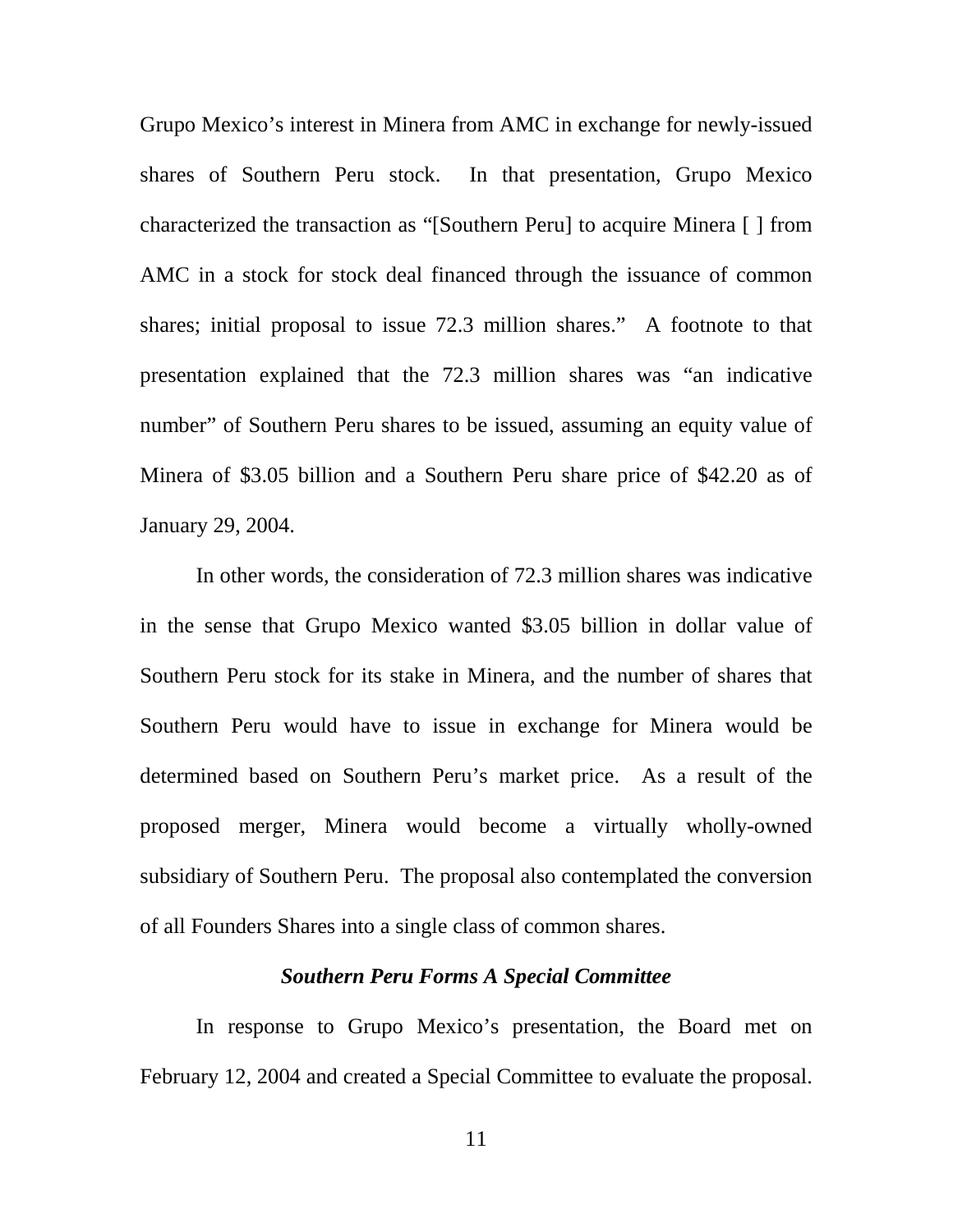The resolution creating the Special Committee provided that the "duty and sole purpose" of the Special Committee was "to evaluate the [Merger] in such manner as the Special Committee deems to be desirable and in the best interests of the stockholders of [Southern Peru]," and authorized the Special Committee to retain legal and financial advisors at Southern Peru's expense on such terms as the Special Committee deemed appropriate. The resolution did not give the Special Committee express power to negotiate, nor did it authorize the Special Committee to explore other strategic alternatives.

 The Special Committee's makeup as it was finally settled on March 12, 2004 was as follows:

- Harold S. Handelsman: Handelsman graduated from Columbia Law School and worked at Wachtell, Lipton, Rosen & Katz as an M&A lawyer before becoming an attorney for the Pritzker family interests in 1978. The Pritzker family is a wealthy family based in Chicago that owns, through trusts, a myriad of businesses. Handelsman was appointed to the Board in 2002 by Cerro, which was one of those Pritzker-owned businesses.
- Luis Miguel Palomino Bonilla: Palomino has a Ph.D in finance from the Wharton School at the University of Pennsylvania and worked as an economist, analyst and consultant for various banks and financial institutions. Palomino was nominated to the Board by Grupo Mexico upon the recommendation of certain Peruvian pension funds that held a large portion of Southern Peru's publicly traded stock.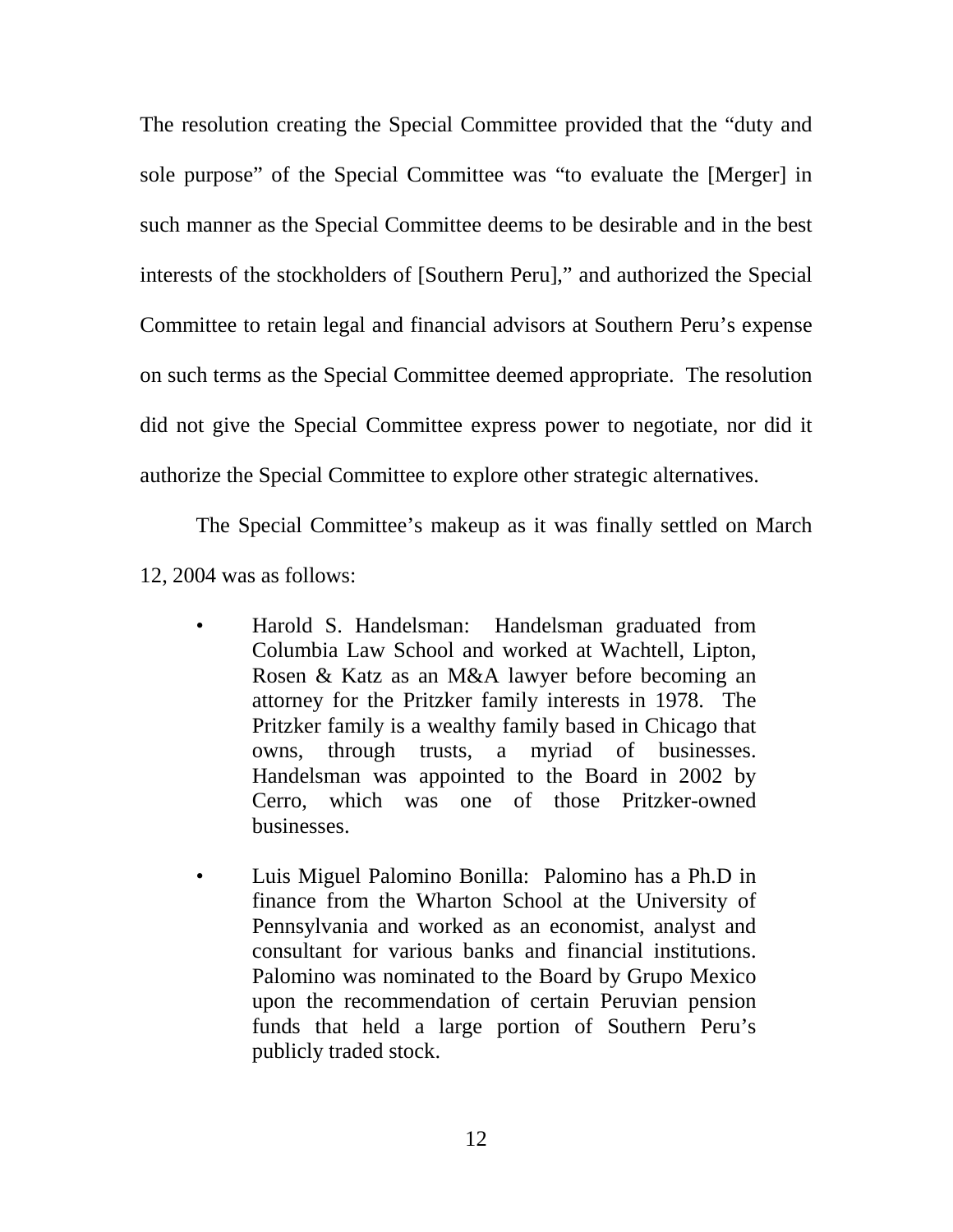- Gilberto Perezalonso Cifuentes: Perezalonso has both a law degree and an MBA and has managed multi-billion dollar companies such as Grupo Televisa and AeroMexico Airlines. Perezalonso was nominated to the Board by Grupo Mexico.
- Carlos Ruiz Sacristán: Ruiz, who served as the Special Committee's Chairman, worked as a Mexican government official for 25 years before co-founding an investment bank, where he advises on M&A and financing transactions. Ruiz was nominated to the Board by Grupo Mexico.

# *The Special Committee Hires Advisors And Seeks A Definitive Proposal From Grupo Mexico*

 The Special Committee began its work by hiring U.S. counsel and a financial advisor. After considering various options, the Special Committee chose Latham & Watkins LLP and Goldman. The Special Committee also hired a specialized mining consultant to help Goldman with certain technical aspects of mining valuation. Goldman suggested consultants that the Special Committee might hire to aid in the process; after considering these options, the Special Committee retained Anderson & Schwab ("A&S").

 After hiring its advisors, the Special Committee set out to acquire a "proper" term sheet from Grupo Mexico. The Special Committee did not view the most recent term sheet that Grupo Mexico had sent on March 25, 2004 as containing a price term that would allow the Special Committee to properly evaluate the proposal. For some reason the Special Committee did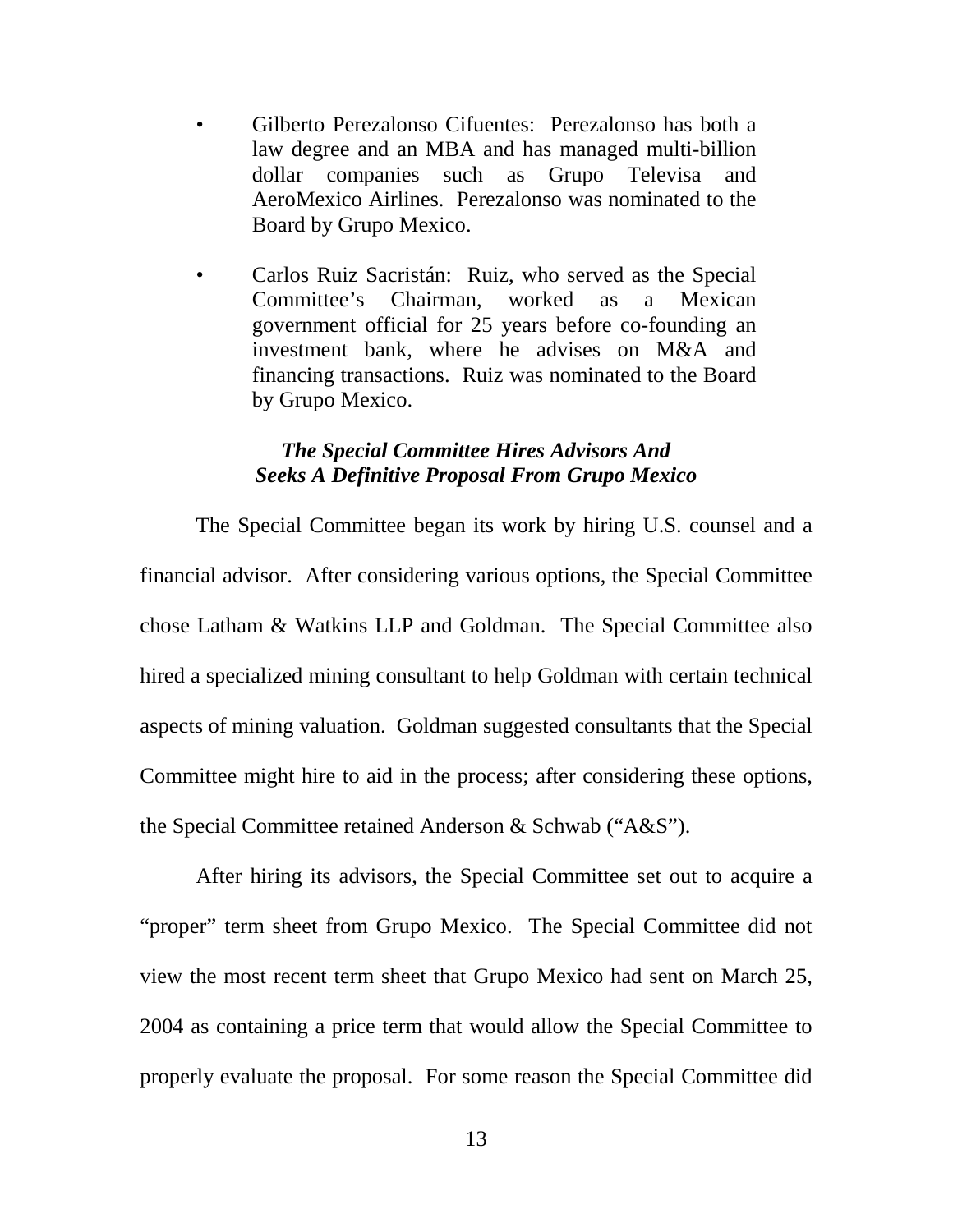not get the rather clear message that Grupo Mexico thought Minera was worth \$3.05 billion.

Thus, in response to that term sheet, on April 2, 2004, Ruiz sent a letter to Grupo Mexico on behalf of the Special Committee in which he asked for clarification about, among other things, the pricing of the proposed transaction. On May 7, 2004, Grupo Mexico sent to the Special Committee what the Special Committee considered to be the first "proper" term sheet, making even more potent its ask.

## *The May 7 Term Sheet*

 Grupo Mexico's May 7 term sheet contained more specific details about the proposed consideration to be paid in the Merger. It echoed the original proposal, but increased Grupo Mexico's ask from \$3.05 billion worth of Southern Peru stock to \$3.147 billion. Specifically, the term sheet provided that:

The proposed value of Minera [ ] is US\$4,3 billion, comprised of an equity value of US\$3,147 million [sic] and US\$1,153 million [sic] of net debt as of April 2004. The number of [Southern Peru] shares to be issued in respect to the acquisition of Minera [ ] would be calculated by dividing 98.84% of the equity value of Minera [ ] by the 20-day average closing share price of [Southern Peru] beginning 5 days prior to closing of the [Merger]. $<sup>7</sup>$ </sup>

<sup>&</sup>lt;sup>7</sup> At this point in the negotiation process, Grupo Mexico mistakenly believed that it only owned 98.84% of Minera. It later corrects this error, and the final Merger consideration reflected Grupo Mexico's full 99.15% equity ownership stake in Minera.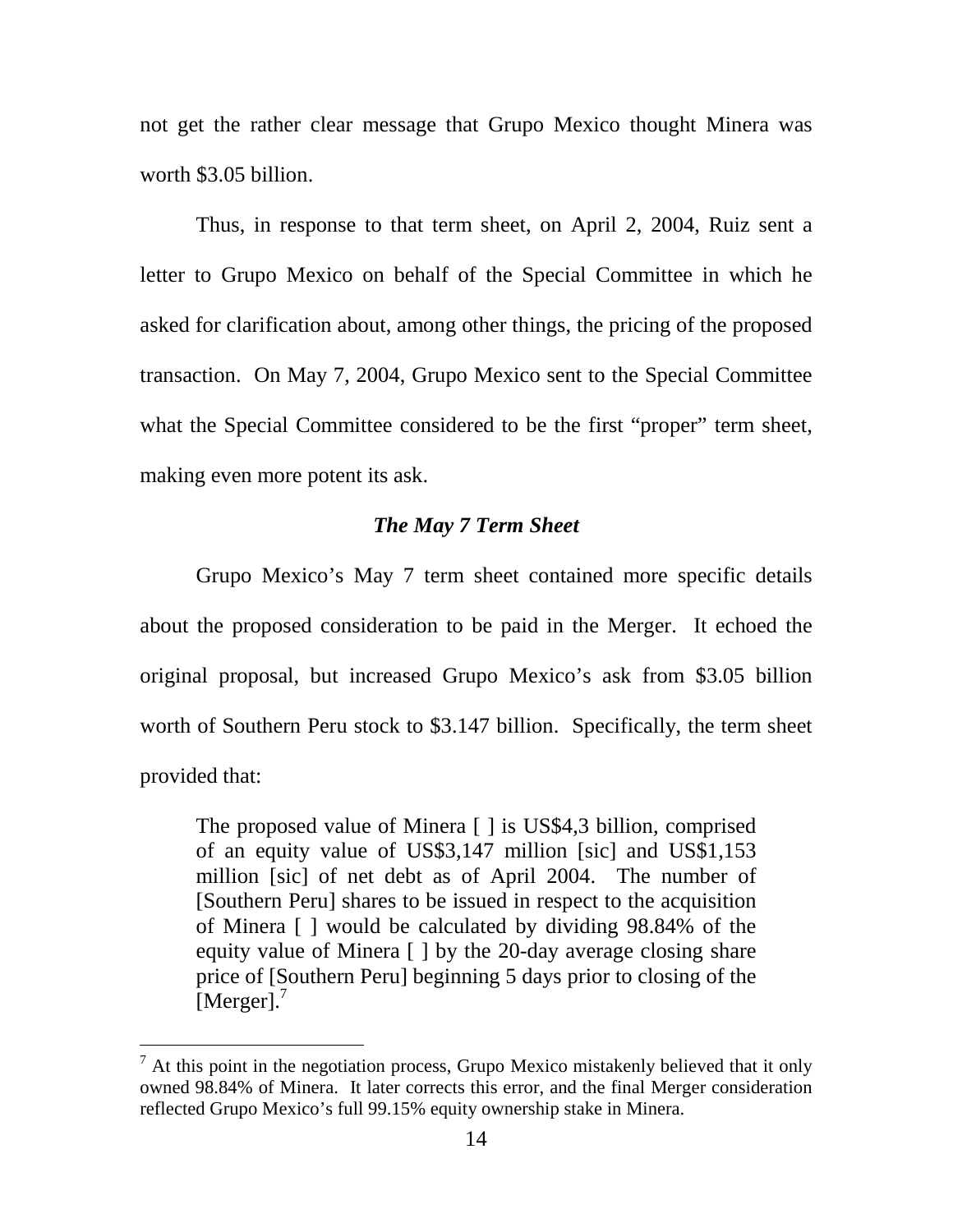In other words, Grupo Mexico wanted \$3.147 billion in market-tested Southern Peru stock in exchange for its stake in Minera. The structure of the proposal, like the previous Grupo Mexico ask, shows that Grupo Mexico was focused on the dollar value of the stock it would receive.

Throughout May 2004, the Special Committee's advisors conducted due diligence to aid their analysis of Grupo Mexico's proposal. As part of this process, A&S visited Minera's mines and adjusted the financial projections of Minera management (*i.e.*, of Grupo Mexico) based on the outcome of their due diligence.

### *Goldman Begins To Analyze Grupo Mexico's Proposal*

On June 11, 2004, Goldman made its first presentation to the Special Committee addressing the May 7 term sheet. Although Goldman noted that due diligence was still ongoing, it had already done a great deal of work and was able to provide preliminary valuation analyses of the standalone equity value of Minera, including a DCF analysis, a contribution analysis, and a look-through analysis.

 Goldman performed a DCF analysis of Minera based on long-term copper prices ranging from \$0.80 to \$1.00 per pound and discount rates ranging from 7.5% to 9.5%, utilizing both unadjusted Minera management projections and Minera management projections as adjusted by A&S. The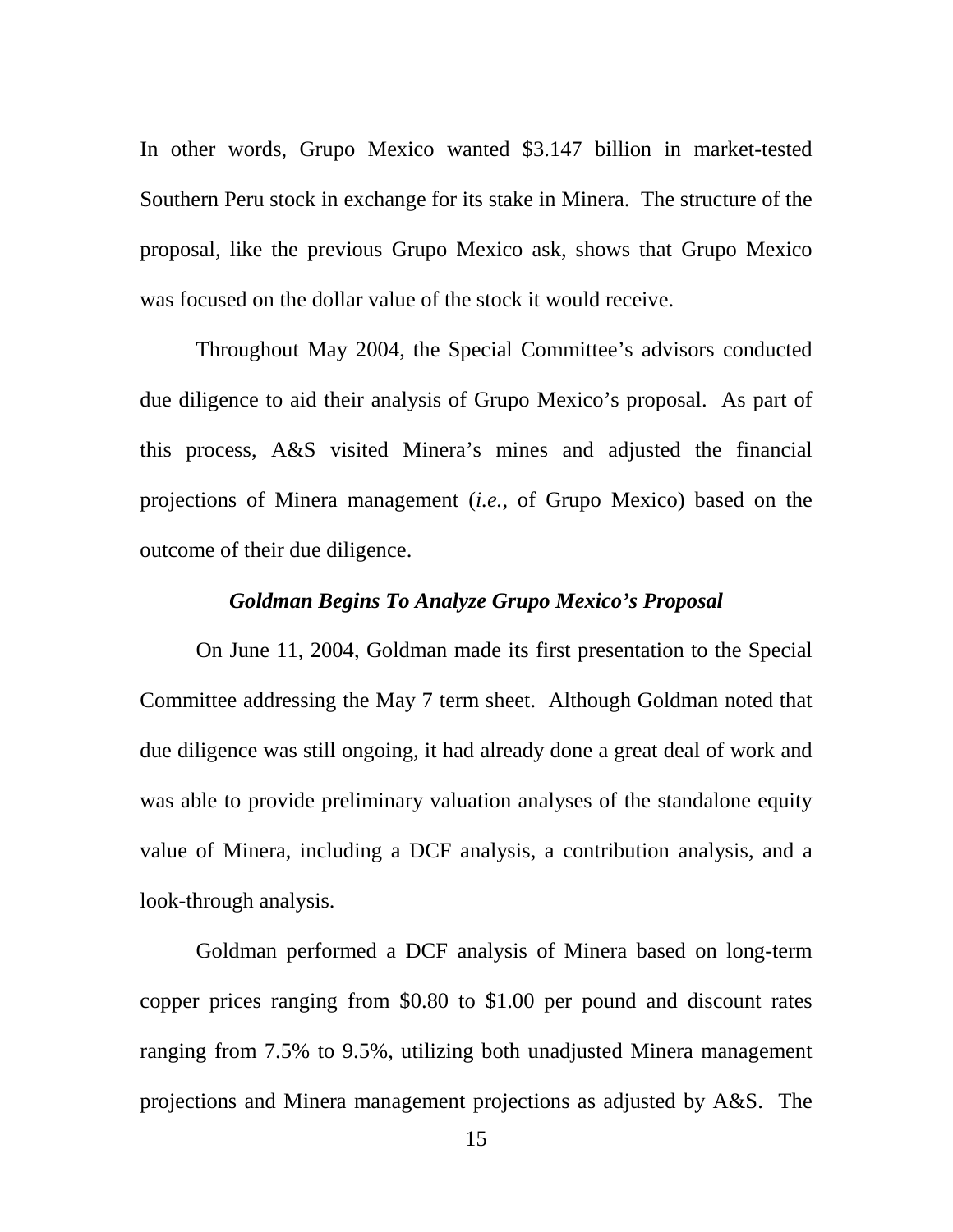only way that Goldman could derive a value for Minera close to Grupo Mexico's asking price was by applying its most aggressive assumptions (a modest 7.5% discount rate and its high-end \$1.00/lb long-term copper price) to the unadjusted Minera management projections, which yielded an equity value for Minera of \$3.05 billion. By applying the same aggressive assumptions to the projections as adjusted by A&S, Goldman's DCF analysis yielded a lower equity value for Minera of \$2.41 billion. Goldman's mid-range assumptions (an 8.5% discount rate and \$0.90/lb longterm copper price) only generated a \$1.7 billion equity value for Minera when applied to the A&S-adjusted projections. That is, the mid-range of the Goldman analysis generated a value for Minera (the "get") a full \$1.4 billion less than Grupo Mexico's ask for the give.

It made sense for Goldman to use the \$0.90 per pound long term copper price as a mid-range assumption, because this price was being used at the time by both Southern Peru and Minera for purposes of internal planning. The median long-term copper price forecast based on Wall Street research at the time of the Merger was also \$0.90 per pound.

Goldman's contribution analysis applied Southern Peru's marketbased sales, EBITDA, and copper sales multiples to Minera. This analysis yielded an equity value for Minera ranging only between \$1.1 and \$1.7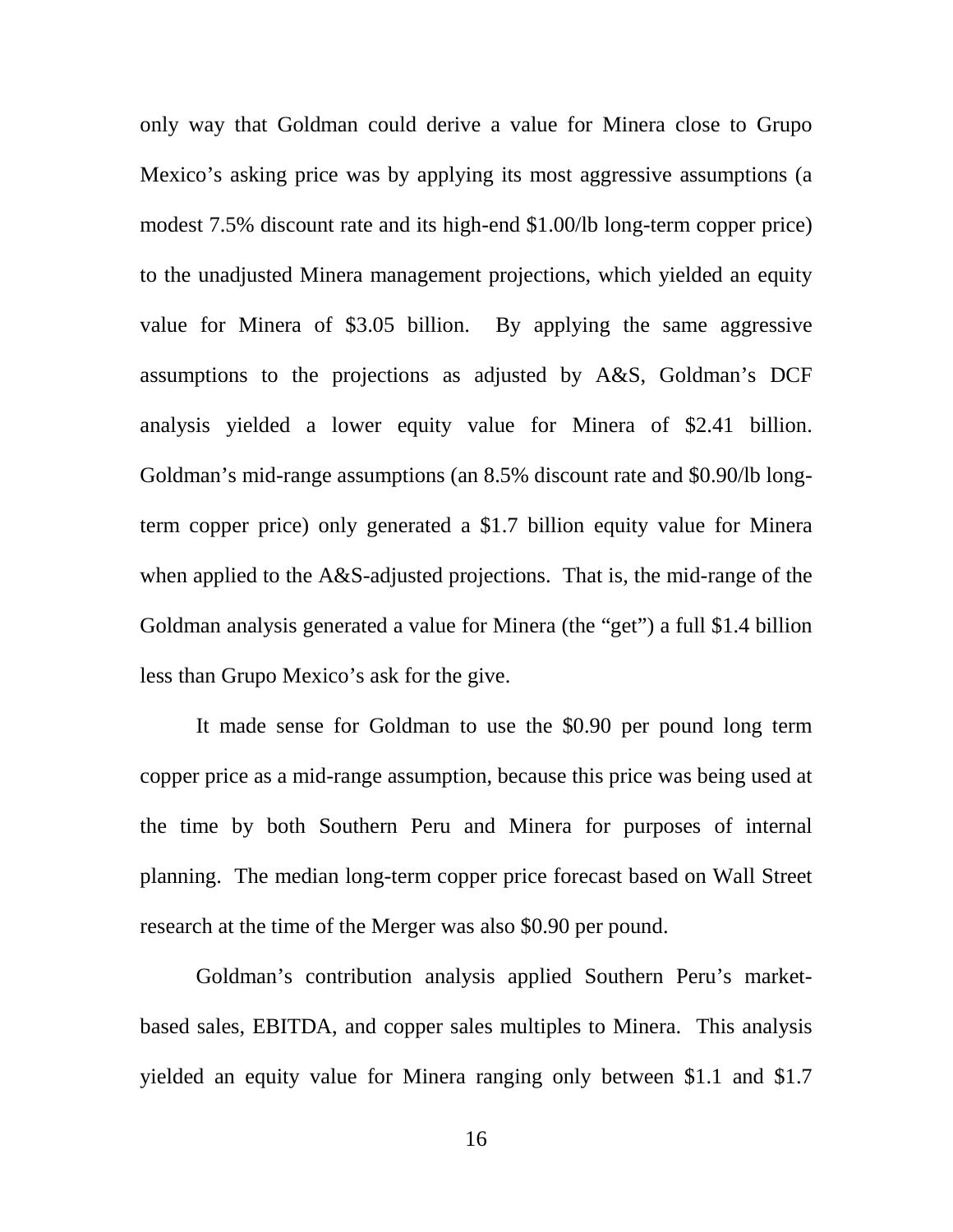billion. Goldman's look-through analysis, which was a sum-of-the-parts analysis of Grupo Mexico's market capitalization, generated a maximum equity value for Minera of \$1.3 billion and a minimum equity value of only \$227 million.

Goldman summed up the import of these various analyses in an "Illustrative Give/Get Analysis," which made patent the stark disparity between Grupo Mexico's asking price and Goldman's valuation of Minera: Southern Peru would "give" stock with a market price of \$3.1 billion to Grupo Mexico and would "get" in return an asset worth no more than \$1.7 billion.

The important assumption reflected in Goldman's June 11 presentation was that a bloc of shares of Southern Peru could yield a cash value equal to Southern Peru's actual stock market price and was thus worth its market value was emphasized by the Court of Chancery. At trial, the Defendants disclaimed any reliance upon a claim that Southern Peru's stock market price was not a reliable indication of the cash value that a very large bloc of shares – such as the 67.2 million paid to Grupo Mexico – could yield in the market. Thus, the price of the "give" was always easy to discern. The question thus becomes what was the value of the "get." Unlike Southern Peru, Minera's value was not the subject of a regular market test. Minera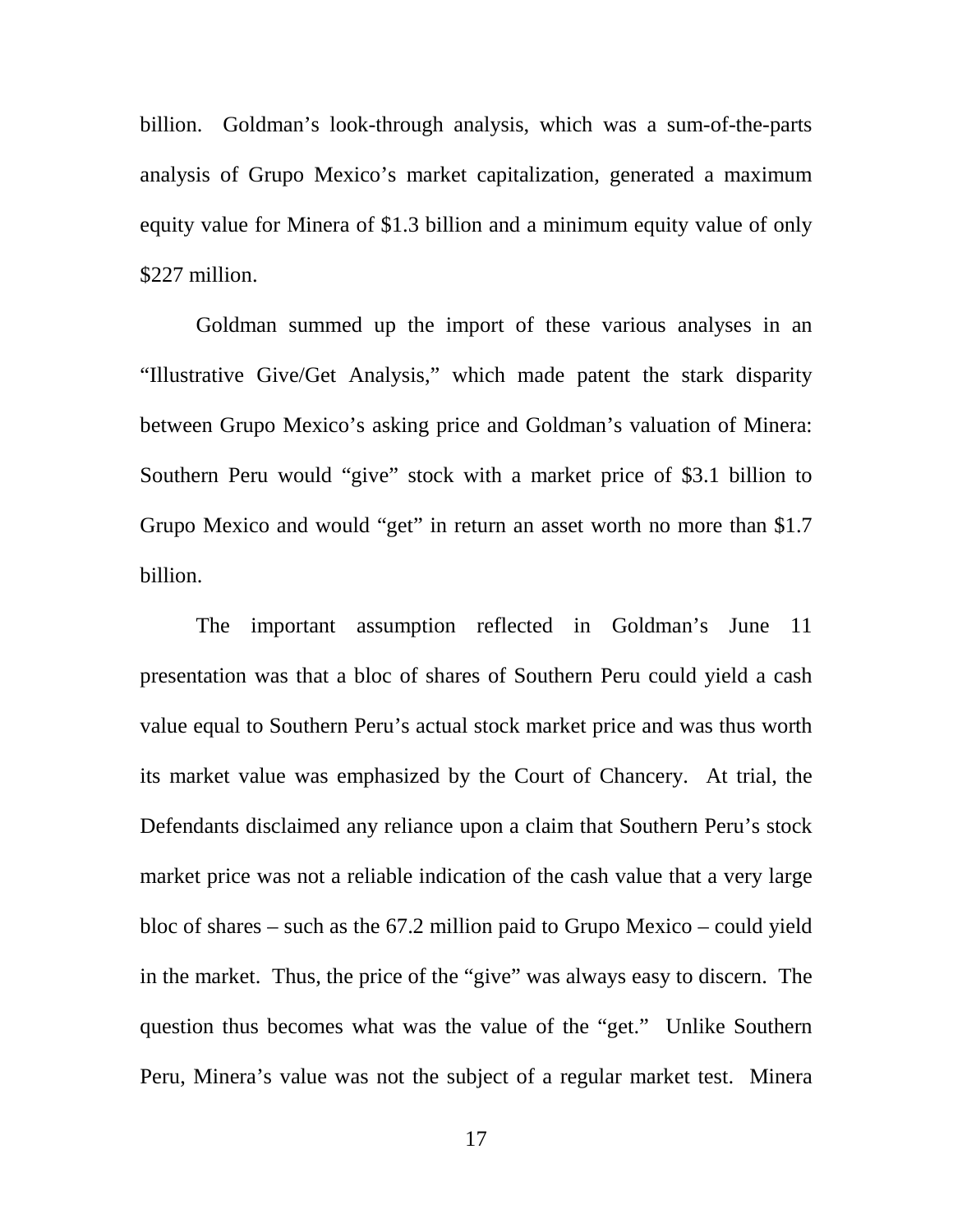shares were not publicly traded and thus the company was embedded in the overall value of Grupo Mexico.

The June 11 presentation clearly demonstrates that Goldman, in its evaluation of the May 7 term sheet, could not get the get anywhere near the give. Notably, that presentation marked the *first and last time* that a give-get analysis appeared in Goldman's presentations to the Special Committee.

The Court of Chancery described what happened next as curious. The Special Committee began to *devalue* the "give" in order to make the "get" look closer in value. The DCF analysis of the value of Minera that Goldman presented initially caused concern. As Handelsman stated at trial, "when [the Special Committee] thought that the value of Southern Peru was its market value and the value of Minera [ ] was its discounted cash flow value . . . those were very different numbers."

But, the Special Committee's view changed when Goldman presented it with a DCF analysis of the value of Southern Peru on June 23, 2004. In this June 23 presentation, Goldman provided the Special Committee with a preliminary DCF analysis for Southern Peru analogous to the one that it had provided for Minera in the June 11 presentation. But, the discount rates that Goldman applied to Southern Peru's cash flows ranged from 8% to 10% instead of 7.5% to 9.5%. Based on Southern Peru management's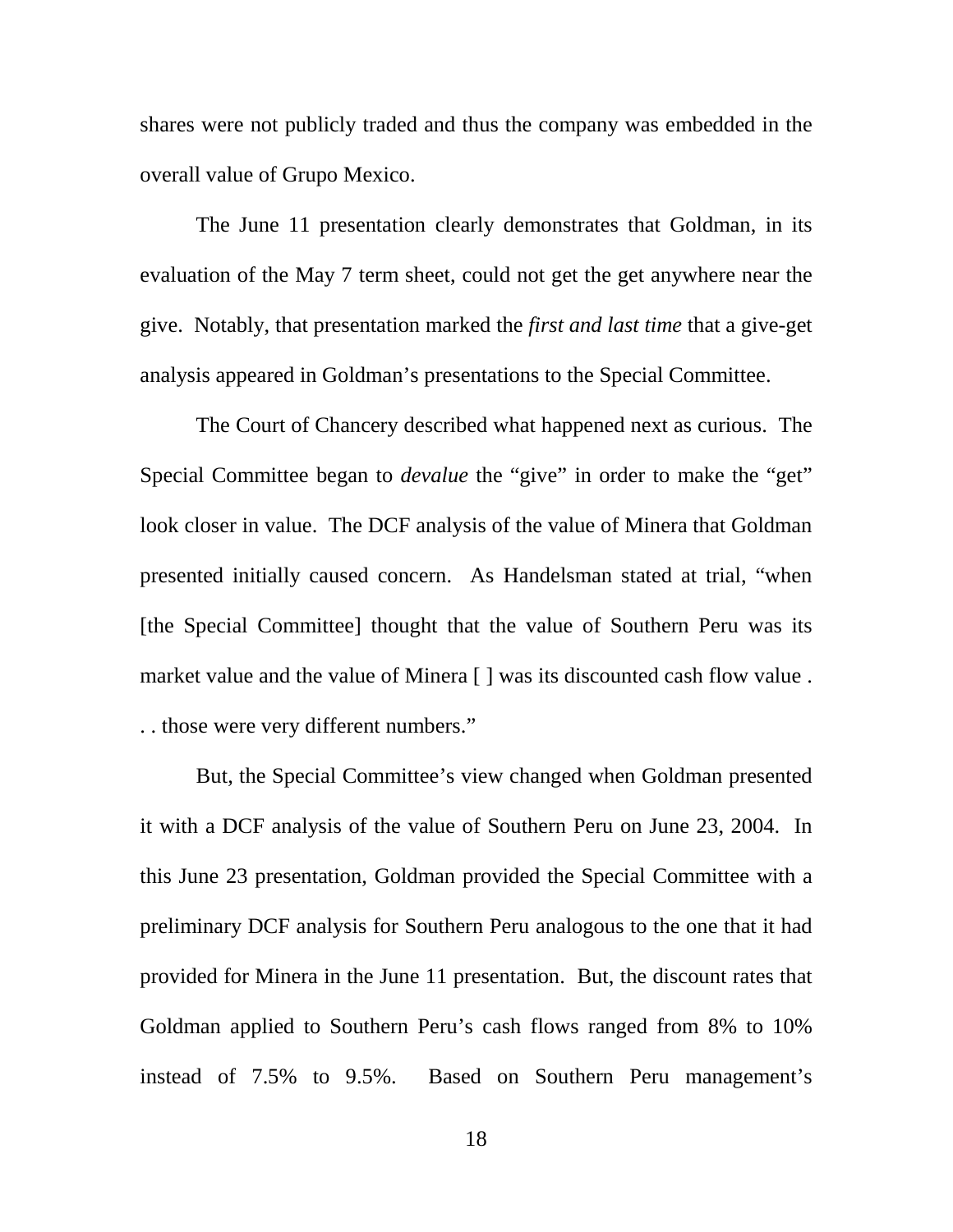projections, the DCF value generated for Southern Peru using mid-range assumptions (a 9% discount rate and \$0.90/lb long-term copper price) was \$2.06 billion. This was about \$1.1 billion shy of Southern Peru's market capitalization as of June 21, 2004 (\$3.19 billion). Those values "comforted" the Special Committee.<sup>8</sup>

The Court of Chancery found that "comfort" was an odd word for the Special Committee to use in this context. What Goldman was basically telling the Special Committee was that Southern Peru was being overvalued by the stock market. That is, Goldman told the Special Committee that even though Southern Peru's stock was worth an obtainable amount in cash, it really was not worth that much in fundamental terms. Thus, although Southern Peru had an actual cash value of \$3.19 billion, its "real," "intrinsic," or "fundamental" value was only \$2.06 billion, and giving \$2.06 billion in fundamental value for \$1.7 billion in fundamental value was something more reasonable to consider.

The Court of Chancery concluded that the more logical reaction of someone not in the confined mindset of directors of a controlled company may have been that it was a good time to capitalize on the market multiple

<sup>&</sup>lt;sup>8</sup> Tr. at 159 (Handelsman) ("I think the committee was somewhat comforted by the fact that the DCF analysis of Minera [ ] and the DCF analysis of [Southern Peru] were not as different as the discounted cash flow analysis of Minera [ ] and the market value of Southern Peru.").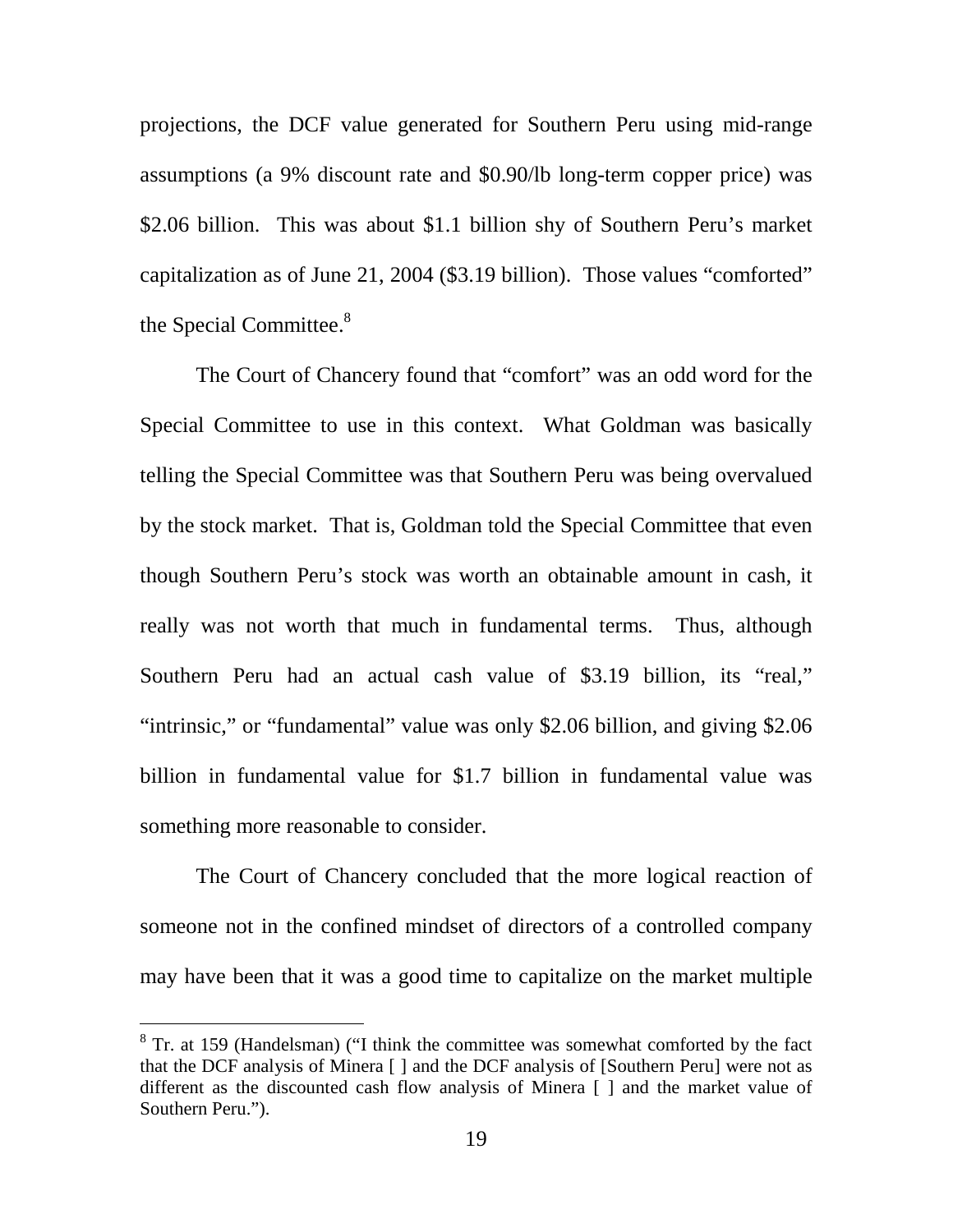the company was getting and monetize the asset. The Court of Chancery opined that a third party in the Special Committee's position might have sold at the top of the market, or returned cash to the Southern Peru stockholders by declaring a special dividend. For example, if it made long-term strategic sense for Grupo Mexico to consolidate Southern Peru and Minera, there was a logical alternative for the Special Committee: ask Grupo Mexico to make a premium to market offer for Southern Peru. Let Grupo Mexico be the buyer, not the seller.

In other words, the Court of Chancery found that by acting like a third-party negotiator with its own money at stake and with the full range of options, the Special Committee would have put Grupo Mexico back on its heels. Doing so would have been consistent with the financial advice it was getting and seemed to accept as correct. The Special Committee could have also looked to use its market-proven stock to buy a company at a good price (a lower multiple to earnings than Southern Peru's) and then have its value rolled into Southern Peru's higher market multiple to earnings. That could have included buying Minera at a price equal to its fundamental value using Southern Peru's market-proven currency.

The Court of Chancery was chagrined that instead of doing any of these things, the Special Committee was "comforted" by the fact that they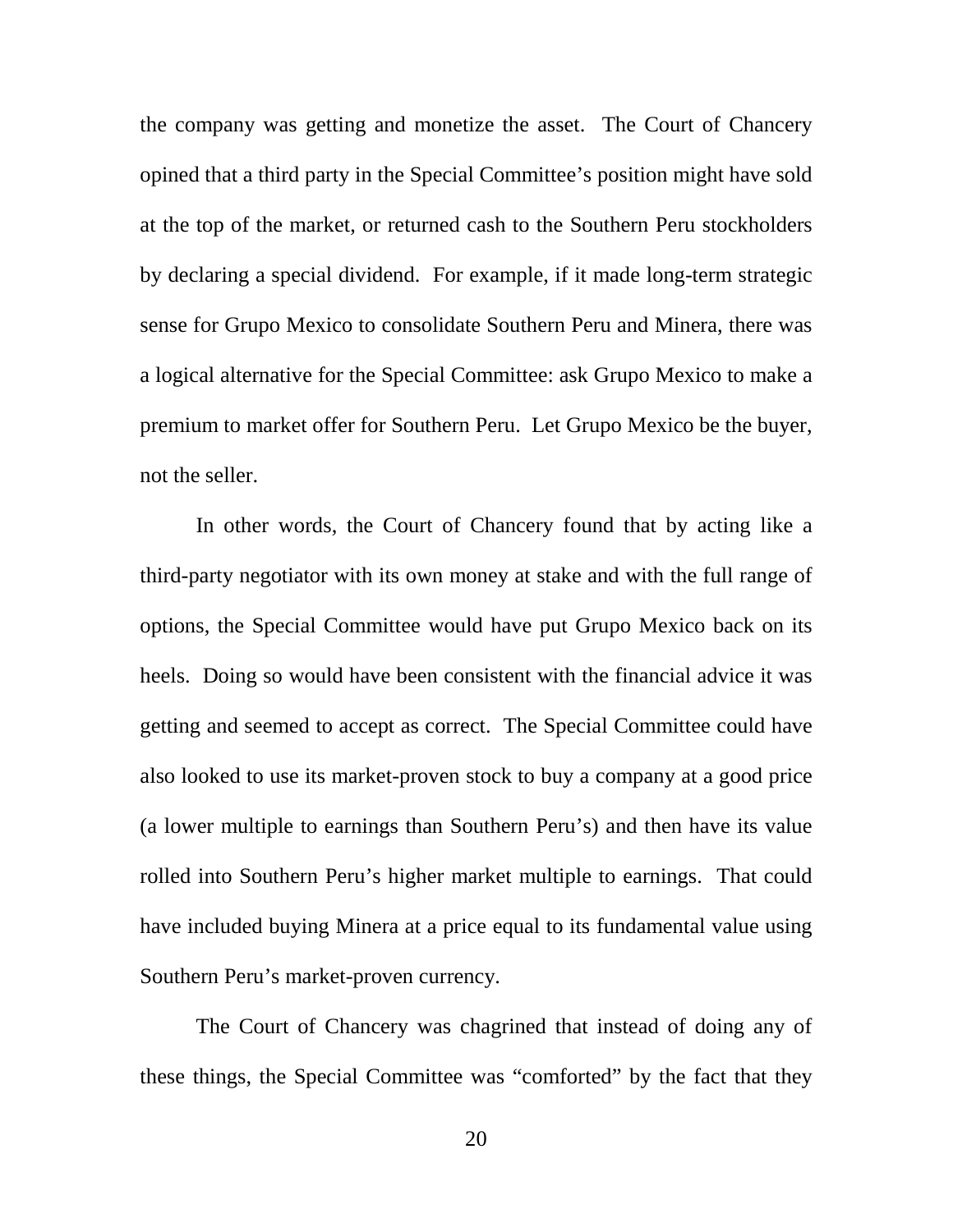could devalue that currency and justify paying *more* for Minera than they originally thought they should.

#### *Special Committee Moves Toward Relative Valuation*

After the June 23, 2004 presentation, the Special Committee and Goldman began to embrace the idea that the companies should be valued on a relative basis. In a July 8, 2004 presentation to the Special Committee, Goldman included both a revised standalone DCF analysis of Minera and a "Relative Discounted Cash Flow Analysis" in the form of matrices presenting the "indicative number" of Southern Peru shares that should be issued to acquire Minera based on various assumptions. The relative DCF analysis generated a vast range of Southern Peru shares to be issued in the Merger of 28.9 million to 71.3 million. Based on Southern Peru's July 8, 2004 market value of \$40.30 per share, 28.9 million shares of Southern Peru stock had a market value of \$1.16 billion, and 71.3 million shares were worth \$2.87 billion. In other words, even the highest equity value yielded for Minera by this analysis was short of Grupo Mexico's actual cash value asking price.

The revised standalone DCF analysis applied the same discount rate and long-term copper price assumptions that Goldman had used in its June 11 presentation to updated projections. This time, by applying a 7.5%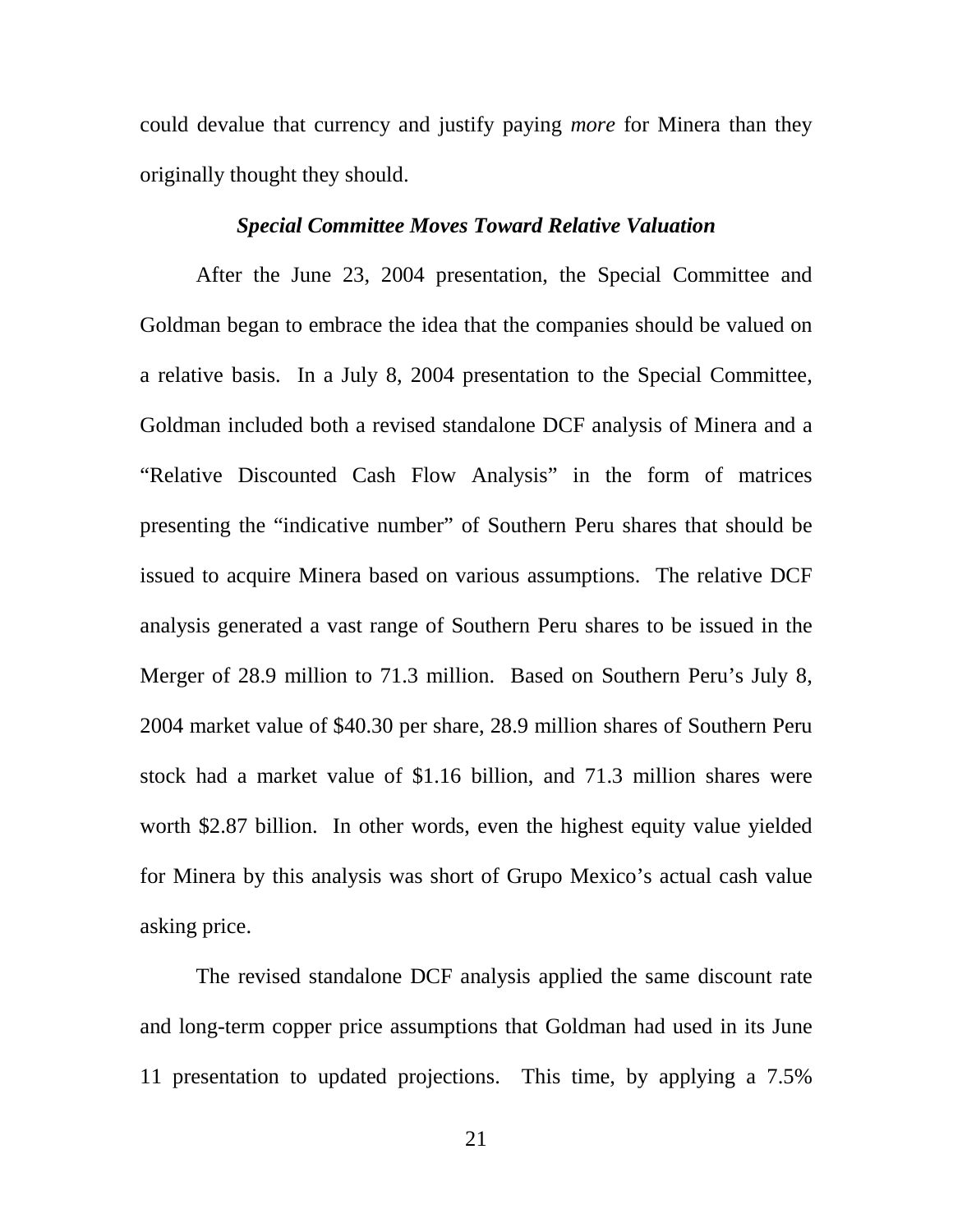discount rate and \$1.00 per pound long-term copper price to Minera management's projections, Goldman was only able to yield an equity value of \$2.8 billion for Minera. Applying the same aggressive assumptions to the projections as adjusted by A&S generated a standalone equity value for Minera of only \$2.085 billion. Applying mid-range assumptions (a discount rate of 8.5% and \$0.90/lb long-term copper price) to the A&S-adjusted projections yielded an equity value for Minera of only \$1.358 billion.

## *The Special Committee Makes A Counterproposal Suggests A Fixed-Exchange Ratio*

After Goldman's July 8 presentation, the Special Committee made a counterproposal to Grupo Mexico. The Court of Chancery noted it was "oddly" not mentioned in Southern Peru's proxy statement describing the Merger (the "Proxy Statement"). In this counterproposal, the Special Committee offered that Southern Peru would acquire Minera by issuing 52 million shares of Southern Peru stock with a then-current market value of \$2.095 billion. The Special Committee also proposed implementation of a fixed, rather than a floating, exchange ratio that would set the number of Southern Peru shares issued in the Merger.

From the inception of the Merger, Grupo Mexico had contemplated that the dollar value of the price to be paid by Southern Peru would be fixed (at a number that was always north of \$3 billion), while the number of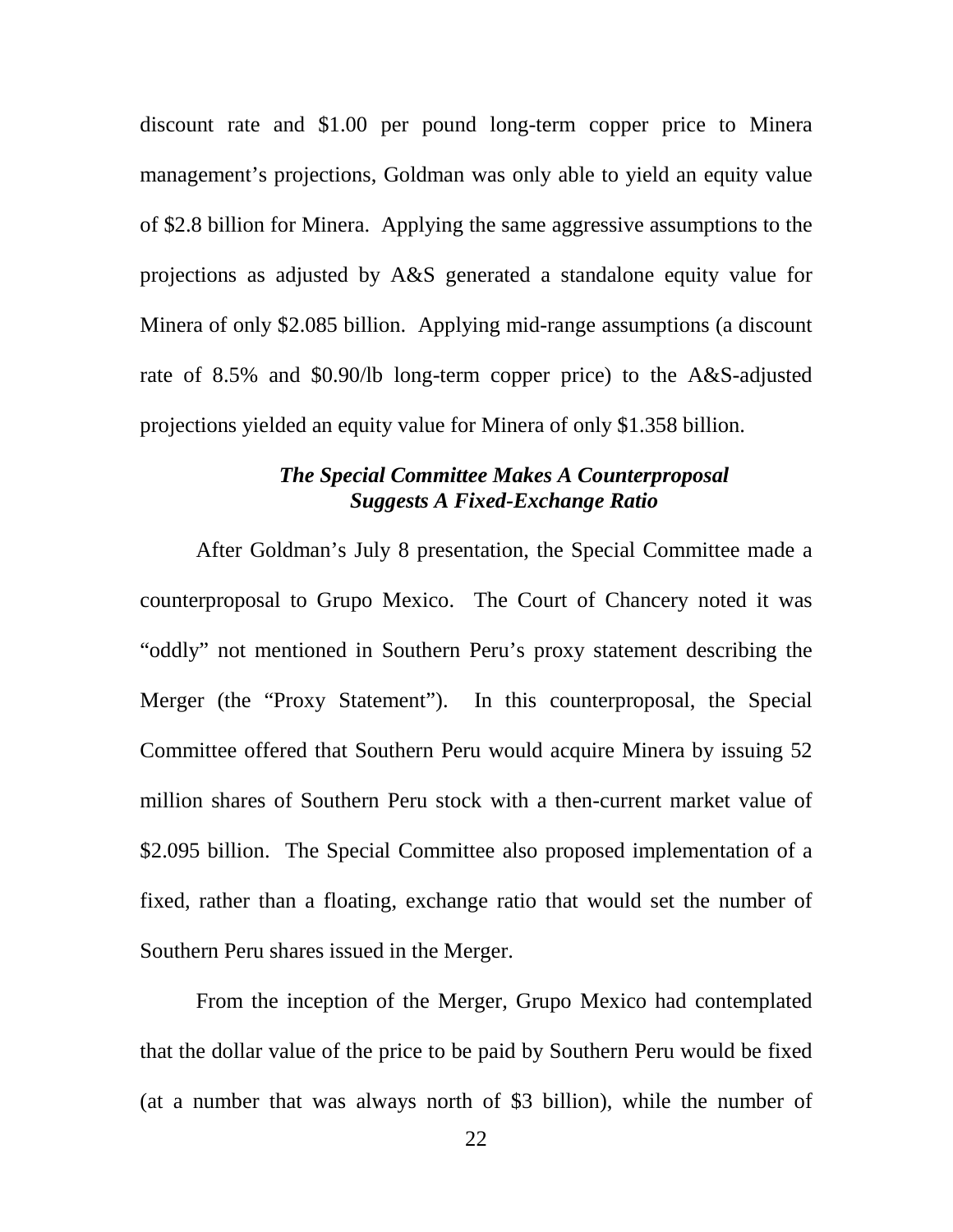Southern Peru shares to be issued as consideration would float up or down based on Southern Peru's trading price around the time of closing. But, the Special Committee was uncomfortable with having to issue a variable amount of shares in the Merger. Handelsman testified that, in its evaluation of Grupo Mexico's May 7 term sheet, "it was the consensus of the [Special Committee] that a floating exchange rate was a nonstarter" because "no one could predict the number of shares that [Southern Peru] would have to issue in order to come up with the consideration requested."

The Special Committee wanted a fixed exchange ratio, which would set the number of shares that Southern Peru would issue in the Merger at the time of signing. The dollar value of the Merger consideration at the time of closing would vary with the fluctuations of Southern Peru's market price. According to the testimony of the Special Committee members, their reasoning was that both Southern Peru's stock and the copper market had been historically volatile, and a fixed exchange ratio would protect Southern Peru's stockholders from a situation in which Southern Peru's stock price went down and Southern Peru would be forced to issue a greater number of shares for Minera in order to meet a fixed dollar value. The Court of Chancery found that position was hard to reconcile with the Special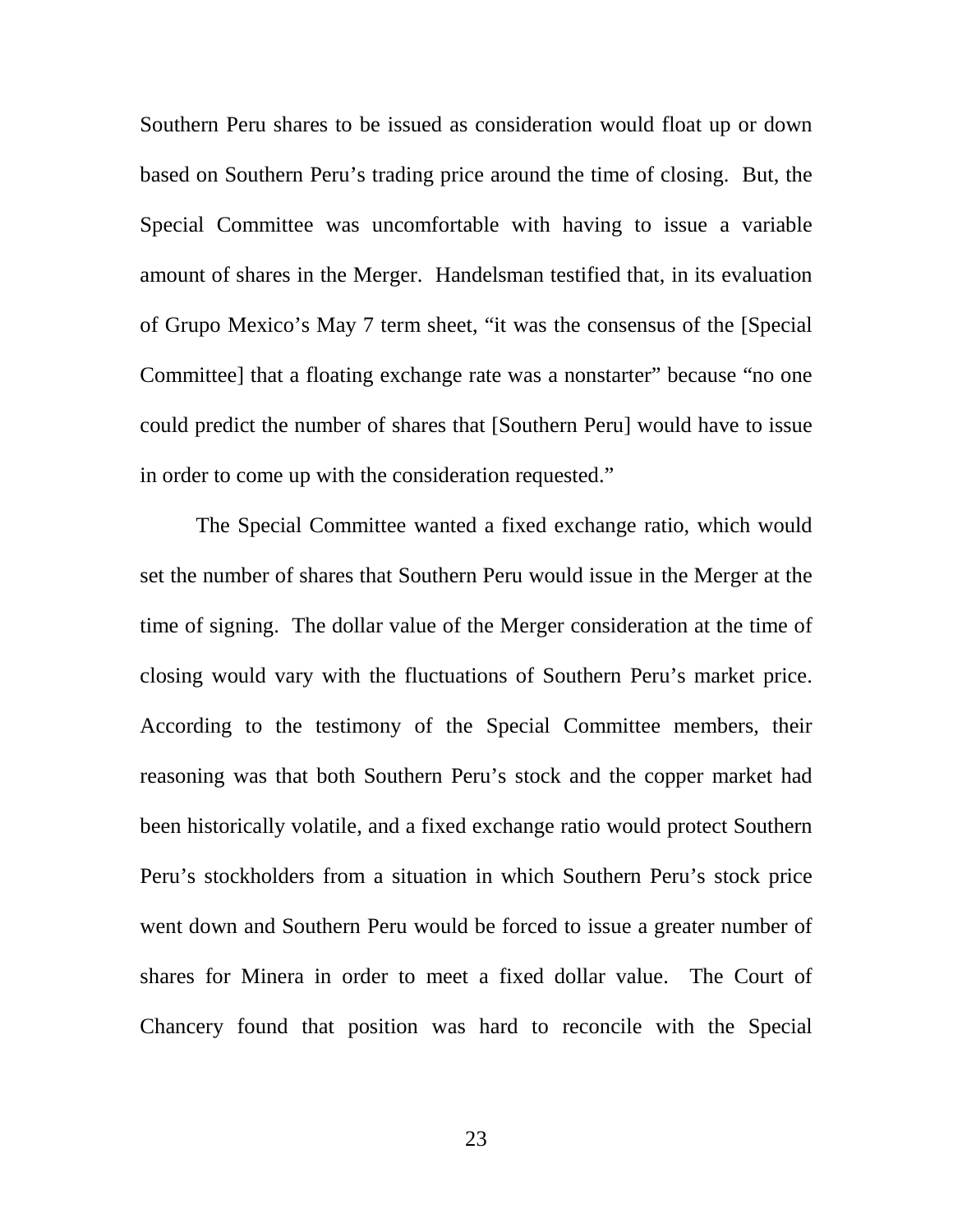Committee and Southern Peru's purported bullishness about the copper market in 2004.

#### *Grupo Mexico Sticks To Its Demand*

 In late July or early August, Grupo Mexico responded to the Special Committee's counterproposal by suggesting that Southern Peru should issue in excess of 80 million shares of common stock to purchase Minera. It is not clear on the record exactly when Grupo Mexico asked for 80 million shares, but given Southern Peru's trading history at that time, the market value of that consideration would have been close to \$3.1 billion, basically the same place where Grupo Mexico had started. The Special Committee viewed Grupo Mexico's ask as too high, which is not surprising given that the parties were apparently a full billion dollars in value apart, and negotiations almost broke down.

But, on August 21, 2004, after what is described as "an extraordinary effort" in Southern Peru's Proxy Statement, Grupo Mexico proposed a new asking price of 67 million shares. On August 20, 2004, Southern Peru was trading at \$41.20 per share, so 67 million shares were worth about \$2.76 billion on the market, a drop in Grupo Mexico's ask. Grupo Mexico's new offer brought the Special Committee back to the negotiating table.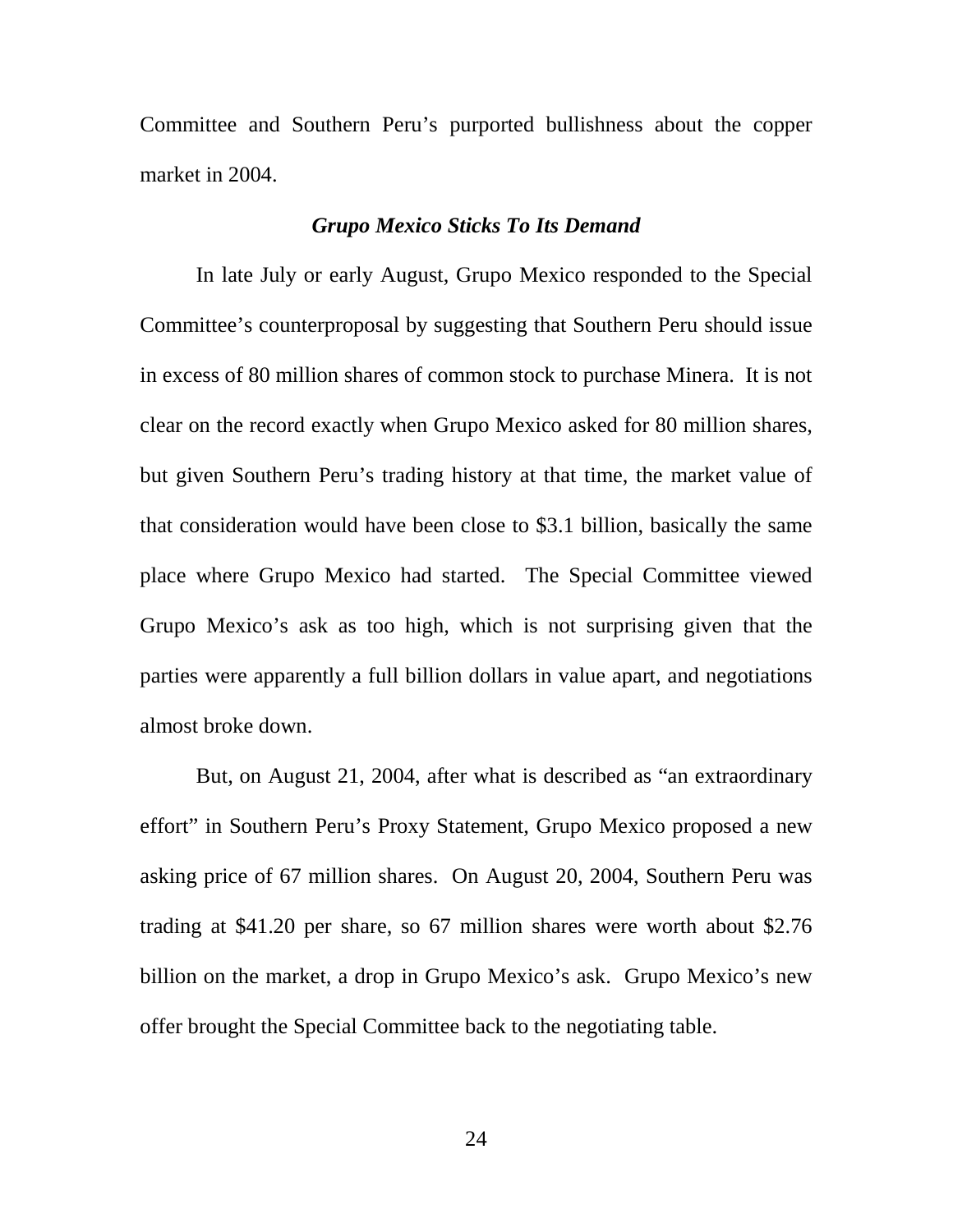After receiving two term sheets from Grupo Mexico that reflected the 67 million share asking price, the second of which was received on September 8, 2004, when 67 million shares had risen to be worth \$3.06 billion on the market, Goldman made another presentation to the Special Committee on September 15, 2004. In addition to updated relative DCF analyses of Southern Peru and Minera (presented only in terms of the number of shares of Southern Peru stock to be issued in the Merger), this presentation contained a "Multiple Approach at Different EBITDA Scenarios," which was essentially a comparison of Southern Peru and Minera's market-based equity values, as derived from multiples of Southern Peru's 2004 and 2005 estimated (or "E") EBITDA.

Goldman also presented these analyses in terms of the number of Southern Peru shares to be issued to Grupo Mexico, rather than generating standalone values for Minera. The range of shares to be issued at the 2004E EBITDA multiple  $(5.0x)$  was 44 to 54 million; at the 2005E multiple  $(6.3x)$ Goldman's analyses yielded a range of 61 to 72 million shares of Southern Peru stock. Based on Southern Peru's \$45.34 share price as of September 15, 2004, 61 to 72 million shares had a cash value of \$2.765 billion to \$3.26 billion.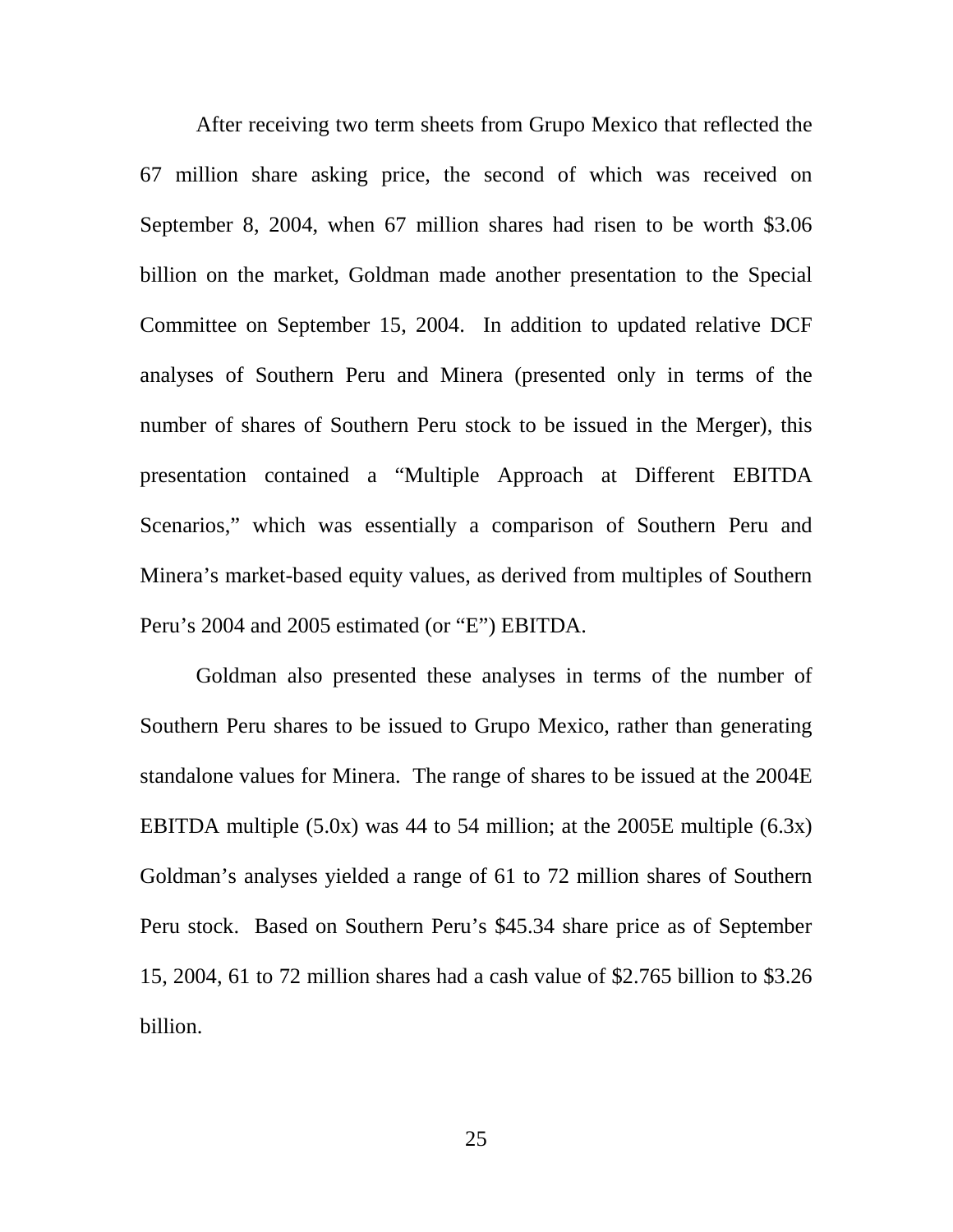The Special Committee sent a new proposed term sheet to Grupo Mexico on September 23, 2004. That term sheet provided for a fixed purchase price of 64 million shares of Southern Peru (translating to a \$2.95 billion market value based on Southern Peru's then-current closing price). The Special Committee's proposal contained two terms that would protect the minority stockholders of Southern Peru: (1) a 20% collar around the purchase price, which gave both the Special Committee and Grupo Mexico the right to walk away from the Merger if Southern Peru's stock price went outside of the collar before the stockholder vote; and (2) a voting provision requiring that a majority of the minority stockholders of Southern Peru vote in favor of the Merger. Additionally, the proposal called for Minera's net debt, which Southern Peru was going to absorb in the Merger, to be capped at \$1.105 billion at closing, and contained various corporate governance provisions.

# *The Special Committee's Proposed Terms Rejected But The Parties Work Out A Deal*

 On September 30, 2004, Grupo Mexico sent a counterproposal to the Special Committee, in which Grupo Mexico rejected the Special Committee's offer of 64 million shares and held firm to its demand for 67 million shares. Grupo Mexico's counterproposal also rejected the collar and the majority of the minority vote provision, proposing instead that the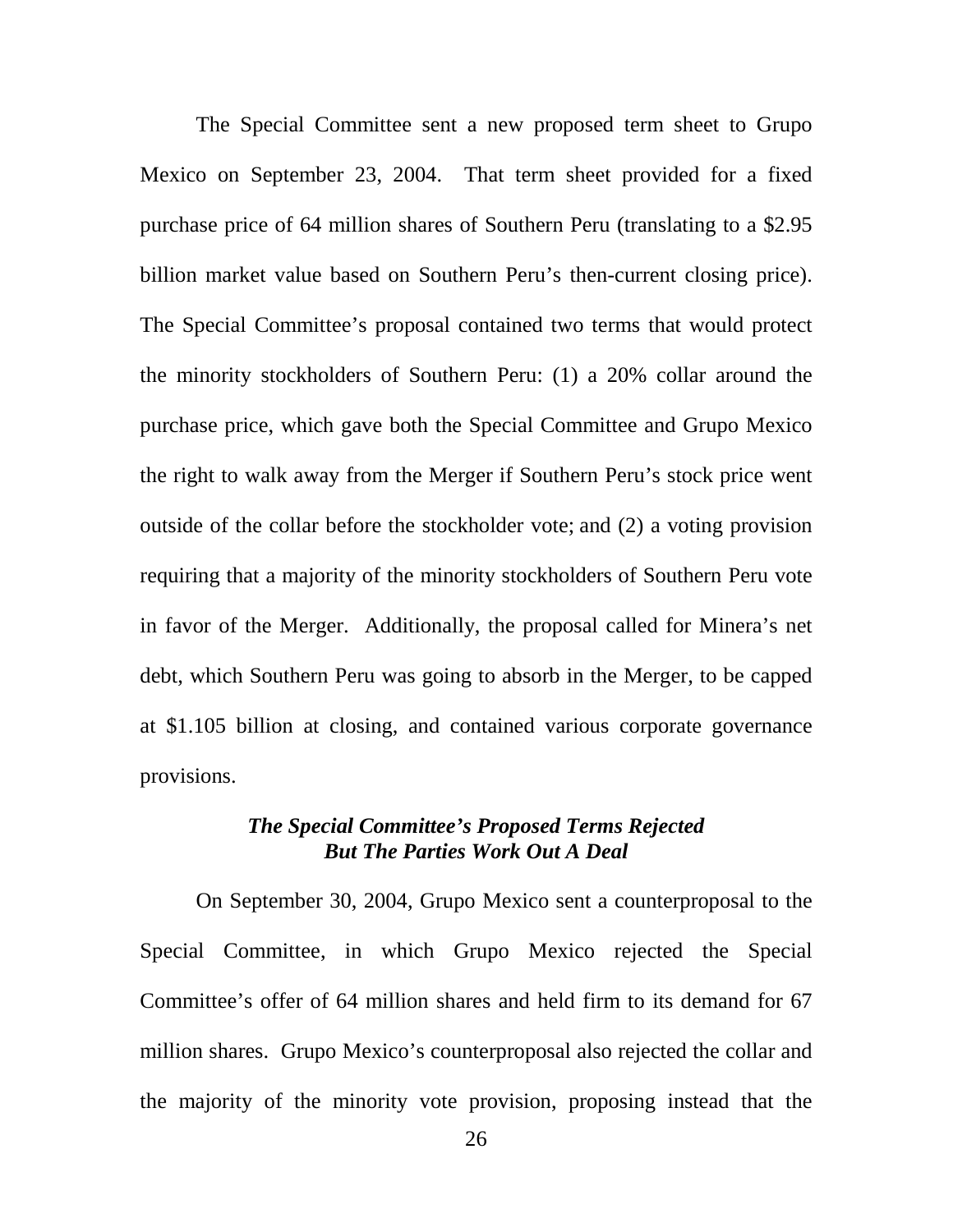Merger be conditioned on the vote of two-thirds of the outstanding stock. Grupo Mexico noted that conditioning the Merger on a two-thirds shareholder vote obviated the need for the walk-away right requested by the Special Committee, because Grupo Mexico would be prevented from approving the Merger unilaterally in the event the stock price was materially higher at the time of the stockholder vote than at the time of Board approval. Grupo Mexico did accept the Special Committee's proposed \$1.05 billion debt cap at closing. The Court of Chancery found that was not much of a concession in light of the fact that Minera was already contractually obligated to pay down its debt and was in the process of doing so.

After the Special Committee received Grupo Mexico's September 30 counterproposal, the parties reached agreement on certain corporate governance provisions to be included in the Merger Agreement, some of which were originally suggested by Grupo Mexico and some of which were first suggested by the Special Committee. Without saying these provisions were of no benefit at all to Southern Peru and its outside investors, the Court of Chancery did say that they did not factor more importantly in its decision because they do not provide any benefit above the protections of default law that were economically meaningful enough to close the material dollar value gap that existed.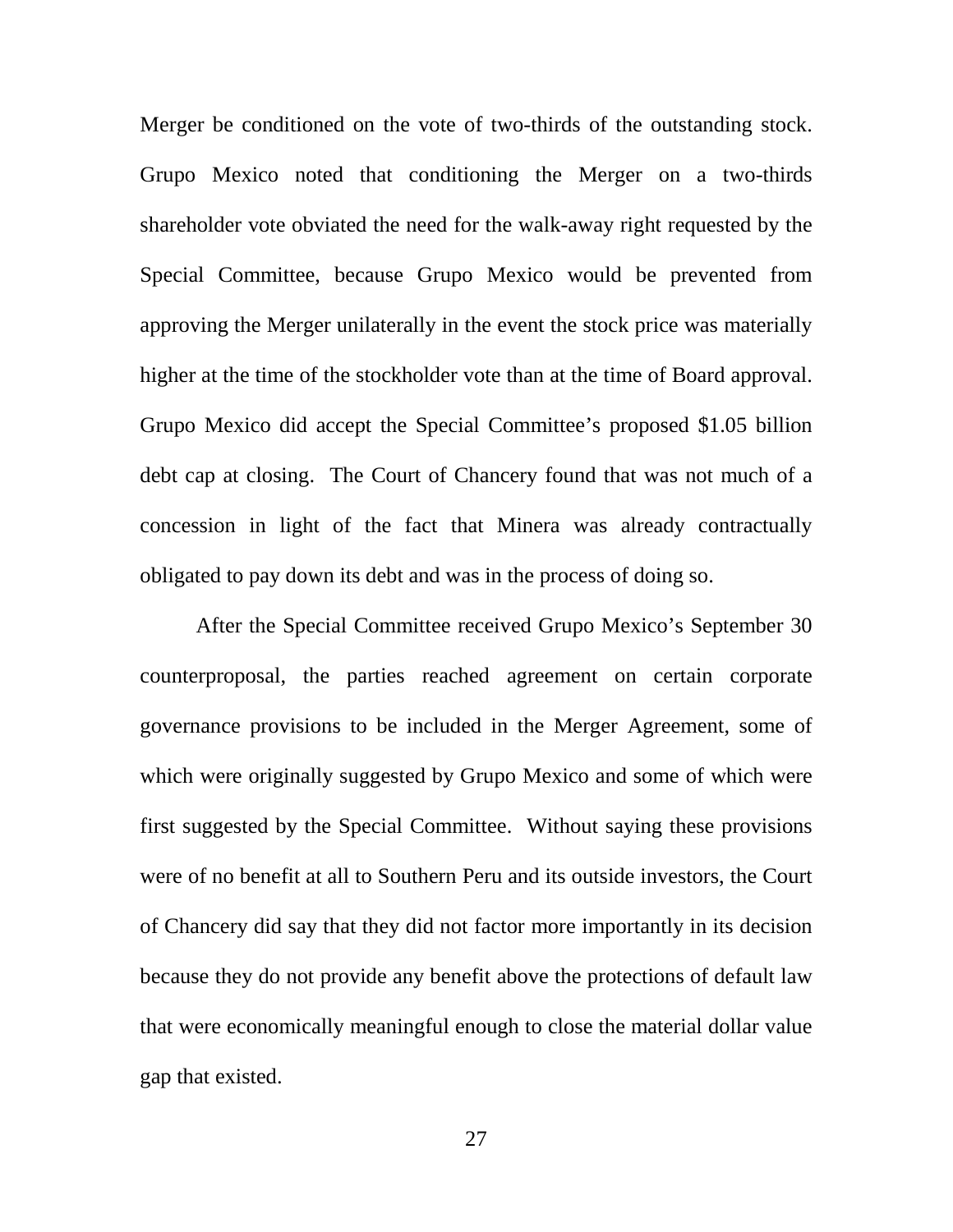On October 5, 2004, members of the Special Committee met with Grupo Mexico to iron out a final deal. At that meeting, the Special Committee agreed to pay 67 million shares, dropped their demand for the collar, and acceded to most of Grupo Mexico's demands. The Special Committee justified paying a higher price through what the Court of Chancery described as a series of economic contortions. The Special Committee was able to "bridge the gap" between the 64 million and the 67 million figures by decreasing Minera's debt cap by another \$105 million, and by getting Grupo Mexico to cause Southern Peru to issue a special dividend of \$100 million, which had the effect of decreasing the value of Southern Peru's stock. According to Special Committee member Handelsman, these "bells and whistles" made it so that "the value of what was being . . . acquired in the merger went up, and the value of the specie that was being used in the merger went down  $\dots$ ," giving the Special Committee reason to accept a higher Merger price.

The closing share price of Southern Peru was \$53.16 on October 5, 2004, so a purchase price of 67 million shares had a market value of \$3.56 billion, which was higher than the dollar value requested by Grupo Mexico in its February 2004 proposal or its original May 7 term sheet.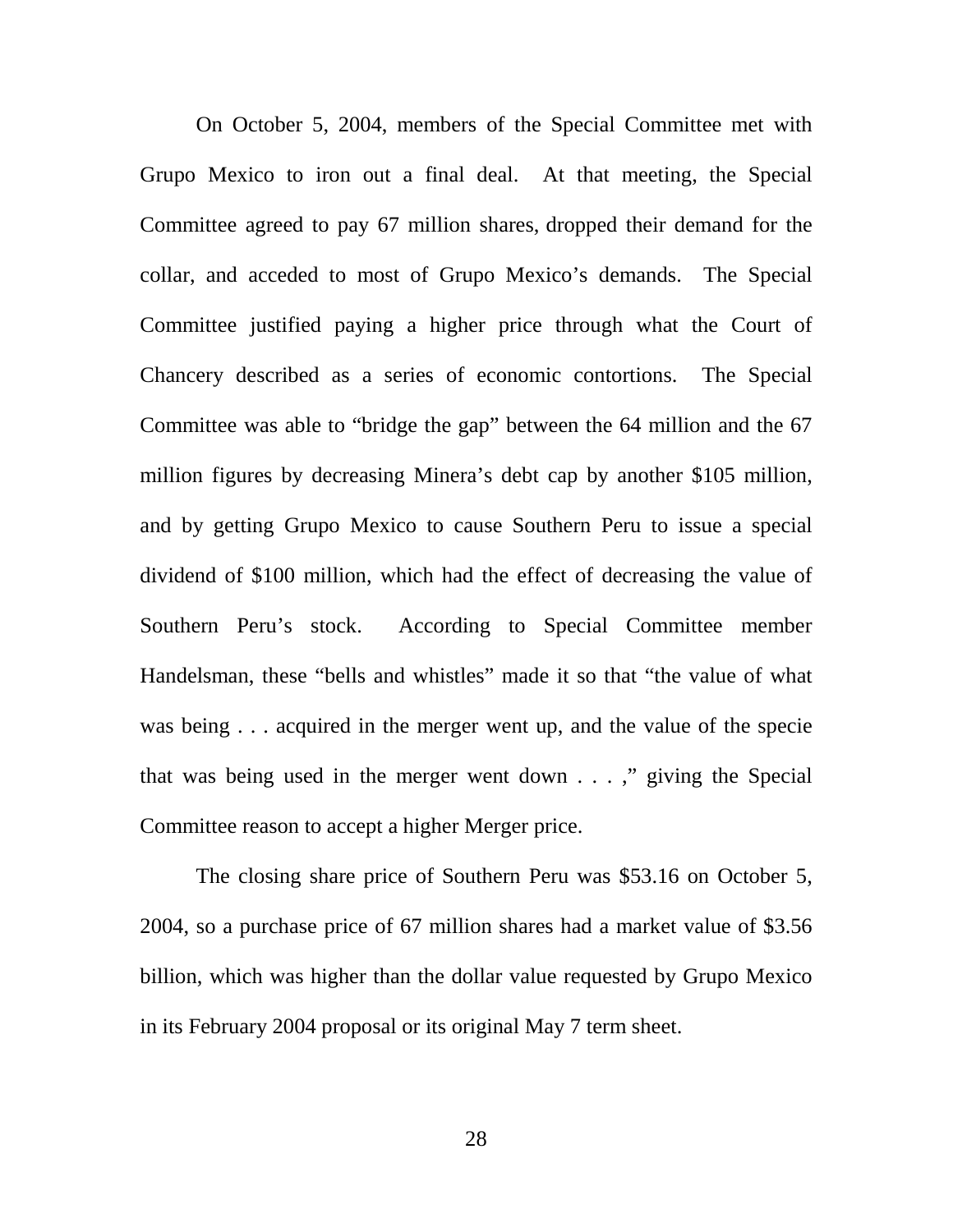At that point, the main unresolved issue was the stockholder vote that would be required to approve the Merger. After further negotiations, on October 8, 2004, the Special Committee gave up on its proposed majority of the minority vote provision and agreed to Grupo Mexico's suggestion that the Merger require only the approval of two-thirds of the outstanding common stock of Southern Peru. Given the size of the holdings of Cerro and Phelps Dodge, Grupo Mexico could achieve a two-thirds vote if either Cerro or Phelps Dodge voted in favor of the Merger.

# *Multi-Faceted Dimensions Of Controlling Power: Large Stockholders Who Want To Get Out Support A Strategic, Long-Term Acquisition As A Prelude To Their Own Exit As Stockholders*

 One of the members of the Special Committee, Handelsman, represented a large Founding Stockholder, Cerro. The Court of Chancery noted that this might be seen in some ways to have ideally positioned Handelsman to be a very aggressive negotiator. But Handelsman had a problem to deal with, which did not involve Cerro having any self-dealing interest in the sense that Grupo Mexico had. Rather, Grupo Mexico had control over Southern Peru and thus over whether Southern Peru would take the steps necessary to make the Founding Stockholders' shares marketable under applicable securities regulations. Cerro and Phelps Dodge wanted to monetize their investment in Southern Peru and get out.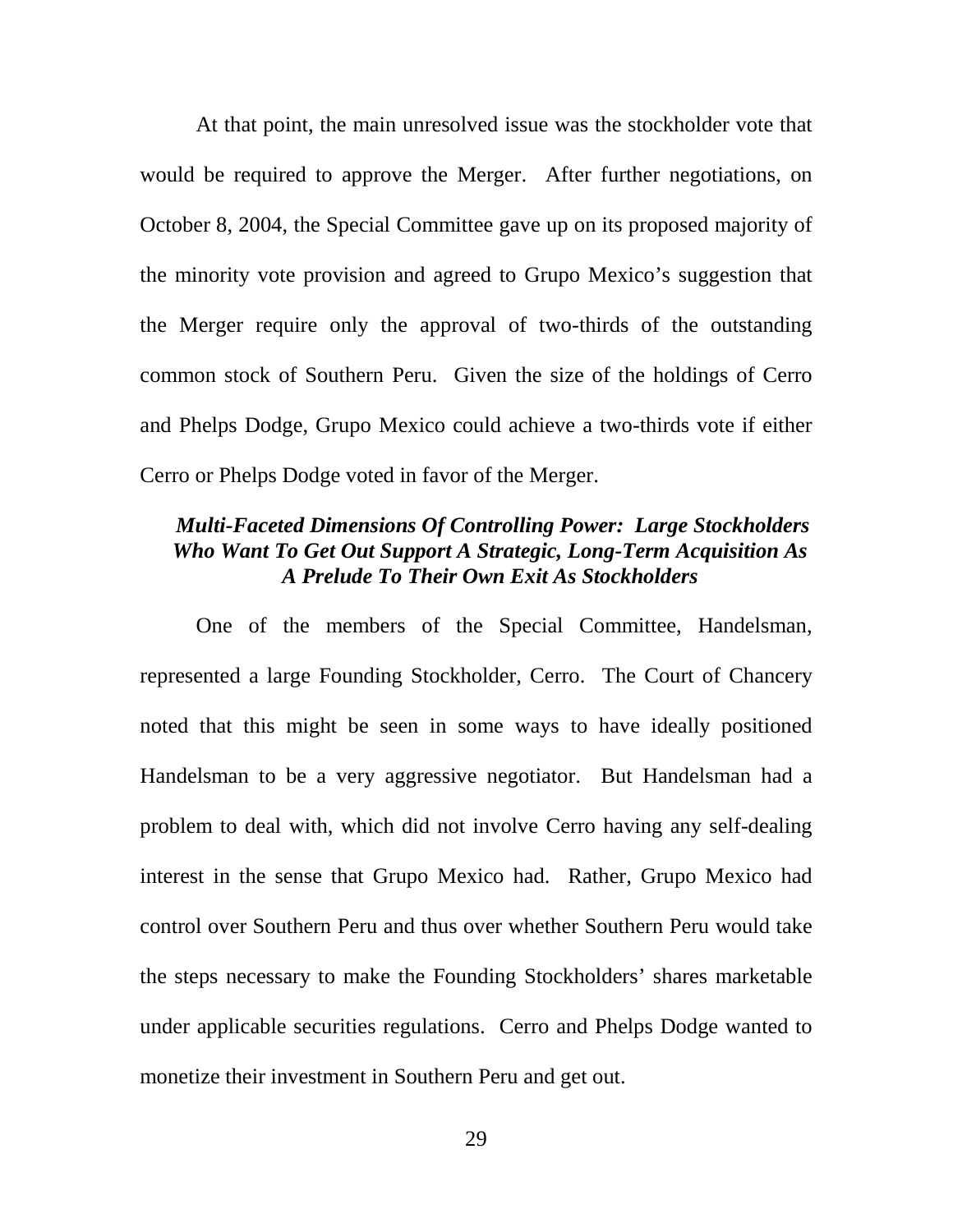Thus, while the Special Committee was negotiating the terms of the Merger, Handelsman was engaged in negotiations of his own with Grupo Mexico. Cerro and Phelps Dodge had been seeking registration rights from Grupo Mexico (in its capacity as Southern Peru's controller) for their shares of Southern Peru stock, which they needed because of the volume restrictions imposed on affiliates of an issuer by SEC Rule 144.

The Court of Chancery found that it is not clear which party first proposed liquidity and support for the Founding Stockholders in connection with the Merger. But it is plain that the concept appears throughout the term sheets exchanged between Grupo Mexico and the Special Committee, and it is clear that Handelsman knew that registration rights would be part of the deal from the beginning of the Merger negotiations and that thus the deal would enable Cerro to sell as it desired. The Special Committee did not take the lead in negotiating the specific terms of the registration rights provisions – rather, it took the position that it wanted to leave the back-and-forth over the agreement details to Cerro and Grupo Mexico. Handelsman, however, played a key role in the negotiations with Grupo Mexico on Cerro's behalf.

At trial, Handelsman explained that there were two justifications for pursuing registration rights – one offered benefits exclusive to the Founding Stockholders, and the other offered benefits that would inure to Southern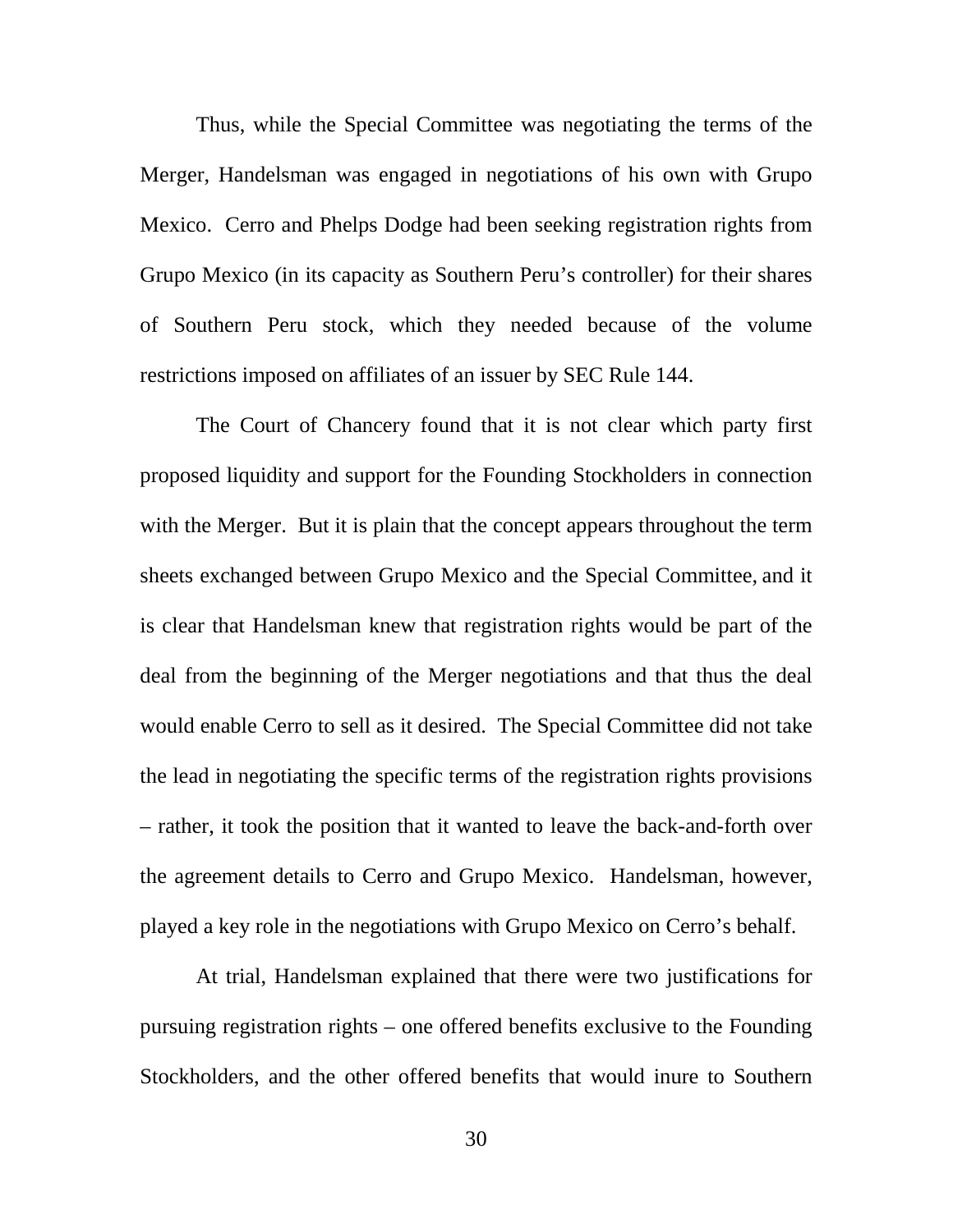Peru's entire stockholder base. The first justification was that Cerro needed the registration rights in order to sell its shares quickly, and Cerro wanted "to get out" of its investment in Southern Peru. The second justification concerned the public market for Southern Peru stock.

Granting registration rights to the Founding Stockholders would allow Cerro and Phelps Dodge to sell their shares, increasing the amount of stock traded on the market and thus increasing Southern Peru's somewhat thin public float. This would in turn improve stockholder liquidity, generate more analyst exposure, and create a more efficient market for Southern Peru shares, all of which would benefit the minority stockholders. Handelsman thus characterized the registration rights situation as a "win-win," because "it permitted us to sell our stock" and "it was good for [Southern Peru] because they had a better float and they had a more organized sale of shares."

 Handelsman's tandem negotiations with Grupo Mexico culminated in Southern Peru giving Cerro registration rights for its shares on October 21, 2004, the same day that the Special Committee approved the Merger. In exchange for registration rights, Cerro expressed its intent to vote its shares in favor of the Merger if the Special Committee recommended it. If the Special Committee made a recommendation against the Merger, or withdrew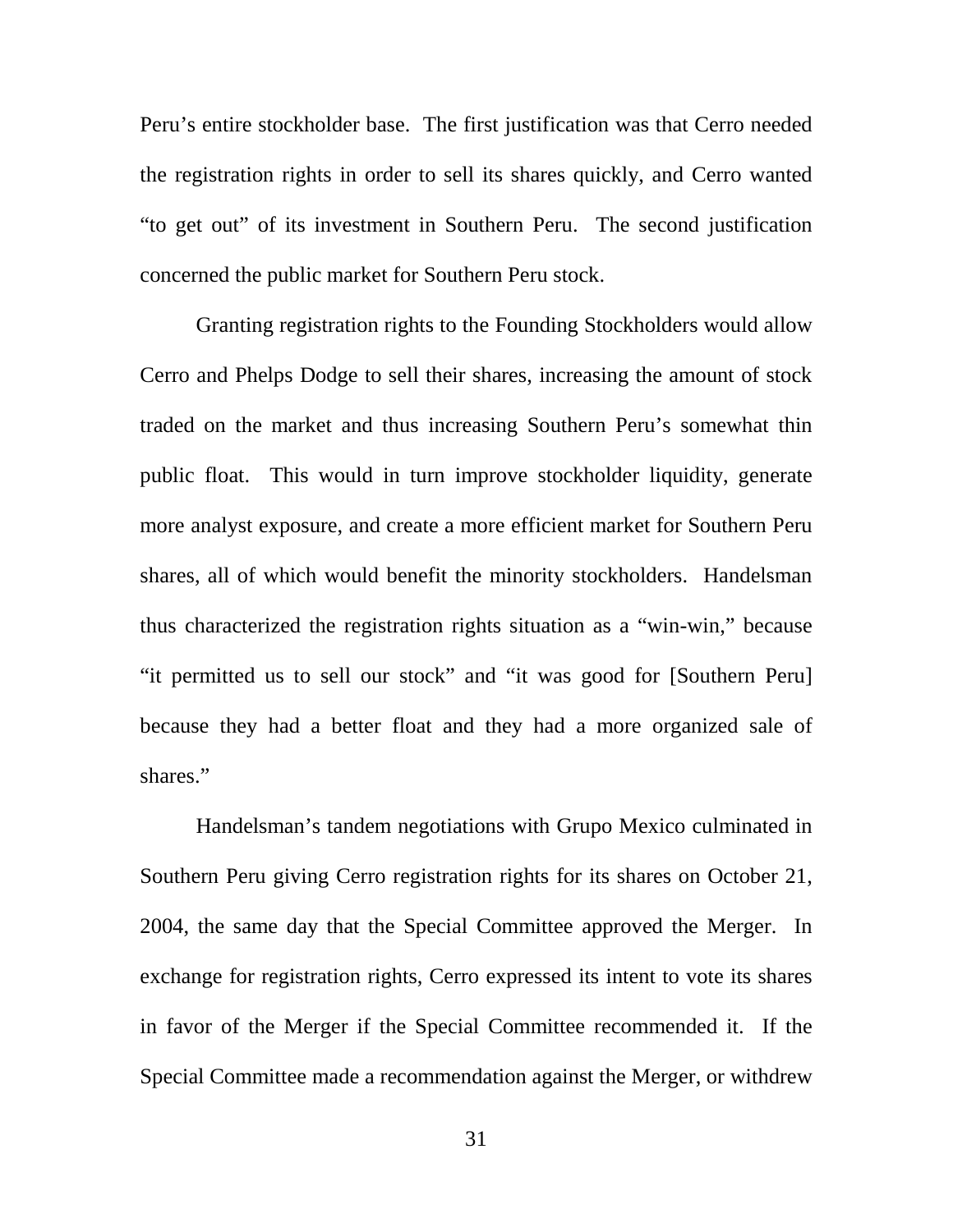its recommendation in favor of it, Cerro was bound by the agreement to vote against the Merger.

Grupo Mexico's initial proposal, which Handelsman received on October 18, 2004—a mere three days before the Special Committee was to vote on the Merger—was that it would grant Cerro registration rights in exchange for Cerro's agreement to vote in favor of the Merger. The Special Committee and Handelsman suggested instead that Cerro's vote on the Merger be tied to whether or not the Special Committee recommended the Merger. After discussing the matter with the Special Committee, Grupo Mexico agreed.

On December 22, 2004, after the Special Committee approved the Merger but well before the stockholder vote, Phelps Dodge entered into an agreement with Grupo Mexico that was similar to Cerro's, but did not contain a provision requiring Phelps Dodge to vote against the Merger if the Special Committee did. By contrast, Phelps Dodge's agreement only provided that, [t]aking into account that the Special Committee . . . did recommend . . . the approval of the [Merger], Phelps Dodge "express[es] [its] current intent, to  $\lceil \cdot \rceil$  submit its proxies to vote in favor of the [Merger]..

. ." Thus, in the event that the Special Committee later withdrew its recommendation to approve the Merger, Cerro would be contractually bound

32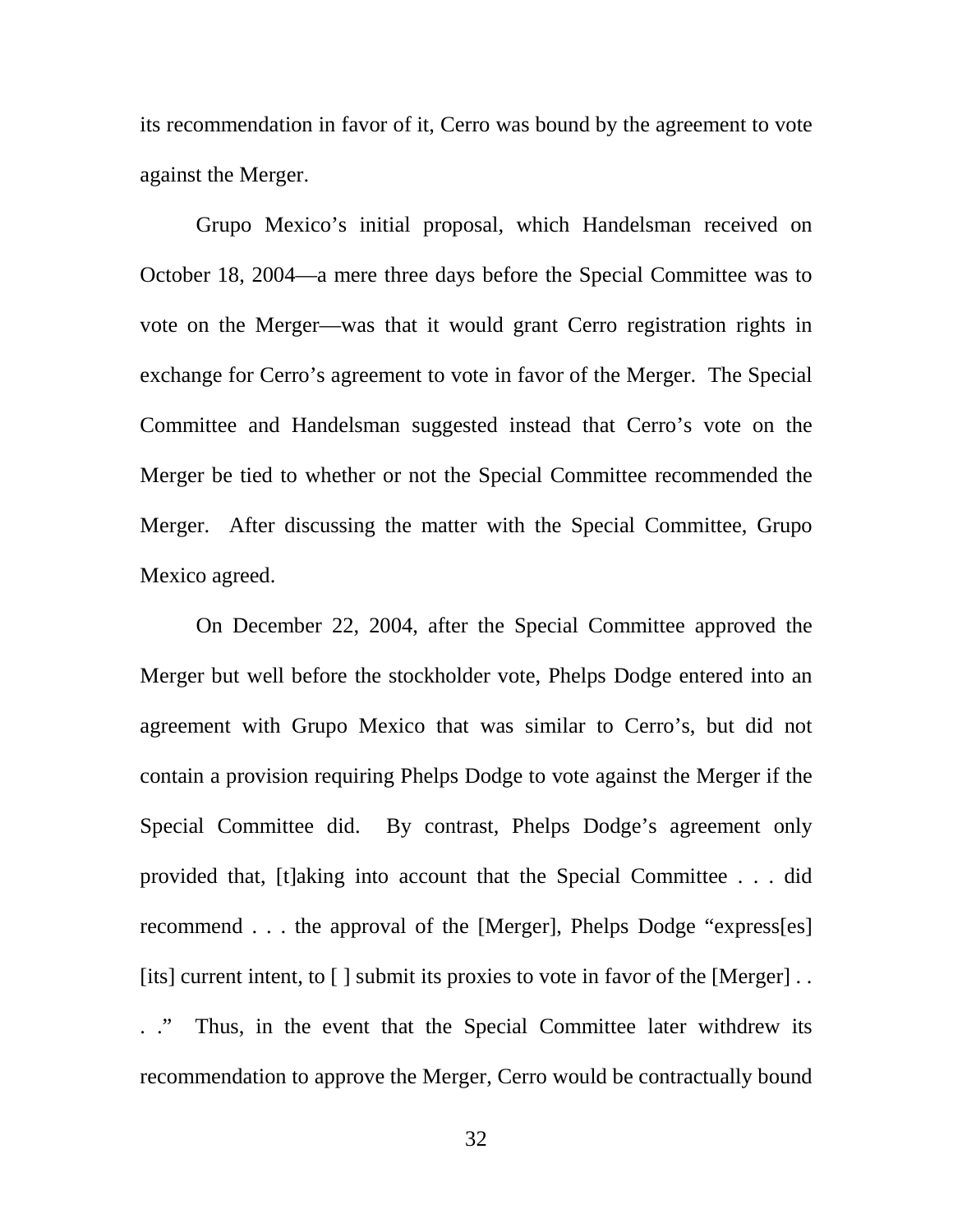to vote against it, but Grupo Mexico could still achieve the two-thirds vote required to approve the Merger solely with Phelps Dodge's cooperation. Under the terms of the Merger Agreement, the Special Committee was free to change its recommendation of the Merger, but it was not able to terminate the Merger Agreement on the basis of such a change. Rather, a change in the Special Committee's recommendation only gave Grupo Mexico the power to terminate the Merger Agreement.

This issue caused the Court of Chancery concern. Although it was not prepared on this record to find that Handelsman consciously agreed to a suboptimal deal for Southern Peru simply to achieve liquidity for Cerro from Grupo Mexico, it had little doubt that Cerro's own predicament as a *stockholder dependent on Grupo Mexico's whim as a controller for registration rights* influenced how Handelsman approached the situation. The Court of Chancery found that did not mean Handleman consciously gave in, but it did mean that he was less than ideally situated to press hard. Put simply, Cerro was even more subject to the dominion of Grupo Mexico than smaller holders because Grupo Mexico had additional power over it because of the unregistered nature of its shares.

Most important to the Court of Chancery was that Cerro's desires, when considered alongside the Special Committee's actions, illustrate the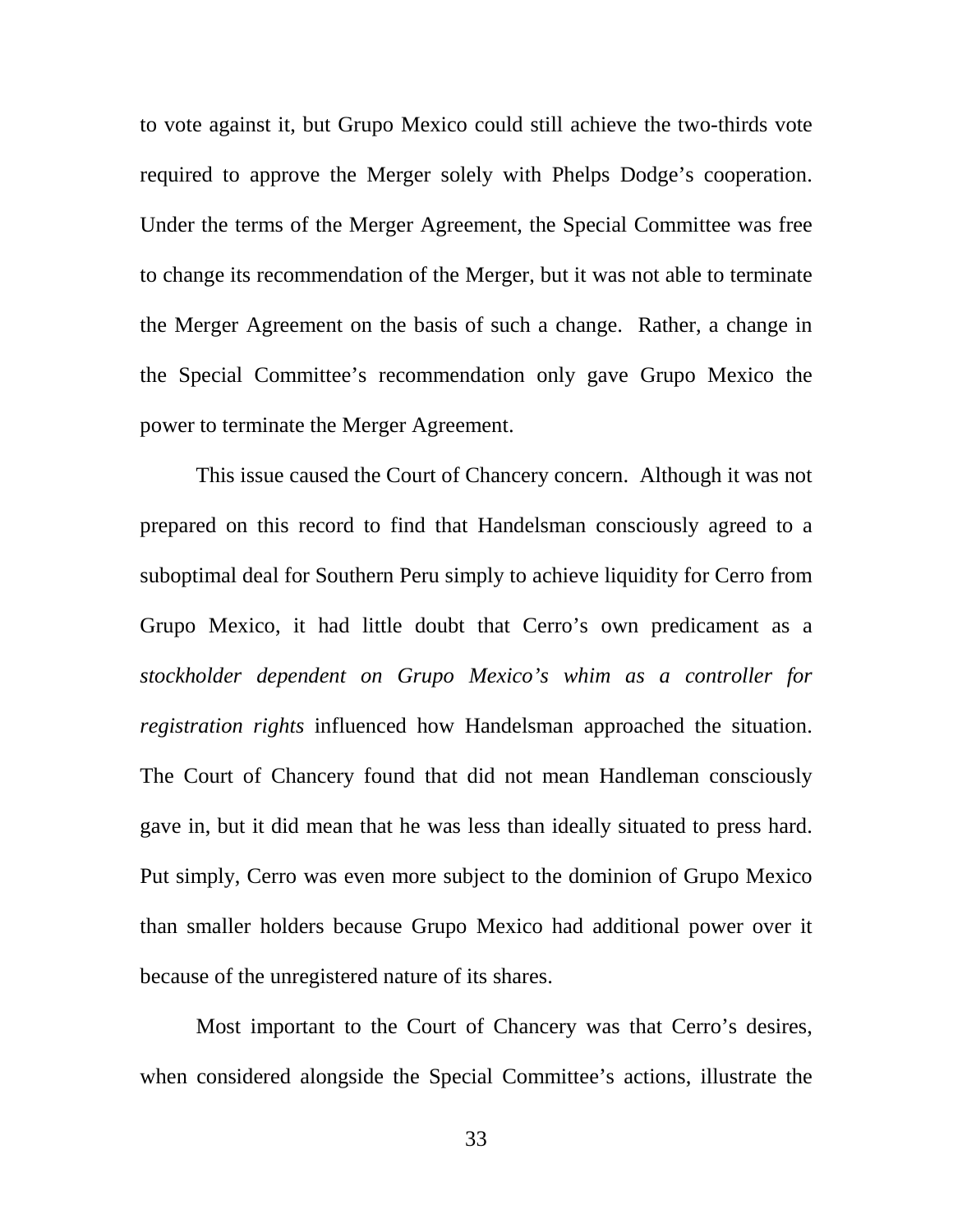tendency of control to result in odd behavior. During the negotiations of the Merger, Cerro had no interest in the long-term benefits to Southern Peru of acquiring Minera, nor did Phelps Dodge. Certainly, Cerro did not want any deal so disastrous that it would tank the value of Southern Peru completely, but nor did it have a rational incentive to say no to a suboptimal deal if that risked being locked into its investments.

The Court of Chancery found that Cerro wanted to *sell* and *sell then and there*. But as a Special Committee member, Handelsman did not act consistently with that impulse for all stockholders. He did not suggest that Grupo Mexico make an offer for Southern Peru, but instead pursued a longterm strategic transaction in which Southern Peru was the buyer. Accordingly, the Court of Chancery concluded that a short-term seller of a company's shares caused that company to be a long-term buyer.

### *After One Last Price Adjustment, Goldman Makes Its Final Presentation*

On October 13, 2004, Grupo Mexico realized that it owned 99.15% of Minera rather than 98.84%, and the purchase price was adjusted to 67.2 million shares instead of 67 million shares to reflect the change in size of the interest being sold. On October 13, 2004, Southern Peru was trading at \$45.90 per share, which meant that 67.2 million shares had a dollar worth of \$3.08 billion.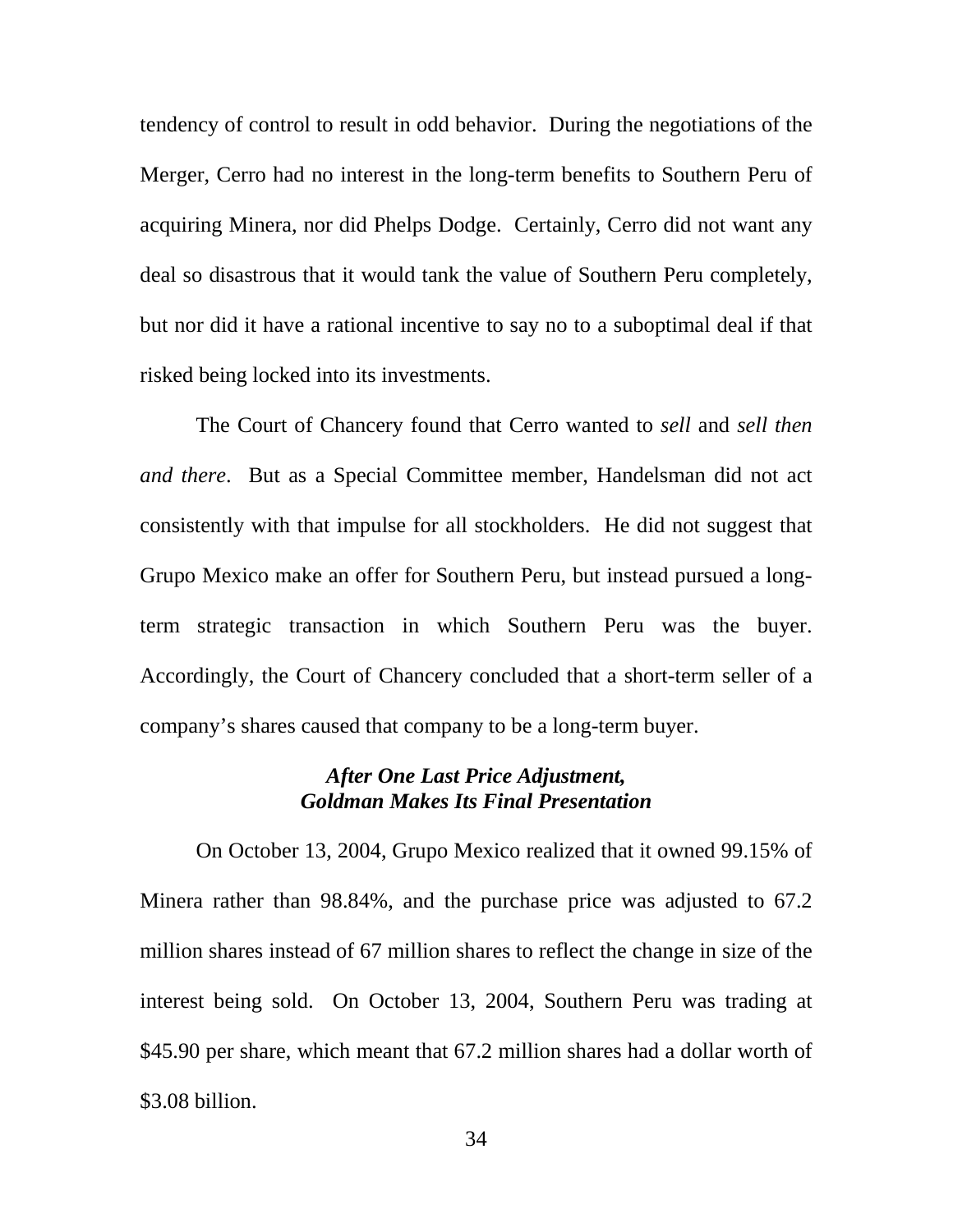On October 21, 2004, the Special Committee met to consider whether to recommend that the Board approve the Merger. At that meeting, Goldman made a final presentation to the Special Committee. The October 21, 2004 presentation stated that Southern Peru's implied equity value was \$3.69 billion based on its then current market capitalization at a stock price of \$46.41 and adjusting for debt. Minera's implied equity value is stated as \$3.146 billion, which was derived entirely from multiplying 67.2 million shares by Southern Peru's \$46.41 stock price and adjusting for the fact that Southern Peru was only buying 99.15% of Minera.

No standalone equity value of Minera was included in the Goldman October 21 presentation.<sup>9</sup> Instead, the presentation included a series of relative DCF analyses and a "Contribution Analysis at Different EBITDA Scenarios," both of which were presented in terms of a hypothetical number of Southern Peru shares to be issued to Grupo Mexico for Minera. Goldman's relative DCF analyses provided various matrices showing the

 9 During discovery, two Microsoft Excel worksheets were unearthed that appear to suggest the implied equity values of Minera and Southern Peru that underlie Goldman's October 21 presentation. One worksheet, which contains the Minera model, indicates an implied equity value for Minera of \$1.25 billion using a long-term copper price of \$0.90/lb and a discount rate of 8.5%. The other worksheet, which contains the Southern Peru model, indicates an implied equity value for Southern Peru of \$1.6 billion using a copper price of \$0.90 and a discount rate of 9.0%, and assuming a royalty tax of 2%. Both the Plaintiff's expert and the Defendants' expert relied on the projections contained in these worksheets in their reports. The Defendants have also not contested the Plaintiff's expert's contention that these worksheets include Goldman's discounted cash flow estimates as of October 21, 2004.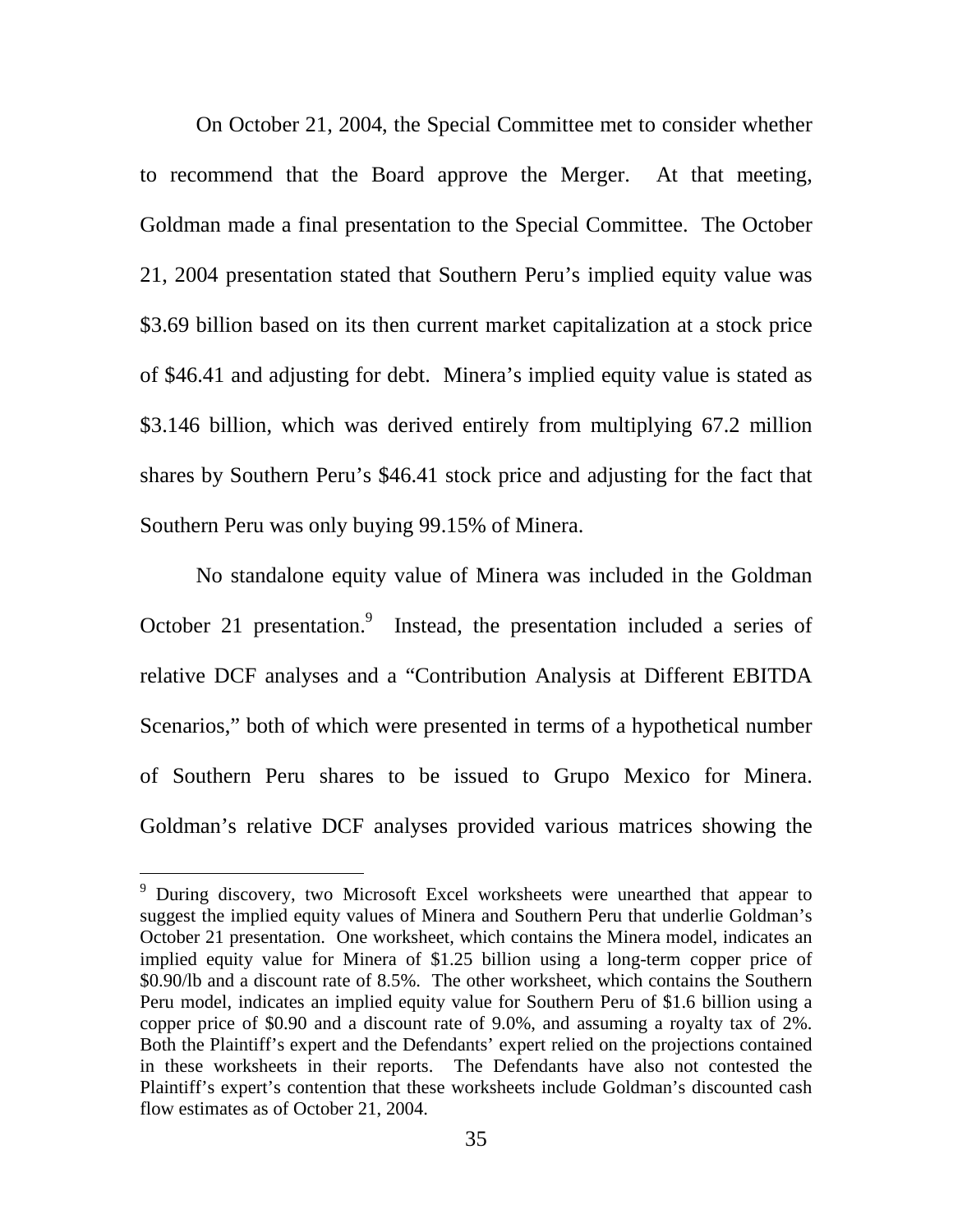number of shares of Southern Peru that should be issued in exchange for Minera under various assumptions regarding the discount rate, the long-term copper price, the allocation of tax benefits, and the amount of royalties that Southern Peru would need to pay to the Peruvian government.

As it had in all of its previous presentations, Goldman used a range of long-term copper prices from \$0.80 to \$1.00 per pound. The DCF analyses generated a range of the number of shares to be issued in the Merger from 47.2 million to 87.8 million. Based on the then-current stock price of \$45.92, this translated to \$2.17 billion to \$4.03 billion in cash value. Assuming the mid-range figures of a discount rate of 8.5% and a long-term copper price of \$0.90 per pound, the analyses yielded a range of shares from 60.7 to 78.7 million.

Goldman's contribution analysis generated a range of 42 million to 56 million shares of Southern Peru to be issued based on an annualized 2004E EBITDA multiple (4.6x) and forecasted 2004E EBITDA multiple (5.0x), and a range of 53 million to 73 million shares based on an updated range of estimated 2005E EBITDA multiples (5.6x to 6.5x). Notably, the 2004E EBITDA multiples did not support the issuance of 67.2 million shares of Southern Peru stock in the Merger. But, 67.2 million shares falls at the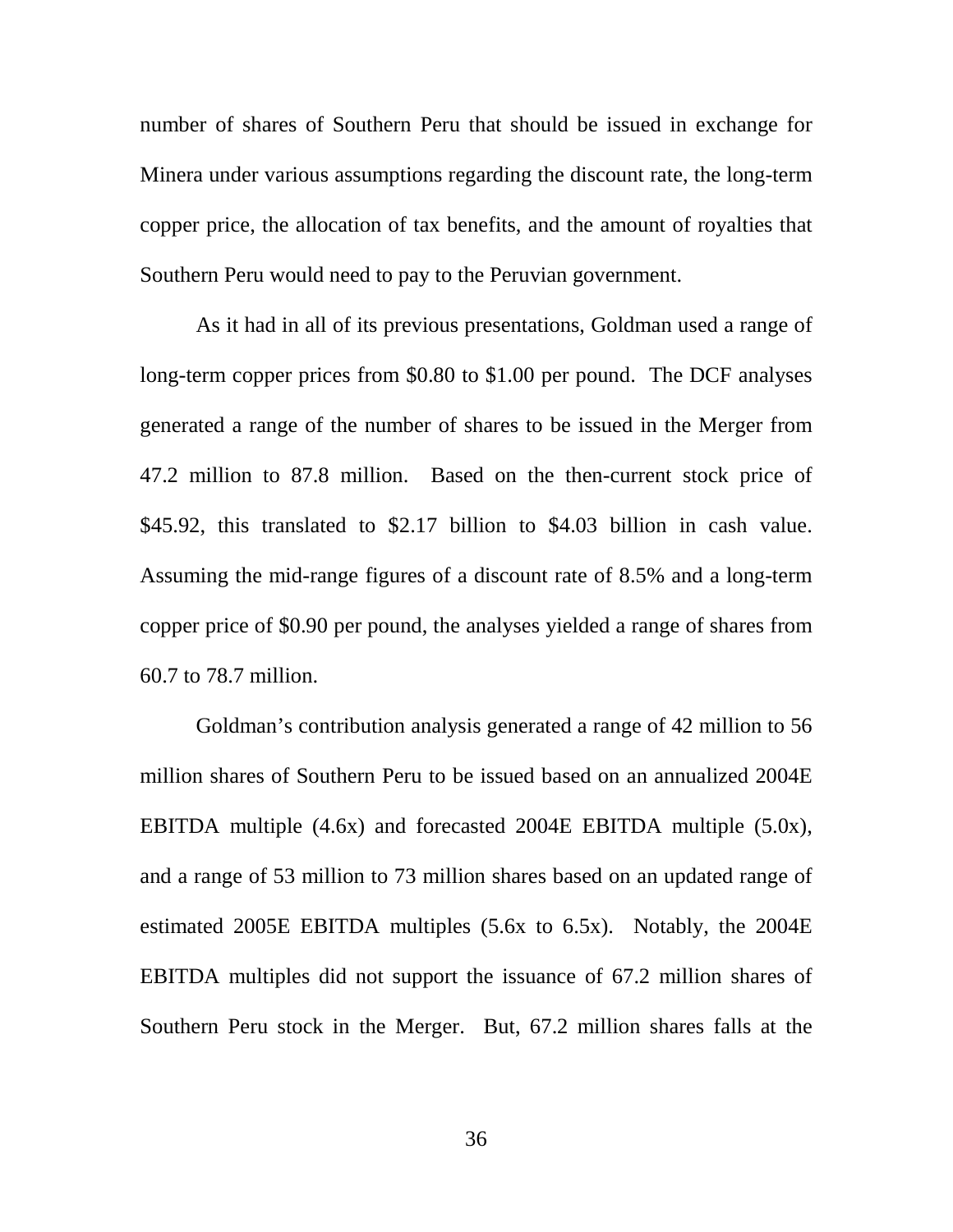higher end of the range of shares calculated using Southern Peru's 2005E EBITDA multiples.

As notable, these multiples were not the product of the median of the 2005E EBITDA multiples of comparable companies identified by Goldman (4.8x). Instead, the multiples used were even higher than Southern Peru's own higher 2005E EBITDA Wall Street consensus (5.5x)—an adjusted version of which was used as the bottom end of the range. These higher multiples were then attributed to Minera, a non-publicly traded company suffering from a variety of financial and operational problems.

Goldman opined that the Merger was fair from a financial perspective to the stockholders of Southern Peru, and provided a written fairness opinion.

# *Special Committee And Board Approve The Merger*

After Goldman made its presentation, the Special Committee voted 3- 0 to recommend the Merger to the Board. At the last-minute suggestion of Goldman, Handelsman decided not to vote in order to remove any appearance of conflict based on his participation in the negotiation of Cerro's registration rights, despite the fact that he had been heavily involved in the negotiations from the beginning and his hands had been deep in the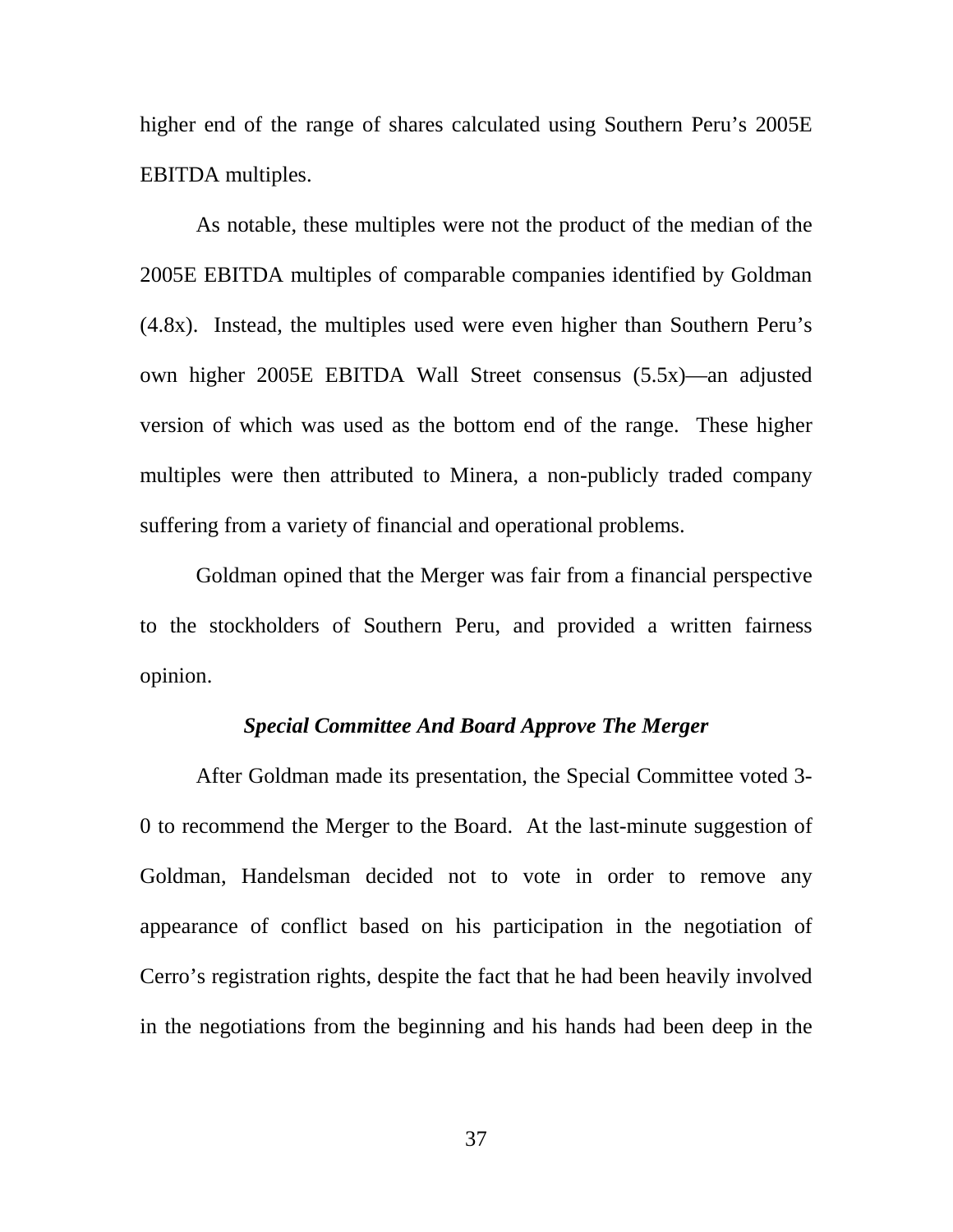dough of the now fully baked deal. The Board then unanimously approved the Merger and Southern Peru entered into the Merger Agreement.

## *Market Reacts To The Merger*

The market reaction to the Merger was mixed and the parties have not presented any reliable evidence about it. That is, neither party had an expert perform an event study analyzing the market reaction to the Merger. Southern Peru's stock price traded down by 4.6% when the Merger was announced. When the preliminary proxy statement, which provided more financial information regarding the Merger terms, became public on November 22, 2004, Southern Peru's stock price again declined by 1.45%. But the stock price increased for two days after the final Proxy Statement was filed.

The Court of Chancery found that determining what effect the Merger itself had on this rise is difficult because, as the Plaintiff pointed out, this was not, as the Defendants contended, the first time that Southern Peru and Minera's financials were presented together. Rather, the same financial statements were in the preliminary Proxy Statement and the stock price fell. However, the Court of Chancery noted that the Plaintiff offered no evidence that these stock market fluctuations provided a reliable basis for assessing the fairness of the deal because it did not conduct a reliable event study.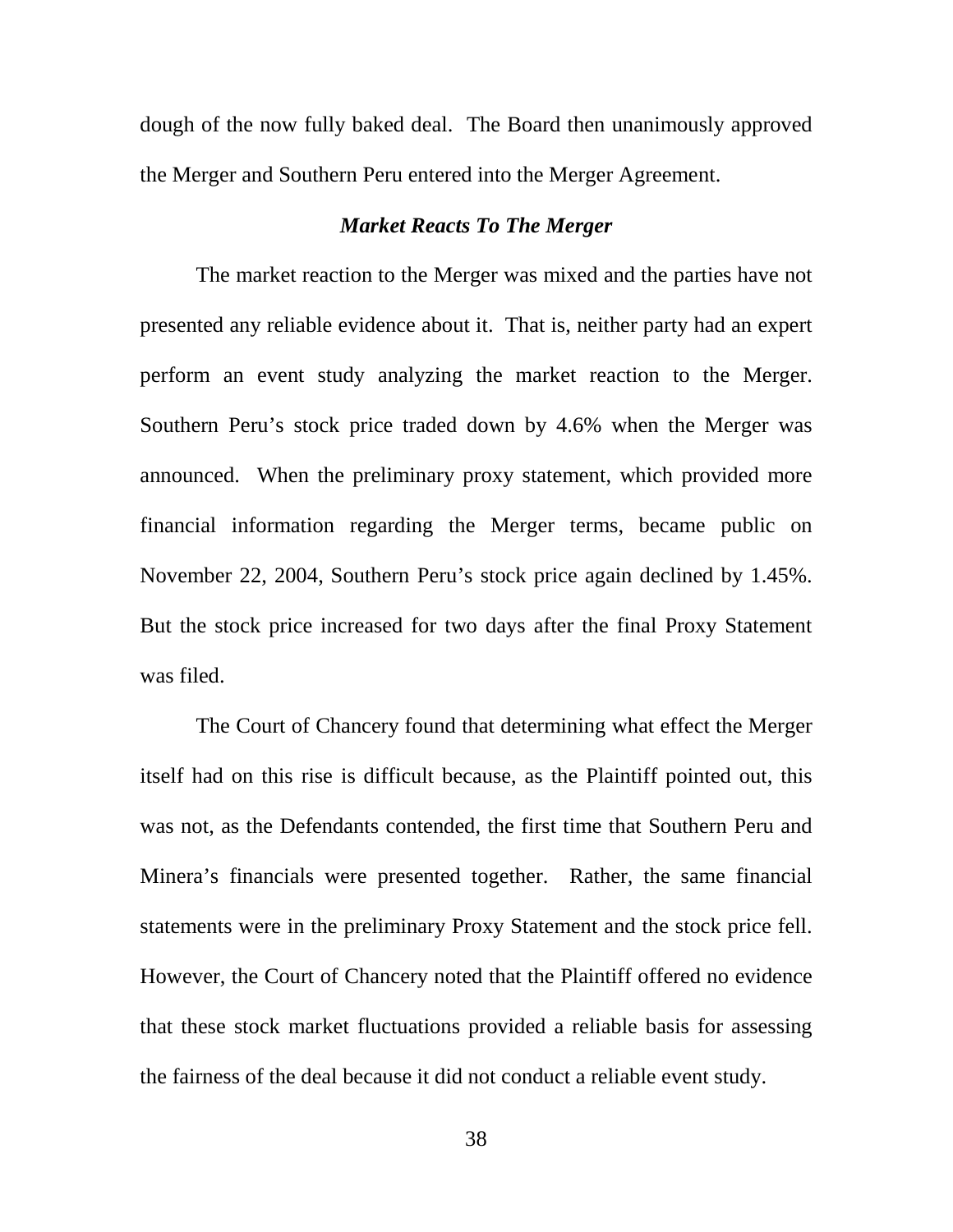The Court of Chancery found, in fact, against a backdrop of strong copper prices, the trading price of Southern Peru stock increased substantially by the time the Merger closed. By April 1, 2005, Southern Peru's stock price had a market value of \$55.89 per share, an increase of approximately 21.7% over the October 21, 2004 closing price. The Court of Chancery found this increase could not be attributed to the Merger because other factors were in play. That included the general direction of copper prices, which lifted the market price of not just Southern Peru, but those of its publicly traded competitors. Furthermore, Southern Peru's own financial performance was very strong.

## *Goldman Does Not Update Its Fairness Analysis*

Despite rising Southern Peru share prices and performance, the Special Committee did not ask Goldman to update its fairness analysis at the time of the stockholder vote on the Merger and closing—nearly five months after the Special Committee had voted to recommend it. At trial, Handelsman testified that he called a representative at Goldman to ask whether the transaction was still fair, but the Court of Chancery found that Handelsman's phone call hardly constitutes a request for an updated fairness analysis. The Court of Chancery also found that the Special Committee's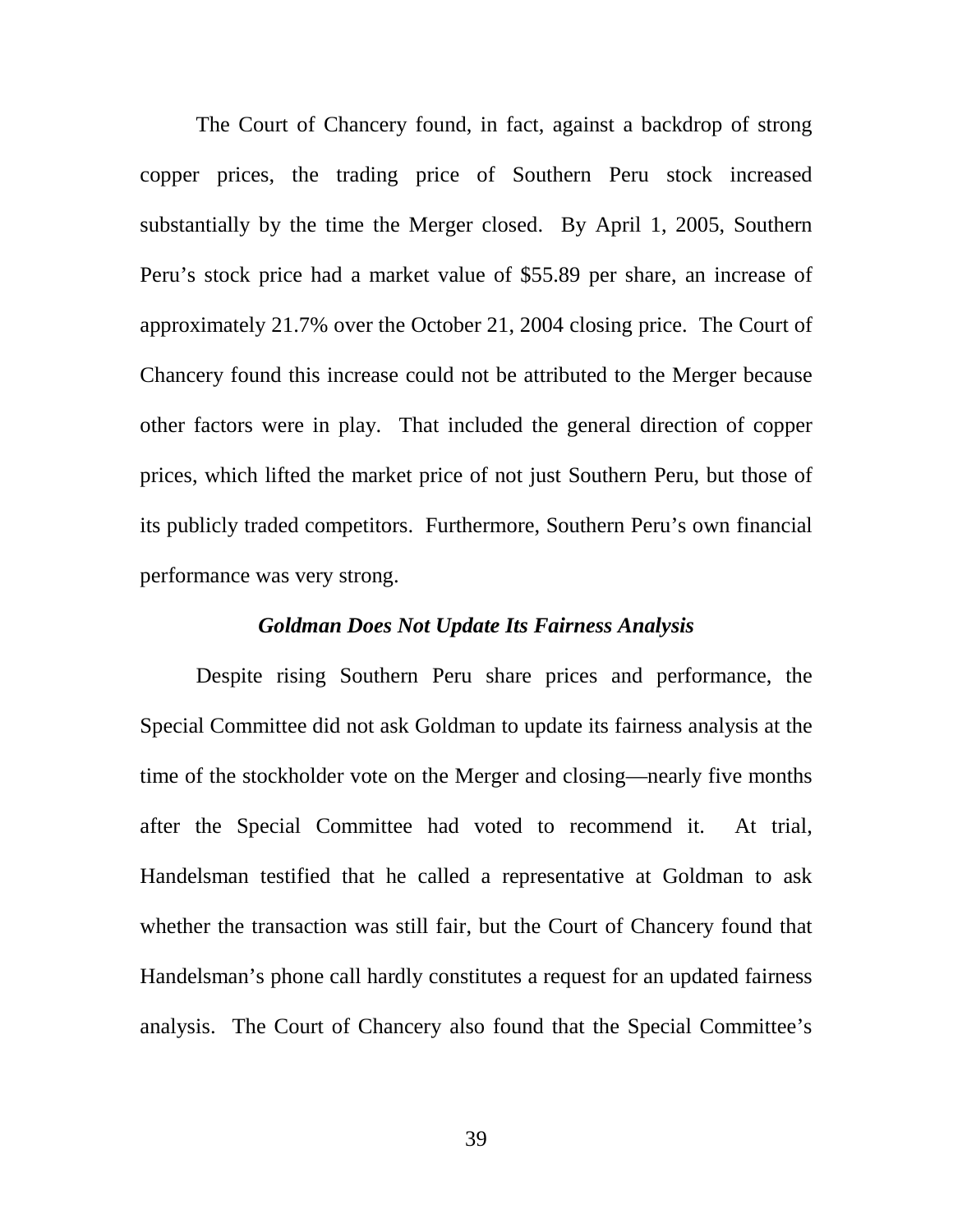failure to determine whether the Merger was still fair at the time of the Merger vote and closing was curious for two reasons.

 First, for whatever the reason, Southern Peru's stock price had gone up substantially since the Merger was announced in October 2004. In March 2005, Southern Peru stock was trading at an average price of \$58.56 a share. The Special Committee had agreed to a collarless fixed exchange ratio and did not have a walk-away right. The Court of Chancery noted an adroit Special Committee would have recognized the need to re-evaluate the Merger in light of Southern Peru's then-current stock price.

 Second, Southern Peru's actual 2004 EBITDA became available before the stockholder vote on the Merger took place, and Southern Peru had smashed through the projections that the Special Committee had used for it. In the October 21 presentation, Goldman used a 2004E EBITDA for Southern Peru of \$733 million and a 2004E EBITDA for Minera of \$687 million. Southern Peru's actual 2004 EBITDA was \$1.005 billion, 37% more and almost \$300 million more than the projections used by Goldman. Minera's actual 2004 EBITDA, by contrast, was \$681 million, 0.8% less than the projections used by Goldman.

The Court of Chancery noted that earlier, in Goldman's contribution analysis it relied on the values (measured in Southern Peru shares) generated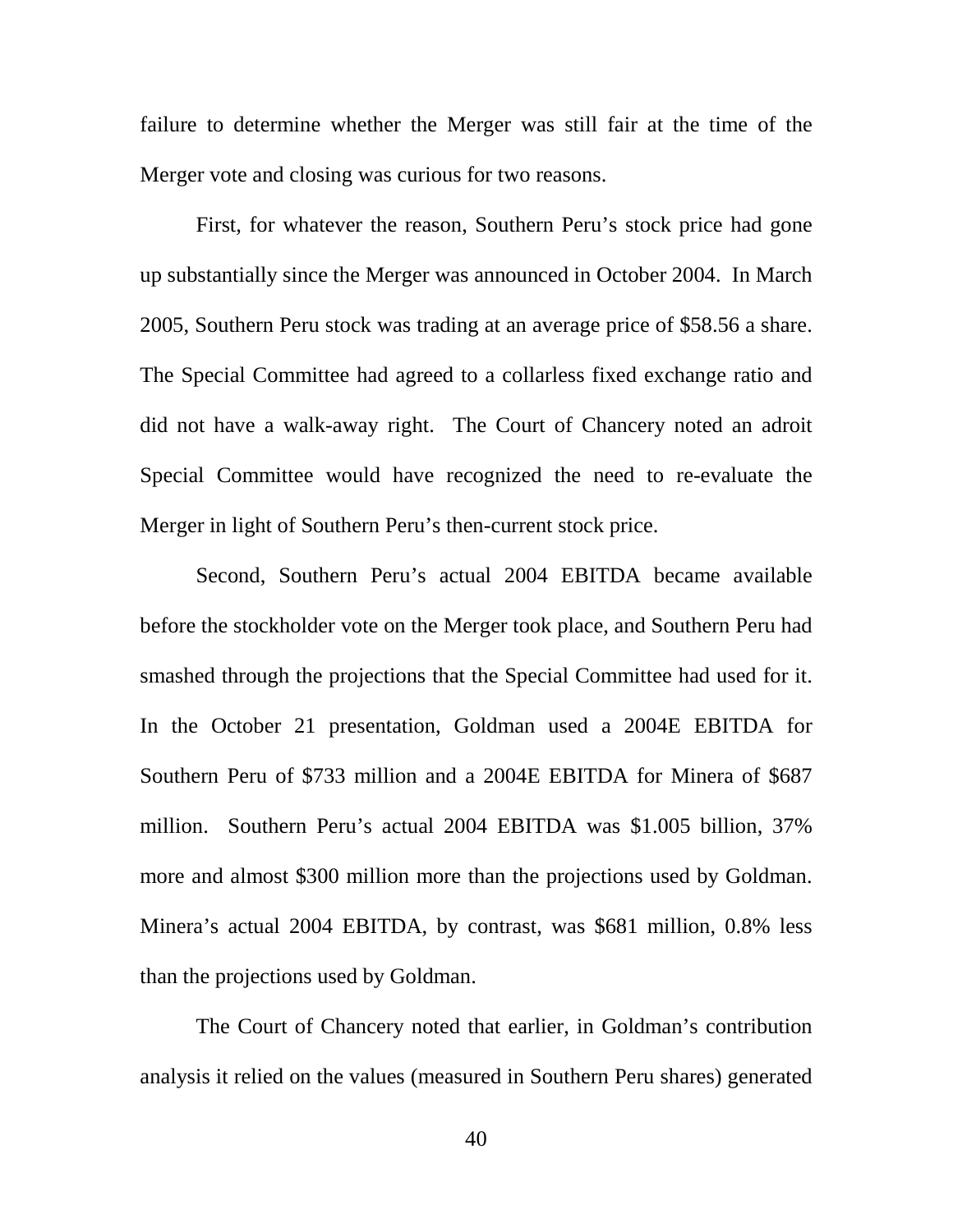by applying an aggressive range of Southern Peru's 2005E EBITDA multiples to Minera's A&S-adjusted and unadjusted projections, not the 2004E EBITDA multiple, and that the inaccuracy of Southern Peru's estimated 2004 EBITDA should have given the Special Committee serious pause. If the 2004 EBITDA projections of Southern Peru—which were not optimized and had been prepared by Grupo Mexico-controlled management – were so grossly low, it provided reason to suspect that the 2005 EBITDA projections, which were even lower than the 2004 EBITDA projections, were also materially inaccurate, and that the assumptions forming the basis of Goldman's contribution analysis should be reconsidered.

Moreover, Southern Peru made \$303.4 million in EBITDA in the first quarter of 2005, over 52% of the estimate in Goldman's fairness presentation for Southern Peru's 2005 full year performance. Although the first-quarter 2005 financial statements, which covered the period from January 1, 2005 to March 31, 2005, would not have been complete by the time of the stockholder vote, the Court of Chancery reasonably assumed that, as directors of Southern Peru, the Special Committee had access to nonpublic information about Southern Peru's monthly profit and loss statements. Southern Peru later beat its EBITDA projections for 2005 by a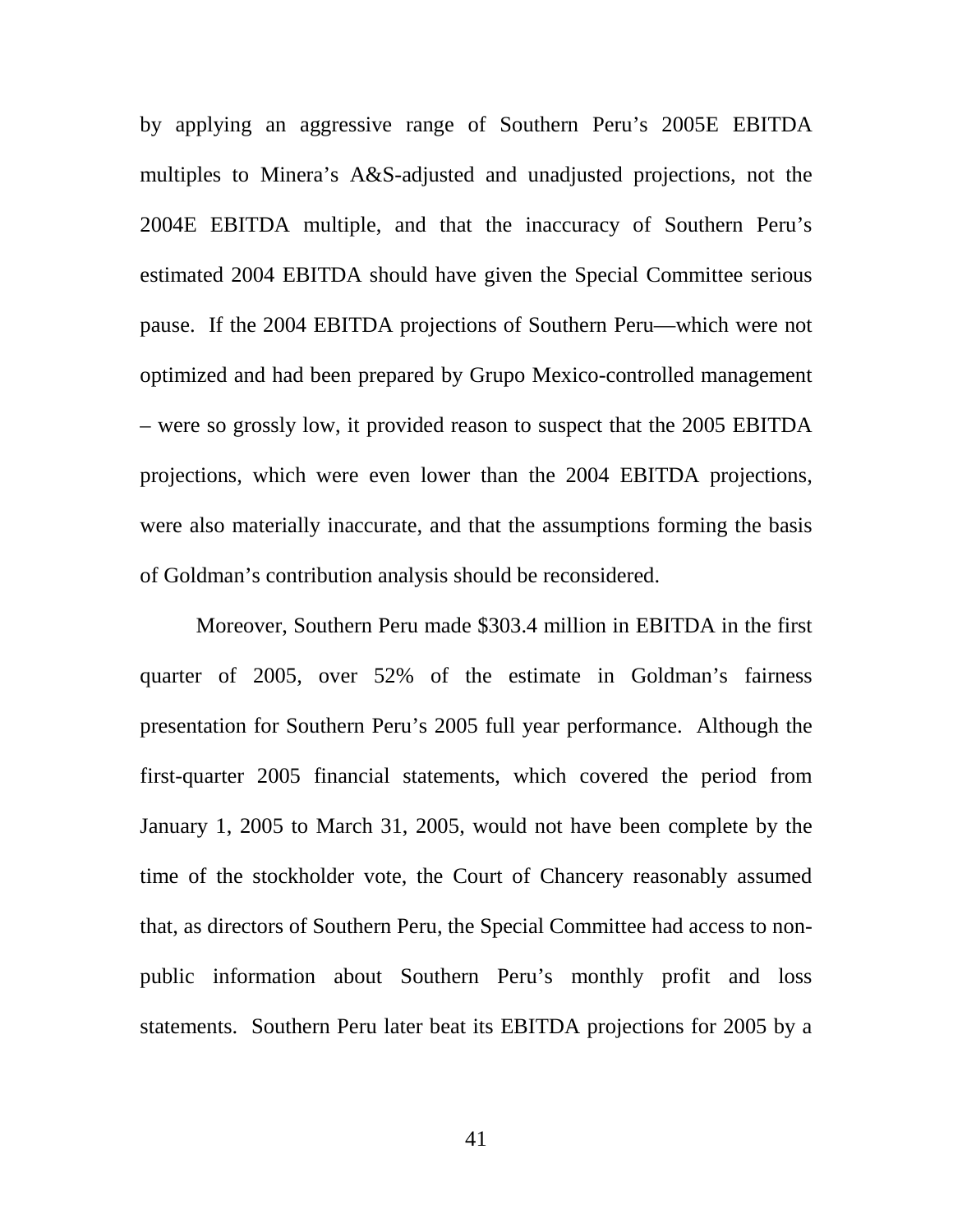very large margin, 135%, a rate well ahead of Minera's 2005 performance, which beat the deal estimates by a much lower 45%.

 The Special Committee's failure to get a fairness update was even more of a concern to the Court of Chancery because Cerro had agreed to vote against the Merger if the Special Committee changed its recommendation. The Special Committee failed to obtain a majority of the minority vote requirement, but it supposedly agreed to a two-thirds vote requirement instead because a two-thirds vote still prevented Grupo Mexico from unilaterally approving the Merger. This out was only meaningful, however, if the Special Committee took the recommendation process seriously. If the Special Committee maintained its recommendation, Cerro had to vote for the Merger, and its vote combined with Grupo Mexico's vote would ensure passage. By contrast, if the Special Committee changed its recommendation, Cerro was obligated to vote against the Merger.

 The Court of Chancery found the tying of Cerro's voting agreement to the Special Committee's recommendation was somewhat odd, in another respect. In a situation involving a third-party merger sale of a company without a controlling stockholder, the third party will often want to lock up some votes in support of a deal. A large blocholder and the target board might therefore negotiate a compromise, whereby the blocholder agrees to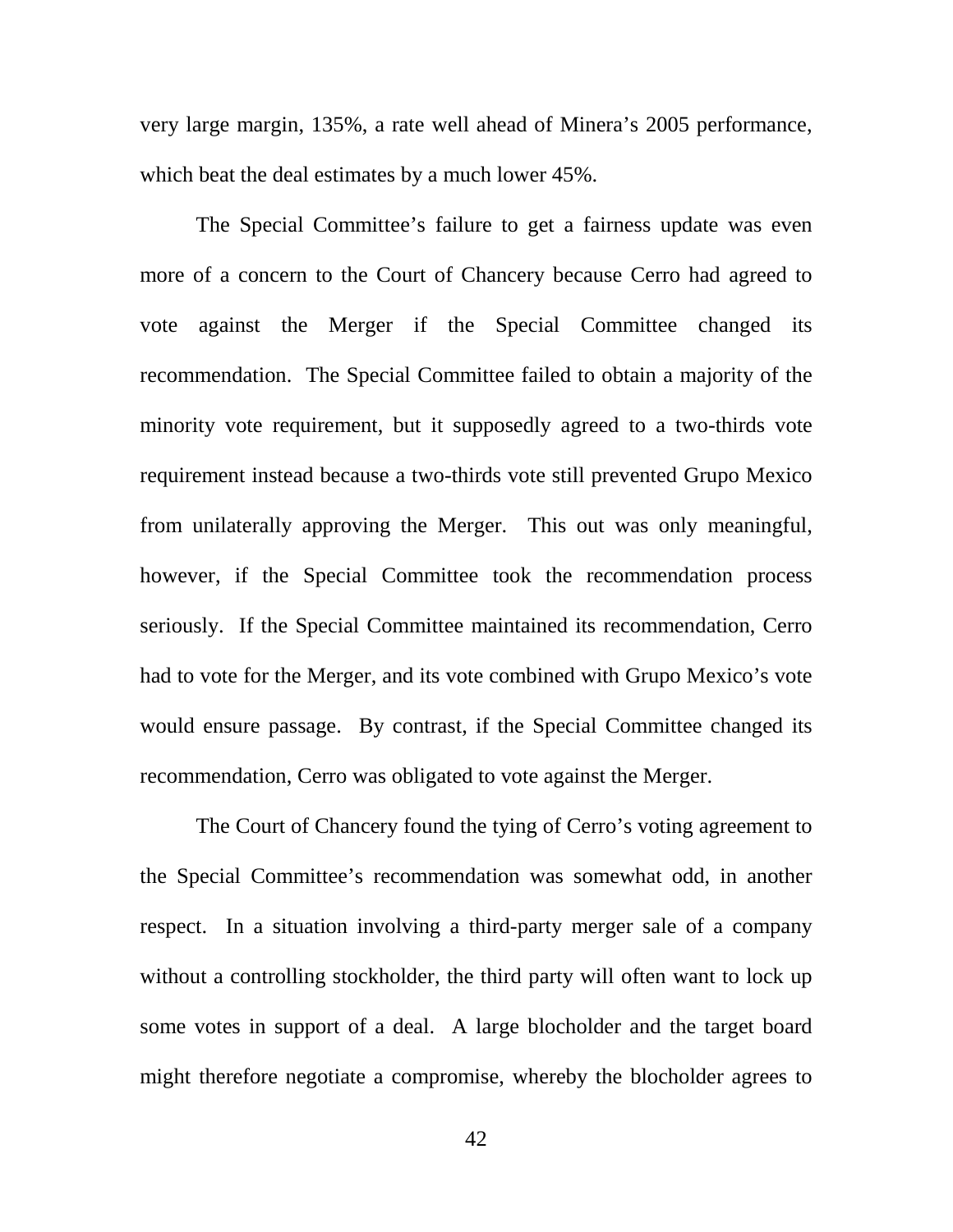vote yes if the target board or special committee maintains a recommendation in favor of the transaction. In this situation, however, there is a factor not present here. In an arm's-length deal, the target usually has the flexibility to change its recommendation or terminate the original merger upon certain conditions, including if a superior proposal is available, or an intervening event makes the transaction impossible to recommend in compliance with the target's fiduciary duties.

Here, by contrast, Grupo Mexico faced no such risk of a competing superior proposal because it controlled Southern Peru. Furthermore, the fiduciary out that the Special Committee negotiated for in the Merger agreement provided only that the Special Committee could change its recommendation in favor of the Merger, not that it could terminate the Merger altogether or avoid a vote on the Merger. The only utility therefore of the recommendation provision was if the Special Committee seriously considered the events between the time of signing and the stockholder vote and made a renewed determination of whether the deal was fair. The Court of Chancery found there is no evidence of such a serious examination, despite important emerging evidence that the transaction's terms were skewed in favor of Grupo Mexico.

43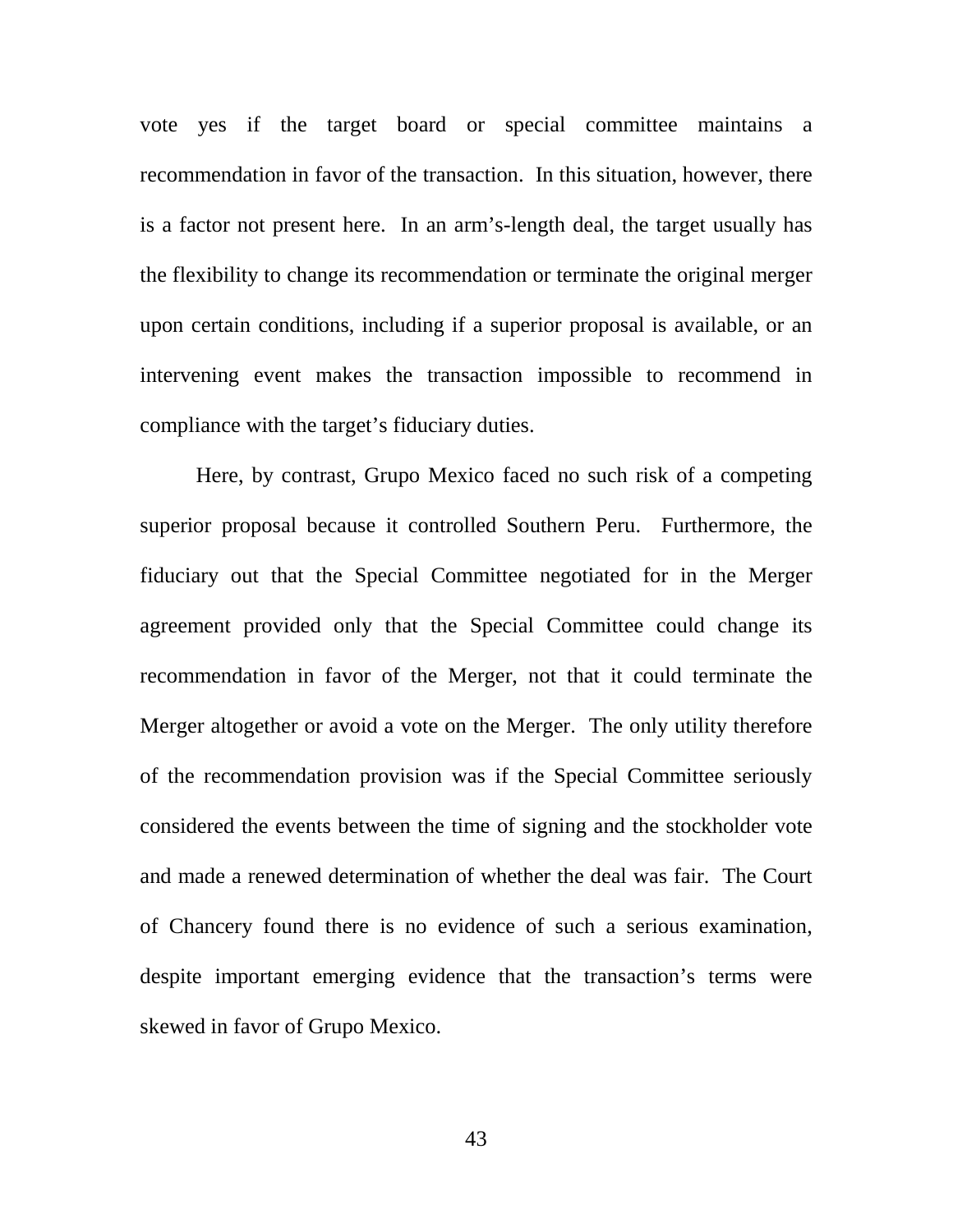#### *Southern Peru's Stockholders Approve The Merger*

 On March 28, 2005, the stockholders of Southern Peru voted to approve the Merger. More than 90% of the stockholders voted in favor of the Merger. The Merger then closed on April 1, 2005. At the time of closing, 67.2 million shares of Southern Peru had a market value of \$3.75 billion.

### *Cerro Sells Its Shares*

 On June 15, 2005, Cerro, which had a basis in its stock of only \$1.32 per share, sold its entire interest in Southern Peru in an underwritten offering at \$40.635 per share. Cerro sold its stock at a discount to the then-current market price, as the low-high trading prices for one day before the sale were \$43.08 to \$44.10 per share. The Court of Chancery found that this illustrated Cerro's problematic incentives.

### *Plaintiff Sues Defendants and Special Committee*

 This derivative suit challenging the Merger, first filed in late 2004, moved too slowly, and it was not until June 30, 2010 that the Plaintiff moved for summary judgment. On August 10, 2010, the Defendants filed a cross-motion for summary judgment, or in the alternative, to shift the burden of proof to the Plaintiff under the entire fairness standard. On August 11, 2010, the individual Special Committee defendants cross-moved for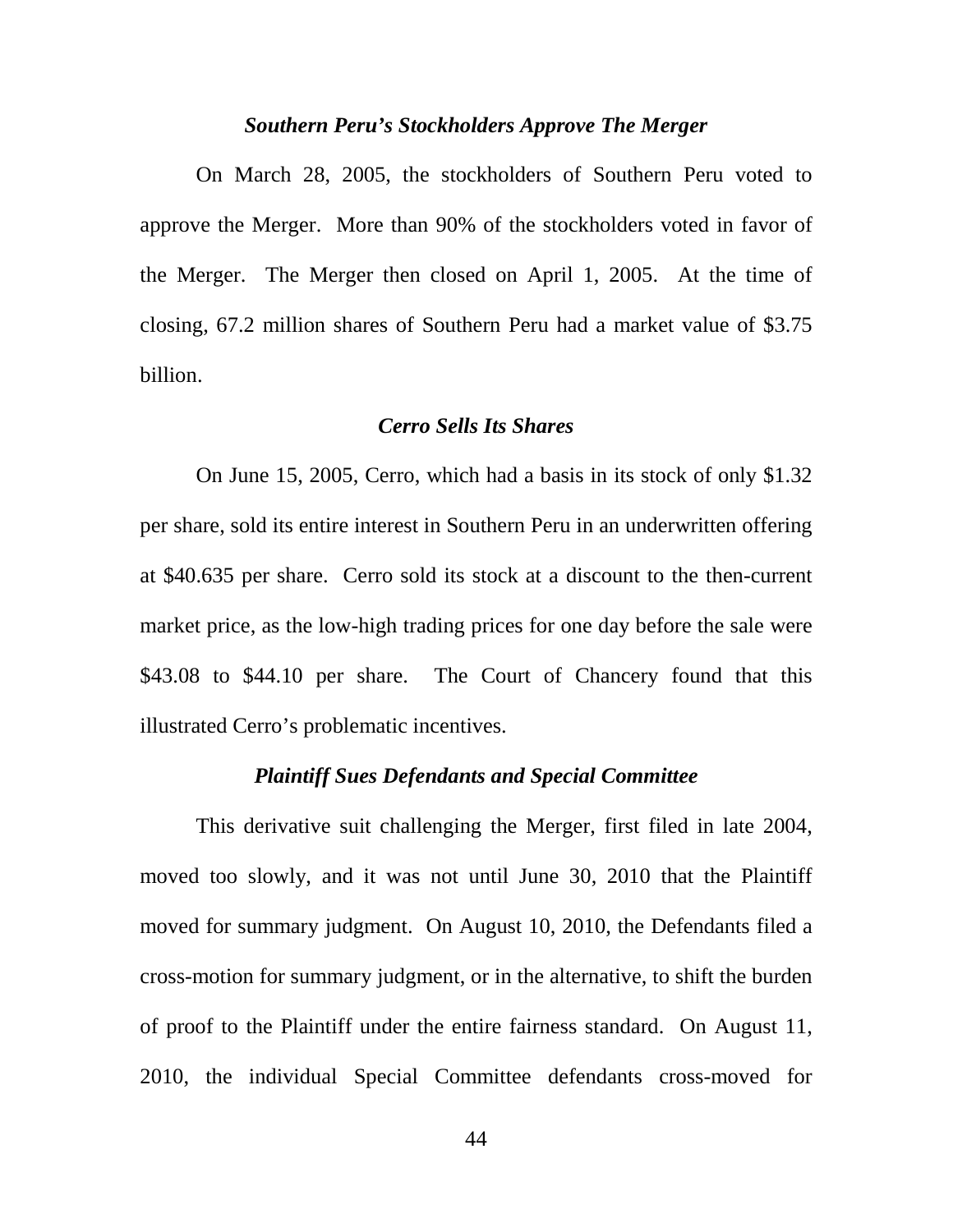summary judgment on all claims under Southern Peru's exculpatory provision adopted under title 8, section 102(b)(7) of the Delaware Code.

At a hearing held on December 21, 2010, the Court of Chancery dismissed the Special Committee defendants from the case because the plaintiff had failed to present evidence supporting a non-exculpated breach of their fiduciary duty of loyalty. It denied all other motions for summary judgment. The Court of Chancery noted that this, of course, did not mean that the Special Committee had acted adroitly or that the remaining defendants, Grupo Mexico and its affiliates, were immune from liability.

In contrast to the Special Committee defendants, precisely because the remaining directors were employed by Grupo Mexico, which had a selfdealing interest directly in conflict with Southern Peru, the exculpatory charter provision was of no benefit to them at that stage, given the factual question regarding their motivations. At trial, these individual Grupo Mexico-affiliated director defendants made no effort to show that they acted in good faith and were entitled to exculpation despite their lack of independence. In other words, the Grupo Mexico-affiliated directors did nothing to distinguish each other and none of them argued that he should not bear liability for breach of the duty of loyalty if the transaction was unfairly advantageous to Grupo Mexico, which had a direct self-dealing interest in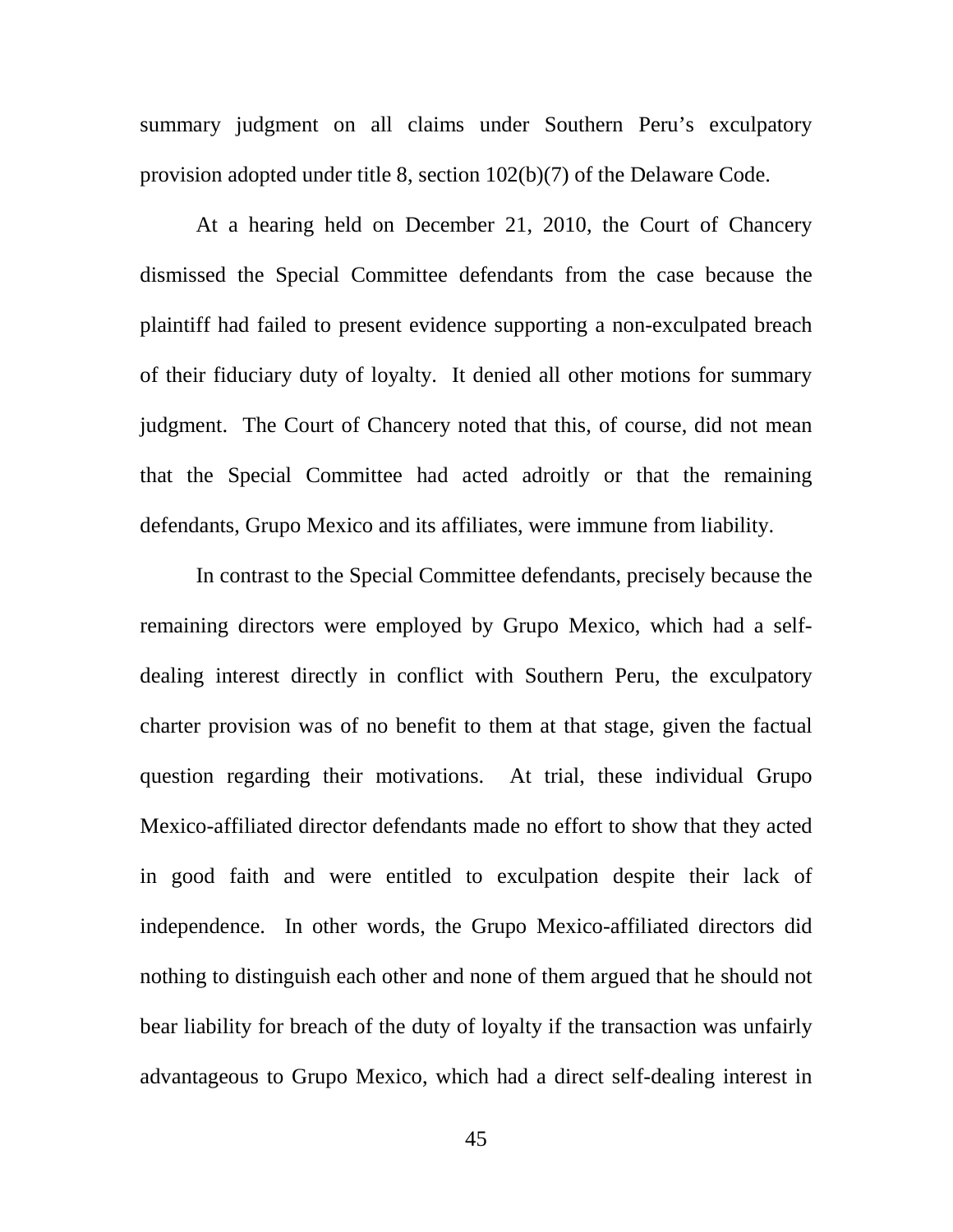the Merger. Accordingly, the Court of Chancery concluded that their liability would rise or fall with the issue of fairness.

In dismissing the Special Committee members on the summary judgment record, the Court of Chancery necessarily treated the predicament faced by Cerro and Handelsman, which involved facing additional economic pressures as a minority stockholder as a result of Grupo Mexico's control, differently than a classic self-dealing interest. The Court of Chancery continued to hold that view. Although it believed that Cerro, and therefore Handelsman, were influenced by Cerro's desire for liquidity as a stockholder, it seemed counterproductive to the Court of Chancery to equate a legitimate concern of a stockholder for liquidity from a controller into a self-dealing interest.

Therefore, the Court of Chancery concluded that there had to be a triable issue regarding whether Handelsman acted in subjective bad faith to force him to trial. The Court of Chancery concluded then on that record that no such issue of fact existed and even on the fuller trial record (where the Plaintiff actually made much more of an effort to pursue this angle), it still could not find that Handelsman acted in bad faith to purposely accept an unfair deal.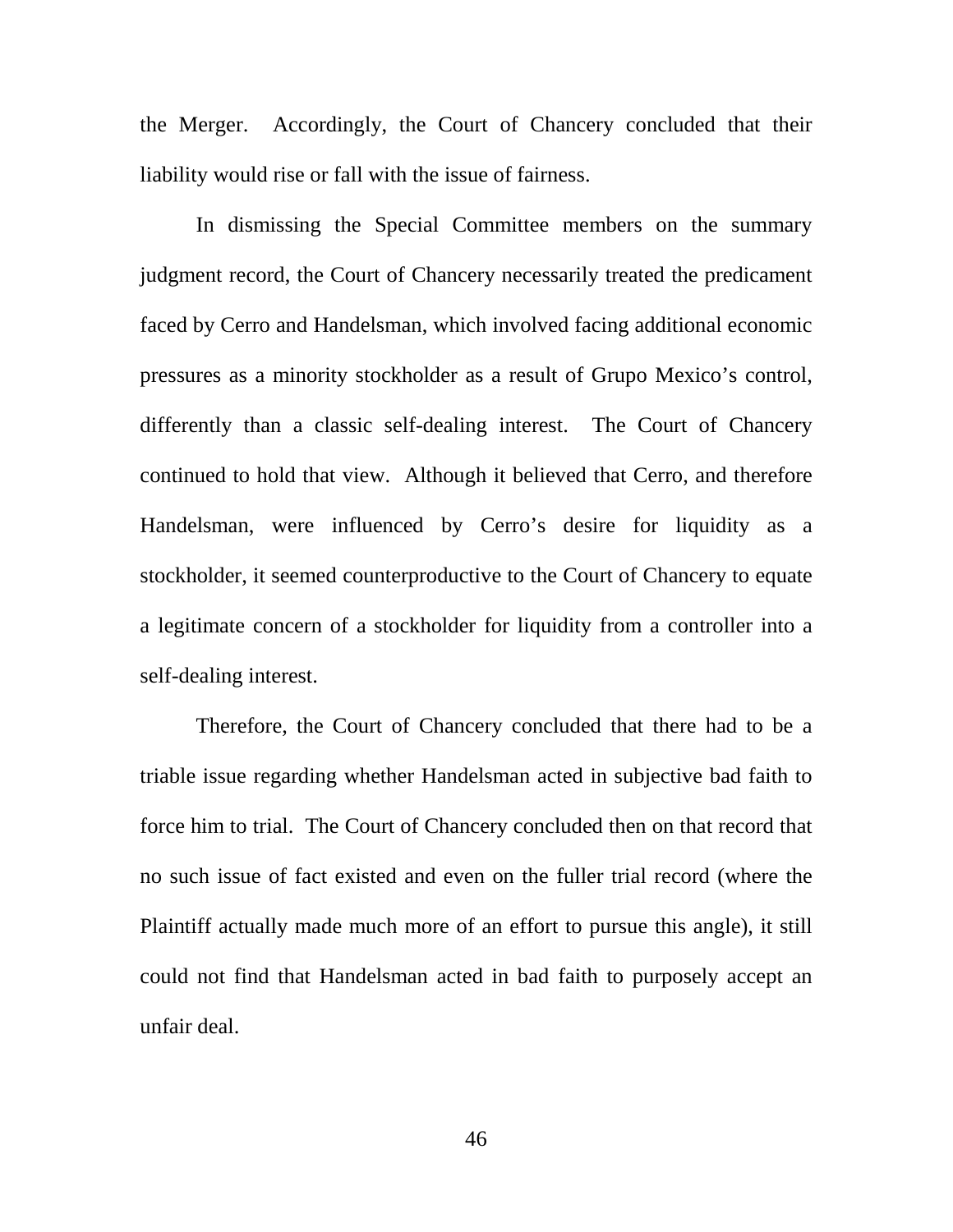Nevertheless, the Court of Chancery found that Cerro, and therefore Handelsman, did have the sort of economic concern that ideally should have been addressed upfront and forthrightly in terms of whether the stockholder's interest well positioned its representative to serve on a special committee. Thus, although the Court of Chancery continued to be unpersuaded that it could label Handelsman as having acted with the state of mind required to expose him to liability, given the exculpatory charter protection to which he is entitled, it was persuaded that Cerro's desire to sell influenced how Handelsman approached his duties and compromised his effectiveness.

### *TRIAL SCHEDULE PROPERLY MAINTAINED*

The Defendants' first argument is that the Court of Chancery erred by excluding the testimony of James Del Favero regarding the advice given to the Special Committee by its financial advisor, Goldman, on the ground that Del Favero was identified too late and allowing him to testify would be unfair to the Plaintiff. The Plaintiff contends that the Court of Chancery exercised sound discretion by refusing to modify the stipulated trial schedule in order to permit a new Goldman witness (Del Favero) to be deposed and testify weeks after the trial was scheduled to have concluded, when a videotaped deposition of the Special Committee's actual Goldman advisor was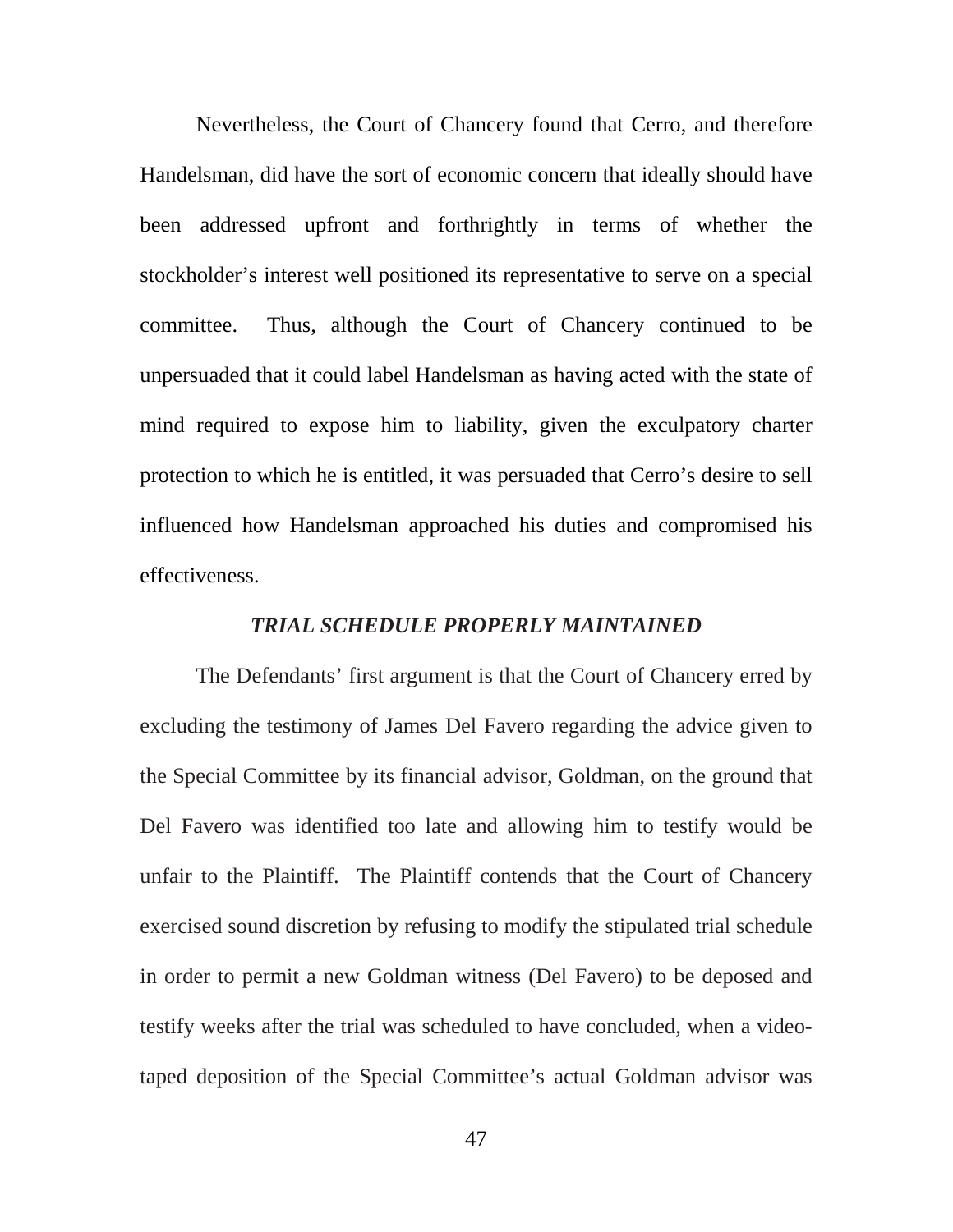already in the record. Both parties agree, however, that whether the trial judge's ruling is characterized as an exclusion of evidence or a refusal to change the trial scheduling order, either action is reviewed on appeal for an abuse of discretion. $10$ 

 The record reflects that the Plaintiff obtained commissions for deposing three of the six members of the Goldman team identified in Goldman's pitch book to the Special Committee. By agreement of the parties, the Plaintiff deposed Martin Sanchez ("Sanchez") who was the head member of the Goldman team that advised the Special Committee. Sanchez was apparently the Goldman person to whom the Special Committee spoke most often.

Sanchez was deposed on October 21, 2009. He had not worked at Goldman since 2006. Accordingly, at the time of Sanchez's 2009 deposition, the Defendants were aware that neither they nor Goldman could control whether Sanchez would appear at trial. Sanchez's deposition was videotaped. Therefore, it was not simply a cold transcript.

The June 20, 2011 trial date was stipulated to by the parties and set by order of the Court of Chancery on February 10, 2011. On May 31, 2011, the Defendants notified the Plaintiff that Sanchez may not appear to testify at

<sup>10</sup> *Barrow v. Abramowicz*, 931 A.2d 424, 429 (Del. 2007); *Sammons v. Doctors for Emergency Servs., P.A.*, 913 A.2d 519, 528 (Del. 2006).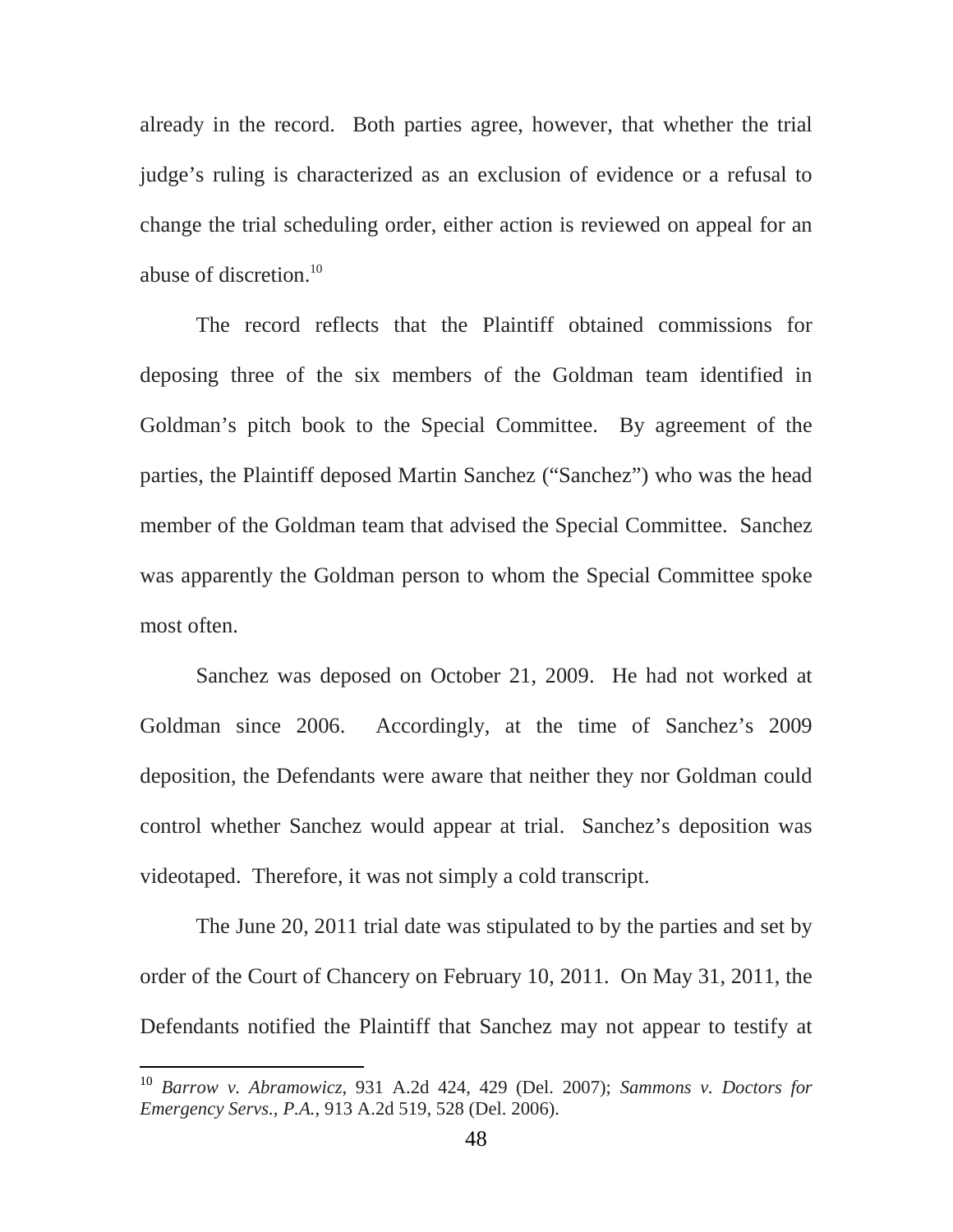trial. The Defendants assert that they immediately began a search—three weeks before trial—for an alternative Goldman witness who would be available to testify. Their initial choice, however, was not Del Favero.

On June 9, 2011, when the Defendants informed the Plaintiff that Sanchez was "definitely not showing up" for trial, they identified Martin Werner ("Werner"), another Goldman member of the Special Committee advisory team, as their witness for trial. The Plaintiff did not object to the late identification of Werner but did seek to confirm that he would be able to depose Werner before trial. The Defendants' attorney responded, "Of course. I am not optimistic that we will get him to trial, in which case we will have no live Goldman witness."

On Monday, June 13, 2011, just twenty-four hours before the pretrial stipulation was due and one week before trial was scheduled to commence, the Defendants proposed for the first time that they call Del Favero as their live Goldman witness at trial. Unlike Sanchez or Werner, Del Favero was not offered to testify about the advice Goldman provided to the Special Committee, but rather about Goldman's internal processes relating to issuing fairness opinions. In proposing to call Del Favero as a witness, the Defendants stated: "We know that Your Honor had commented on[,] at the summary judgment hearing[,] the fairness opinion review process at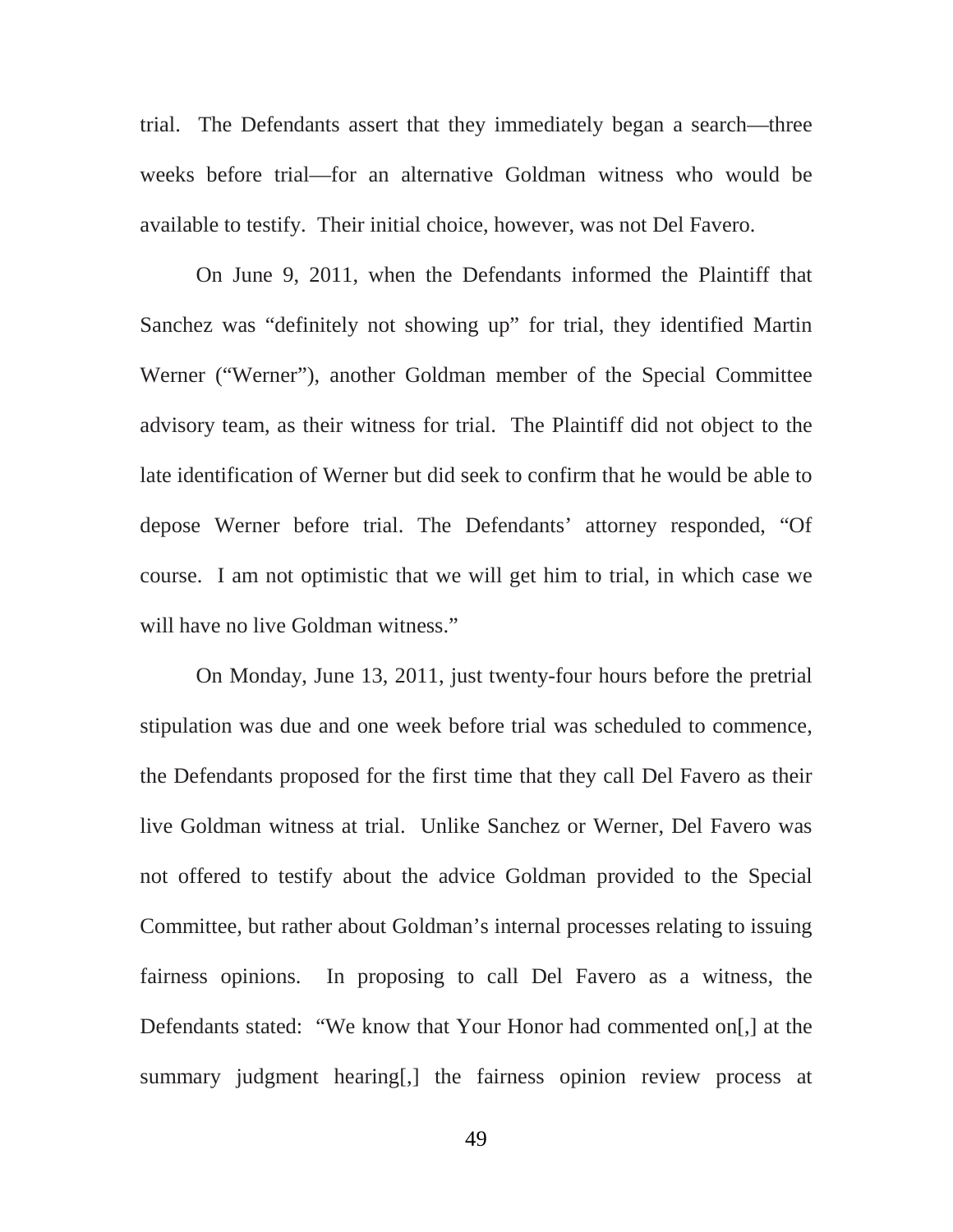Goldman Sachs and had some questions about that. We believe that he would be in a position to answer those questions."

 Del Favero was not available to either testify during the longestablished June trial dates or to be deposed before trial began on June 20. The Defendants suggested that Del Favero be deposed after every other trial witness had testified, and that the trial schedule be modified to reconvene sometime in July to allow Del Favero to testify several weeks after the trial was scheduled to conclude.

 At the pretrial conference, the Plaintiff objected to the Defendants' proposal regarding Del Favero for several reasons. First, the Plaintiff argued that allowing Del Favero to be deposed and then testify after every other trial witness had testified, and the trial was otherwise concluded, would be unfair. Second, the Plaintiff objected to Del Favero's testimony because it was not directly relevant to the issues to be presented at trial since Del Favero was not a member of the Goldman team that advised the Special Committee, and had only attended one Special Committee meeting, during which Goldman only pitched its services. Third, the Plaintiff objected to the subject matter to which Del Favero would testify because it was the same subject matter on which counsel for Goldman and the Special Committee had precluded the Plaintiff from inquiring about at Sanchez's deposition.

50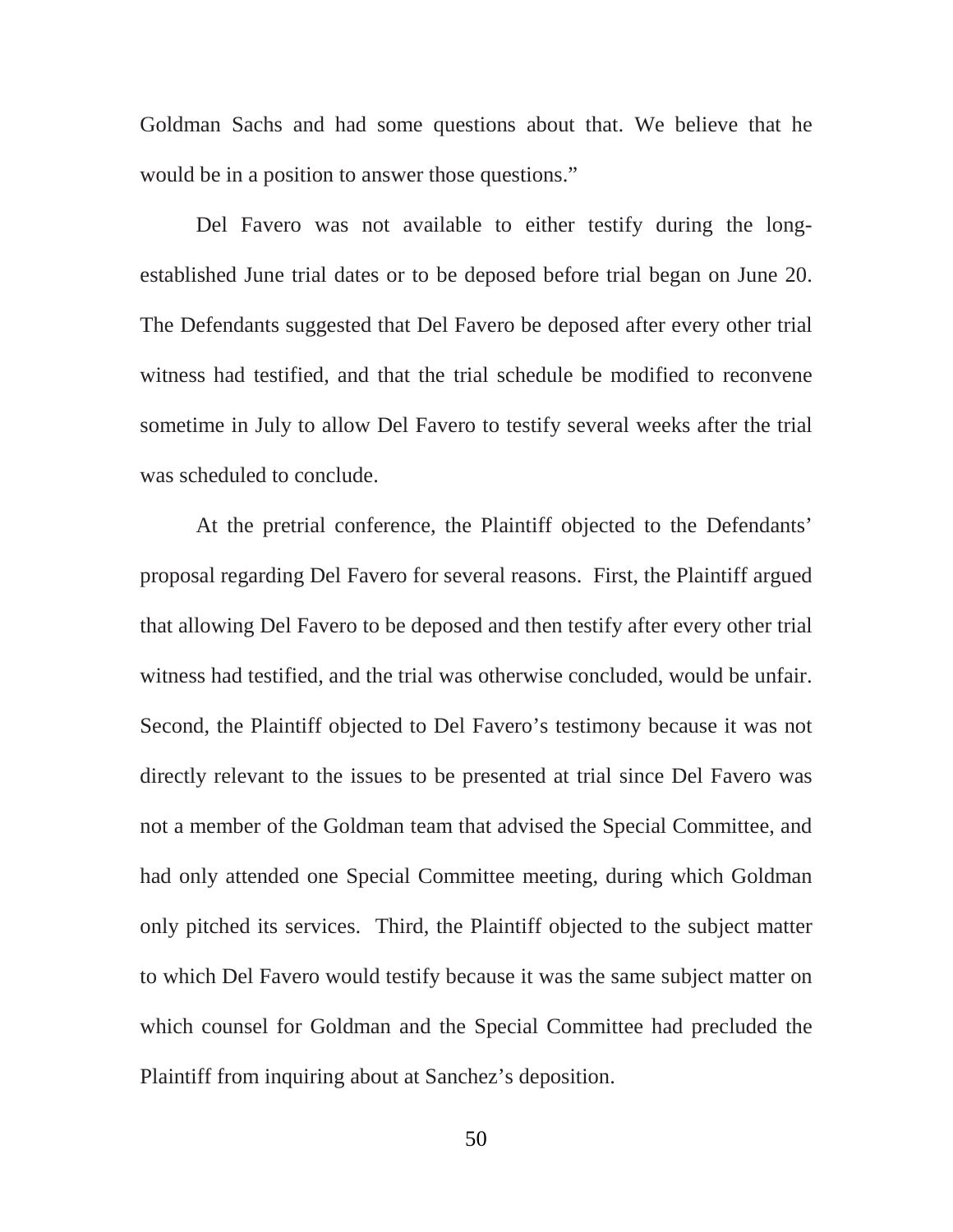The Court of Chancery held that Del Favero's inability to testify during the scheduled trial dates, or even to be deposed before the trial began, would unfairly prejudice the Plaintiff. In the Court of Chancery and on appeal, the Defendants assert that a live Goldman witness was central to their defense in light of the trial judge's comments made at the December 2010 summary judgment argument. In denying the Defendants' request to depose and to call Del Favero as a witness several weeks after the trial was scheduled to end, the trial judge noted that if his comments six months earlier at the summary judgment argument had caused the Defendants to reconsider their witness selection,

[T]hen I expect that you would have promptly identified this gentleman as a relevant witness and made him available for deposition. It's simply not fair to the plaintiffs.

Because the other thing about people who want to be witnesses is they get deposed, and when they get deposed, you learn things, and you might ask other people or shape your trial strategy differently. It just adds an unfair element of surprise. And in the 1930s, we decided with the Rules of Civil Procedure to eliminate surprise, at least insofar as your opponent was diligent and asked questions.

It's regrettable that the lead banker [Sanchez] for a client, even with the passage of time, would decline coming to testify. I understand he may be at a different institution, but, you know, he was the lead banker.

So I'll watch the [Sanchez] video and we'll deal with it then. Otherwise, we have a fairly truncated set-up of live witnesses; correct?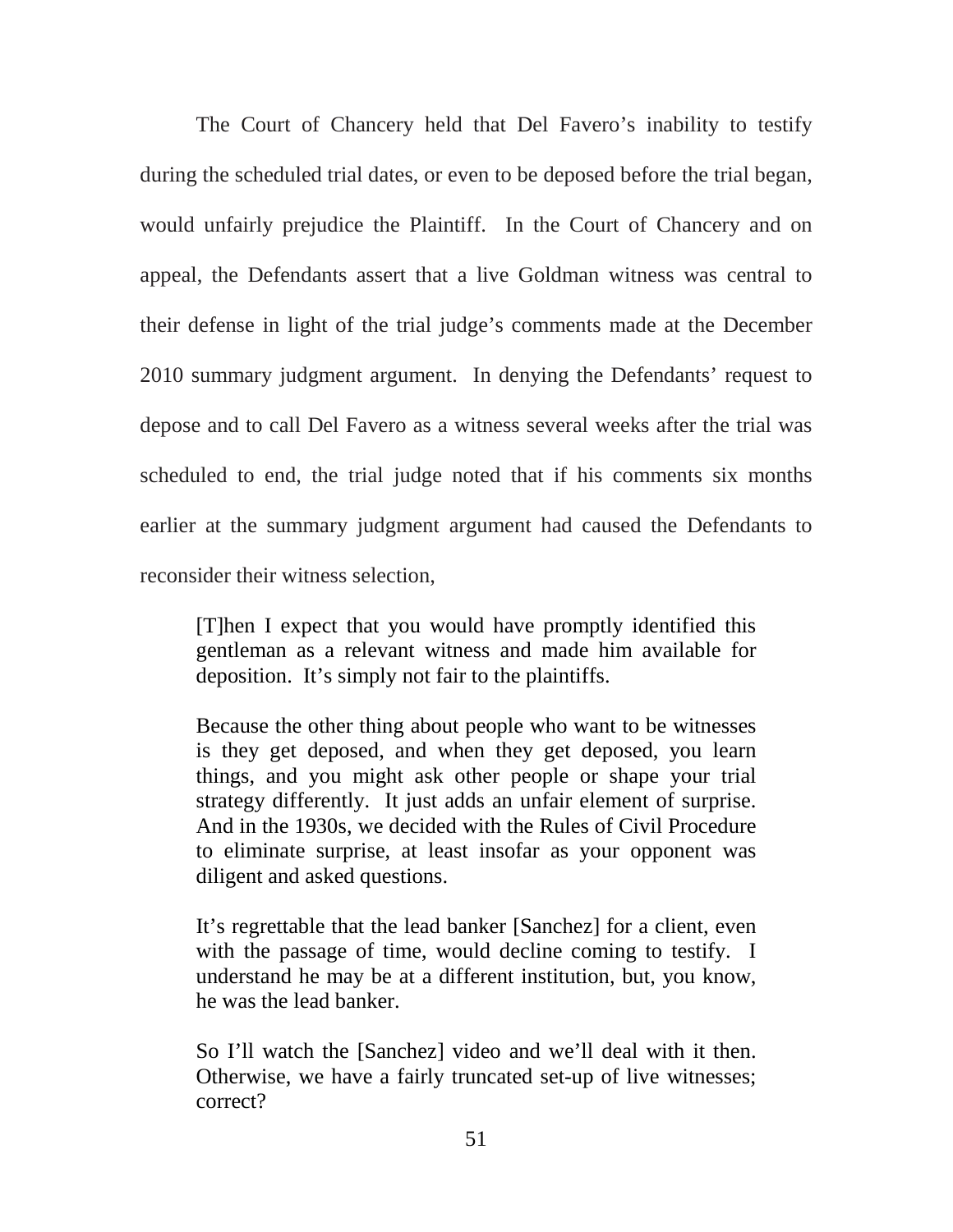On appeal, the Defendants assert that "[i]t is difficult to see any harm – let alone unfair harm" if the bench trial had to be reconvened after several weeks to permit Del Favero to be deposed and to testify because the Plaintiff "allowed this case to languish unprosecuted for many years." The Defendants also argue, for the first time on appeal, that if deposing Del Favero after all "other trial testimony would have been problematic, the only fair solution would have been to postpone [commencement] of the trial for a short period to avoid prejudicing the Defendants."

Accordingly, the Defendants contend that the Court of Chancery's refusal to either postpone the commencement of the trial or to reconvene the trial should be reversed because "[a]llowing a proposed trial schedule to dictate which testimony can and cannot be presented by the parties would be the 'tail wagging the dog.'" That argument reflects a fundamental misunderstanding of both fact and law. First, as a matter of fact, the June 20 start date for the trial was not proposed. It had been fixed by court order months earlier in February, with the agreement of the parties. Second, as a matter of law, to use the Defendants' analogy, a trial scheduling order is the dog and not the tail.

This Court has stated that "[p]arties must be mindful that scheduling orders are not merely guidelines but have [the same] full force and effect" as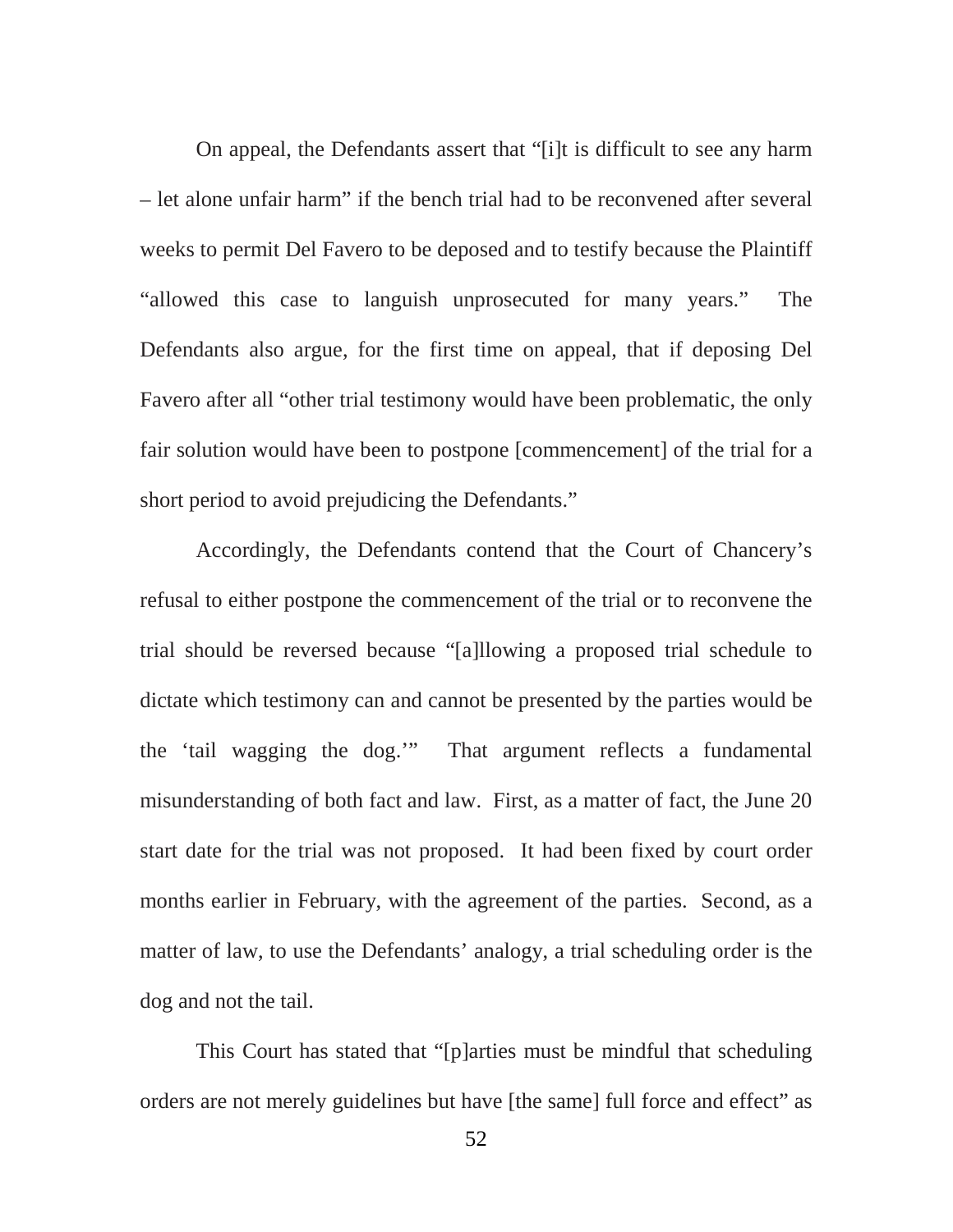any other court order.<sup>11</sup> Once the trial dates are set, the trial judge (the dog's handler) determines whether there is a manifest necessity for amending the trial scheduling order (changing the pace or direction of the dog). That determination is entrusted to the trial judge's discretion.<sup>12</sup>

The record reflects that the trial judge refused to change the trial scheduling order to accommodate Del Favero's availability. The trial judge did not exclude Del Favero's testimony. Nor did the trial judge exclude trial testimony from any other Goldman witness. Sanchez was deposed, and the trial judge specifically stated he would "watch the video" of Sanchez's deposition. Because the trial judge excluded no testimony, this case is significantly different from the facts in the two cases relied upon by the Defendants, *Drejka v. Hitchens Tire Service, Inc.,*<sup>13</sup> and *Sheehan v. Oblates of St. Francis de Sales*. 14

The Defendants' contention that the Court of Chancery committed reversible error because Del Favero's availability "could easily be accommodated during a bench trial" continues its misconception of the judicial process. Trial judges are vested with the discretion to resolve

<sup>11</sup> *Sammons v. Doctors for Emergency Servs., P.A.*, 913 A.2d at 528.

 $^{12}$  *Id.* 

<sup>13</sup> *Drejka v. Hitchens Tire Serv., Inc.*, 15 A.3d 1221, 1223-24 (Del. 2010).

<sup>14</sup> *Sheehan v. Oblates of St. Francis de Sales*, 15 A.3d 1247, 1253 (Del. 2011).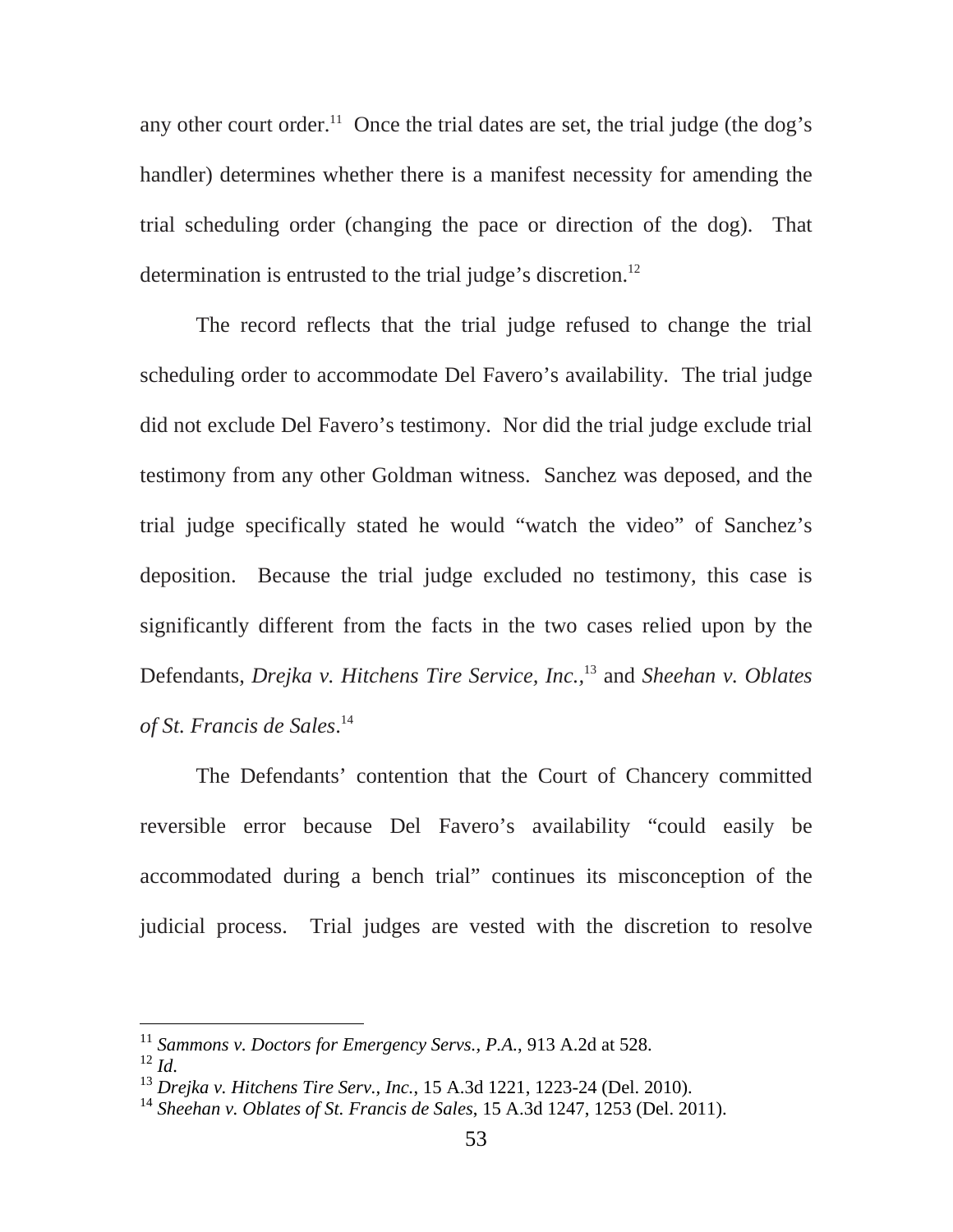scheduling matters and to control their own docket.<sup>15</sup> When an act of judicial discretion is at issue on appeal, this Court cannot substitute its opinion of what is right for that of the trial judge, if the trial judge's opinion was based upon conscience and reason, as opposed to arbitrariness or capriciousness.<sup>16</sup>

The Court of Chancery's decision was neither arbitrary nor capricious. The Defendants sought to modify the stipulated trial schedule at the eleventh hour by requesting that the trial proceed on June 20, as scheduled, but then be continued until "sometime" in July, and that Del Favero be deposed and testify after every other trial witness had testified. The Court of Chancery ruled this was "simply not fair to the plaintiffs." The Court of Chancery noted that when witnesses "get deposed, you learn things, and you might ask other people or shape your trial strategy differently." The Court of Chancery also noted that if the Defendants had truly been concerned about having a live Goldman witness testify at trial, they could "have promptly identified this gentleman as a relevant witness and made him available for deposition."

The Defendants' assertion that they were prejudiced by not being able to present Del Favero's live testimony at trial is undermined by the record. First, several days before the trial was scheduled to commence, the

<sup>15</sup> *Drejka v. Hitchens Tire Serv., Inc.,* 15 A.3d at 1222-24.

<sup>16</sup> *Sammons v. Doctors for Emergency Servs., P.A.*, 913 A.2d at 528.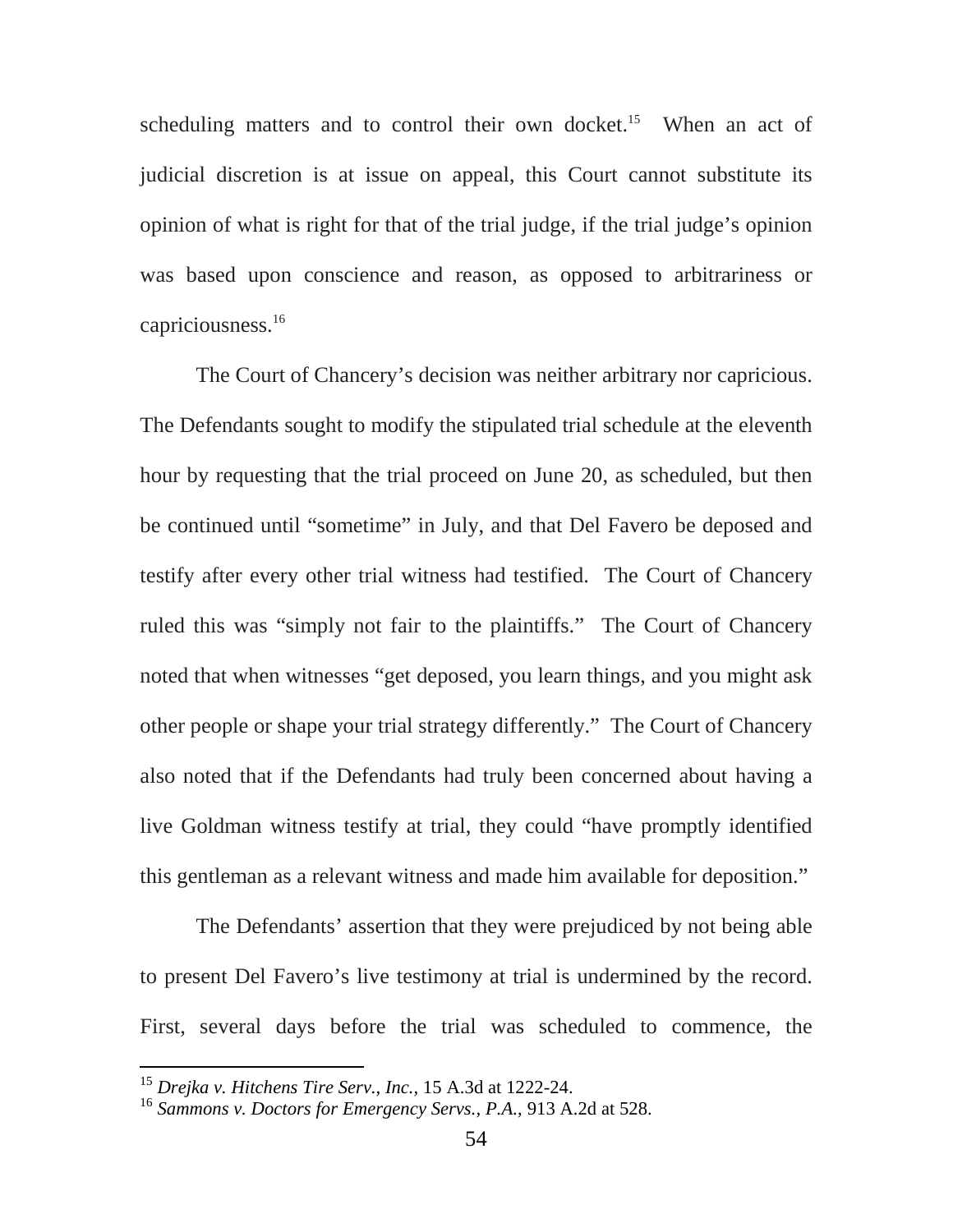Defendants acknowledged that they might not have a live Goldman witness to present at trial. Therefore, they would have to rely on the videotaped deposition of Sanchez. Second, in making their post-trial entire fairness arguments to the Court of Chancery, the Defendants stated "the record here is replete with evidence showing what Goldman Sachs did and why."

Del Favero was not available to be deposed*,* let alone to offer trial testimony, until weeks after the testimony of every other trial witness concluded. The Court of Chancery found the nature of the Defendants' eleventh-hour request to modify the long-standing trial dates would have been unfair to the Plaintiff. That finding is supported by the record and the product of a logical deductive reasoning process. We hold that the Court of Chancery properly exercised its discretion by refusing to modify the stipulated trial scheduling order to accommodate Del Favero's availability.

### *BURDEN SHIFTING ANALYSIS*

The Defendants' second argument on appeal is that the Court of Chancery committed reversible error by failing to determine which party bore the burden of proof before trial. The Defendants submit that the Court of Chancery further erred by ultimately allocating the burden to the Defendants, because the Special Committee was independent, was well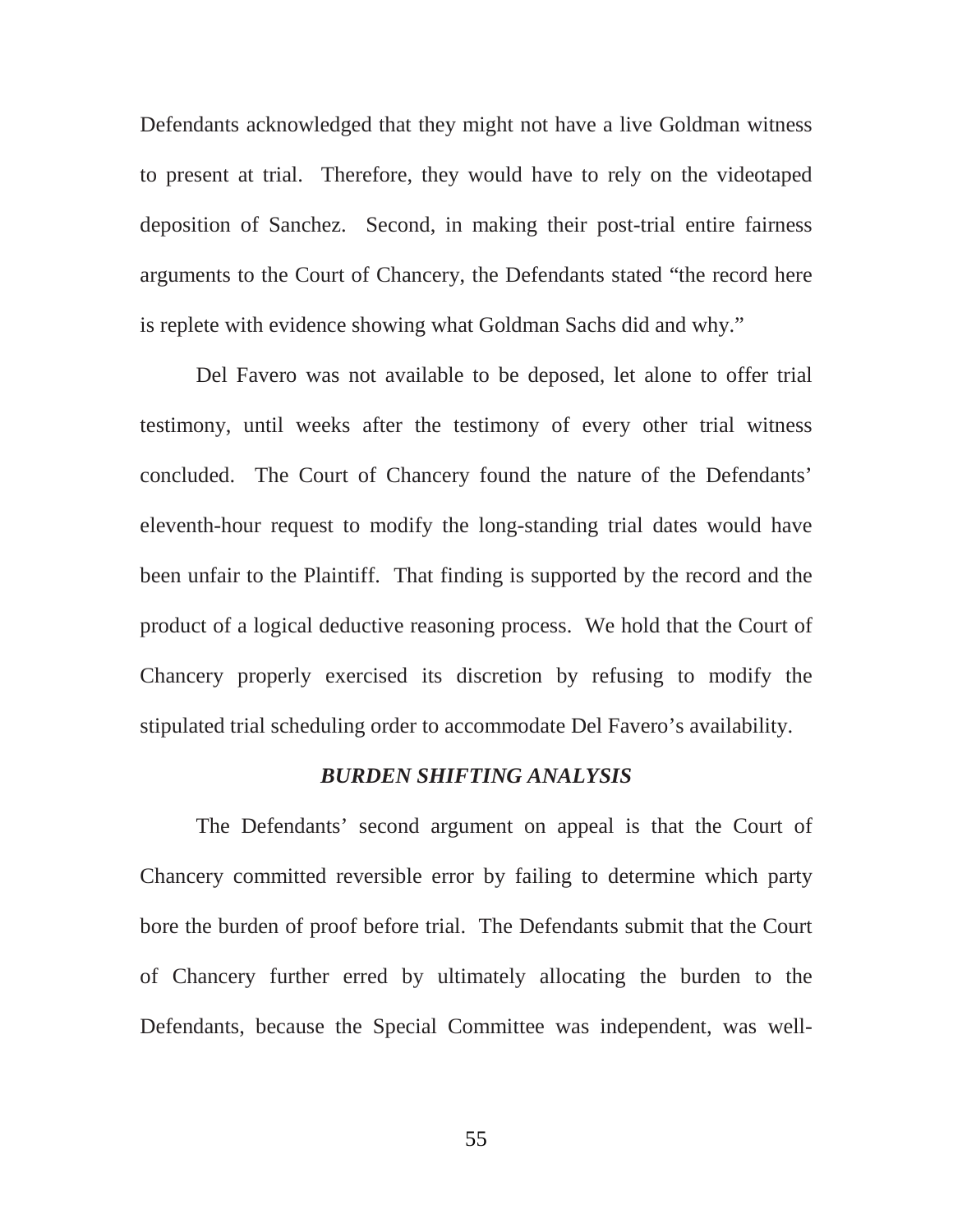functioning, and did not rely on the controlling shareholder for the information that formed the basis for its recommendation.

When a transaction involving self-dealing by a controlling shareholder is challenged, the applicable standard of judicial review is entire fairness, with the defendants having the burden of persuasion.<sup>17</sup> In other words, the defendants bear the burden of proving that the transaction with the controlling stockholder was entirely fair to the minority stockholders. In the Court of Chancery and on appeal, both the Plaintiff and the Defendants agree that entire fairness is the appropriate standard of judicial review for the Merger. $^{18}$ 

 The entire fairness standard has two parts: fair dealing and fair price.<sup>19</sup> Fair dealing "embraces questions of when the transaction was timed, how it was initiated, structured, negotiated, disclosed to the directors, and how the approvals of the directors and the stockholders were obtained."<sup>20</sup> Fair price "relates to the economic and financial considerations of the proposed merger, including all relevant factors: assets, market value,

<sup>17</sup> *Kahn v. Tremont Corp.*, 694 A.2d 422, 428 (Del. 1997); *Weinberger v. UOP, Inc.*, 457 A.2d 701, 710 (Del. 1983); *see also Rosenblatt v. Getty Oil Co.*, 493 A.2d 929, 937 (Del. 1985).

<sup>18</sup> *See Emerald Partners v. Berlin*, 726 A.2d 1215, 1221 (Del. 1999); *Kahn v. Tremont Corp.*, 694 A.2d at 428-29.

<sup>19</sup> *Weinberger v. UOP, Inc.*, 457 A.2d at 711.

 $^{20}$  *Id.*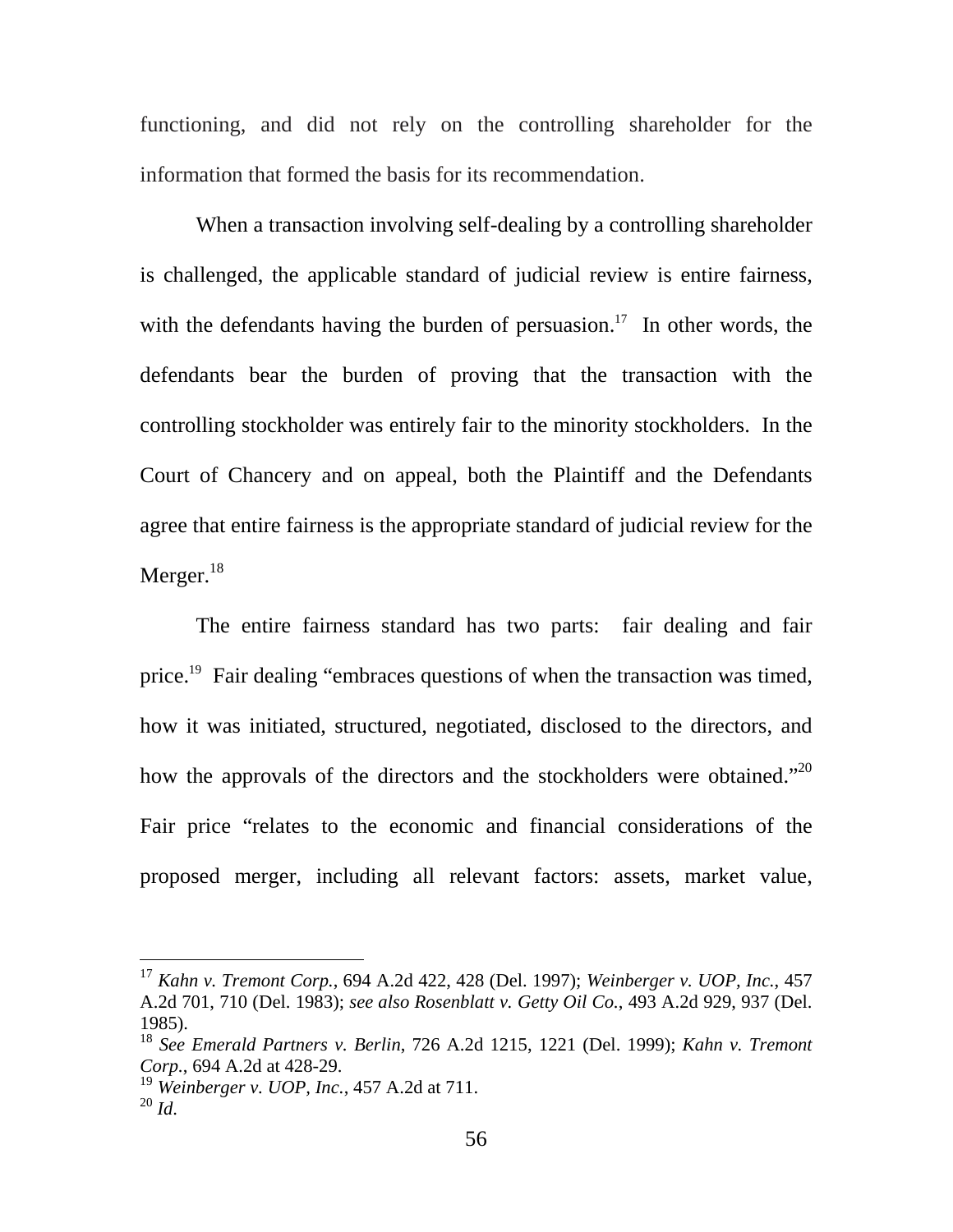earnings, future prospects, and any other elements that affect the intrinsic or inherent value of a company's stock."<sup>21</sup>

In *Kahn v. Lynch Communication Systems, Inc.*<sup>22</sup> this Court held that when the entire fairness standard applies, the defendants may shift the burden of persuasion by one of two means: first, they may show that the transaction was approved by a well-functioning committee of independent directors; or second, they may show that the transaction was approved by an informed vote of a majority of the minority shareholders.<sup>23</sup> Nevertheless, even when an interested cash-out merger transaction receives the informed approval of a majority of minority stockholders or a well-functioning committee of independent directors, an entire fairness analysis is the only proper standard of review.<sup>24</sup> Accordingly, "[r]egardless of where the burden lies, when a controlling shareholder stands on both sides of the transaction the conduct of the parties will be viewed under the more exacting standard of entire fairness as opposed to the more deferential business judgment standard."<sup>25</sup>

<sup>21</sup> *Id.* (citations omitted).

<sup>22</sup> *Kahn v. Lynch Commc'n Sys., Inc.*, 638 A.2d 1110 (Del. 1994).

<sup>&</sup>lt;sup>23</sup> *See id.* at 1117 (citation omitted).

<sup>24</sup> *Id*.

<sup>25</sup> *Kahn v. Tremont Corp.*, 694 A.2d at 428 (citation omitted).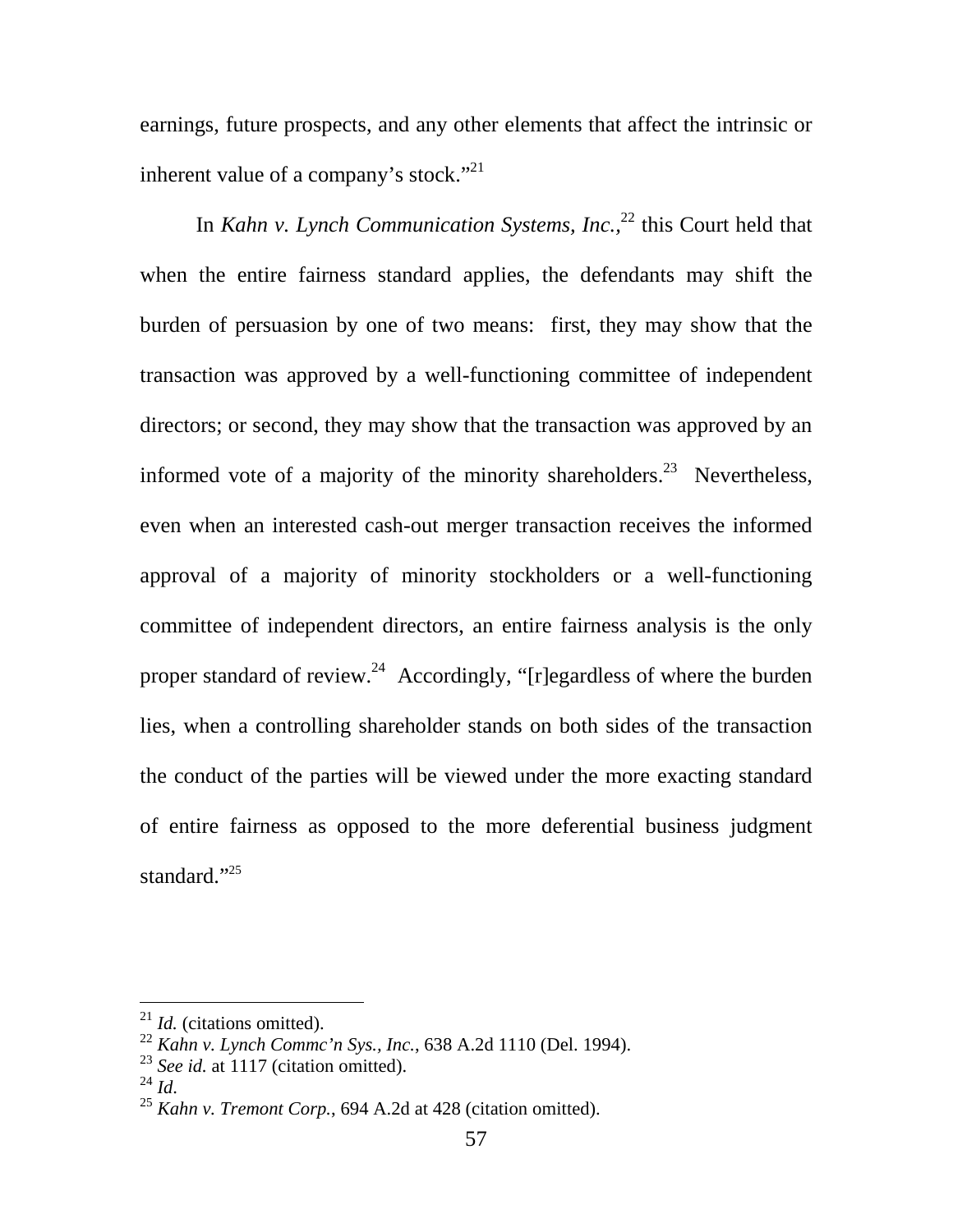In *Emerald Partners v. Berlin*, <sup>26</sup> we noted that "[w]hen the standard of review is entire fairness, *ab initio*, director defendants can move for summary judgment on either the issue of entire fairness or the issue of burden shifting."<sup>27</sup> In this case, the Defendants filed a summary judgment motion, arguing that the Special Committee process shifted the burden of persuasion under the preponderance standard to the Plaintiff. The Court of Chancery found the summary judgment record was insufficient to determine that question of burden shifting prior to trial.

*Lynch* and its progeny<sup>28</sup> set forth what is required of an independent committee for the defendants to obtain a burden shift. In this case, the Court of Chancery recognized that, in *Kahn v. Tremont Corp.*, <sup>29</sup> this Court held that "[t]o obtain the benefit of a burden shifting, the controlling shareholder must do more than establish a perfunctory special committee of outside directors."<sup>30</sup> Rather, the special committee must "function in a manner" which indicates that the controlling shareholder did not dictate the terms of

<sup>26</sup> *Emerald Partners v. Berlin*, 787 A.2d 85 (Del. 2001).

<sup>27</sup> *Id*. at 98-99.

<sup>28</sup> *See Emerald Partners v. Berlin*, 726 A.2d 1215, 1222-23 (Del. 1999) (describing that the special committee must exert "real bargaining power" in order for defendants to obtain a burden shift); *see also Beam v. Stewart*, 845 A.2d 1040, 1055 n.45 (Del. 2004) (noting that the test articulated in *Tremont* requires a determination as to whether the committee members "*in fact*" functioned independently (citing *Kahn v. Tremont Corp.*, 694 A.2d 422, 429-30 (Del. 1997))).

<sup>29</sup> *Kahn v. Tremont Corp.*, 694 A.2d 422 (Del. 1997).

<sup>&</sup>lt;sup>30</sup> *Id.* at 429 (citation omitted).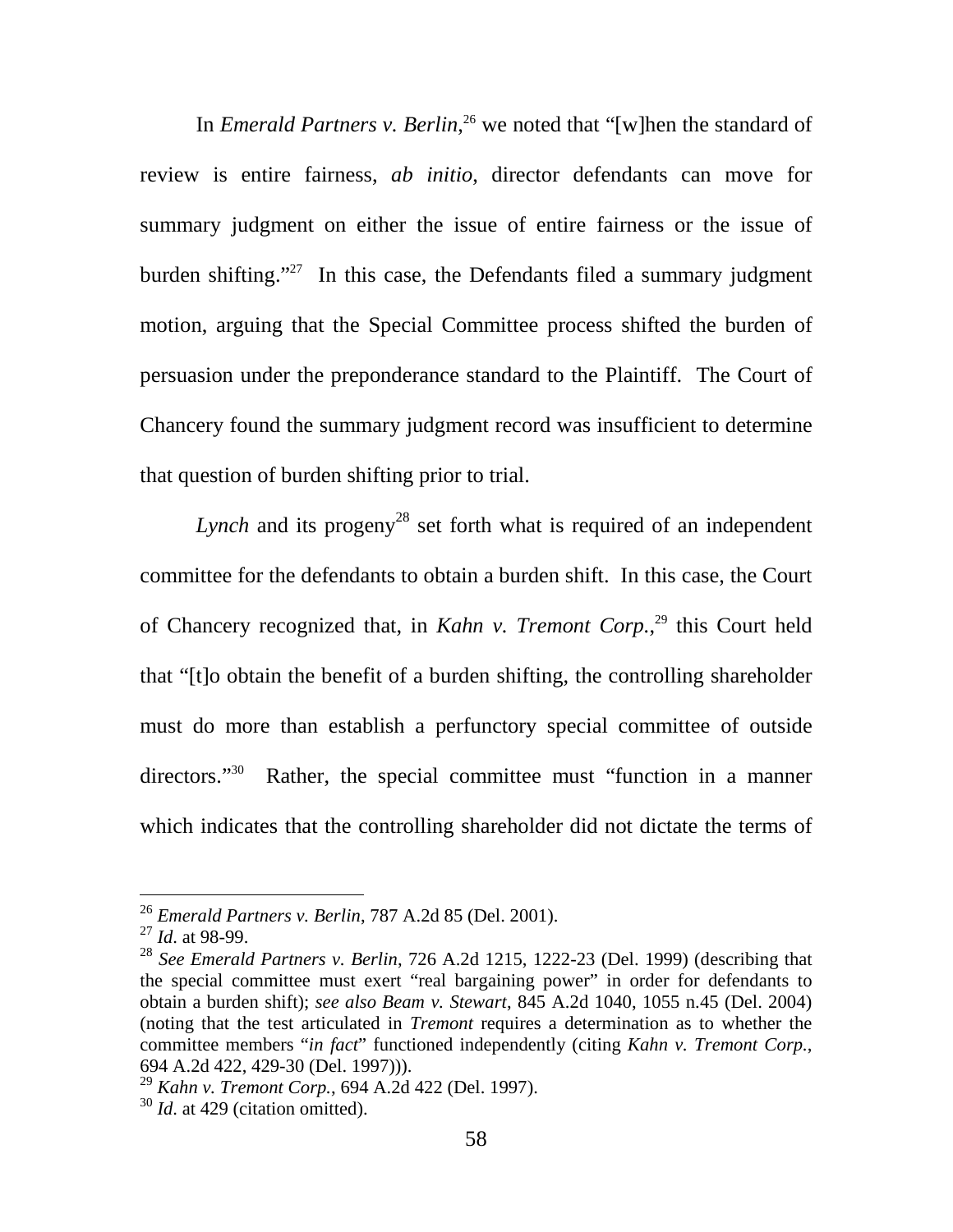the transaction and that the committee exercised real bargaining power 'at an arms-length."<sup>31</sup> In this case, the Court of Chancery properly concluded that:

A close look at *Tremont* suggests that the [burden shifting] inquiry must focus on how the special committee actually negotiated the deal — was it "well functioning"<sup>32</sup> — rather than just how the committee was set up. The test, therefore, seems to contemplate a look back at the substance, and efficacy, of the special committee's negotiations, rather than just a look at the composition and mandate of the special committee.<sup>33</sup>

The Court of Chancery expressed its concern about the practical

implications of such a factually intensive burden shifting inquiry because it

is "deeply enmeshed" in the ultimate entire fairness analysis.

Subsuming within the burden shift analysis questions of whether the special committee was substantively effective in its negotiations with the controlling stockholder–questions fraught with factual complexity–will, absent unique circumstances, guarantee that the burden shift will rarely be determinable on the basis of the pretrial record alone.<sup>34</sup> If we take seriously the notion, as I do, that a standard of review is meant to serve as the framework through which the court evaluates the parties' evidence and trial testimony in reaching a decision, and, as important, the framework through which the litigants determine

<sup>31</sup> *Id*. (citation omitted).

<sup>32</sup> *Id.* at 428.

<sup>33</sup> *Accord Kahn v. Lynch Commc'n Sys., Inc.*, 638 A.2d at 1121 ("[U]nless the controlling or dominating shareholder can demonstrate that it has not only formed an independent committee but also replicated a process 'as though each of the contending parties had in fact exerted its bargaining power at arm's length,' the burden of proving entire fairness will not shift." (citing *Weinberger v. UOP, Inc.*, 457 A.2d 701, 709-10 n.7 (Del. 1983))). <sup>34</sup> *Cf. In re Cysive, Inc. S'holders Litig.*, 836 A.2d 531, 549 (Del. Ch. 2003).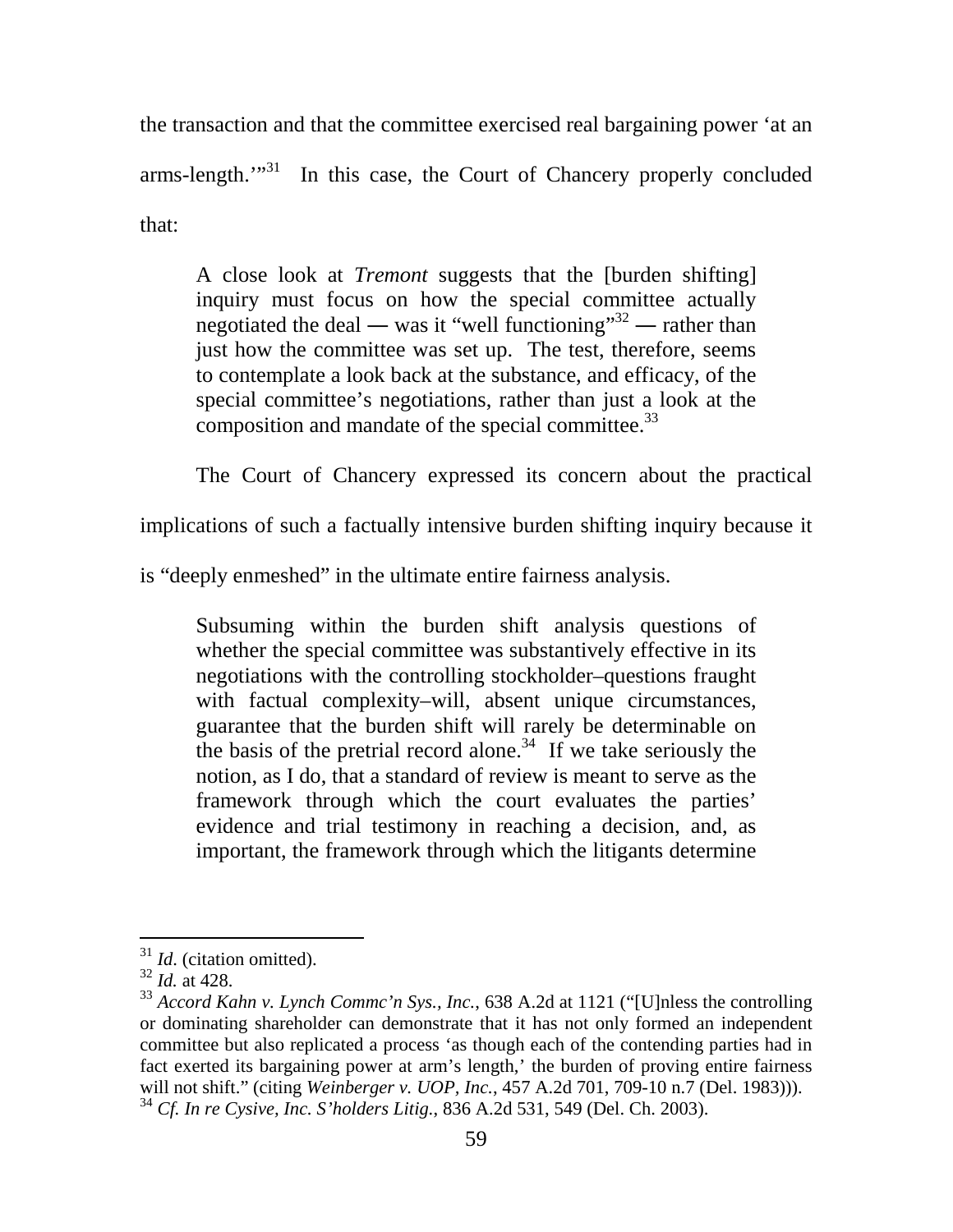how best to prepare their cases for trial, $35$  it is problematic to adopt an analytical approach whereby the burden allocation can only be determined in a post-trial opinion, after all the evidence and all the arguments have been presented to the court.

We agree with these thoughtful comments. However, the general inability to decide burden shifting prior to trial is directly related to the reason why entire fairness remains the applicable standard of review even when an independent committee is utilized, *i.e.*, "because the underlying factors which raise the specter of impropriety can never be completely eradicated and still require careful judicial scrutiny."<sup>36</sup>

This case is a perfect example. The Court of Chancery could not decide whether to shift the burden based upon the pretrial record. After hearing all of the evidence presented at trial, the Court of Chancery found that, although the independence of the Special Committee was not challenged, "from inception, the Special Committee fell victim to a controlled mindset and allowed Grupo Mexico to dictate the terms and structure of the merger." The Court of Chancery concluded that "although

<sup>35</sup> *See* William T. Allen et al., *Function Over Form: A Reassessment of Standards of Review in Delaware Corporation Law*, 56 Bus. L. 1287, 1303-04 n.63 (2001) (noting the practical problems litigants face when the burden of proof they are forced to bear is not made clear until after the trial); *cf. In re Cysive, Inc. S'holders Litig.*, 836 A.2d at 549.

<sup>36</sup> *Kahn v. Tremont Corp.*, 694 A.2d at 428 (citing *Weinberger v. UOP, Inc.*, 457 A.2d at 710). *See also In re Cox Commc'ns, Inc. S'holders Litig*., 879 A.2d 604, 617 (Del. Ch. 2005) ("All in all, it is perhaps fairest and more sensible to read *Lynch* as being premised on a sincere concern that mergers with controlling stockholders involve an extraordinary potential for the exploitation by powerful insiders of their informational advantages and their voting clout.").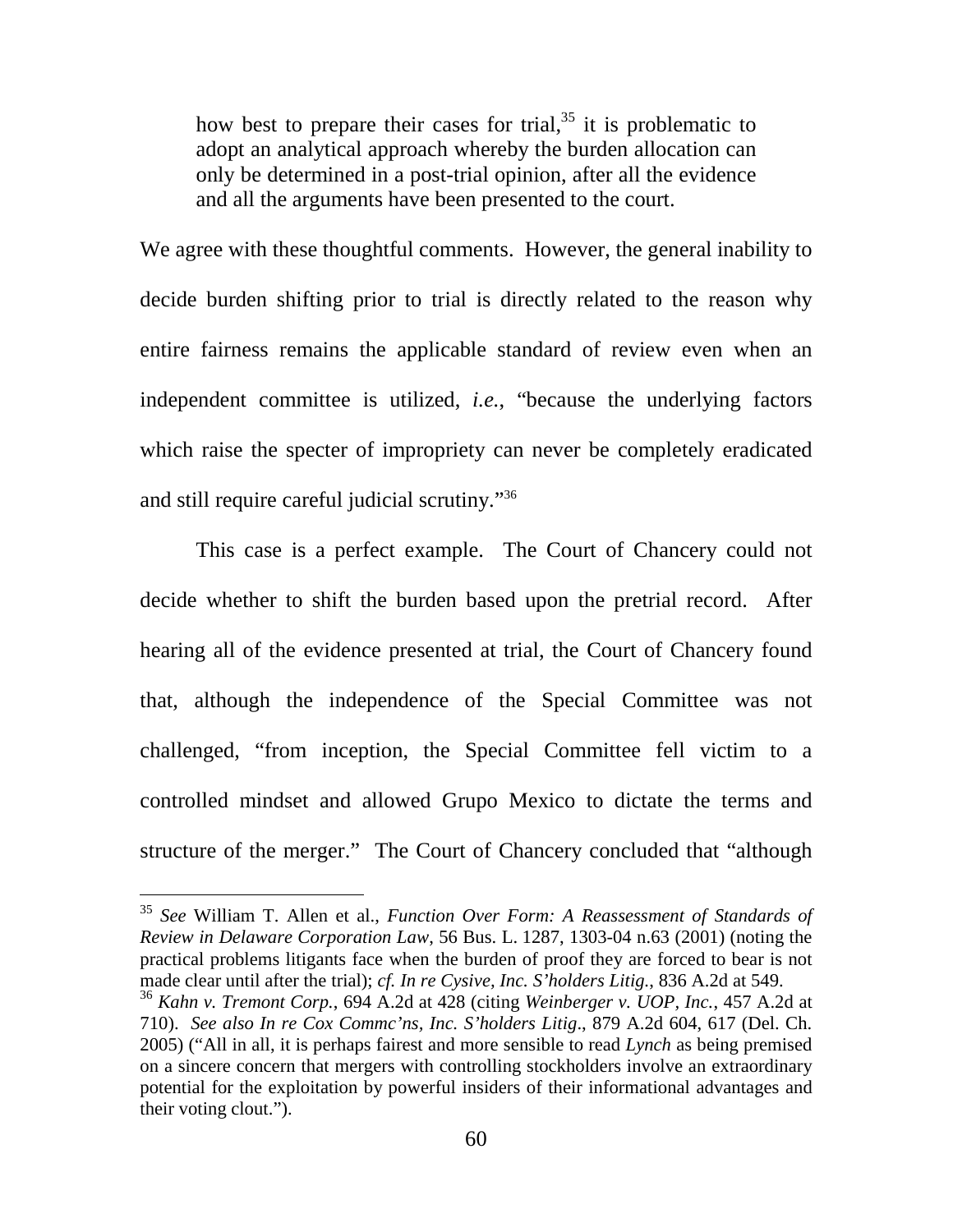the Special Committee members were competent businessmen and may have had the best of intentions, they allowed themselves to be hemmed in by the controlling stockholder's demands."

We recognize that there are practical problems for litigants when the issue of burden shifting is not decided until after the trial. $37$  For example, "in order to prove that a burden shift occurred because of an effective special committee, the defendants must present evidence of a fair process. Because they must present this evidence affirmatively, they have to act like they have the burden of persuasion throughout the entire trial court process."<sup>38</sup> That is exactly what happened in this case.

Delaware has long adhered to the principle that the controlling shareholders have the burden of proving an interested transaction was entirely fair.<sup>39</sup> However, in order to encourage the use of procedural devices that foster fair pricing, such as special committees and minority stockholder approval conditions, this Court has provided transactional proponents with what has been described as a "*modest procedural benefit* – the shifting of the burden of persuasion on the ultimate issue of entire fairness to the plaintiffs – if the transaction proponents proved, in a factually intensive way, that the

 $\overline{a}$ 

<sup>37</sup> William T. Allen et al., *Function Over Form: A Reassessment of Standards of Review in Delaware Corporation Law*, 56 Bus. L. 1287, 1303-04 n.63 (2001).

<sup>38</sup> *In re Cysive, Inc. S'holders Litig.*, 836 A.2d at 549.

<sup>39</sup> *Kahn v. Tremont Corp.*, 694 A.2d at 428-29.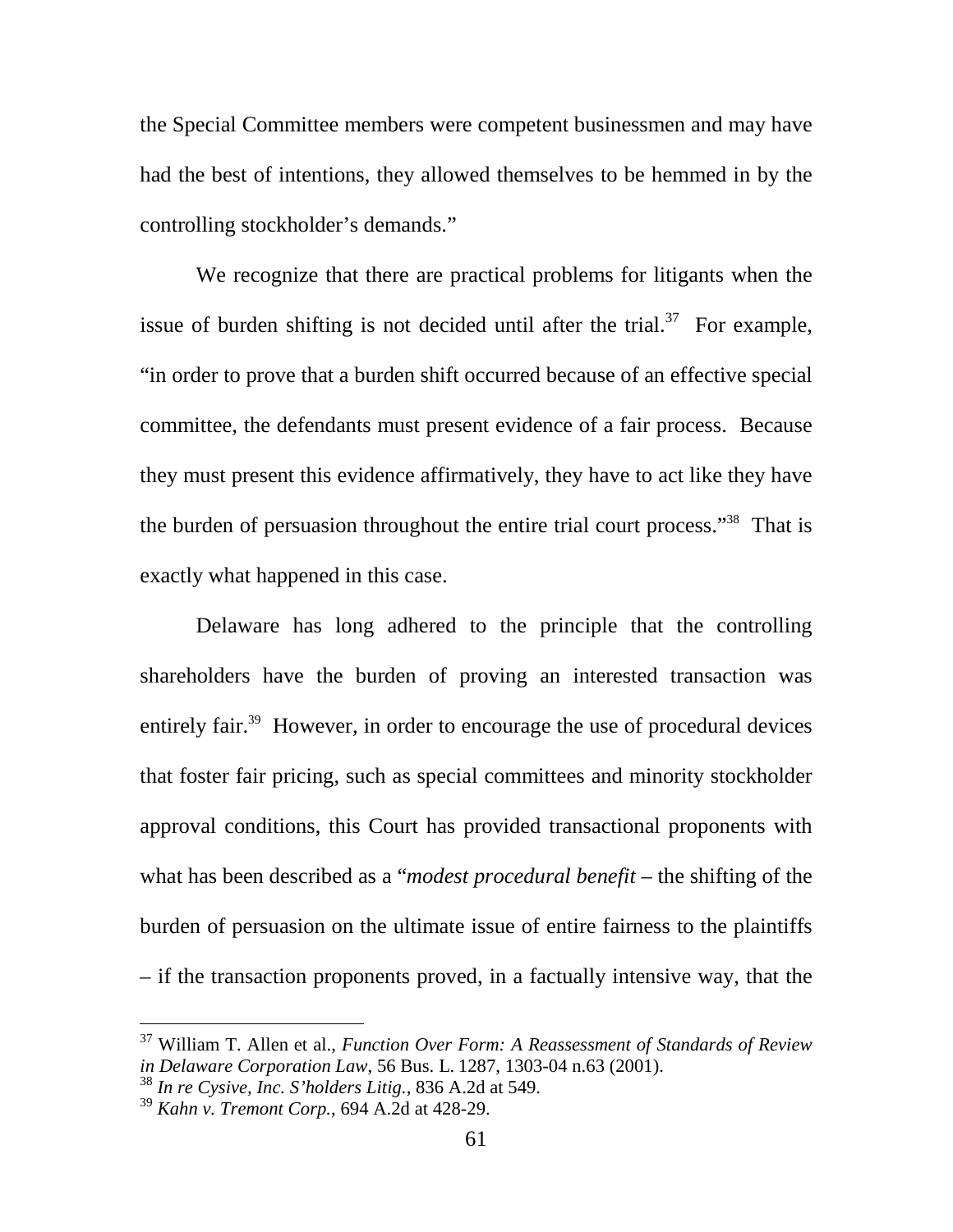procedural devices had, in fact, operated with integrity."<sup>40</sup> We emphasize that in *Cox*, the procedural benefit of burden shifting was characterized as "modest."

Once again, in this case, the Court of Chancery expressed uncertainty about whether "there is much, if any, practical implication of a burden shift." According to the Court of Chancery, "[t]he practical effect of the *Lynch* doctrine's burden shift is slight. One reason why this is so is that shifting the burden of persuasion under a preponderance standard is not a major move, if one assumes . . . that the outcome of very few cases hinges on what happens if  $\dots$  the evidence is in equipoise.<sup> $,41$ </sup>

In its post-trial opinion, the Court of Chancery found that the burden of persuasion remained with the Defendants, because the Special Committee was not "well functioning."<sup>42</sup> The trial judge also found, "however, that this determination matters little because I am not stuck in equipoise about the issue of fairness. Regardless of who bears the burden, I conclude that the Merger was unfair to Southern Peru and its stockholders."

Nothing in the record reflects that a different outcome would have resulted if either the burden of proof had been shifted to the Plaintiff, or the

<sup>40</sup> *In re Cox Commc'ns, Inc. S'holders Litig.*, 879 A.2d at 617 (emphasis added).

<sup>41</sup> *In re Cysive, Inc. S'holders Litig.*, 836 A.2d at 548.

<sup>42</sup> *Kahn v. Tremont Corp.*, 694 A.2d at 428.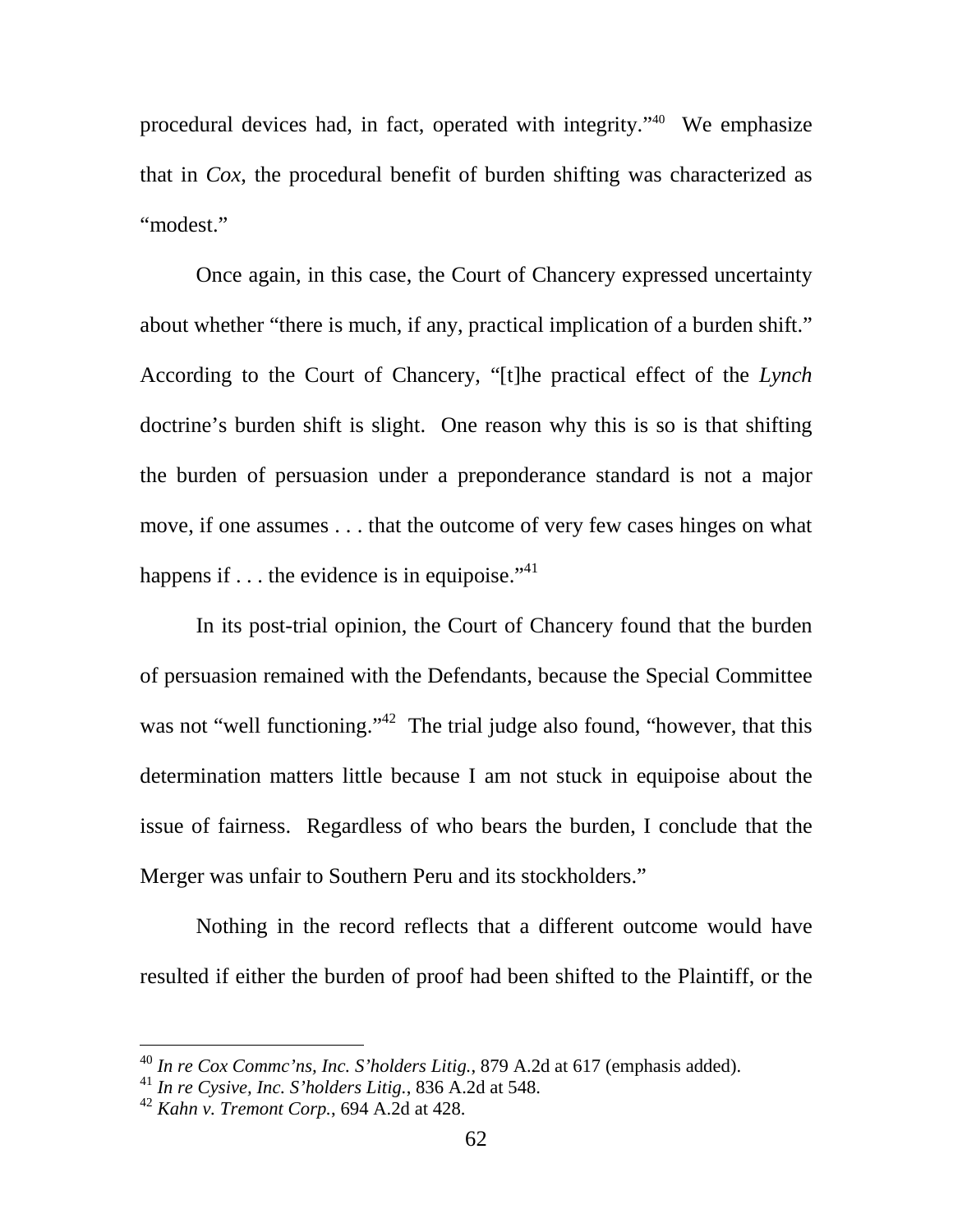Defendants had been advised prior to trial that the burden had not shifted. The record reflects that, by agreement of the parties, each witness other than the Plaintiff's expert was called in direct examination by the Defendants, and then was cross-examined by the Plaintiff. The Defendants have not identified any decision they might have made differently, if they had been advised prior to trial that the burden of proof had not shifted.

The Court of Chancery concluded that this is not a case where the evidence of fairness or unfairness stood in equipoise. It found that the evidence of unfairness was so overwhelming that the question of who had the burden of proof at trial was irrelevant to the outcome. That determination is supported by the record. The Court of Chancery committed no error by not allocating the burden of proof before trial, in accordance with our prior precedents. In the absence of a renewed request by the Defendants during trial that the burden be shifted to the Plaintiff, the burden of proving entire fairness remained with the Defendants throughout the trial.<sup>43</sup> The record reflects that is how the trial in this case was conducted.

Nevertheless, we recognize that the purpose of providing defendants with the opportunity to seek a burden shift is not only to encourage the use

<sup>43</sup> *Emerald Partners v. Berlin*, 787 A.2d 85, 99 (Del. 2001).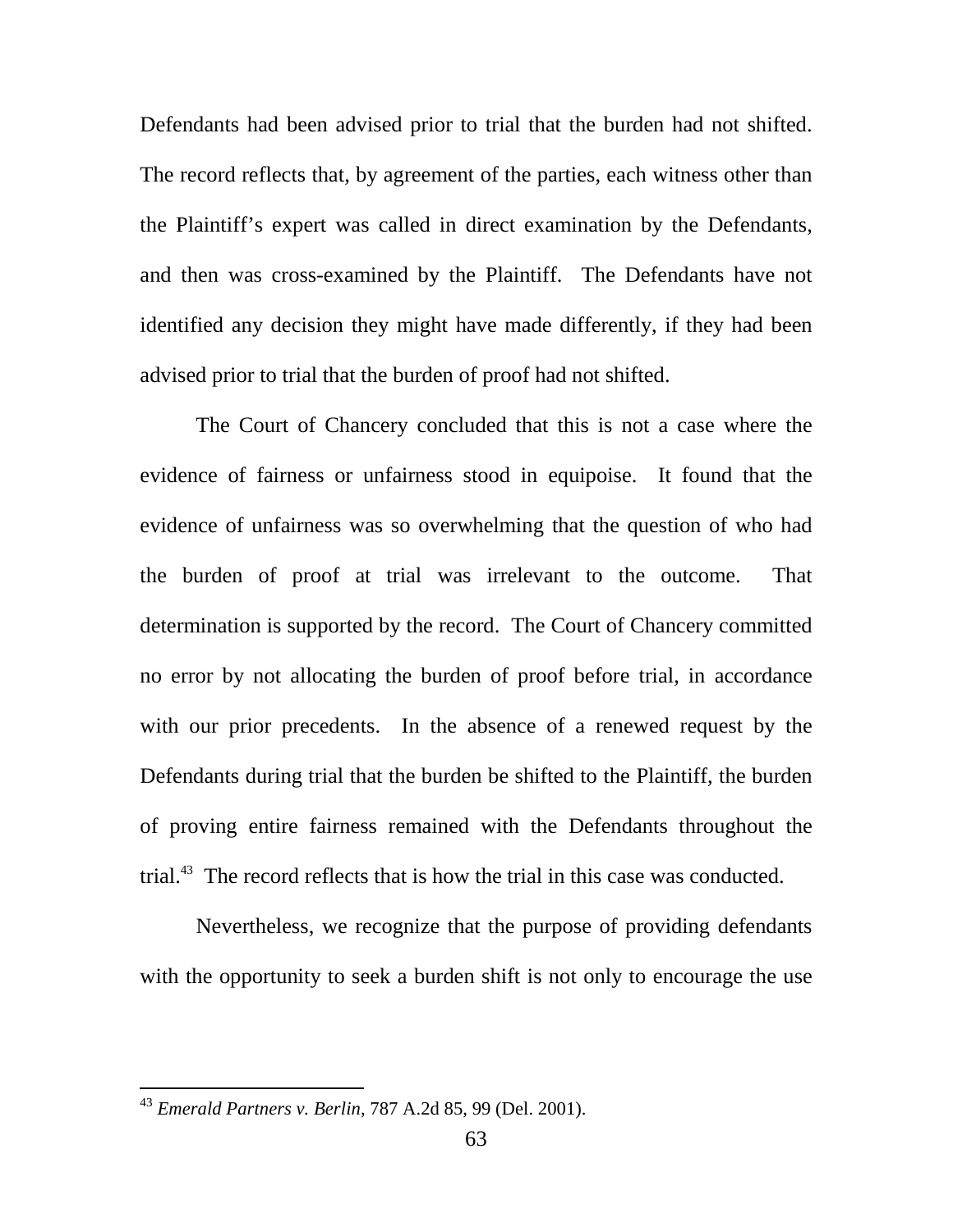of special committees,<sup>44</sup> but also to provide a reliable pretrial guide for the parties regarding who has the burden of persuasion.<sup>45</sup> Therefore, which party bears the burden of proof must be determined, if possible, before the trial begins. The Court of Chancery has noted that, in the interest of having certainty, "it is unsurprising that few defendants have sought a pretrial hearing to determine who bears the burden of persuasion on fairness" given "the factually intense nature of the burden-shifting inquiry" and the "modest benefit" gained from the shift.<sup>46</sup>

The failure to shift the burden is not outcome determinative under the entire fairness standard of review. We have concluded that, because the only "modest" effect of the burden shift is to make the plaintiff prove unfairness under a preponderance of the evidence standard, the benefits of clarity in terms of trial presentation outweigh the costs of continuing to decide either during or after trial whether the burden has shifted.

<sup>44</sup> *See, e.g.*, *In re Cysive, Inc. S'holders Litig.*, 836 A.2d at 548 ("Because these devices are thought, however, to be useful and to incline transactions towards fairness, the *Lynch* doctrine encourages them by giving defendants the benefits of a burden shift if either one of the devices is employed.").

<sup>45</sup> *See* William T. Allen et al., *Function Over Form: A Reassessment of Standards of Review in Delaware Corporation Law*, 56 Bus. L. 1287, 1297 (2001) (explaining that standards of review should be functional, in that they should serve as a "useful tool that aids the court in deciding the fiduciary duty issue" rather than merely "signal the result or outcome").

<sup>46</sup> *See In re Cysive, Inc. S'holders Litig.*, 836 A.2d at 549 (noting that it is inefficient for defendants to seek a pretrial ruling on the burden-shift unless the discovery process has generated a sufficient factual record to make such a determination).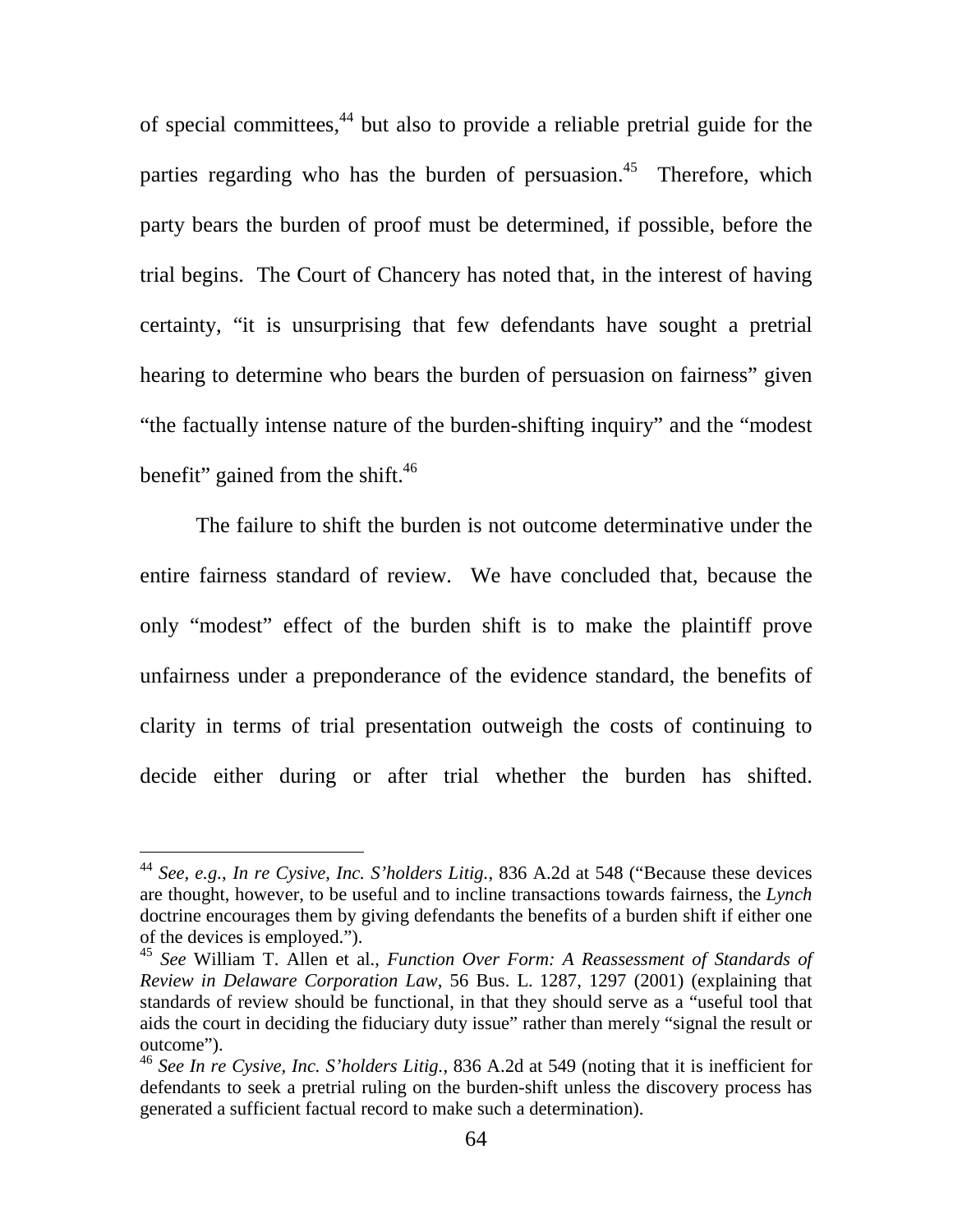Accordingly, we hold prospectively that, if the record does not permit a pretrial determination that the defendants are entitled to a burden shift, the burden of persuasion will remain with the defendants throughout the trial to demonstrate the entire fairness of the interested transaction.

The Defendants argue that if the Court of Chancery rarely determines the issue of burden shifting on the basis of a pretrial record, corporations will be dissuaded from forming special committees of independent directors and from seeking approval of an interested transaction by an informed vote of a majority of the minority shareholders. That argument underestimates the importance of either or both actions to the process component—fair dealing—of the entire fairness standard. This Court has repeatedly held that any board process is materially enhanced when the decision is attributable to independent directors.<sup>47</sup> Accordingly, judicial review for entire fairness of how the transaction was structured, negotiated, disclosed to the directors, and approved by the directors will be significantly influenced by the work product of a properly functioning special committee of independent directors.<sup>48</sup> Similarly, the issue of how stockholder approval was obtained

<sup>47</sup> *See*, *e.g.*, *Unocal Corp. v. Mesa Petroleum Co.*, 493 A.2d 946, 955 (Del. 1985); *Weinberger v. UOP, Inc.*, 457 A.2d at 709 n.7.

<sup>48</sup> *Weinberger v. UOP, Inc.*, 457 A.2d at 709 n.7.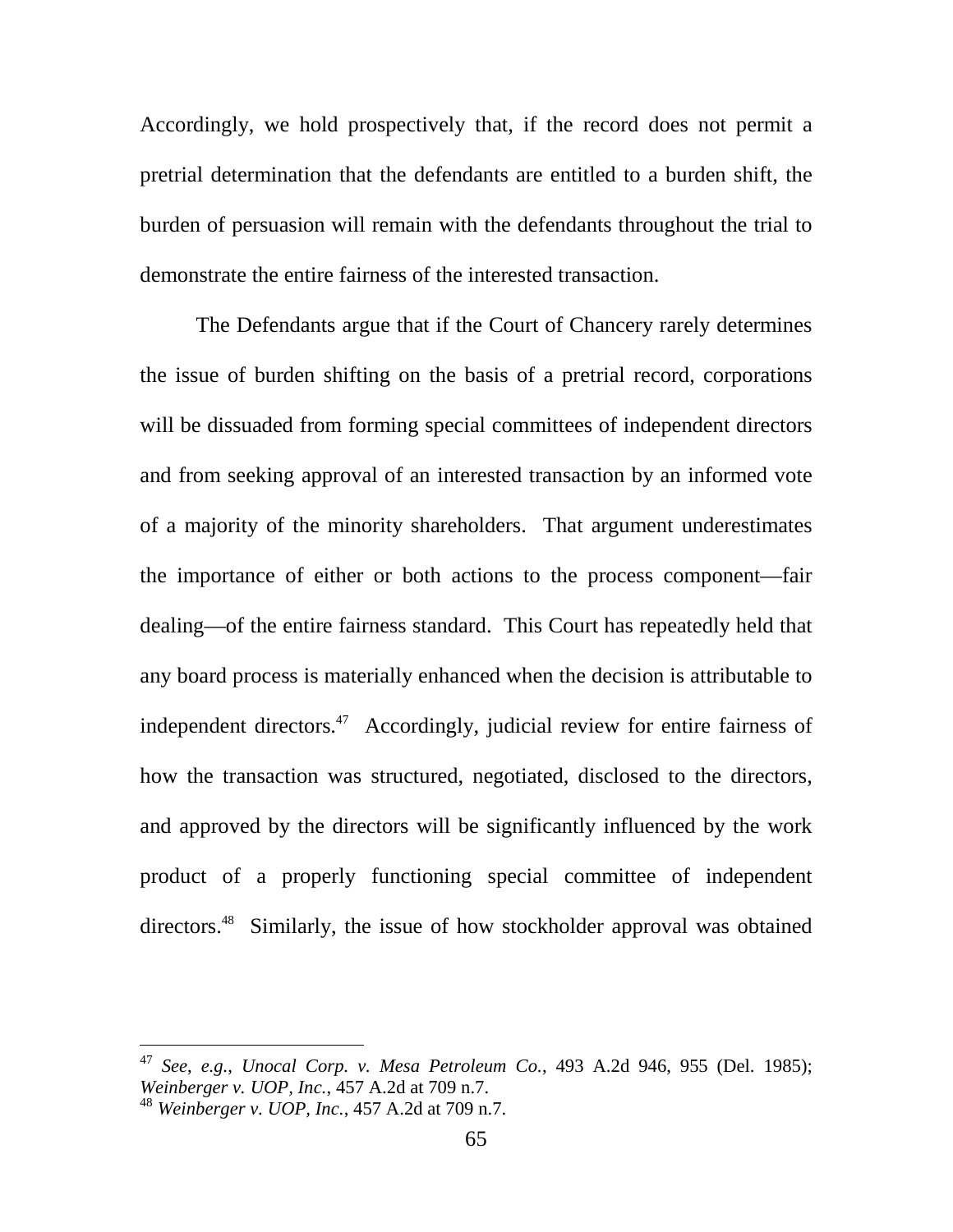will be significantly influenced by the affirmative vote of a majority of the minority stockholders.<sup>49</sup>

 A fair process usually results in a fair price. Therefore, the proponents of an interested transaction will continue to be incentivized to put a fair dealing process in place that promotes judicial confidence in the entire fairness of the transaction price. Accordingly, we have no doubt that the effective use of a properly functioning special committee of independent directors and the informed conditional approval of a majority of minority stockholders will continue to be integral parts of the best practices that are used to establish a fair dealing process.

# *UNFAIR DEALING PRODUCES UNFAIR PRICE*

Although the entire fairness standard has two components, the entire fairness analysis is "not a bifurcated one as between fair dealing and fair price. All aspects of the issue must be examined as a whole since the question is one of entire fairness."<sup>50</sup> In a non-fraudulent transaction, "price may be the preponderant consideration outweighing other features of the merger."<sup>51</sup> Evidence of fair dealing has significant probative value to

<sup>49</sup> *Id*. at 712, 714.

<sup>50</sup> *Id*. at 711.

 $^{51}$  *Id*.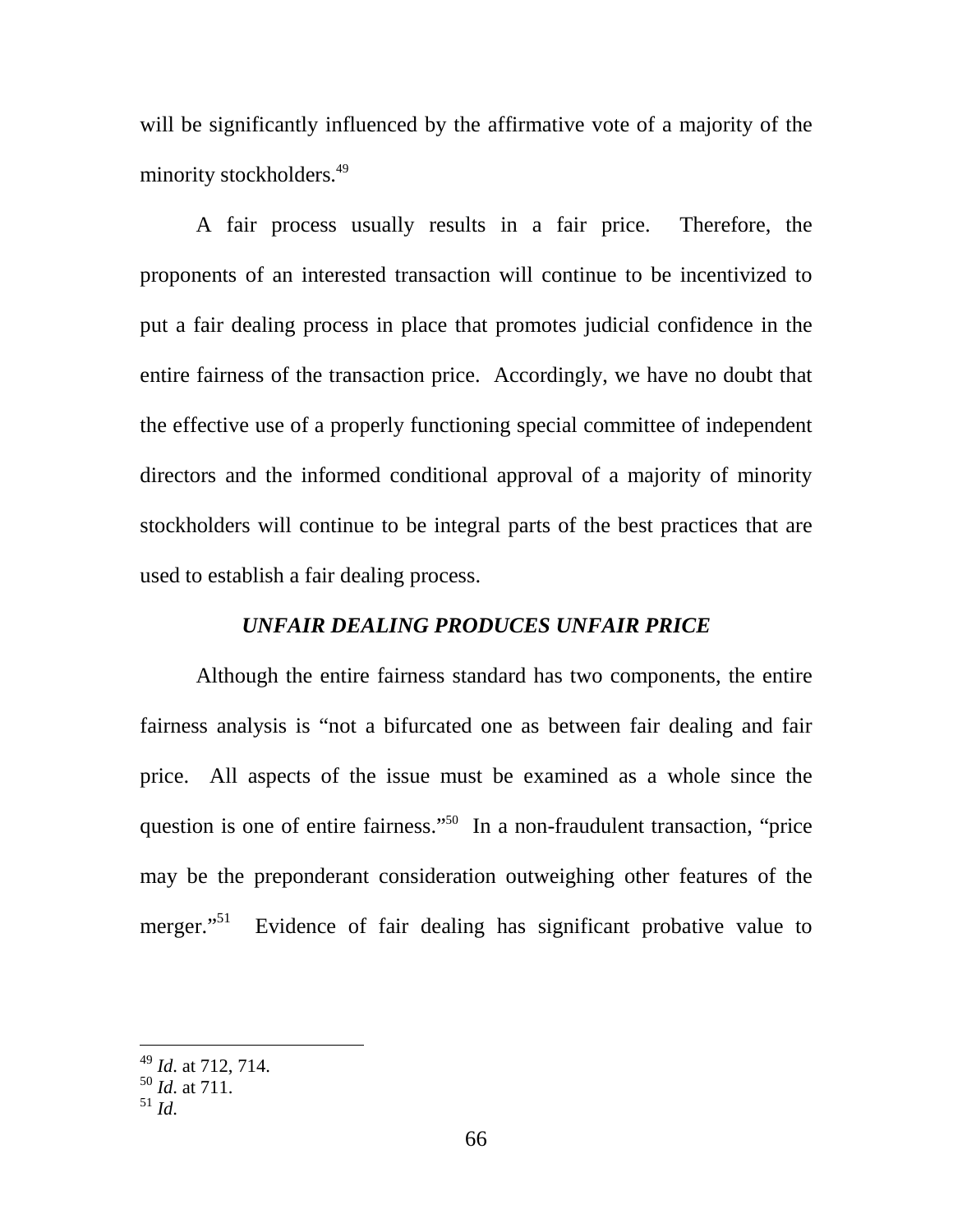demonstrate the fairness of the price obtained. The paramount consideration, however, is whether the price was a fair one. $52$ 

The Court of Chancery found that the process by which the Merger was negotiated and approved was not fair and did not result in the payment of a fair price. Because the issues relating to fair dealing and fair price were so intertwined, the Court of Chancery did not separate its analysis, but rather treated them together in an integrated examination. That approach is consistent with the inherent non-bifurcated nature of the entire fairness standard of review.<sup>53</sup>

The independence of the members of the Special Committee was not challenged by the Plaintiff. The Court of Chancery found that the Special Committee members were competent, well-qualified individuals with business experience. The Court of Chancery also found that the Special Committee was "given the resources to hire outside advisors, and it hired not only respected, top tier of the market financial and legal counsel, but also a mining consultant and Mexican counsel." Nevertheless, the Court of Chancery found that, although the Special Committee members had their "hands . . . on the oars[,]" the boat went "if anywhere, backward[.]"

<sup>52</sup> *See, e.g.*, *Valeant Pharms. Int'l v. Jerney*, 921 A.2d 732, 746 (Del. Ch. 2007).

<sup>53</sup> *Weinberger v. UOP, Inc.*, 457 A.2d at 711.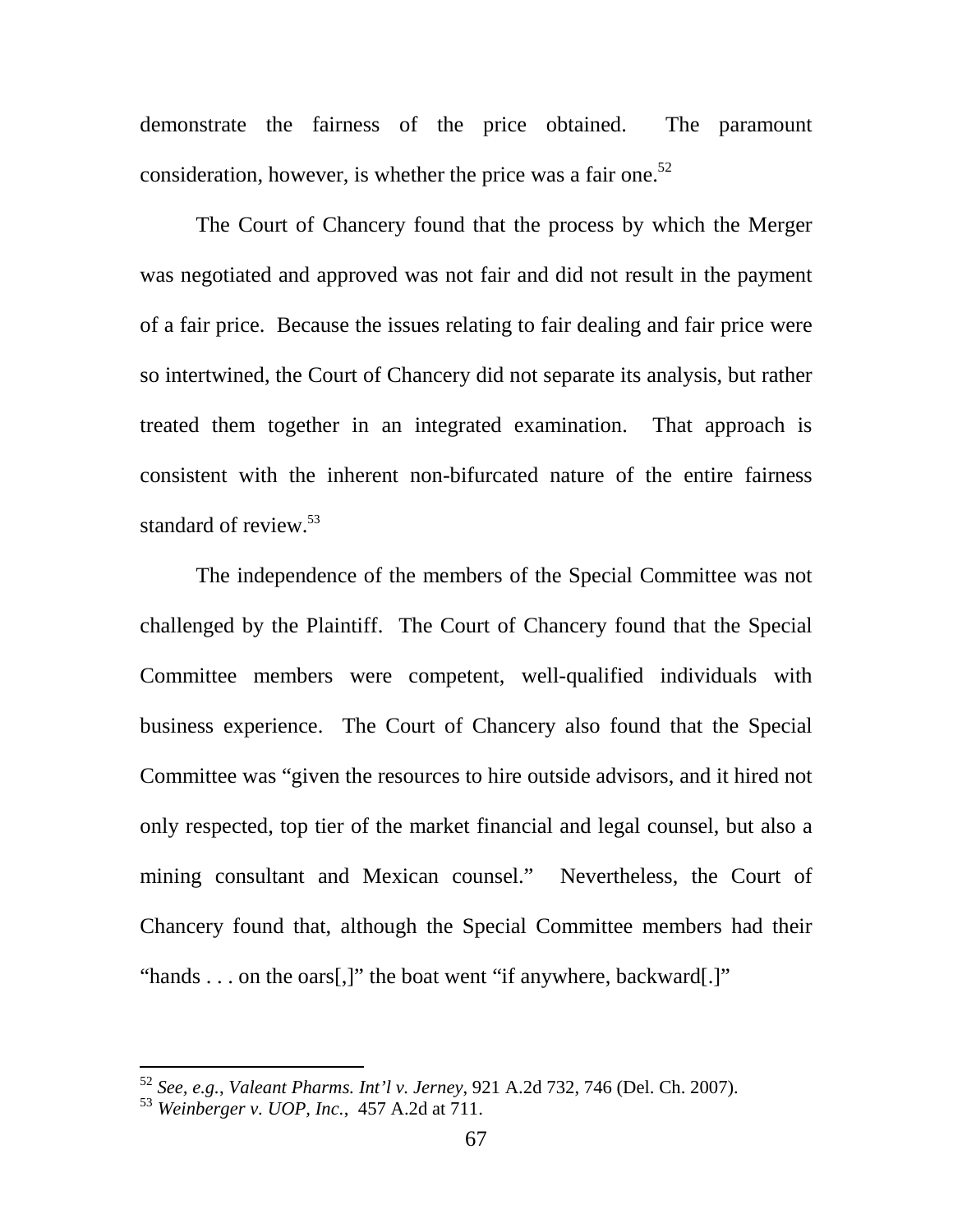The Special Committee began its work with a narrow mandate, to "evaluate a transaction suggested by the majority stockholder." The Court of Chancery found that "the Special Committee members' understanding of their mandate . . . evidenced their lack of certainty about whether the Special Committee could do more than just evaluate the Merger." The Court of Chancery concluded that, although the Special Committee went beyond its limited mandate and engaged in negotiations, "its approach to negotiations was stilted and influenced by its uncertainty about whether it was actually empowered to negotiate."

Accordingly, the Court of Chancery determined that "from inception, the Special Committee fell victim to a controlled mindset and allowed Grupo Mexico to dictate the terms and structure of the Merger." The Special Committee did not ask for an expansion of its mandate to look at alternatives. Instead, the Court of Chancery found that the Special Committee "accepted that only one type of transaction was on the table, a purchase of Minera by Southern Peru."

In its post-trial opinion, the Court of Chancery stated that this "acceptance" influenced the ultimate determination of unfairness, because "it took off the table other options that would have generated a real market check and also deprived the Special Committee of negotiating leverage to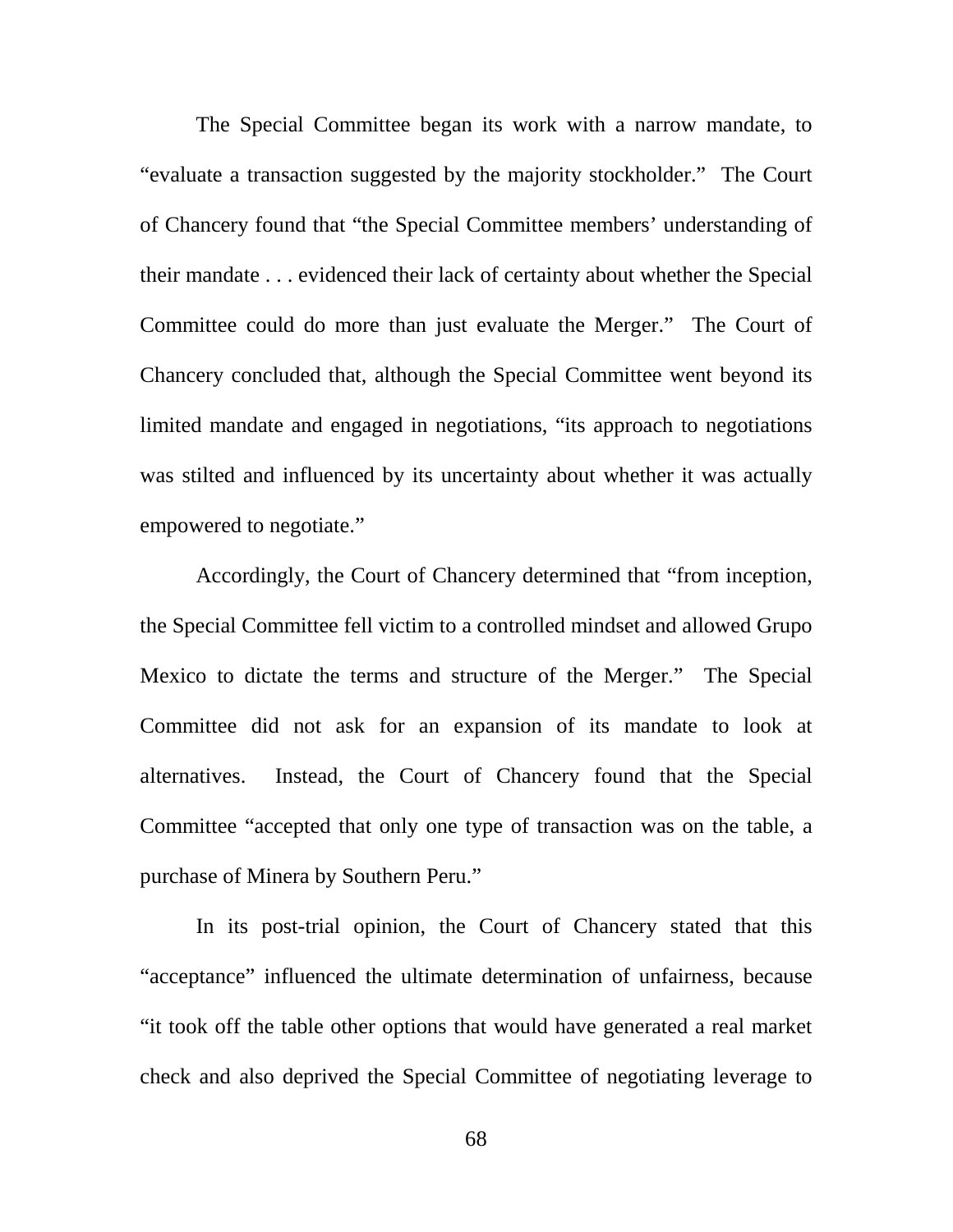extract better terms." The Court of Chancery summarized these dynamics as

follows:

In sum, although the Special Committee members were competent businessmen and may have had the best of intentions, they allowed themselves to be hemmed in by the controlling stockholder's demands. Throughout the negotiation process, the Special Committee's and Goldman's focus was on finding a way to get the terms of the Merger structure proposed by Grupo Mexico to make sense, rather than aggressively testing the assumption that the Merger was a good idea in the first place.

 Goldman made its first presentation to the Special Committee on June 11, 2004. Goldman's conclusions were summarized in an "Illustrative Give/Get Analysis." The Court of Chancery found this analysis "made patent the stark disparity between Grupo Mexico's asking price and Goldman's valuation of Minera: Southern Peru would 'give' stock with a market price of \$3.1 billion to Grupo Mexico and would 'get' in return an asset worth no more than \$1.7 billion."

According to the Court of Chancery, the Special Committee's controlled mindset was illustrated by what happened after Goldman's initial analysis could not value the "get"—Minera—anywhere near Grupo Mexico's asking price, the "give":

From a negotiating perspective, that should have signaled that a strong response to Grupo Mexico was necessary and incited some effort to broaden, not narrow, the lens. Instead, Goldman and the Special Committee went to strenuous lengths to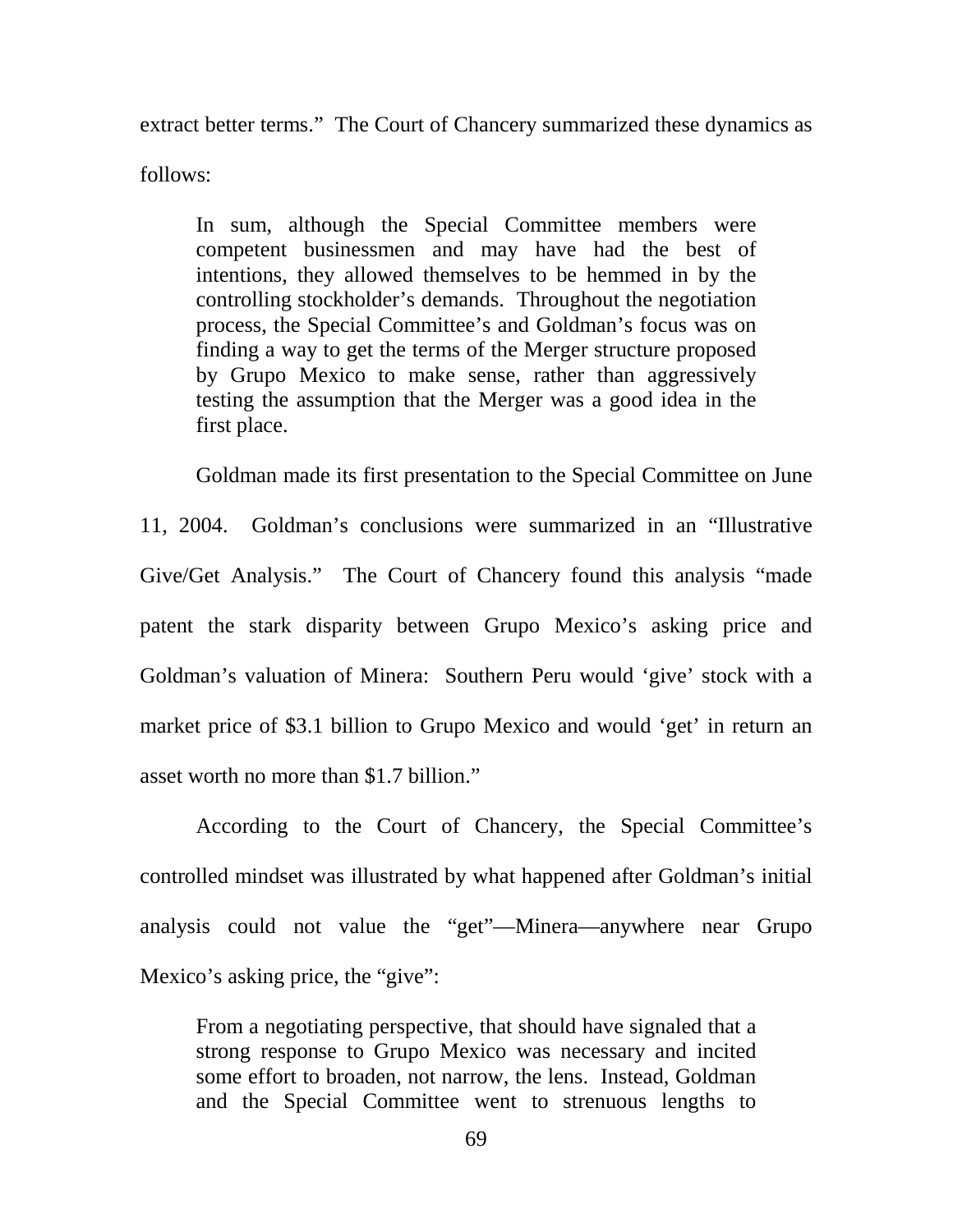equalize the values of Southern Peru and Minera. The onus should have been on Grupo Mexico to prove Minera was worth \$3.1 billion, but instead of pushing back on Grupo Mexico's analysis, the Special Committee and Goldman devalued Southern Peru and topped up the value of Minera. The actions of the Special Committee and Goldman undermine the defendants' argument that the process leading up to the Merger was fair and lend credence to the plaintiff's contention that the process leading up to the Merger was an exercise in rationalization.

 The Court of Chancery found that, following Goldman's first presentation, the Special Committee abandoned a focus on whether Southern Peru would get \$3.1 billion in value in an exchange. Instead, the Special Committee moved to a "relative valuation" methodology that involved comparing the values of Southern Peru and Minera. On June 23, 2004, Goldman advised the Special Committee that Southern Peru's DCF value was \$2.06 billion and, thus, approximately \$1.1 billion below Southern Peru's actual NYSE market price at that time.

The Court of Chancery was troubled by the fact that the Special Committee did not use this valuation gap to question the relative valuation methodology. Instead, the Special Committee was "comforted" by the analysis, which allowed them to conclude that DCF value of Southern Peru's stock (the "give") was not really worth its market value of \$3.1 billion. The Court of Chancery found that: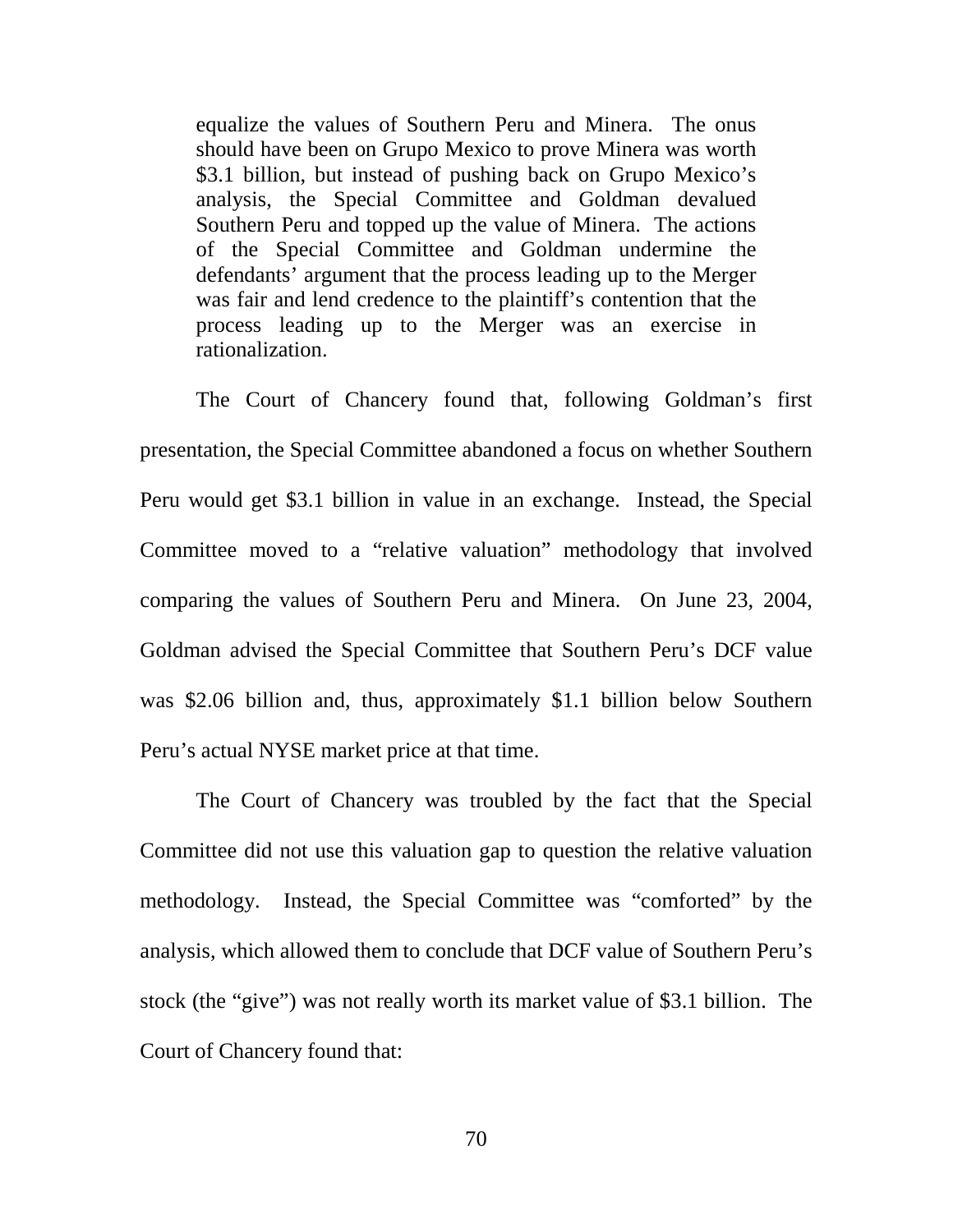A reasonable special committee would not have taken the results of those analyses by Goldman and blithely moved on to relative valuation, without any continuing and relentless focus on the actual give-get involved in real cash terms. But, this Special Committee was in the altered state of a controlled mindset. Instead of pushing Grupo Mexico into the range suggested by Goldman's analysis of Minera's fundamental value, the Special Committee went backwards to accommodate Grupo Mexico's asking price—an asking price *that never really changed*.

The Court of Chancery concluded "[a] reasonable third-party buyer free from a controlled mindset would not have ignored a fundamental economic fact that is not in dispute here—in 2004, Southern Peru stock could have been sold for [the] price at which it was trading on the New York Stock Exchange."

 In this appeal, the Defendants contend that the Court of Chancery did not understand Goldman's analysis and rejected their relative valuation of Minera without an evidentiary basis. According to the Defendants, a relative valuation analysis is the appropriate way to perform an accurate comparison of the value of Southern Peru, a publicly-traded company, and Minera, a private company. In fact, the Defendants continue to argue that relative valuation is the only way to perform an "apples-to-apples" comparison of Southern Peru and Minera.

Moreover, the Defendants assert that Goldman and the Special Committee did actually believe that Southern Peru's market price accurately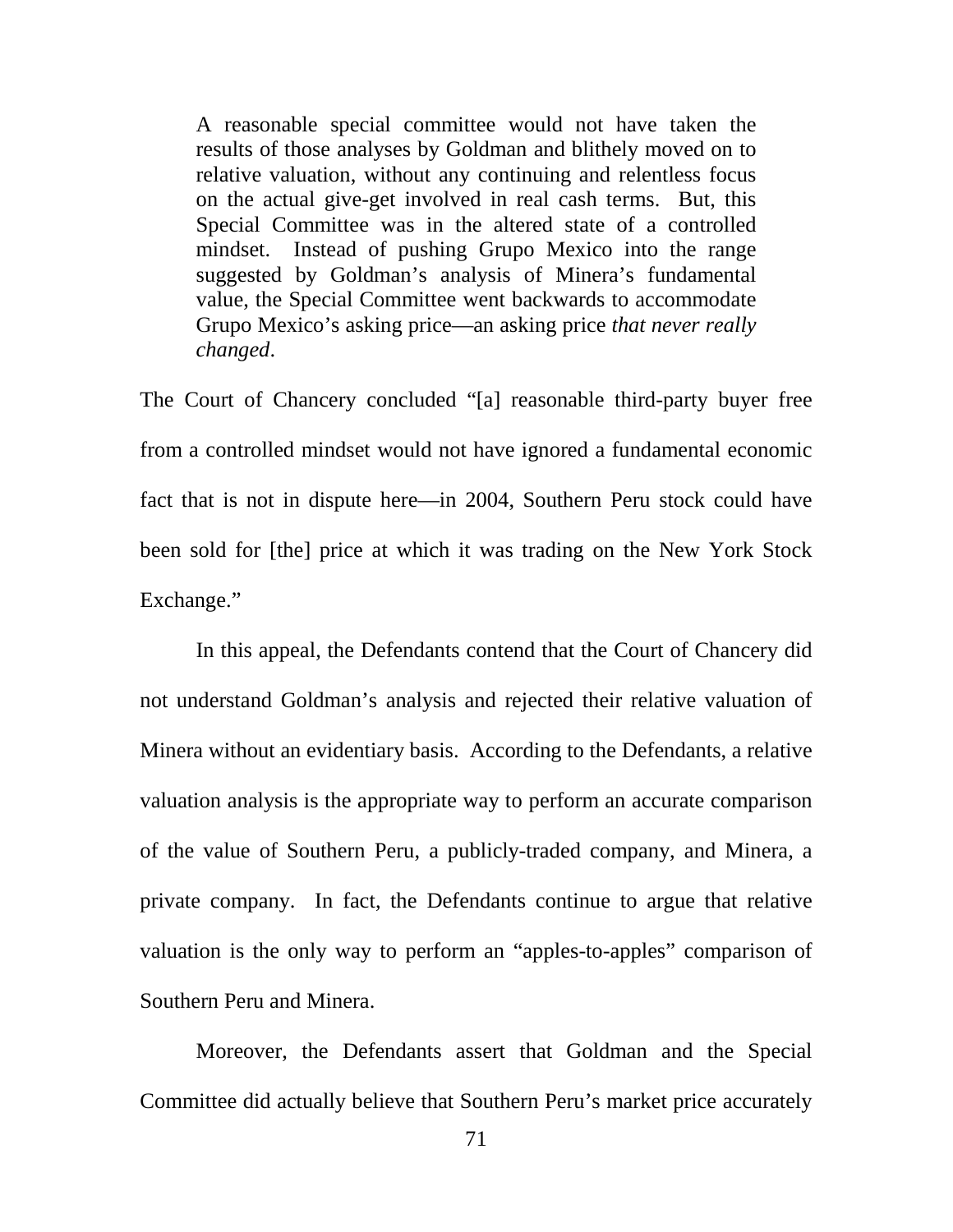reflected the company's value. According to the Defendants, however, there were certain assumptions reflected in Southern Peru's market price that were not reflected in its DCF value, *i.e.*, the market's view of future copper price increases. Therefore, the Defendants submit that:

If the DCF analysis was missing some element of value for [Southern Peru], it would also miss that very same element of value for Minera. In short, at the time that Goldman was evaluating Minera, its analysis of [Southern Peru] demonstrated that mining companies were trading at a premium to their DCF values. The relative valuation method allowed Goldman to account for this information in its analysis and value Minera fairly.

Accordingly, the Defendants argue that the Court of Chancery failed to recognize that the difference between Southern Peru's DCF and market values also implied a difference between Minera's DCF value and its market value.

The Defendants take umbrage at the Court of Chancery's statement that "the relative valuation technique is not alchemy that turns a sub-optimal deal into a fair one." The Court of Chancery's critical comments regarding a relative value methodology were simply a continuation of its criticism about how the Special Committee operated. The record indicates that the Special Committee's controlled mindset was reflected in its assignments to Goldman. According to the Court of Chancery, "Goldman appears to have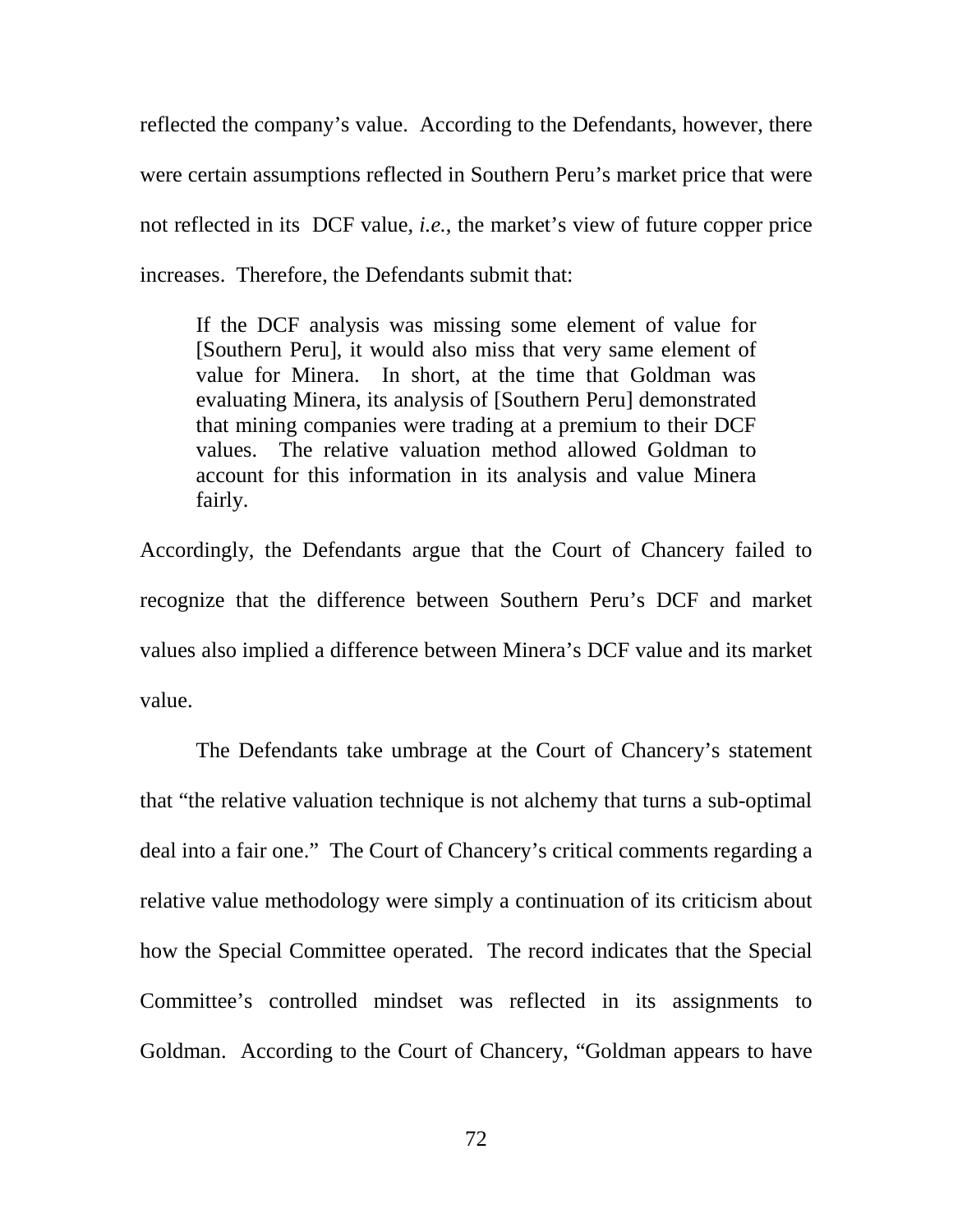helped its client rationalize the one strategic option available within the controlled mindset that pervaded the Special Committee's process."

 The Defendants continue to argue that the Court of Chancery would have understood that "relative valuation" was the "appropriate way" to compare the values of Southern Peru and Minera if a Goldman witness (Del Favero) had testified at trial. As noted earlier, that argument is inconsistent with the Defendants' post-trial assertion that the record was replete with evidence of what Goldman did (a relative valuation analysis) and why that was done. That argument also disregards the trial testimony of the Defendants' expert witness, Professor Schwartz, who used the same relative valuation methodology as Goldman.

 Prior to trial, the Defendants represented that Professor Schwartz would be called at trial to "explain that the most reliable way to compare the value of [Southern Peru] and Minera for purposes of the Merger was to conduct a relative valuation." In their pretrial proffer, the Defendants also represented that Professor Schwartz's testimony would demonstrate that "based on relative valuations of Minera and [Southern Peru] using a reasonable range of copper prices . . . the results uniformly show that the Merger was fair to [Southern Peru] and its stockholders."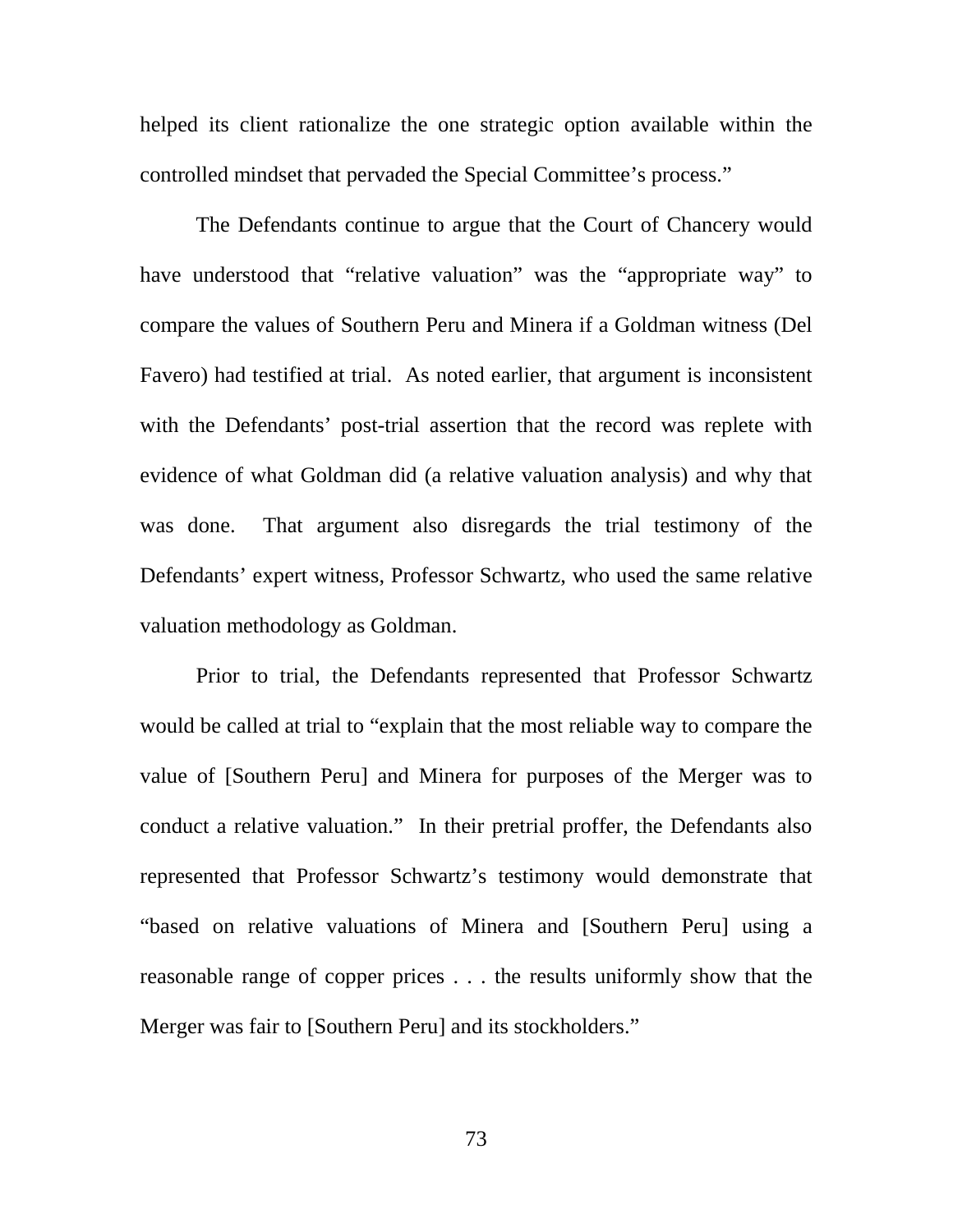At trial, Professor Schwartz attributed the difference between Southern Peru's DCF value and its market value to the fact that the market was valuing Southern Peru's stock "at an implied copper price of \$1.30." Professor Schwartz testified, "if I use \$1.30, it gives me the market price of [Southern Peru] and it gives me a market price of Minera Mexico which still makes the transaction fair." In other words, it was fair to "give" Grupo Mexico \$3.75 billion of Southern Peru stock because Minera's DCF value, using an assumed long-term copper price of \$1.30, implied a "get" of more than \$3.7 billion.

 The Court of Chancery found that Professor Schwartz's conclusion that the market was assuming a long-term copper price of \$1.30 in valuing Southern Peru was based entirely on post-hoc speculation, because there was no credible evidence in the record that anyone at the time of the Merger contemplated a \$1.30 long-term copper price. In fact, Southern Peru's own public filings referenced \$0.90 per pound as the appropriate long-term copper price. The Court of Chancery summarized its findings as follows:

Thus, Schwartz's conclusion that the market was assuming a long-term copper price of \$1.30 in valuing Southern Peru appears to be based entirely on post-hoc speculation. Put simply, there is no credible evidence of the Special Committee, in the heat of battle, believing that the long-term copper price was actually \$1.30 per pound but using \$0.90 instead to give Southern Peru an advantage in the negotiation process.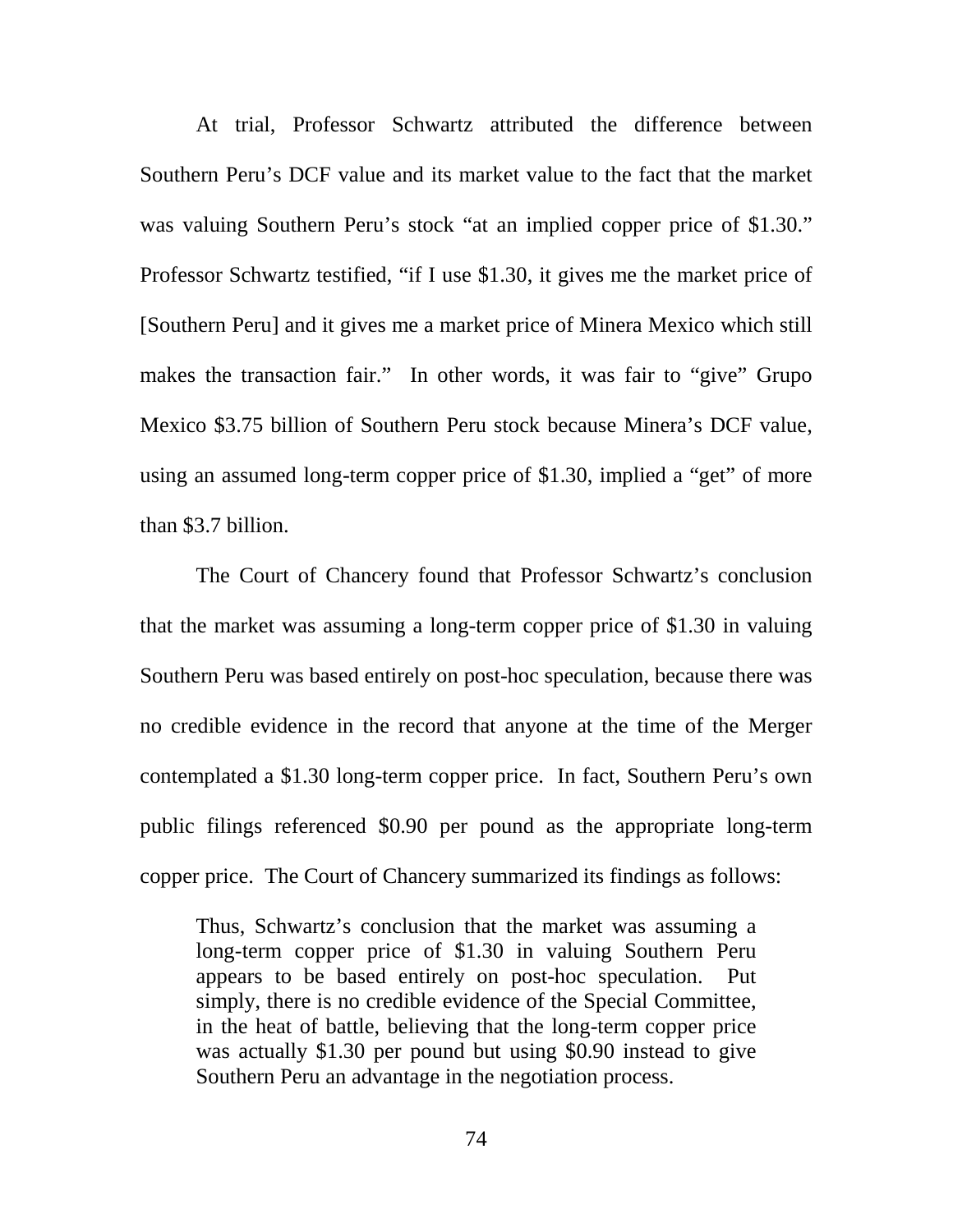The Court of Chancery also noted that Professor Schwartz did not produce a standalone equity value for Minera that justified issuing shares of Southern Peru stock worth \$3.1 billion at the time the Merger Agreement was signed.

The record reflects that the Court of Chancery did understand the Defendants' argument and that its rejection of the Defendants' "relative valuation" of Minera was the result of an orderly and logical deductive reasoning process that is supported by the record. The Court of Chancery acknowledged that relative valuation is a valid valuation methodology. It also recognized, however, that since "relative valuation" is a comparison of the DCF values of Minera and Southern Peru, the result is only as reliable as the input data used for each company. The record reflects that the Court of Chancery carefully explained its factual findings that the data inputs Goldman and Professor Schwartz used for Southern Peru in the Defendants' relative valuation model for Minera were unreliable.

The Court of Chancery weighed the evidence presented at trial and set forth in detail why it was not persuaded that "the Special Committee relied on truly equal inputs for its analyses of the two companies." The Court of Chancery found that "Goldman and the Special Committee went to strenuous lengths to equalize the value of Southern Peru and Minera." In particular, the Court of Chancery found that "when performing the relative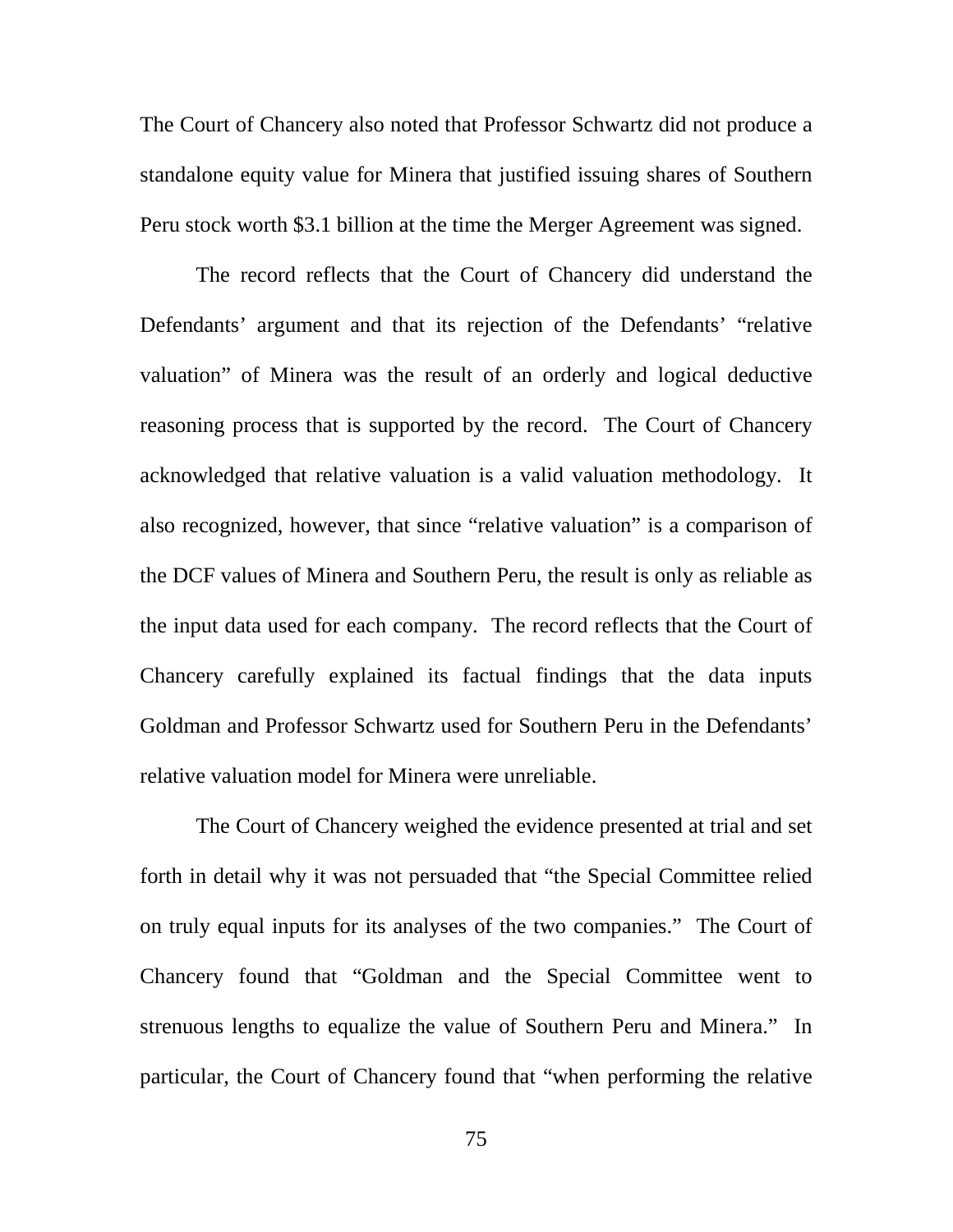valuation analysis, the cash flows for Minera were optimized to make Minera an attractive acquisition target, but no such dressing up was done for Southern Peru."

The Court of Chancery also noted that Goldman never advised the Special Committee that Minera was worth \$3.1 billion, or that Minera could be acquired at, or would trade at, a premium to its DCF value if it were a public company. Nevertheless, the Court of Chancery found "the Special Committee did not respond to its intuition that Southern Peru was overvalued in a way consistent with its fiduciary duties or the way that a third-party buyer would have." Accordingly, the Court of Chancery concluded:

The Special Committee's cramped perspective resulted in a strange deal dynamic, in which a majority stockholder kept its eye on the ball – actual value benchmarked to cash – and a Special Committee lost sight of market reality in an attempt to rationalize doing a deal of the kind the majority stockholder proposed. After this game of controlled mindset twister and the contortions it involved, the Special Committee agreed to give away over \$3 billion worth of actual cash value in exchange for something worth demonstrably less, and to do so on terms that by consummation made the value gap even worse, without using any of its contractual leverage to stop the deal or renegotiate its terms. Because the deal was unfair, the defendants breached their fiduciary duty of loyalty.

Entire fairness is a standard by which the Court of Chancery must carefully analyze the factual circumstances, apply a disciplined balancing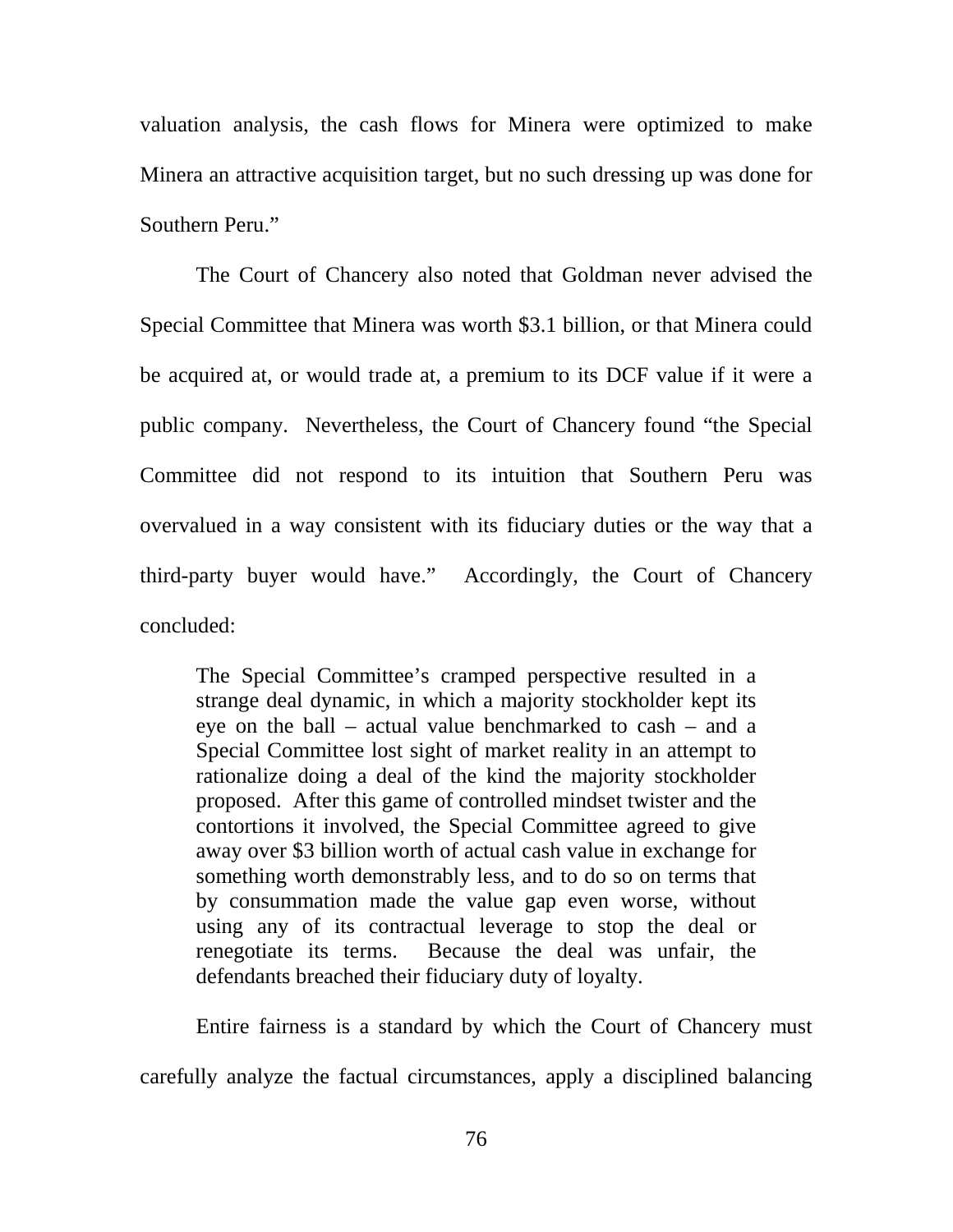test to its findings, and articulate the bases upon which it decides the ultimate question of entire fairness.<sup>54</sup> The record reflects that the Court of Chancery applied a "disciplined balancing test," taking into account all relevant factors.<sup>55</sup> The Court of Chancery considered the issues of fair dealing and fair price in a comprehensive and complete manner. The Court of Chancery found the process by which the Merger was negotiated and approved constituted unfair dealing and that resulted in the payment of an unfair price.

The Court of Chancery's post-trial determination of entire fairness must be accorded substantial deference on appeal.<sup>56</sup> The Court of Chancery's factual findings are supported by the record and its conclusions are the product of an orderly and logical deductive reasoning process.<sup>57</sup> Accordingly, the Court of Chancery's judgment, that the Merger consideration was *not* entirely fair, is affirmed.<sup>58</sup>

<sup>54</sup> *Cinerama, Inc. v. Technicolor, Inc.*, 663 A.2d 1156, 1179 (Del. 1994); *Nixon v. Blackwell*, 626 A.2d 1366, 1373, 1378 (Del. 1993); *accord Kahn v. Lynch Commc'n Sys., Inc.*, 638 A.2d at 1120.

<sup>55</sup> *See Nixon v. Blackwell*, 626 A.2d at 1373.

<sup>56</sup> *Cinerama, Inc. v. Technicolor, Inc.*, 663 A.2d at 1180; *Rosenblatt v. Getty Oil Co.*, 493 A.2d at 937.

<sup>57</sup> *Cinerama, Inc. v. Technicolor, Inc.*, 663 A.2d at 1180. <sup>58</sup> *Id*.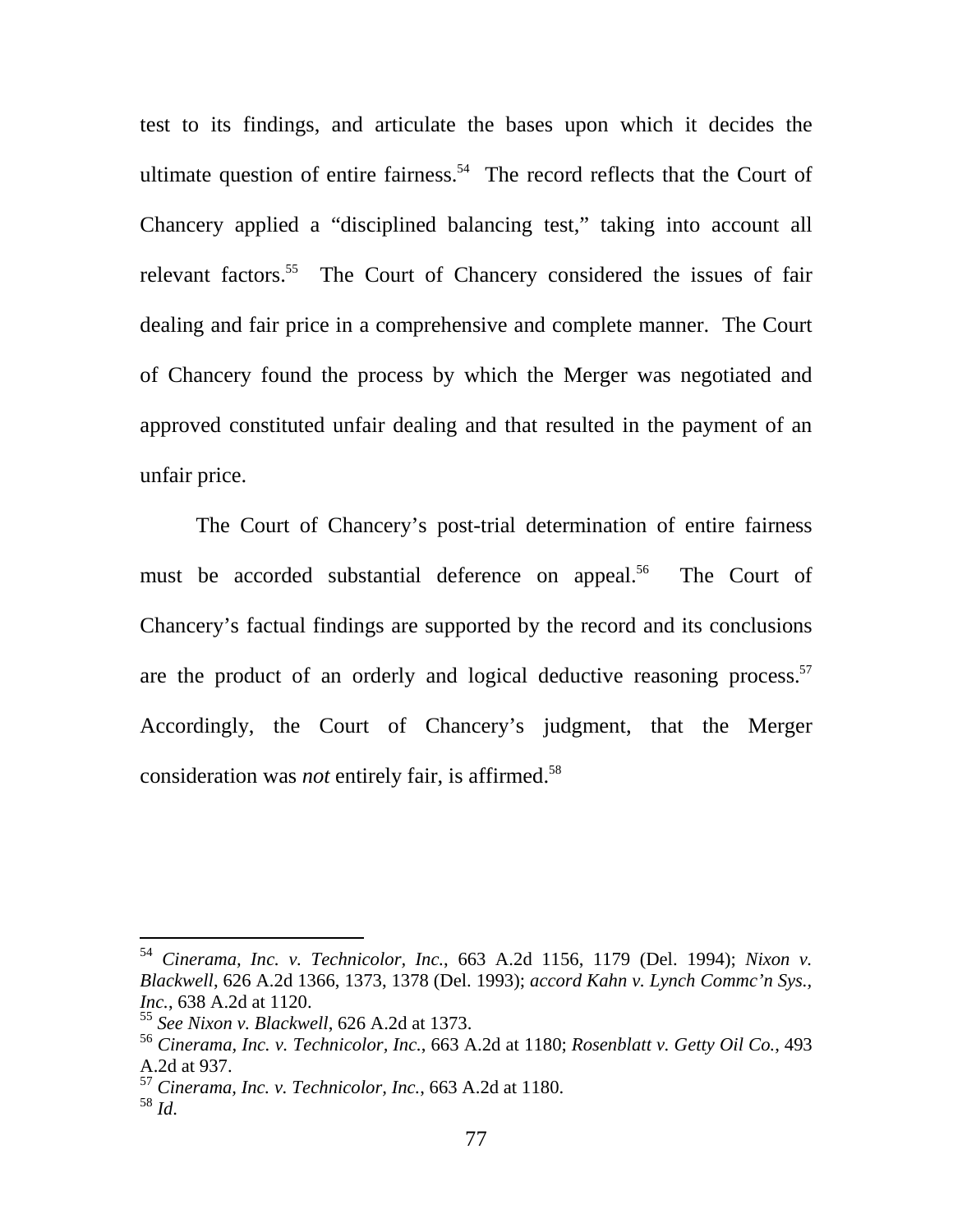#### *DAMAGE AWARD PROPER*

 In the Court of Chancery, the Plaintiff sought an equitable remedy that cancelled or required the Defendants to return to Southern Peru the shares that Southern Peru issued in excess of Minera's fair value. In the alternative, the Plaintiff asked for rescissory damages in the amount of the then present market value of the excess number of shares that Grupo Mexico held as a result of Southern Peru paying an unfair price in the Merger.

 In the Court of Chancery and on appeal, the Defendants argue that no damages are due because the Merger consideration was more than fair. In support of that argument, the Defendants rely on the fact that Southern Peru stockholders should be grateful, because the market value of Southern Peru's stock continued on a generally upward trajectory in the years after the Merger. Alternatively, the Defendants argue that any damage award should be at most a fraction of the amount sought by the Plaintiff, and, in particular, that the Plaintiff has waived the right to seek rescissory damages because of "his lethargic approach to litigating the case."

 The Court of Chancery rejected the Defendants' argument that the post-Merger performance of Southern Peru's stock eliminates the need for damages. It noted that the Defendants did not "present a reliable event study about the market's reaction to the Merger, and there is evidence that the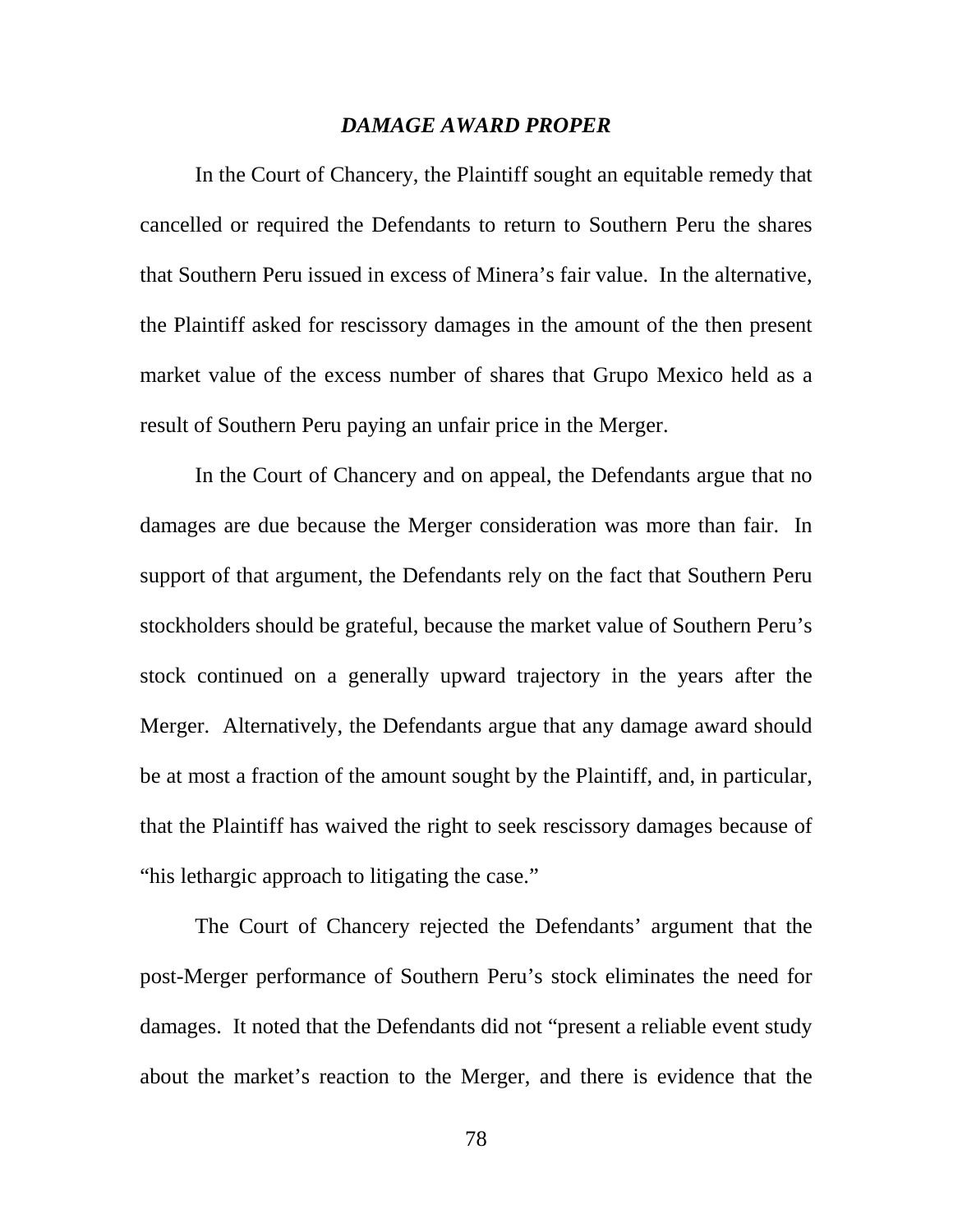market did not view the Merger as fair in spite of material gaps in disclosure about the fairness of the Merger." The trial judge was of the opinion that a "transaction like the Merger can be unfair, in the sense that it is below what a real arms-length deal would have been priced at, while not tanking a strong company with sound fundamentals in a rising market, such as the one in which Southern Peru was a participant. That remains my firm sense here ... ." The Court of Chancery's decision to award some amount of damages is supported by the record and the product of a logical deductive reasoning process.

 Nevertheless, the Court of Chancery did agree with the Defendants' argument that the Plaintiff's delay in litigating the case rendered it inequitable to use a rescission-based approach in awarding damages.<sup>59</sup> The Court of Chancery reached that determination because "[r]escissory damages are the economic equivalent of rescission and[,] therefore[,] if rescission itself is unwarranted because of the plaintiff's delay, so are rescissory damages."<sup>60</sup> Instead of entering a rescission-based remedy, the Court of Chancery decided to craft a damage award, as explained below:

[The award] approximates the difference between the price that the Special Committee would have approved had the Merger

<sup>59</sup> *Ryan v. Tad's Enters., Inc.*, 709 A.2d 682, 699 (Del. Ch. 1996).

<sup>60</sup> *Gotham Partners, L.P. v. Hallwood Realty Partners, L.P.*, 855 A.2d 1059, 1072 (Del. Ch. 2003).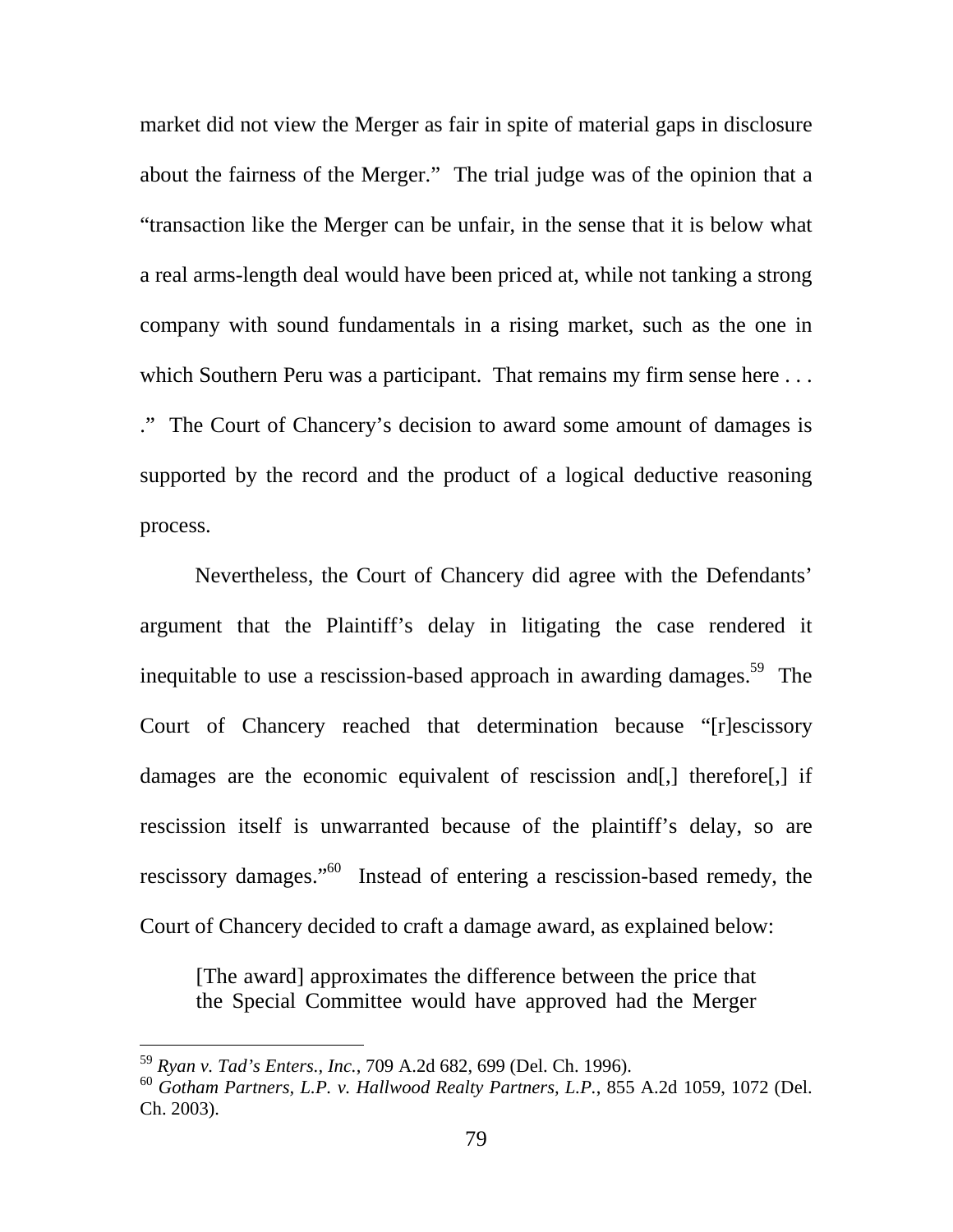been entirely fair (i.e., absent a breach of fiduciary duties) and the price that the Special Committee actually agreed to pay. In other words, I will take the difference between this fair price and the market value of 67.2 million shares of Southern Peru stock as of the Merger date. That difference, divided by the average closing price of Southern Peru stock in the 20 trading days preceding the issuance of this opinion, will determine the number of shares that the defendants must return to Southern Peru. Furthermore, because of the plaintiff's delay, I will only grant simple interest on that amount, calculated at the statutory rate since the date of the Merger.<sup>61</sup>

After determining the nature of the damage award, the Court of Chancery determined the appropriate valuation for the price that the Special Committee *should* have paid. To calculate a fair price for remedy purposes, the Court of Chancery balanced three separate values. The first value was a standalone DCF value of Minera. Using defendant-friendly modifications to the Plaintiff's expert's DCF valuation, the Court of Chancery calculated that a standalone equity value for Minera as of October 21, 2004 was \$2.452 billion. The second value was the market value of the Special Committee's 52 million share counteroffer made in July 2004, "which was sized based on months of due diligence by Goldman about Minera's standalone value, calculated as of the date on which the Special Committee approved the Merger." Because Grupo Mexico wanted a dollar value of stock, the Court of Chancery fixed the value at what 52 million Southern Peru shares were

 $61$  (citations omitted).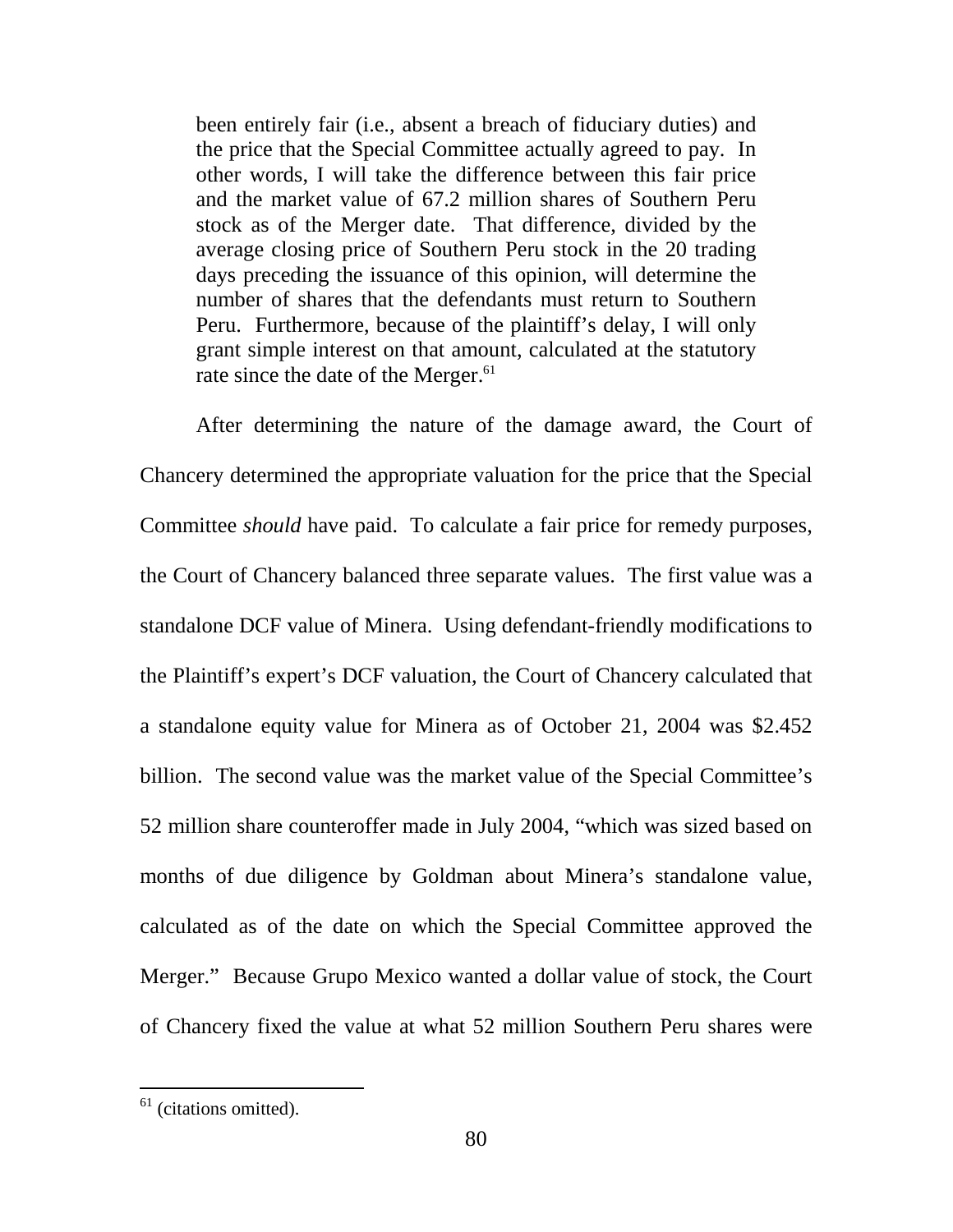worth as of October 21, 2004, the date on which the Special Committee approved the Merger, at \$2.388 billion, giving Minera credit for the price growth to that date. The third value was the equity value of Minera derived from a comparable companies analysis using the companies identified by Goldman. Using the median premium for merger transactions in 2004, calculated by Mergerstat to be 23.4%, and applying that premium to the value derived from the Court of Chancery's comparable companies analysis yielded a value of \$2.45 billion.

The Court of Chancery gave those three separate values equal weight in its damages equation:  $((\$2.452 \text{ billion} + \$2.388 \text{ billion} + \$2.45 \text{ billion})/3)$ . The result was a value of \$2.43 billion. It then made an adjustment to reflect the fact that Southern Peru bought 99.15%, not 100%, of Minera, which yielded a value of \$2.409 billion. The value of 67.2 million Southern Peru shares as of the Merger Date was \$3.756 billion.<sup>62</sup> Therefore, the base damage award by the Court of Chancery amounted to  $$1.347$  billion.<sup>63</sup> The Court of Chancery then added interest from the Merger Date, at the statutory rate, without compounding and with that interest to run until time of the judgment and until payment.

 $62$  \$55.89 closing price x 67,200,000 = \$3,755,808,000.

 $63$  \$3.756 billion - \$2.409 billion = \$1.347 billion.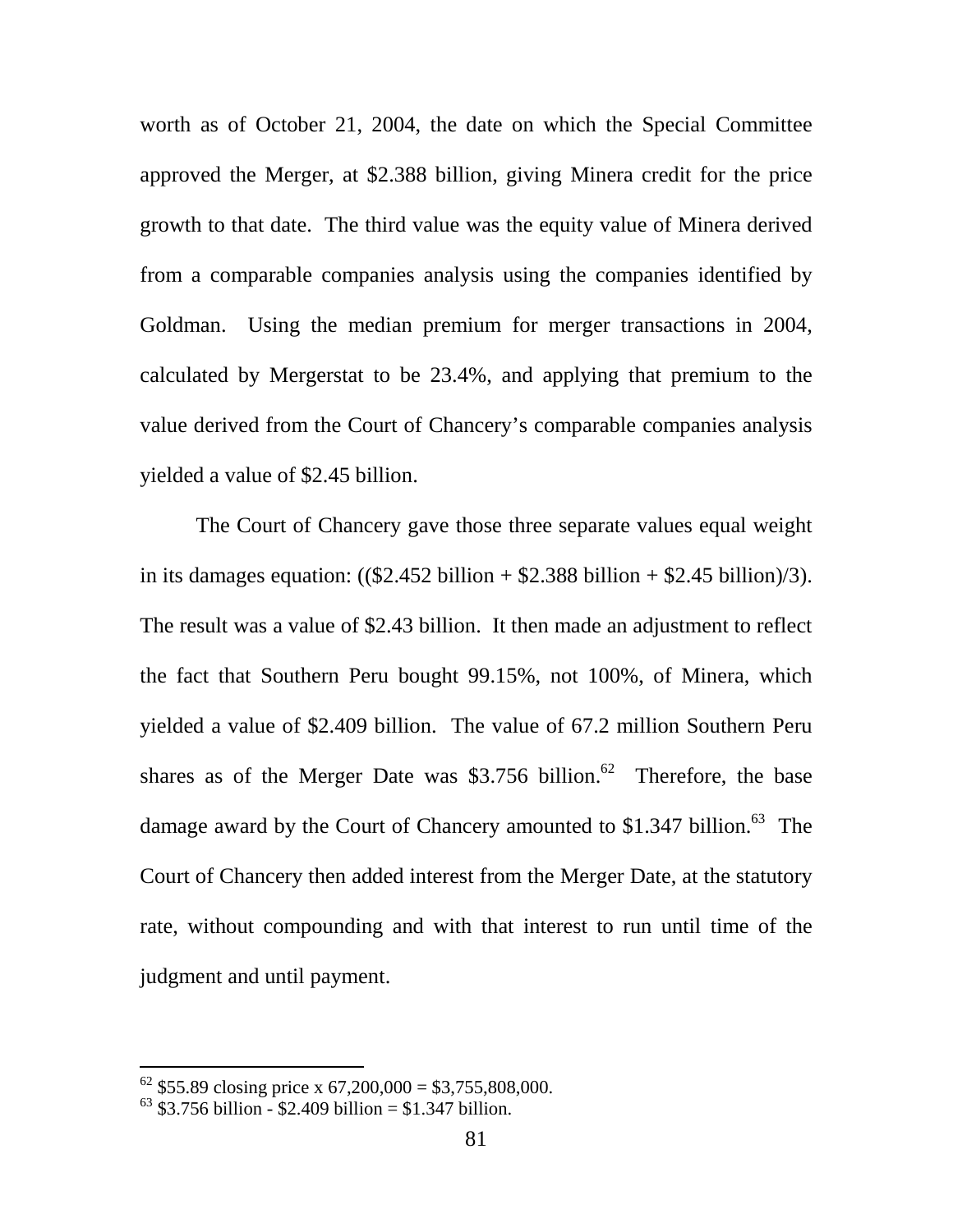The Court of Chancery stated that Grupo Mexico could satisfy the judgment by agreeing to return to Southern Peru such number of its shares as are necessary to satisfy this remedy. The Court of Chancery also ruled that any attorneys' fees would be paid out of the award.

 The Defendants' first objection to the Court of Chancery's calculation of damages is that its methodology included the Special Committee's counteroffer of July 2004 as a measure of the true value of Minera. The Defendants assert that the counteroffer was "based only on Goldman's preliminary analyses of the companies before the completion of due diligence. And there was no evidence this was anything other than what it appears to be – a negotiating position."

 The Court of Chancery explained its reason for including the counteroffer in its determination of damages, as follows:

In fact, you know, the formula I used, one of the things that I did to be conservative was actually to use a bargaining position of the special committee. And I used it not because I thought it was an aggressive bargaining position of the special committee, but to give the special committee and its advisors some credit for thinking. It was one of the few indications in the record of something that they thought was actually a responsible value.

And so it was actually not put in there in any way to inflate. It was actually to give some credit to the special committee. If I had thought that it was an absurd ask, I would have never used it. I didn't think it was any, really, aggressive bargaining move. I didn't actually see any aggressive bargaining moves by the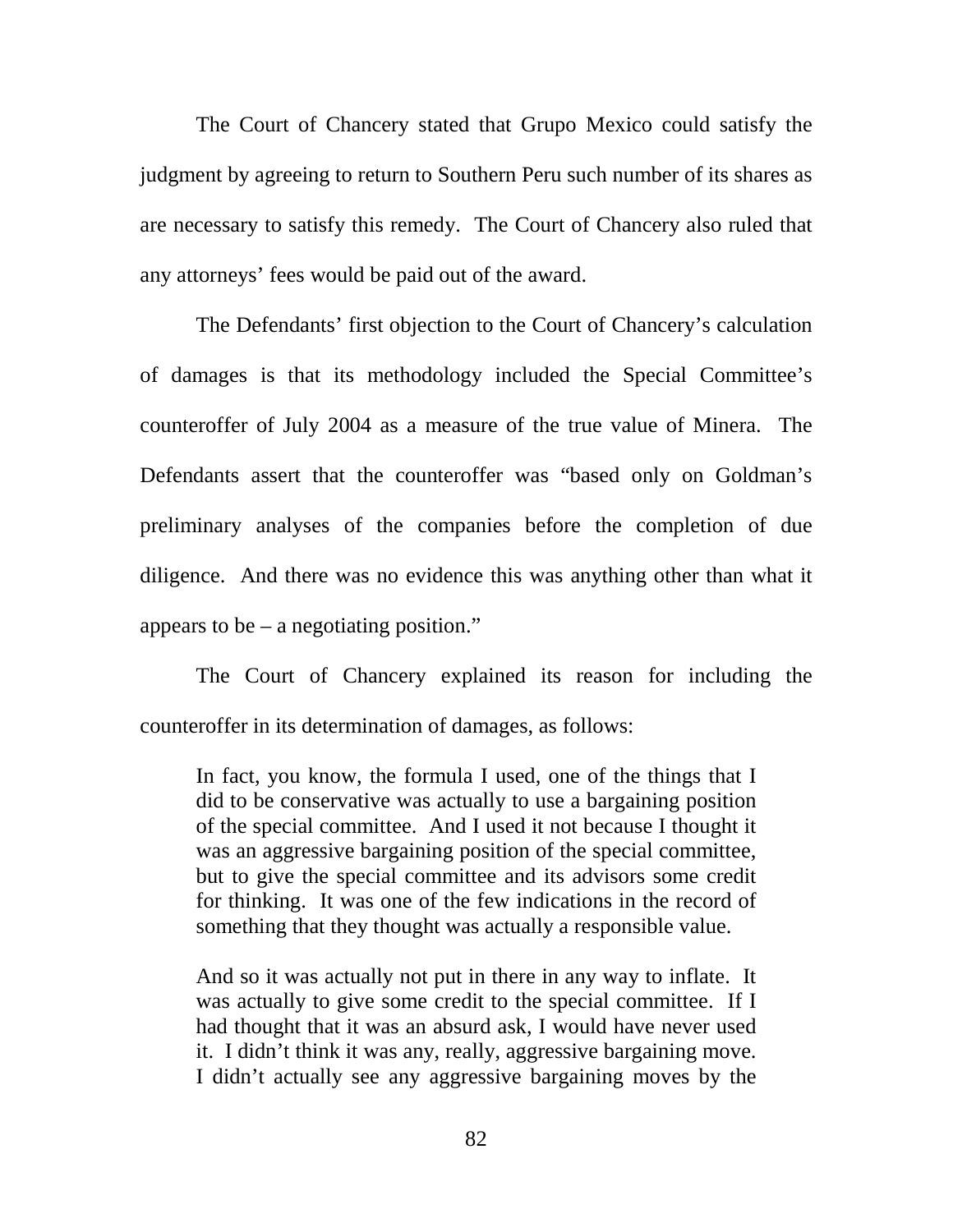special committee. I saw some innovative valuation moves, but I didn't see any aggressive bargaining moves.

The record reflects that the value of Minera pursuant to the counteroffer (\$2.388 billion) was very close to the other two values used by the Court of Chancery (\$2.452 billion and \$2.45 billion). The Court of Chancery properly exercised its discretion—for the reasons it stated—by including the Special Committee's counteroffer as one of the component parts in its calculation of damages. Therefore, the Defendants' argument to the contrary is without merit.

 The Defendants also argue that the Court of Chancery "essentially became its own expert witness regarding damages by basing its valuation, at least in part, on its own computer models." In support of that argument, the Defendants rely upon the following statement by the trial judge during oral argument on the fee award: "I'm not going to disclose everything that we got on our computer system, but I can tell you that there are very credible remedial approaches in this case that would have resulted in a much higher award." The Defendants submit that "[i]n the absence of proof from [the] Plaintiff, this speculation and outside-the-record financial modeling is impermissible."

 In making a decision on damages, or any other matter, the trial court must set forth its reasons. This provides the parties with a record basis to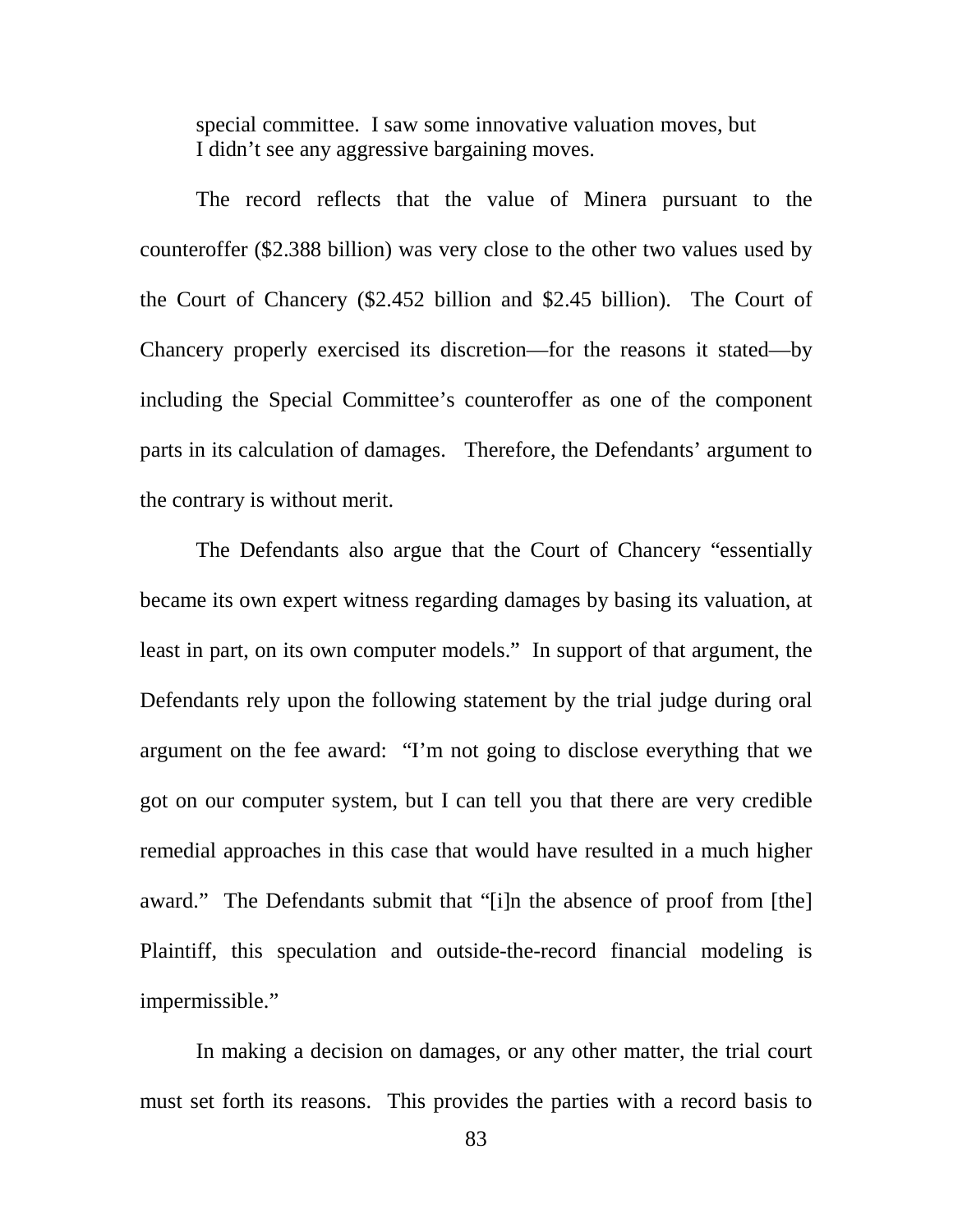challenge the decision. It also enables a reviewing court to properly discharge its appellate function.

 In this case, the Court of Chancery explained the reasons for its calculation of damages with meticulous detail. That complete transparency of its actual deliberative process provided the Defendants with a comprehensive record to use in challenging the Court of Chancery's damage award on appeal and for this Court to review. Accordingly, any remedial approaches that the Court of Chancery may have considered and rejected are irrelevant.

 The Court of Chancery has the historic power "to grant such . . . relief as the facts of a particular case may dictate."<sup>64</sup> Both parties agree that an award of damages by the Court of Chancery after trial in an entire fairness proceeding is reviewed on appeal for abuse of discretion.<sup>65</sup> It is also undisputed that the Court of Chancery has greater discretion when making an award of damages in an action for breach of duty of loyalty than it would when assessing fair value in an appraisal action.<sup>66</sup>

<sup>64</sup> *Weinberger v. UOP, Inc.*, 457 A.2d at 714; *see also Glanding v. Industrial Trust Co.,* 45 A.2d 553, 555 (Del. 1945) ("[T]he Court of Chancery of the State of Delaware inherited its equity jurisdiction from the English Courts."); 1 Victor B. Woolley, *Woolley on Delaware Practice* § 56 (1906).

<sup>65</sup> *Int'l Telecharge, Inc. v. Bomarko, Inc.*, 766 A.2d 437, 440 (Del. 2000). <sup>66</sup> *Id*. at 441.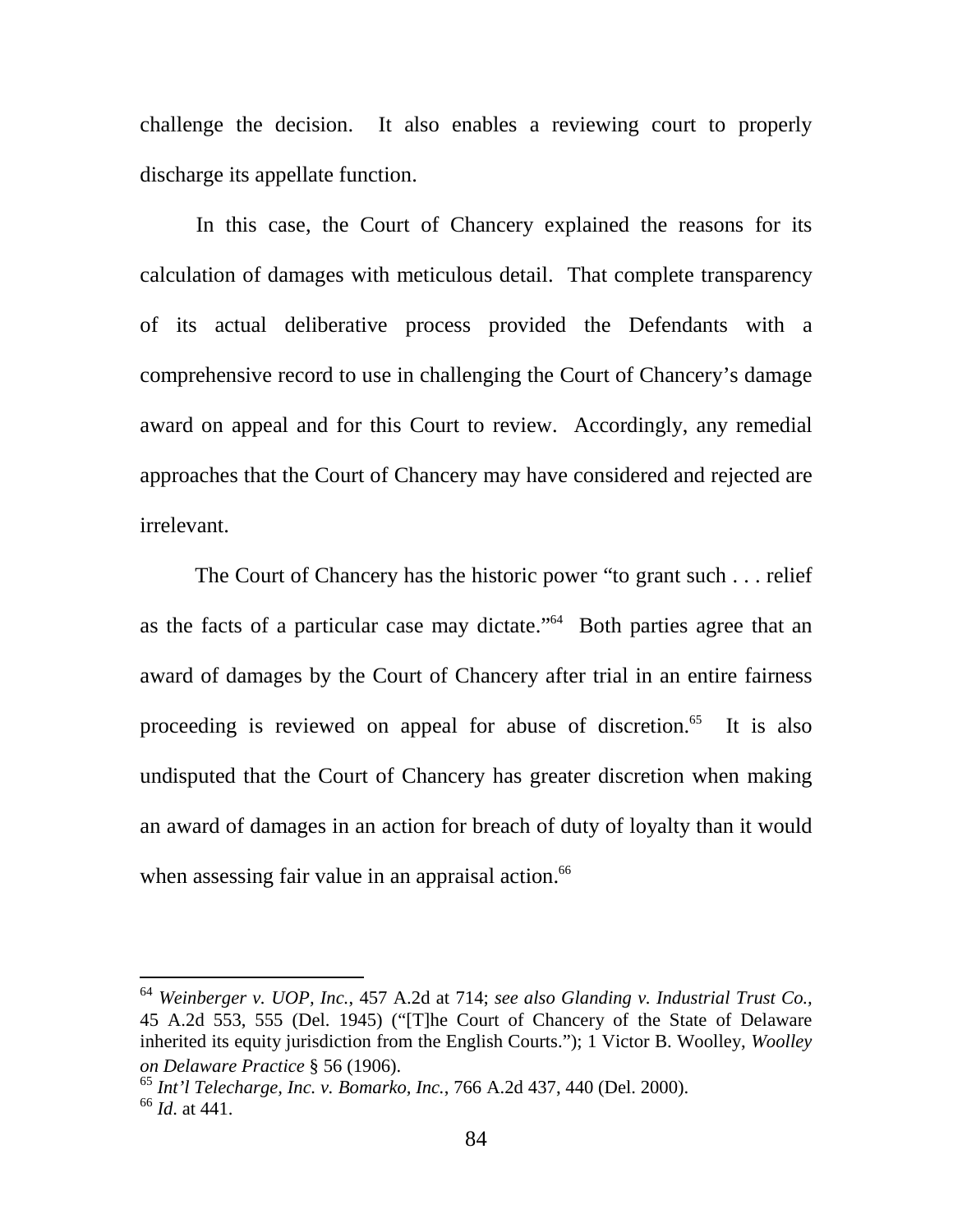In this case, the Court of Chancery awarded damages based on the difference in value between what was paid (the "give") and the value of what was received (the "get"). In addition to an actual award of monetary relief, the Court of Chancery had the authority to grant pre- and postjudgment interest, and to determine the form of that interest. $67$  The record reflects that the Court of Chancery properly exercised its broad historic discretionary powers in fashioning a remedy and making its award of damages. Therefore, the Court of Chancery's judgment awarding damages is affirmed.

## **ATTORNEYS' FEE AWARD**

 The Plaintiff petitioned for attorneys' fees and expenses representing 22.5% of the recovery plus post-judgment interest. The Court of Chancery awarded 15% of the \$2.031 billion judgment, or \$304,742,604.45, plus postjudgment interest until the attorneys' fee and expense award is satisfied ("Fee Award"). The Court of Chancery found that the Fee Award "fairly implements the most important factors our Supreme Court has highlighted under Sugarland,<sup>68</sup> including the importance of benefits," and "creates a healthy incentive for plaintiff's lawyers to actually seek real achievement for

<sup>67</sup> *Summa Corp. v. Trans World Airlines, Inc*., 540 A.2d 403, 409 (Del. 1988).

<sup>68</sup> *Sugarland Indus., Inc. v. Thomas*, 420 A.2d 142 (Del. 1980).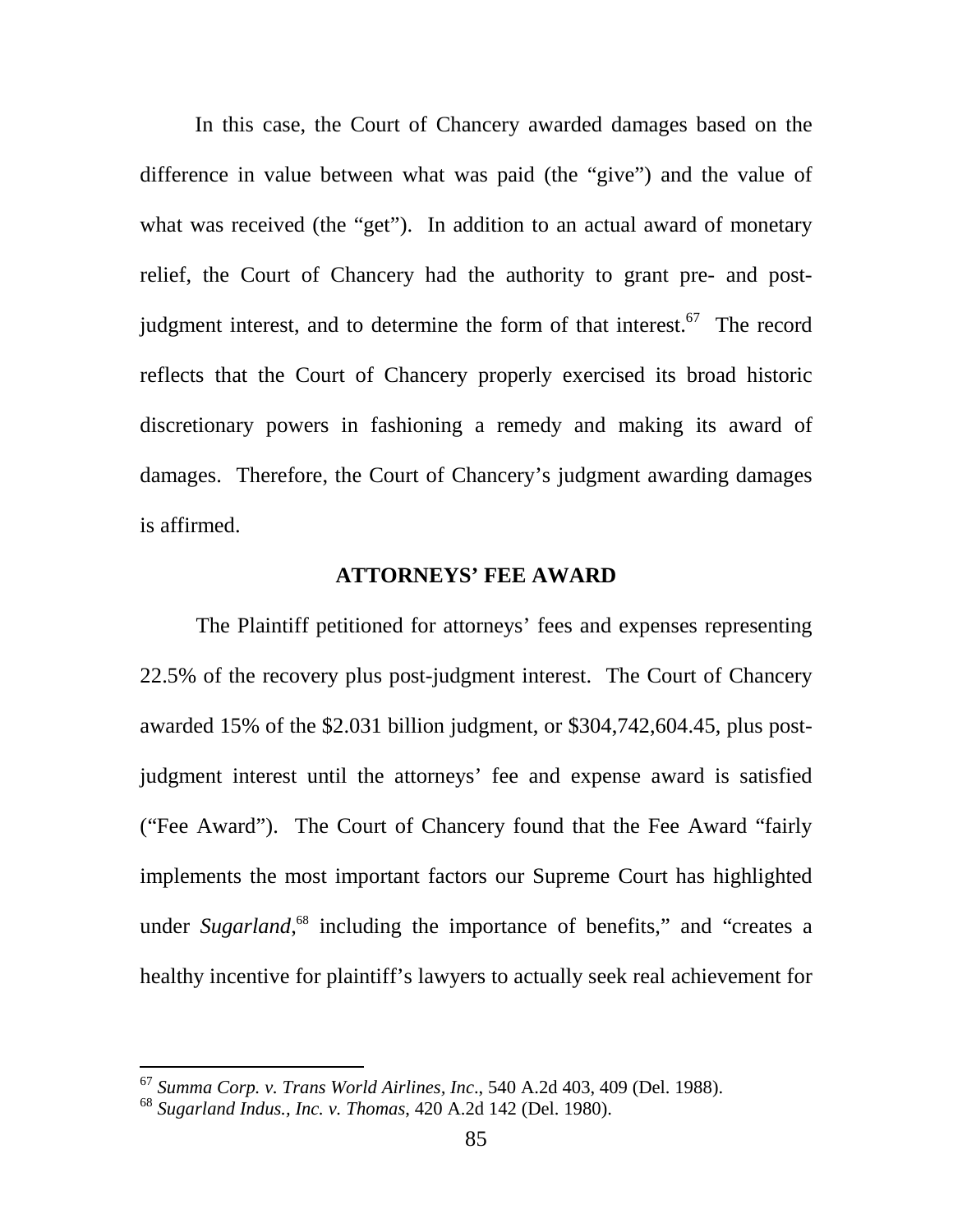the companies that they represent in derivative actions and the classes that they represent in class actions."

 On appeal, the Defendants contend "the Court of Chancery abuse[d] its discretion by granting an unreasonable fee award of over \$304 million that pays the Plaintiff's counsel over \$35,000 per hour worked and 66 times the value of their time and expenses." Specifically, they argue the Court of Chancery gave the first *Sugarland* factor, *i.e.* the benefit achieved, "dispositive weight," and that the remaining factors do not support the Fee Award. The Defendants also argue that the Court of Chancery erred by failing to assess the reasonableness of the Fee Award. They submit that the Court of Chancery did not: correctly apply a declining percentage analysis given the size of the judgment; consider whether the resulting hourly rate was reasonable under the circumstances; and evaluate whether the Fee Award conformed to the Delaware Rules of Professional Conduct.<sup>69</sup> The Defendants further contend that the Court of Chancery committed reversible error by "[a]llowing Plaintiff's attorneys to collect fees premised upon the

 $69$  This argument is without merit. Rule 1.5(c) of the Rules of Professional Conduct expressly contemplates fees that are based on a percentage. Comment [3] to the Rule provides that the determination of whether a particular contingent fee is reasonable is to be based on the relevant factors and applicable law. In this case, the Court of Chancery made that reasonableness determination based on the relevant factors and applicable law set forth in *Sugarland* by this Court.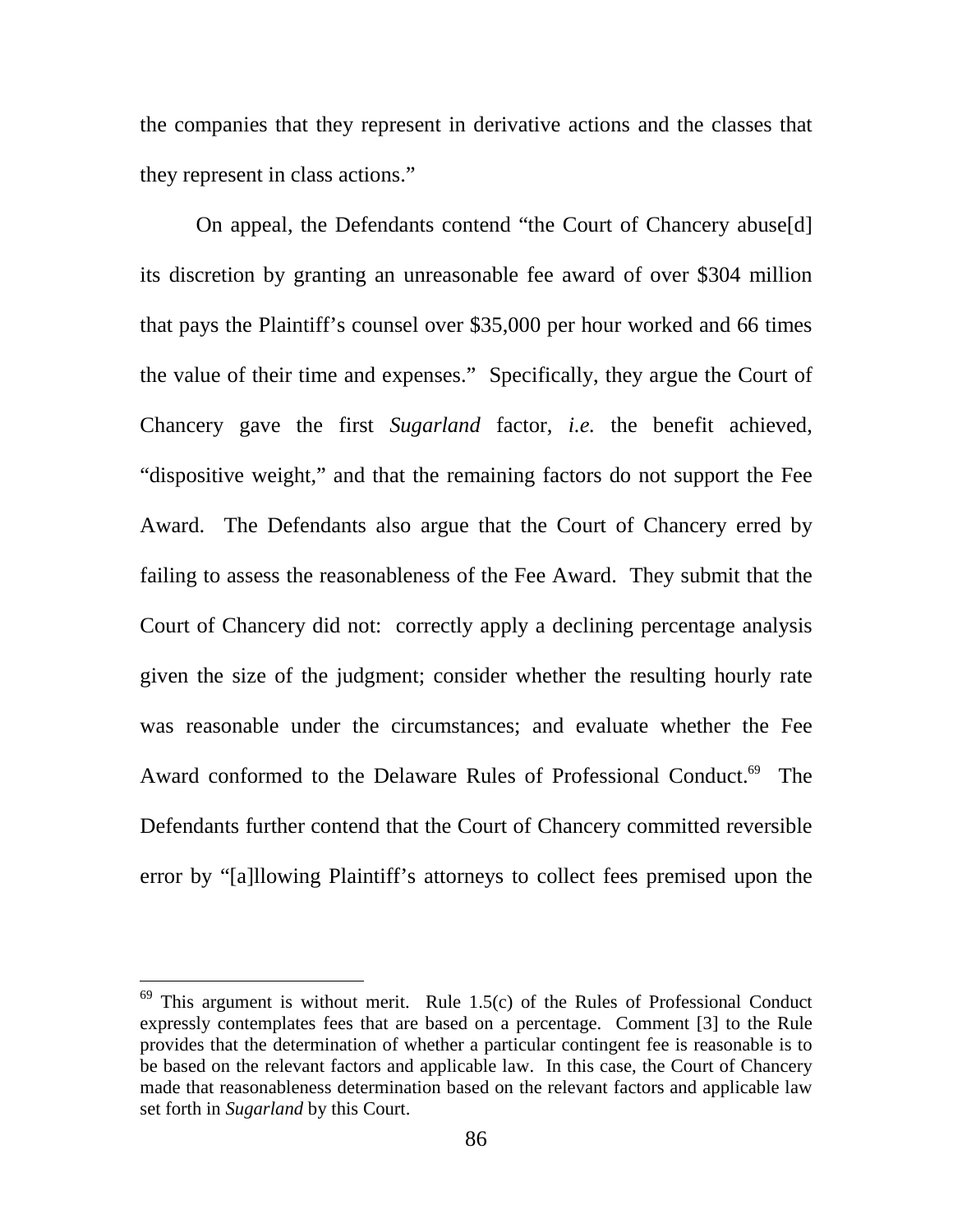nearly \$700 million in prejudgment interest . . . even in spite of the fact that the delay impeded a full presentation of the evidence."

## *Common Fund Doctrine*

 Under the common fund doctrine, "a litigant or a lawyer who recovers a common fund for the benefit of persons other than himself or his client is entitled to a reasonable attorney's fee from the fund as a whole."<sup>70</sup> The common fund doctrine is a well-established basis for awarding attorneys' fees in the Court of Chancery.<sup>71</sup> It is founded on the equitable principle that those who have profited from litigation should share its costs.<sup>72</sup>

 "Typically, successful derivative or class action suits which result in the recovery of money or property wrongfully diverted from the corporation ... are viewed as fund creating actions."<sup>73</sup> In this case, the record supports the Court of Chancery's finding that Defendants breached their duty of loyalty by exchanging over \$3 billion worth of actual cash value for something that was worth much less. The record also supports the Court of Chancery's determination that the \$2.031 billion judgment resulted in the

<sup>70</sup> *Boeing Co. v. Van Gemert,* 444 U.S. 472, 478 (1980) (citations omitted). *See also Goodrich v. E.F. Hutton Group, Inc.*, 681 A.2d 1039, 1049 (Del. 1996) ("[T]he condition precedent to invoking the common fund doctrine is a demonstration that a common benefit has been conferred.").

<sup>71</sup> *Goodrich v. E.F. Hutton Group, Inc.*, 681 A.2d at 1044 (citations omitted).

<sup>72</sup> *Id*. (citing *Boeing Co. v. Van Gemert*, 444 U.S. at 478; *Maurer v. Int'l Re-Insurance Corp.*, 95 A.2d 827, 830 (Del. 1953)).

<sup>73</sup> *Tandycrafts, Inc. v. Initio Partners*, 562 A.2d 1162, 1164-65 (Del. 1989) (citing *CM & M Group, Inc. v. Carroll*, 453 A.2d 788, 795 (Del. 1982).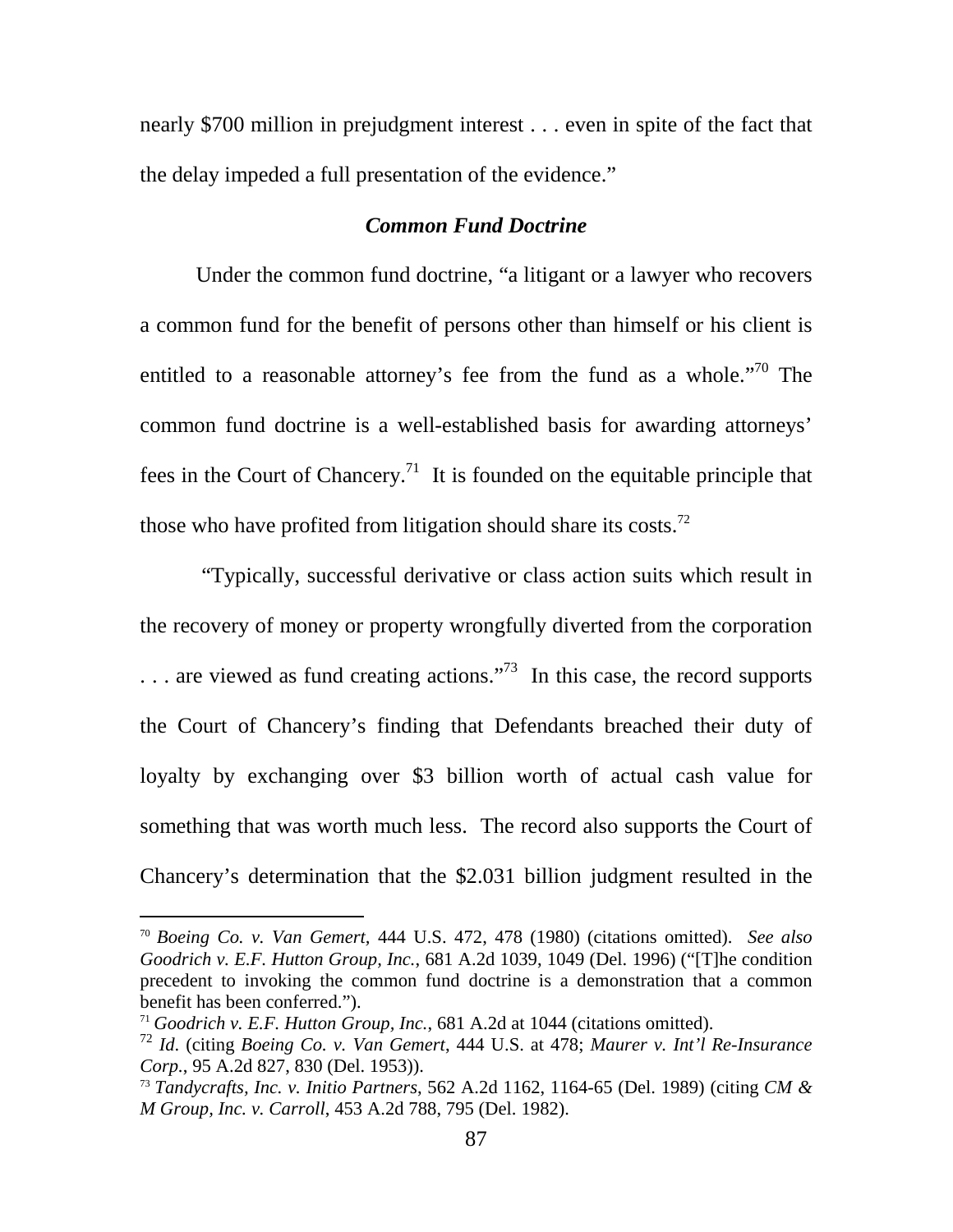creation of a common fund. Accordingly, Plaintiff's counsel, whose efforts resulted in the creation of that common fund, are entitled to receive a reasonable fee and reimbursement for expenses from that fund.<sup>74</sup>

## *Calculating Common Fund Attorneys' Fees*

 In the United States, there are two methods of calculating fee awards in common fund cases: the percentage of the fund method and the lodestar method.<sup>75</sup> Under a percentage of the fund method, courts calculate fees based on a reasonable percentage of the common fund.<sup>76</sup> The lodestar method multiplies hours reasonably expended against a reasonable hourly rate to produce a "lodestar," which can then be adjusted through application of a "multiplier," to account for additional factors such as the contingent nature of the case and the quality of an attorney's work.<sup>77</sup>

 Beginning in 1881, fees were calculated and awarded from a common fund based on a percentage of that fund.<sup>78</sup> Fees continued to be calculated on a percentage approach for almost 100 years. During the 1970s, however,

<sup>74</sup> *Goodrich v. E.F. Hutton Group, Inc.*, 681 A.2d at 1045 (citing *Weinberger v. UOP, Inc.*, 517 A.2d 653, 654-55 (Del. Ch. 1986); *Chrysler Corp. v. Dann*, 223 A.2d 384, 386 (Del. 1966)).

<sup>75</sup> *See Goodrich v. E.F. Hutton Group, Inc.*, 681 A.2d at 1046-47; Federal Judicial Center, MANUAL FOR COMPLEX LITIGATION (FOURTH) § 14.121 at 187 (2004).

<sup>76</sup> *See Goodrich v. E.F. Hutton Group, Inc.*, 681 A.2d at 1046.

<sup>77</sup> *Id.* (citations omitted).

<sup>78</sup> *Cent. R.R. & Banking Co. v. Pettus*, 113 U.S. 116, 124-25 (1885); *Trustees v. Greenough*, 105 U.S. 527, 532-33 (1881). *See also Goodrich v. E.F. Hutton Group, Inc.*, 681 A.2d at 1046-47 (discussing history of common fund fee awards).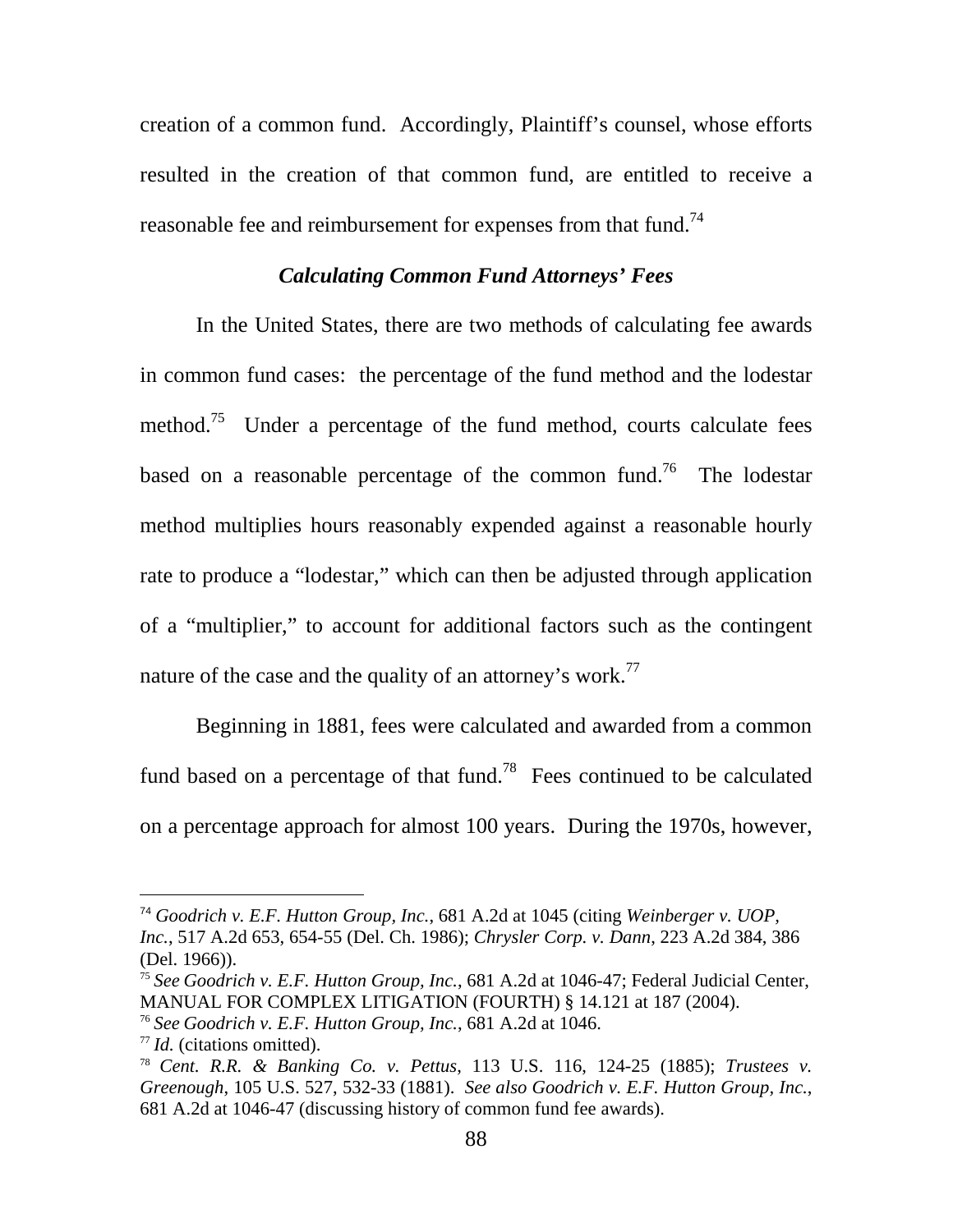courts began to use the lodestar method to calculate fee awards in common fund cases.<sup>79</sup>

In the 1980s, two events led to the reconsideration of the lodestar method. First, in 1984, the United States Supreme Court suggested that an award in a common fund case should be based upon a percentage of the fund.<sup>80</sup> By that time, "the point that 'under the common fund doctrine  $\dots$  a reasonable fee is based on a percentage of the fund bestowed on the class' was so well settled that no more than a footnote was needed to make it."<sup>81</sup> Second, in 1985, a Third Circuit Task Force issued a report concluding that all attorney fee awards in common fund cases should be structured as a percentage of the fund.<sup>82</sup> The report criticized the use of the lodestar method for determining the reasonableness of attorneys' fees in common fund class actions and listed nine deficiencies in the lodestar method.<sup>83</sup> "Ultimately, the Third Circuit allowed district court judges to exercise discretion in employing the percentage of the fund method, the lodestar method, or some combination of both, but the concerns voiced in the 1985 report, as well as

<sup>79</sup> *Goodrich v. E.F. Hutton Group, Inc.*, 681 A.2d at 10467 (citing *Lindy Bros. Builders, Inc. of Phila. v. Am. Radiator & Standard Sanitary Corp.*, 487 F.2d 161, 167-68 (3d Cir. 1973)).

<sup>80</sup> *Blum v. Stenson*, 465 U.S. 886, 900 n.16 (1984).

<sup>81</sup> *Shaw v. Toshiba Am. Info. Sys., Inc.,* 91 F.Supp.2d 942, 962-63 (E.D. Tex. 2000) (internal quotation marks omitted).

<sup>82</sup> Report of the Third Circuit Task Force, *Court Awarded Attorney Fees,* 108 F.R.D. 237, 255 (1985).

<sup>83</sup> *Id*. at 246-50.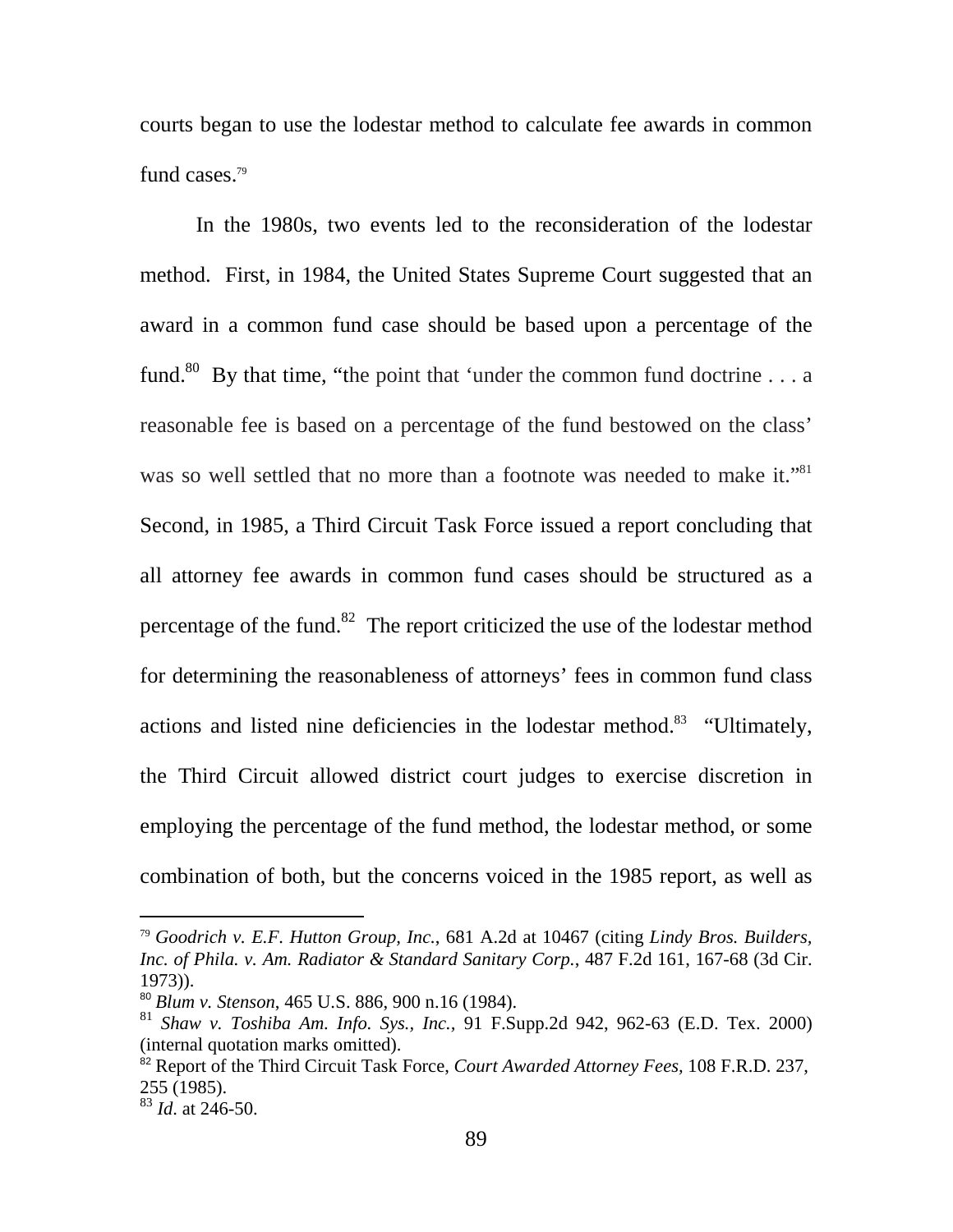in other publications, were not fully answered."<sup>84</sup> Today, after several years of experimentation with the lodestar method, "the vast majority of courts of appeals now permit or direct courts to use the percentage method in common-fund cases."<sup>85</sup>

### *Delaware's* **Sugarland** *Standard*

In *Sugarland Industries, Inc. v. Thomas*, this Court rejected any mechanical approach to determining common fund fee awards.<sup>86</sup> In particular, we explicitly disapproved the Third Circuit's "lodestar method."<sup>87</sup> Therefore, Delaware courts are not required to award fees based on hourly rates that may not be commensurate with the value of the common fund created by the attorneys' efforts. Similarly, in *Sugarland*, we did not adopt an inflexible percentage of the fund approach.

Instead, we held that the Court of Chancery should consider and weigh the following factors in making an equitable award of attorney fees: 1) the results achieved; 2) the time and effort of counsel; 3) the relative complexities of the litigation; 4) any contingency factor; and 5) the standing

<sup>84</sup> *Seinfeld v. Coker*, 847 A.2d 330, 335 (Del. Ch. 2000) (citing *In re General Motors Corp. Pick-Up Truck Fuel Tank Products Liability Litig*., 55 F.3d 768, 821 (3d Cir. 1995)).

<sup>85</sup> Federal Judicial Center, MANUAL FOR COMPLEX LITIGATION (FOURTH) § 14.121 at 187 (2004); Charles W. "Rocky" Rhodes, *Attorneys' Fees in Common-Fund Class Actions: A View from the Federal Circuits,* 35 The Advocate (Tex.) 56, 57-58 (2006).

<sup>86</sup> *Sugarland Indus., Inc. v. Thomas*, 420 A.2d at 149-50.

<sup>87</sup> *Id*. at 150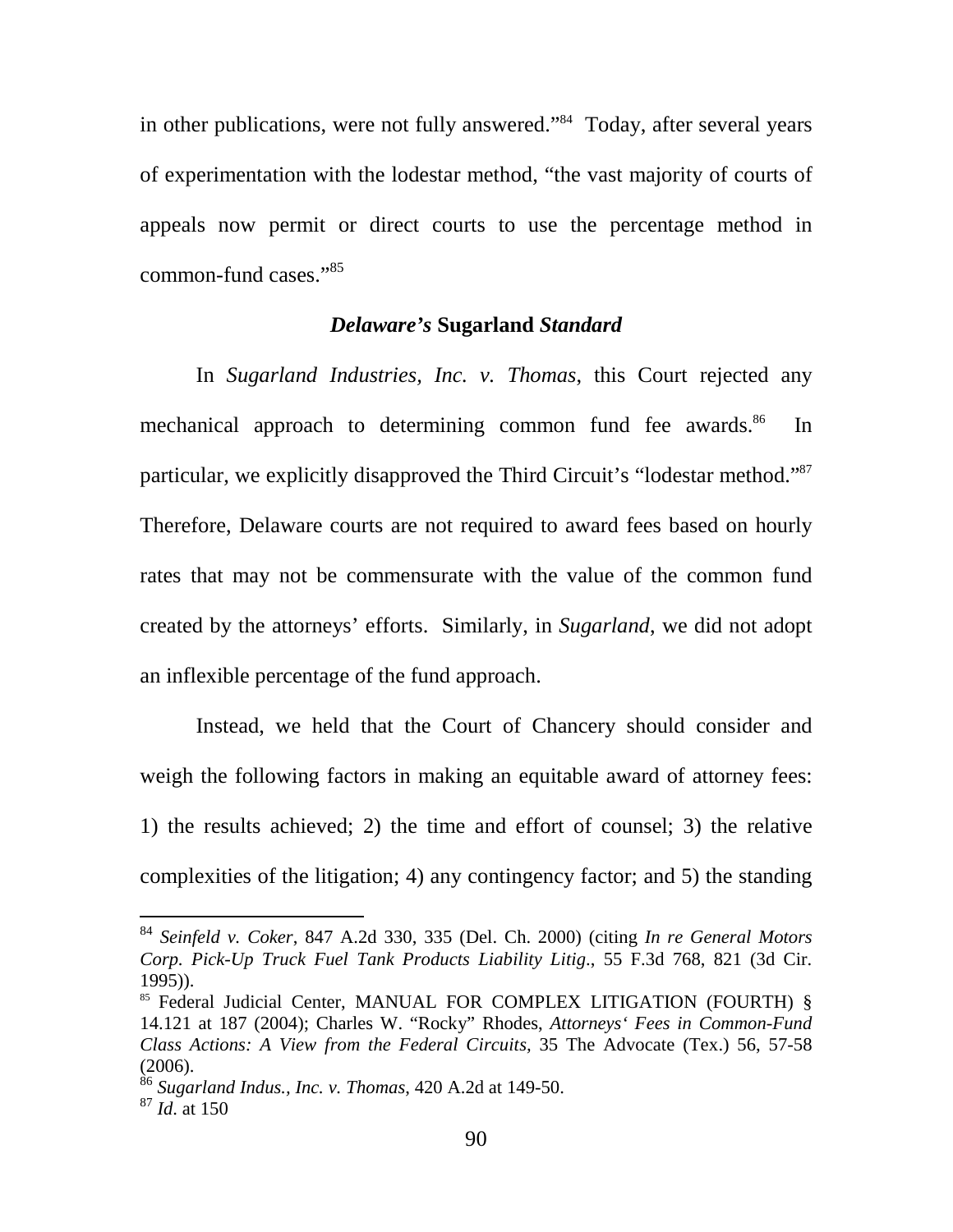and ability of counsel involved.<sup>88</sup> Delaware courts have assigned the greatest weight to the benefit achieved in litigation.<sup>89</sup>

## **Sugarland** *Factors Applied*

The determination of any attorney fee award is a matter within the sound judicial discretion of the Court of Chancery.<sup>90</sup> In this case, the Court of Chancery considered and applied each of the *Sugarland* factors. In rendering its decision on the Fee Award, the Court of Chancery began with the following overview:

When the efforts of a plaintiff on behalf of a corporation result in the creation of a common fund, the Court should award reasonable attorneys' fees and expenses incurred by the plaintiff in achieving the benefit. Typically a-percentage-of-the-benefit approach is used if the benefit achieved is quantifiable . . . . And determining the percentage of the fund to award is a matter within the Court's discretion.

<sup>88</sup> *Id*. at 149. *See also Loral Space & Commc'ns, Inc. v. Highland Crusader Offshore Partners, L.P.*, 977 A.2d 867, 870 (Del. 2009).

<sup>89</sup> See, e.g., *Julian v. E. States Const. Serv., Inc.*, 2009 WL 154432, at \*2 (Del. Ch. Jan. 14, 2009) ("In determining the size of an award, courts assign the greatest weight to the benefit achieved in the litigation." (citing *Franklin Balance Inv. Fund v. Crowley*, 2007 WL 2495018, at \*8 (Del. Ch. Aug. 30, 2007)); *Seinfeld v. Coker*, 847 A.2d 330, 336 (Del. Ch. 2000) ("*Sugarland*'s first factor is indeed its most important-the results accomplished for the benefit of the shareholders.") (citations omitted); *Dickerson v. Castle*, 1992 WL 205796, at \*1 (Del. Ch. Aug. 21, 1992) ("Typically, the benefit achieved by the action is accorded the greatest weight.) (citations omitted), *aff'd* 1993 WL 66586 (Del. Mar. 2, 1993); *In re Anderson Clayton S'holders Litig.*, 1988 WL 97480, at \*3 (Del. Ch. Sept. 19, 1988) ("This Court has traditionally placed greatest weight upon the benefits achieved by the litigation."); *In re Maxxam Group, Inc.*, 1987 WL 10016, at \*11 (Del. Ch. Apr. 16, 1987) ("The benefits achieved by the litigation constitute the factor generally accorded the greatest weight.").

<sup>90</sup> *Johnston v. Arbitrium (Cayman Islands) Handels AG*, 720 A.2d 542, 547 (Del. 1998).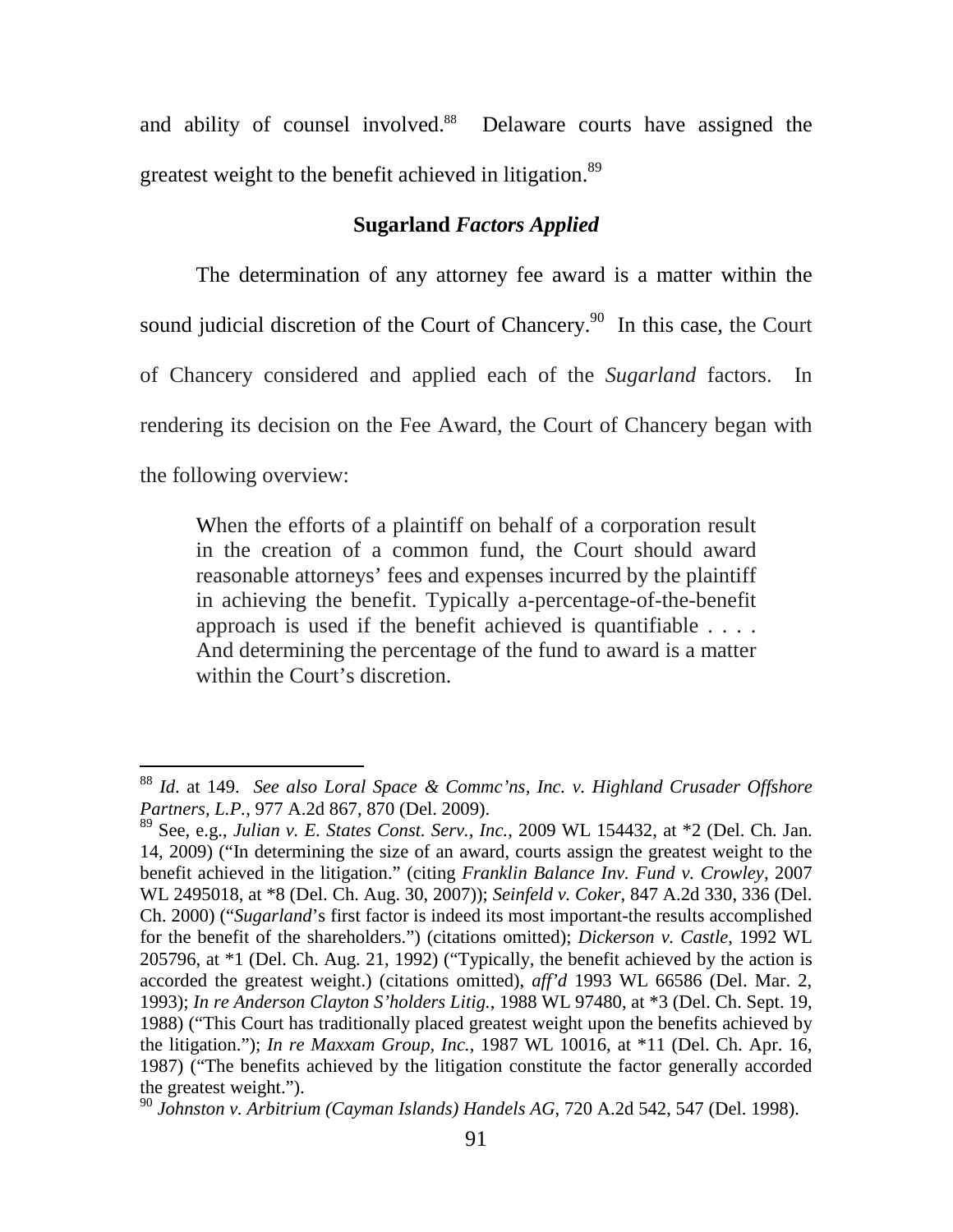The aptly-named *Sugarland* factor[s], perhaps never more aptly-named than today, tell us to look at the benefit achieved, the difficulty and complexity of the litigation, the effort expended, the risk-taking, [and] the standing and ability of counsel. But the most important factor, the cases suggest, is the benefit. In this case it's enormous—a common fund of over 1.3 billion plus interest.

The Court of Chancery then addressed each of the *Sugarland* factors. The result was its decision to award the Plaintiff's counsel attorneys' fees and expenses equal to 15% of the amount of the common fund.

#### *Benefit Achieved*

With regard to the first and most important of the *Sugarland* factors, the benefit achieved, the Court of Chancery found that "[t]he plaintiffs here indisputably prosecuted this action through trial and secured an immense economic benefit for Southern Peru." The Court of Chancery stated that "this isn't small and this isn't monitoring. This isn't a case where it's rounding, where the plaintiffs share credit."<sup>91</sup> The Court of Chancery concluded that "anything that was achieved . . . by this litigation [was] by these plaintiffs." With pre-judgment interest, the benefit achieved through the litigation amounts to more than \$2 billion. Post-judgment interest

<sup>91</sup> *Cf. In re Cox Commc'ns, Inc. S'holders Litig.*, 879 A.2d at 609-612 (awarding a "substantially smaller [attorney] fee" than that requested by plaintiffs for settlement of claims challenging a fully negotiable merger proposal where no appreciable risk was taken and credit was "shared" with special committee).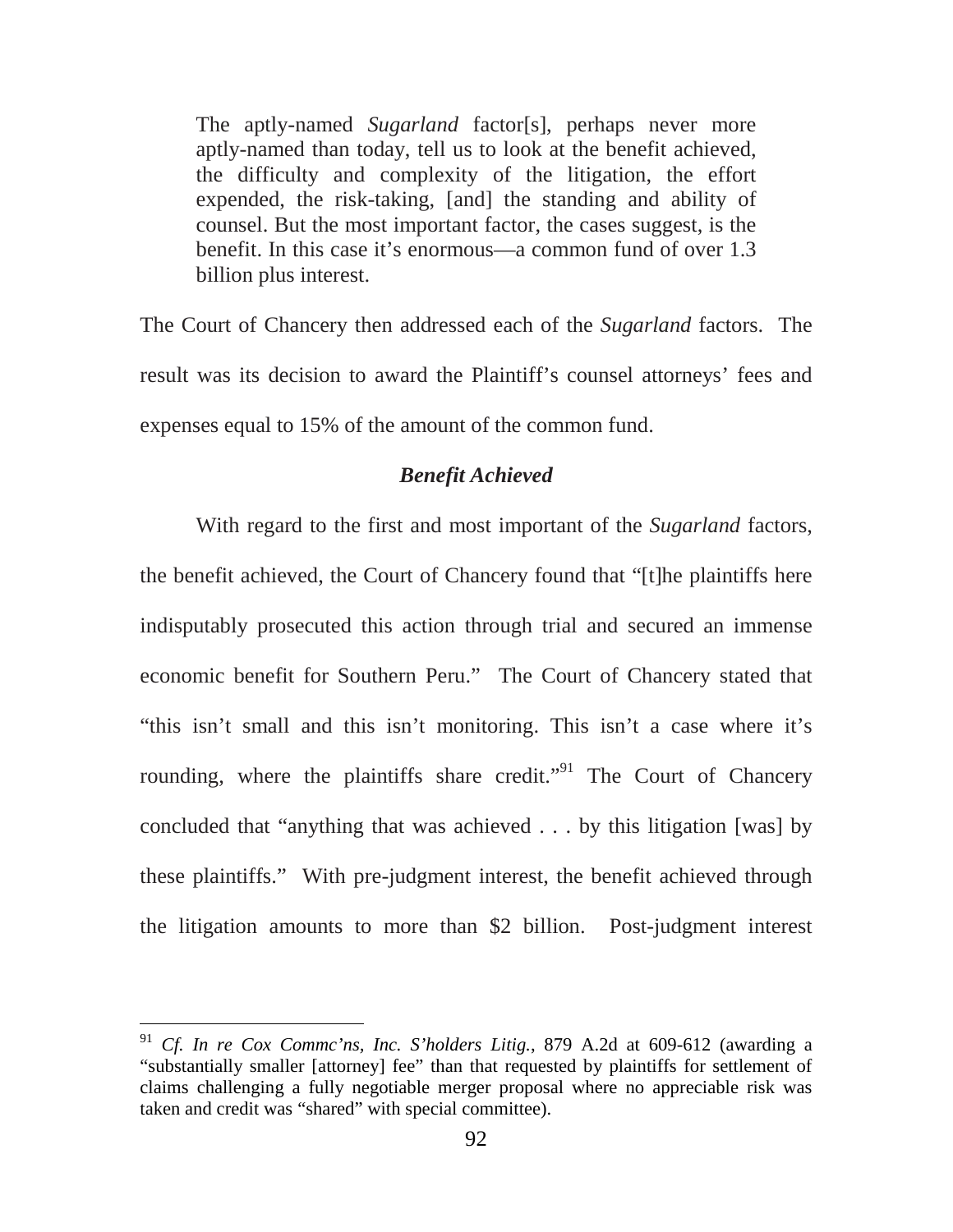accrues at more than \$212,000 per day. The extraordinary benefit that was achieved in this case merits a very substantial award of attorneys' fees.

 The Defendants take issue with the fact that the Fee Award was based upon the total damage award, which included pre-judgment interest. They contend that including such interest in the damage award is reversible error because the Plaintiff took too long to litigate this matter. The record reflects that the Court of Chancery considered the slow pace of the litigation in making the Fee Award. In response to the Defendants' arguments, the trial judge stated: "I'm not going to . . . exclude interest altogether. I get that argument . . . . The interest I awarded is fairly earned by the plaintiffs. It's a lower amount. And, again, I've taken that [pace of litigation] into account by the percentage that I'm awarding." The Court of Chancery's decision to include pre-judgment interest in its determination of the benefit achieved was not arbitrary or capricious, but rather was the product of a logical and deductive reasoning process.

## *Difficulty and Complexity*

The Court of Chancery carefully considered the difficulty and complexity of the case. It noted that the Plaintiff's attorneys had succeeded in presenting complex valuation issues in a persuasive way before a skeptical court: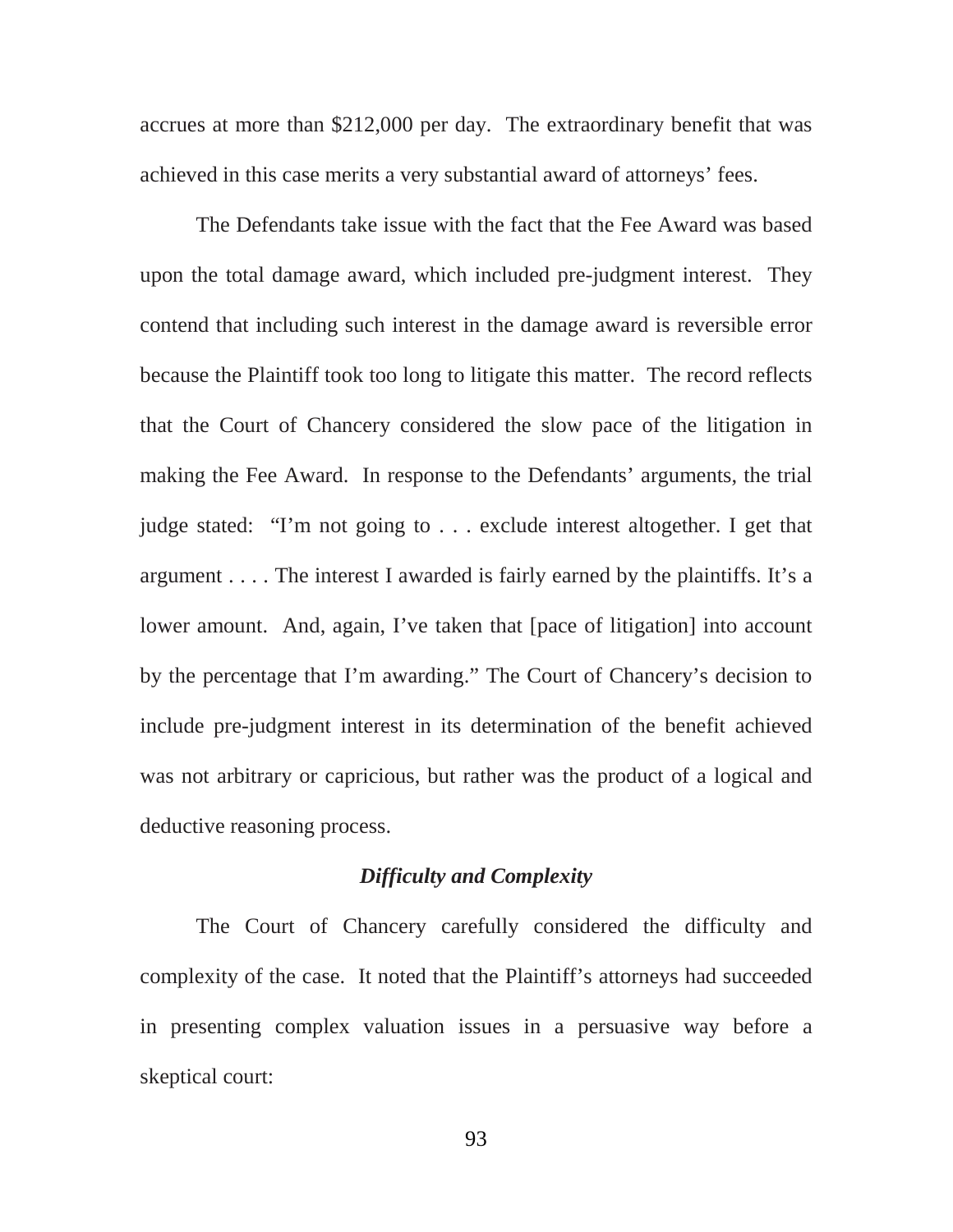They advanced a theory of the case that a judge of this court, me, was reluctant to embrace. I denied their motion for summary judgment. I think I gave [Plaintiff's counsel] a good amount of grief that day about the theory. I asked a lot of questions at trial because I was still skeptical of the theory. It faced some of the best lawyers I know and am privileged to have come before me, and they won....

I think when you talk about *Sugarland* and you talk about the difficulty of the litigation, was this difficult? Yes, it was. Were the defense counsel formidable and among the best that we have in our bar? They were. Did the plaintiffs have to do a lot of good work to get done and have to push back against a judge who was resistant to their approach? They did.

The Plaintiff's attorneys established at trial that Southern Peru had agreed to overpay its controlling shareholder by more than fifty percent (\$3.7 billion compared to \$2.4 billion). In doing so, the Court of Chancery found that the Plaintiff had to "deal with very complex financial and valuation issues" while being "up against major league, first-rate legal talent." This factor supports a substantial award of attorneys' fees.

### *Contingent Representation*

 The Plaintiff's attorneys pursued this case on a contingent fee basis. They invested a significant number of hours and incurred more than one million dollars in expenses. The Defendants litigated vigorously and forced the Plaintiff to go to trial to obtain any monetary recovery. Accordingly, in undertaking this representation, the Plaintiff's counsel incurred all of the classic contingent fee risks, including the ultimate risk—no recovery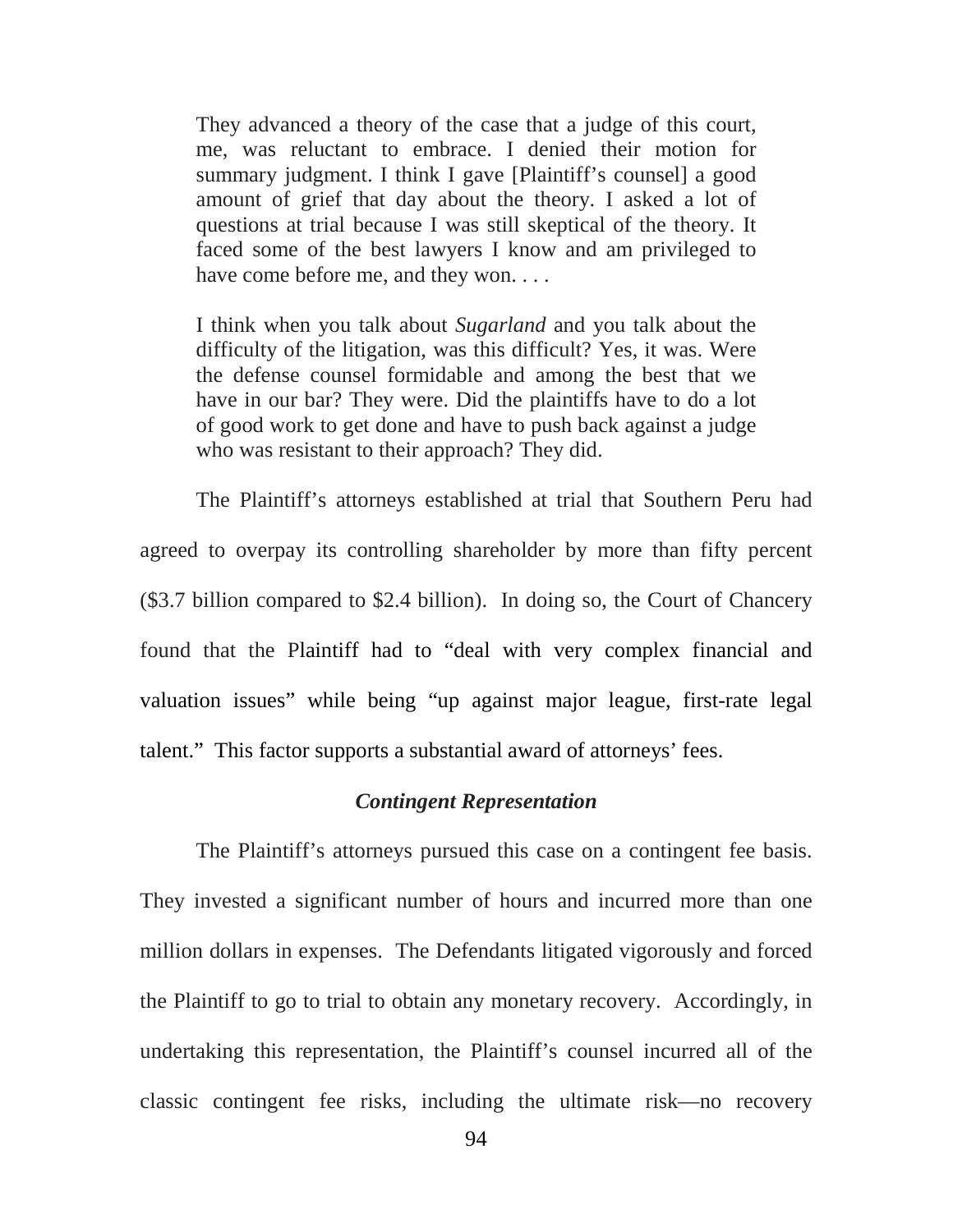whatsoever. The Court of Chancery acknowledged that the fee award was "going to be a lot per hour to people who get paid by the hour," but that in this case, the Plaintiff's attorneys' compensation was never based on an hourly rate. Therefore, the Court of Chancery found that an award representing 15% of the common fund was reasonable in light of the absolute risk taken by Plaintiff's counsel in prosecuting the case through trial on a fully contingent fee basis.

# *Standing and Ability of Counsel*

 The Court of Chancery acknowledged that it was familiar with Plaintiff's counsel and had respect for their skills and record of success. The Defendants do not contest the skill, ability or reputation of the Plaintiff's counsel. They argue, however, that the Court of Chancery "should have weighed more heavily Plaintiff's counsel's undoubted ability against the causal manner in which this case was litigated." The record does not support that argument.

First, the Court of Chancery credited the Defendants' arguments that a rescission-based remedy was inappropriate because of the Plaintiff's delay in litigating the case. Second, the Court of Chancery noted that the record could justify a much larger award of attorneys' fees, but it ultimately applied a "conservative metric because of Plaintiff's delay." Accordingly, the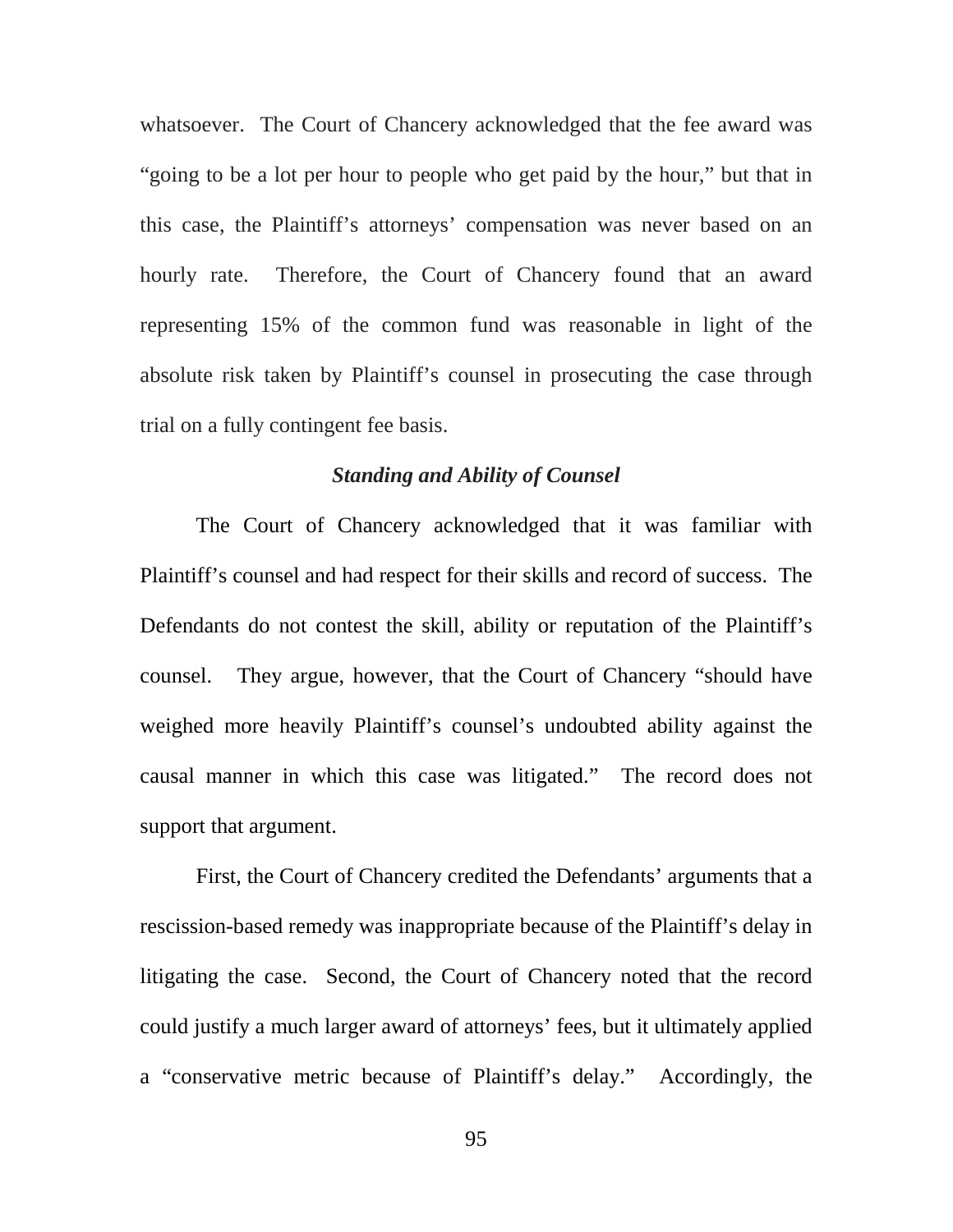record reflects that the Court of Chancery's Fee Award took into account the length of time involved in getting this case to trial.

# *Time and Effort of Counsel*

The effort by the Plaintiff's attorneys was significant. The Plaintiff's attorneys reviewed approximately 282,046 pages in document production and traveled outside the United States to take multiple depositions. They also engaged in vigorously contested pretrial motion practice. They invested their firms' resources by incurring over a million dollars of out-of-pocket expenses. Most significantly, however, the Plaintiff's attorneys took this case to trial and prevailed. We repeat the Court of Chancery's statement: "anything that was achieved . . . by this litigation [was] by [the Plaintiff's attorneys]."

The primary focus of the Defendants' challenge to the Court of Chancery's Fee Award is on the hourly rate that it implies, given that Plaintiff's counsel spent 8,597 hours on this case. They argue that the Court of Chancery abused its discretion by failing to consider the hourly rate implied by the Fee Award as a "backstop check" on the reasonableness of the fee. The Court of Chancery recognized the implications of this argument: "I get it. It's approximately—on what I awarded, approximately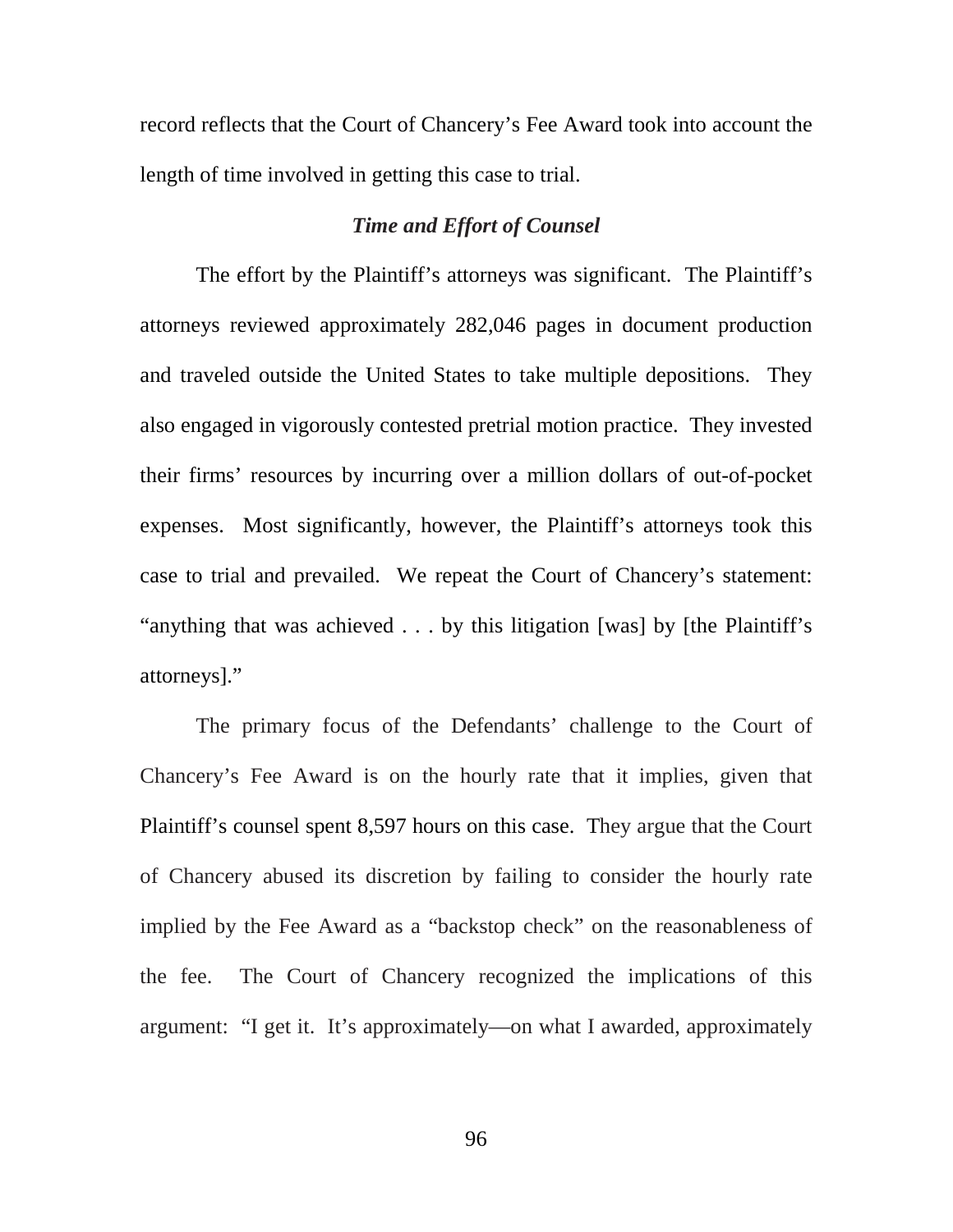\$35,000 an hour, if you look at it that way." However, the Court of Chancery did not look at it that way.

*Sugarland* does not require, as the Defendants argue, courts to use the hourly rate implied by a percentage fee award, rather than the benefit conferred, as the benchmark for determining a reasonable fee award. To the contrary, in *Sugarland*, this Court refused to adopt the Third Circuit's lodestar approach, which primarily focuses on the time spent.<sup>92</sup> There, we summarized that methodology, as follows:

Under *Lindy I*, the Court's analysis must begin with a calculation of the number of hours to be credited to the attorney seeking compensation. The total hours multiplied by the approved hourly rate is the "lodestar" in the Third Circuit's formulation. It has, indeed, been said that the time approach is virtually the sole consideration in making a fee ruling under *Lindy I*. 93

In rejecting the lodestar methodology, we held the Court of Chancery judges "should not be obliged to make the kind of elaborate analyses called for by the several opinions in *Lindy I* and *Lindy II*."<sup>94</sup>

Moreover, in *Sugarland*, this Court rejected an argument that was almost identical to the one the Defendants make in this case. There, the corporation asserted on appeal that in assessing the reasonableness of the fee

<sup>92</sup> *Sugarland Indus., Inc. v. Thomas*, 420 A.2d at 150.

<sup>93</sup> *Id*.

 $^{94}$  *Id.*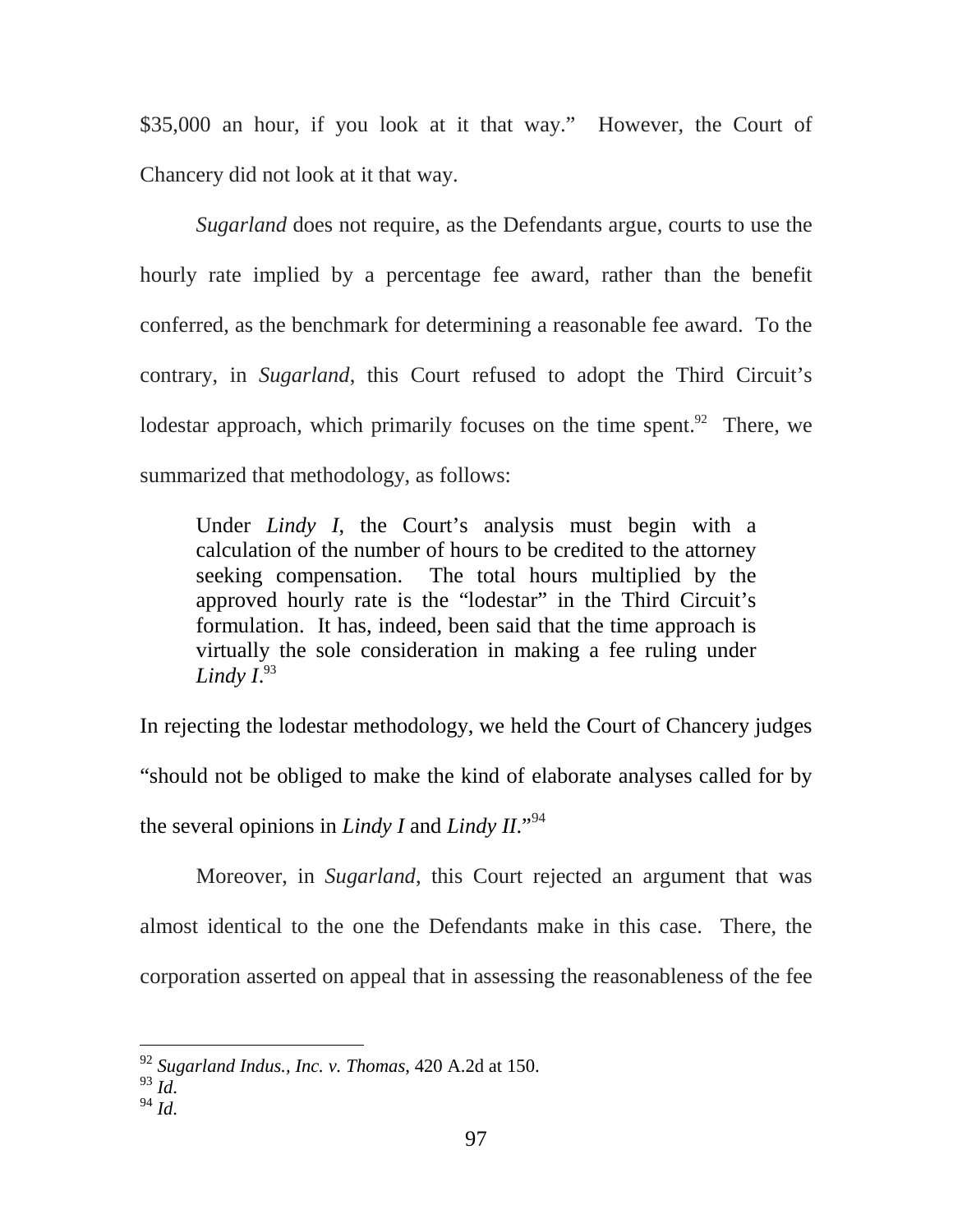the Court of Chancery should have given more weight to the plaintiffs' counsel's hours and hourly rate.<sup>95</sup> This Court expressly rejected the use of time expended as the principal basis for determining fees awarded to plaintiff's counsel.<sup>96</sup> Instead, we held that the *benefit achieved* by the litigation is the "common yardstick by which a plaintiff's counsel is compensated in a successful derivative action."<sup>97</sup>

In applying that "common yardstick," we affirmed the Court of Chancery's determination that the plaintiffs' attorneys were "entitled to a *fair percentage of the benefit inuring to Sugarland and its stockholders ...* ."<sup>98</sup> We also affirmed the Court of Chancery's determination that 20% of the benefit achieved was a reasonable award.<sup>99</sup> Our only disagreement with the Court of Chancery in *Sugarland* was the "benefit" to which the percentage of 20% should be applied. $100$ 

In this case, the Court of Chancery properly realized that "[m]ore important than hours is 'effort, as in what Plaintiffs' counsel actually

<sup>95</sup> *Id*. at 149-50.

<sup>96</sup> *Id*. at 150.

<sup>97</sup> *Id*. at 147. *See* Irving Morris and Kevin Gross, *Attorneys' Fee Applications In Common Fund Cases Under Delaware Law: Benefit Achieved as "The Common Yardstick*." 324 PLI/Lit 167 (1987).

<sup>98</sup> *Sugarland Indus., Inc. v. Thomas*, 420 A.2d at 150 (emphasis added). <sup>99</sup> *Id*. at 151.

<sup>100</sup> *Id*. at 150-51.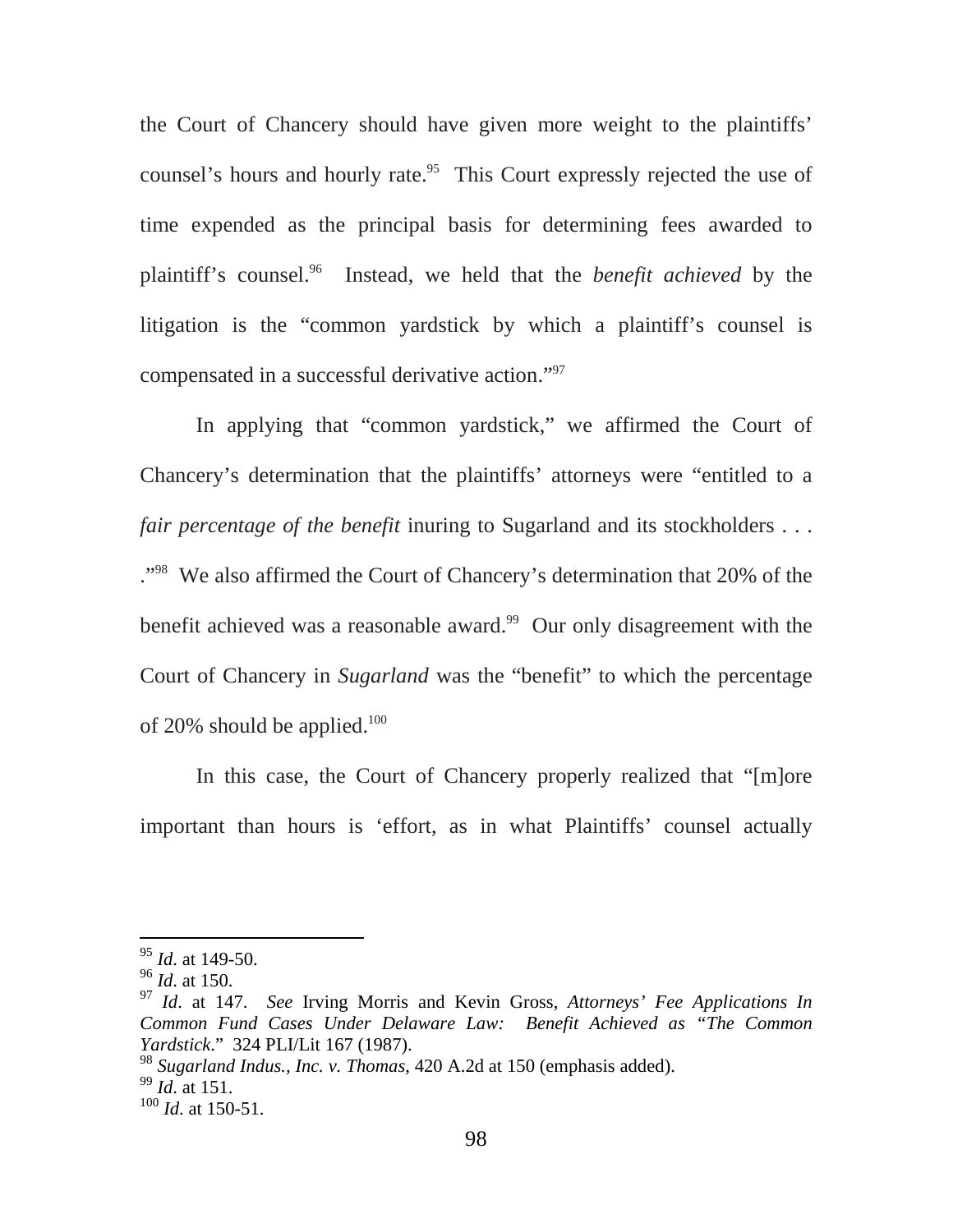did.'"<sup>101</sup> In applying *Sugarland*, the Court of Chancery understood that it had to look at the hours and effort expended, but recognized the general principle from *Sugarland* that the hours that counsel worked is of secondary importance to the benefit achieved.<sup>102</sup> In this case, the Court of Chancery was aware of the hourly rate that its Fee Award implied and nonetheless properly concluded that, in accordance with *Sugarland*, the Plaintiff's attorneys were entitled to a *fair percentage* of the benefit, *i.e.*, common fund. It then found that "an award of 15 percent of the revised judgment, inclusive of expenses . . . is appropriate."

The Defendants' alternative to their hourly argument is a challenge to the fairness of the percentage awarded by the Court of Chancery. The Defendants contend that the Court of Chancery erred by failing to apply a declining percentage analysis in its fee determination. According to the Defendants, this Court's decision in *Goodrich v. E.F. Hutton Group, Inc*. 103 supports the *per se* use of a declining percentage. We disagree.

In *Goodrich*, we discussed the declining percentage of the fund concept, noting that the Court of Chancery rightly "acknowledged the merit of the emerging judicial consensus that the percentage of recovery awarded

<sup>101</sup> *In re Del Monte Foods Co. S'holders Litig*., 2011 WL 2535256, at \*13 (Del. Ch. June 27, 2011) (citation omitted).

<sup>102</sup> *Sugarland Indus., Inc. v. Thomas*, 420 A.2d at 147.

<sup>103</sup> *Goodrich v. E.F. Hutton Group, Inc.*, 681 A.2d 1039 (Del. 1996).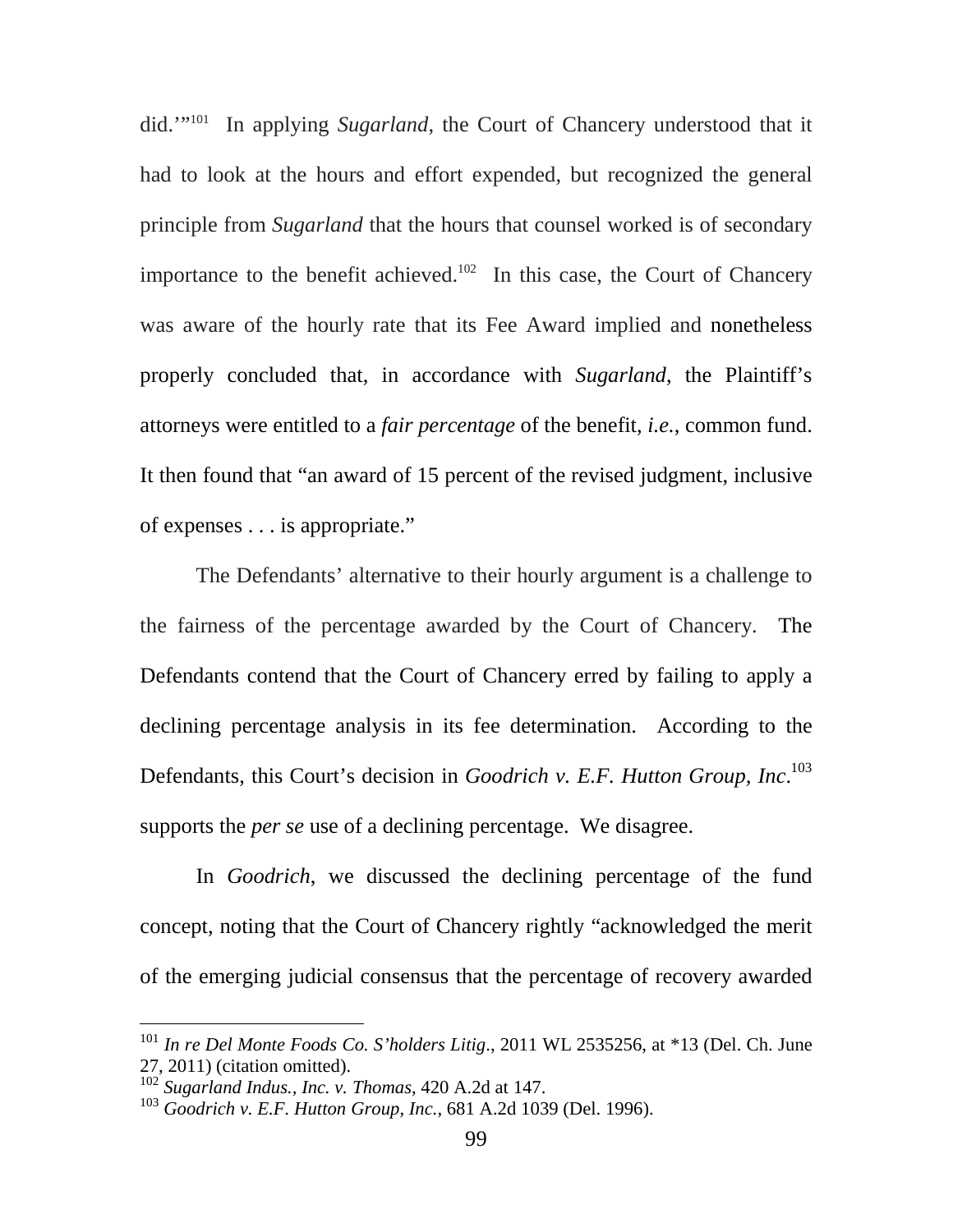should 'decrease as the size of the [common] fund increases."<sup>104</sup> We also emphasized, however, that the multiple factor *Sugarland* approach to determining attorneys' fee awards remained adequate for purposes of applying the equitable common fund doctrine.<sup>105</sup> Therefore, the use of a declining percentage, in applying the *Sugarland* factors in common fund cases, is a matter of discretion and is not required *per se*.

In this case, the record does not support the Defendants' argument that the Court of Chancery failed to apply a "declining percentage." In exercising its discretion and explaining the basis for the Fee Award, the Court of Chancery reduced the award from the 22.5% requested by the Plaintiff to 15% based, at least in part, on its consideration of the Defendants' argument that the percentage should be smaller in light of the size of the judgment:

Now, I gave a percentage of only 15 percent rather than 20 percent, 22 1/2 percent, or even 33 percent because the amount that's requested is large. I did take that into account. *Maybe I am embracing what is a declining thing.* I've tried to take into account all the factors, the delay, what was at stake, and what was reasonable. And I gave defendants credit for their arguments by going down to 15 percent. The only basis for some further reduction is, again, envy or there's just some level of too much, there's some natural existing limit on what lawyers as a class should get when they do a deal.<sup>106</sup>

<sup>&</sup>lt;sup>104</sup> *Id.* at 1048 (citations omitted).

<sup>105</sup> *Id*. at 1050.

<sup>106</sup> Emphasis added.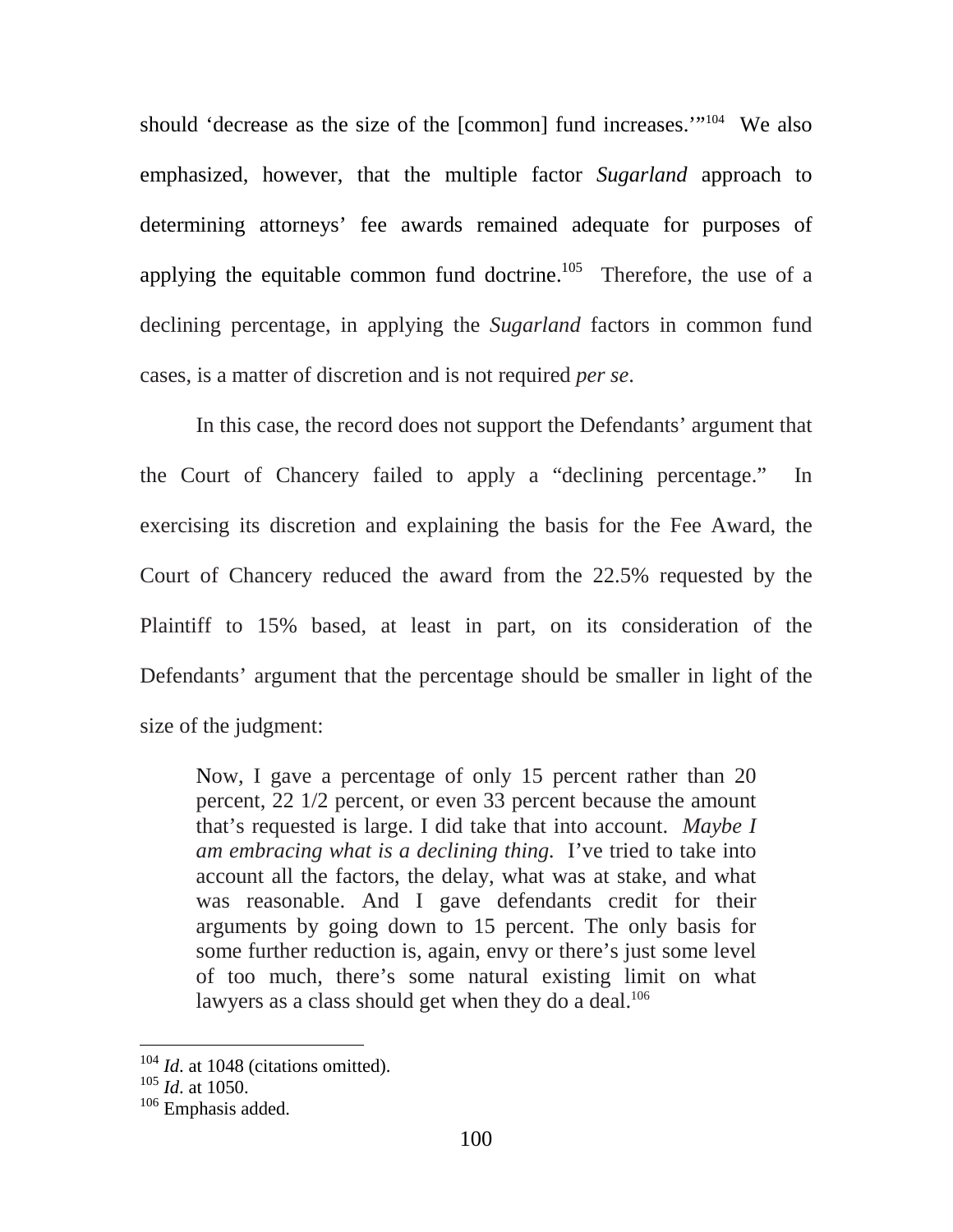Thus, the record reflects that the Court of Chancery did reduce the percentage it awarded due to the large amount of the judgment. The Defendants are really arguing that the Fee Award percentage did not "decline" enough.

## *Fee Award Percentage Discretionary*

 In determining the amount of a reasonable fee award, our holding in *Sugarland* assigns the greatest weight to the benefit achieved in the litigation.<sup>107</sup> When the benefit is quantifiable, as in this case, by the creation of a common fund, *Sugarland* calls for an award of attorneys' fees based upon a percentage of the benefit. The *Sugarland* factor that is given the greatest emphasis is the size of the fund created, because a "common fund is itself the measure of success . . . [and] represents the benchmark from which a reasonable fee will be awarded."<sup>108</sup>

Delaware case law supports a wide range of reasonable percentages for attorneys' fees, but 33% is "the very top of the range of percentages."<sup>109</sup> The Court of Chancery has a history of awarding lower percentages of the

<sup>107</sup> *See Sugarland Indus., Inc. v. Thomas*, 420 A.2d at 149-50.

<sup>108</sup> 4 Alba Conte & Herbert B. Newberg, *Newberg on Class Actions* § 14:6, at 547, 550 (4th ed. 2001). *See* Irving Morris & Kevin Gross, *Attorneys' Fee Applications In Common-Fund Cases Under Delaware Law: Benefit Achieved as "The Common Yardstick*," 324 PLI/Lit 167, 175 (1987).

<sup>109</sup> *In re Emerson Radio S'holder Deriv. Litig.*, 2011 WL 1135006, at \*3 (Del. Ch. Mar. 28, 2011) (citing *Thorpe v. Cerbco*, 1997 WL 67833 at \*6 (Del. Ch. Feb. 6, 1997)).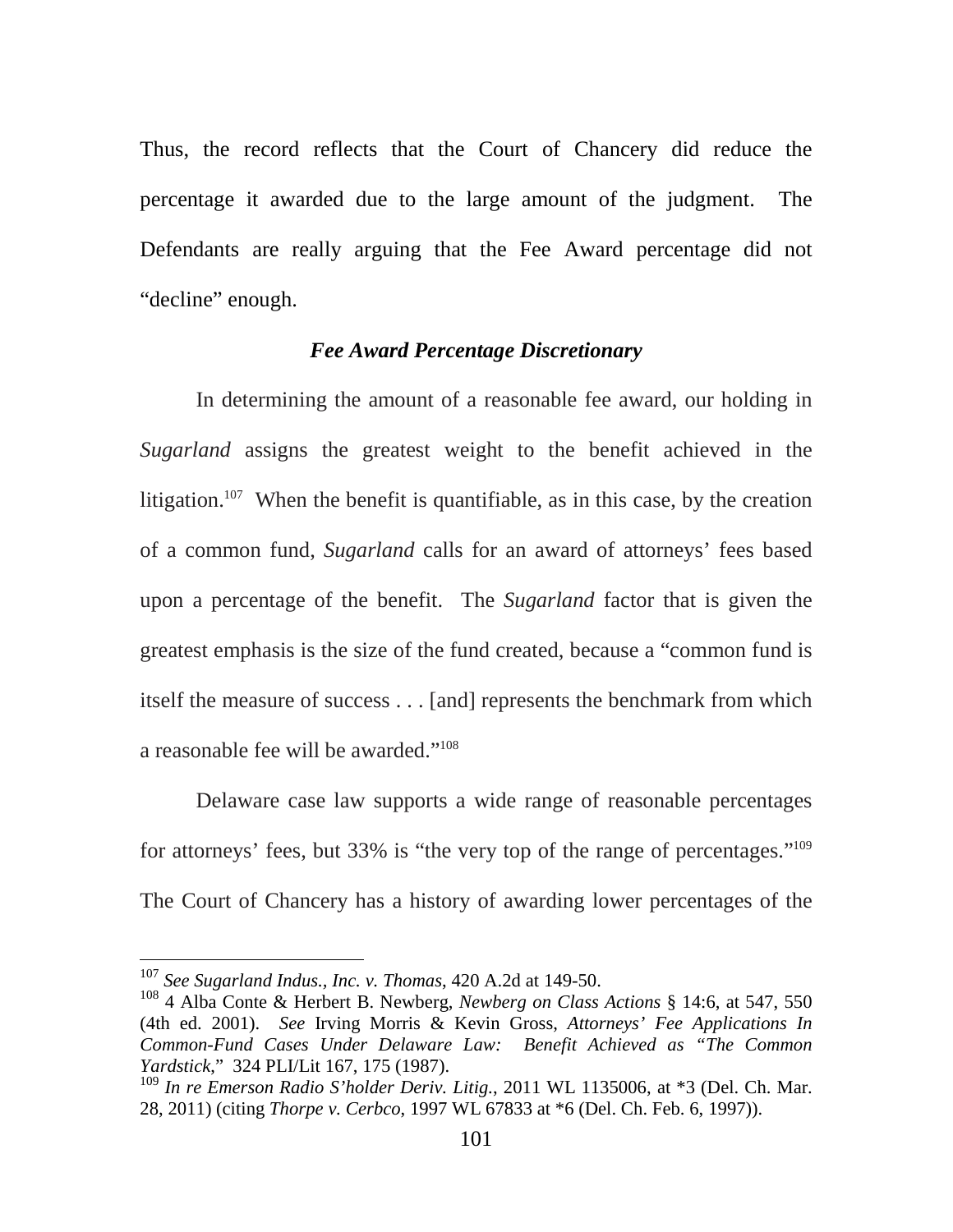benefit where cases have settled before trial. $110$  When a case settles early, the Court of Chancery tends to award 10-15% of the monetary benefit conferred.<sup>111</sup> When a case settles after the plaintiffs have engaged in meaningful litigation efforts, typically including multiple depositions and some level of motion practice, fee awards in the Court of Chancery range from 15-25% of the monetary benefits conferred.<sup>112</sup> "A study of recent Delaware fee awards finds that the average amount of fees awarded when derivative and class actions settle for both monetary and therapeutic consideration is approximately 23% of the monetary benefit conferred; the

<sup>110</sup> *Franklin Balance Sheet Inv. Fund v. Crowley*, 2007 WL 2495018, at \*13 (Del. Ch. Aug. 30, 2007).

<sup>111</sup> *In re Emerson Radio S'holder Deriv. Litig.*, 2011 WL 1135006, at \*3 n.2 (citing *Julian v. E. States Constr. Serv., Inc.*, 2009 WL 154432 (Del. Ch. Jan. 14, 2009) (awarding total of 8% when little time and effort were invested before settlement); *Korn v. New Castle Cty.*, 2007 WL 2981939 (Del. Ch. Oct. 3, 2007) (awarding 10% when "there was limited discovery, no briefing, and no oral argument . . . ."); *Seinfeld v. Coker*, 847 A.2d 330 (Del. Ch. 2000) (awarding 10% when case settled after limited document discovery and no motion practice); *In re The Coleman Co. S'holders Litig.*, 750 A.2d 1202 (Del. Ch. 1999) (awarding 10% where counsel did not take a single deposition or file or defend a pretrial motion); *In re Josephson Int'l, Inc.*, 1988 WL 112909 (Del. Ch. Oct. 19, 1988) (awarding 18% when case settled after ten days of document discovery); *Schreiber v. Hadson Petroleum Corp.*, 1986 WL 12169 (Del. Ch. Oct. 29, 1986) (awarding 16% when case settled "[s]hortly after suit was filed")).

<sup>112</sup>*In re Emerson Radio S'holder Deriv. Litig.*, 2011 WL 1135006, at \*3 & n.3 (citing *In re Cablevision/Rainbow Media Gp. Tracking Stock Litig*., 2009 WL 1514925 (Del. Ch. May 22, 2009) (awarding 22.5% where plaintiffs' counsel devoted nearly 5,000 hours to the case); *Gelobter v. Bressler*, 1991 WL 236226 (Del. Ch. Nov. 6, 1991) (awarding 16.67% where counsel pursued extensive discovery, including seventeen depositions); *Stepak v. Ross*, 1985 WL 21137 (Del. Ch. Sept. 5, 1985) (awarding 20% where plaintiff took extensive discovery)).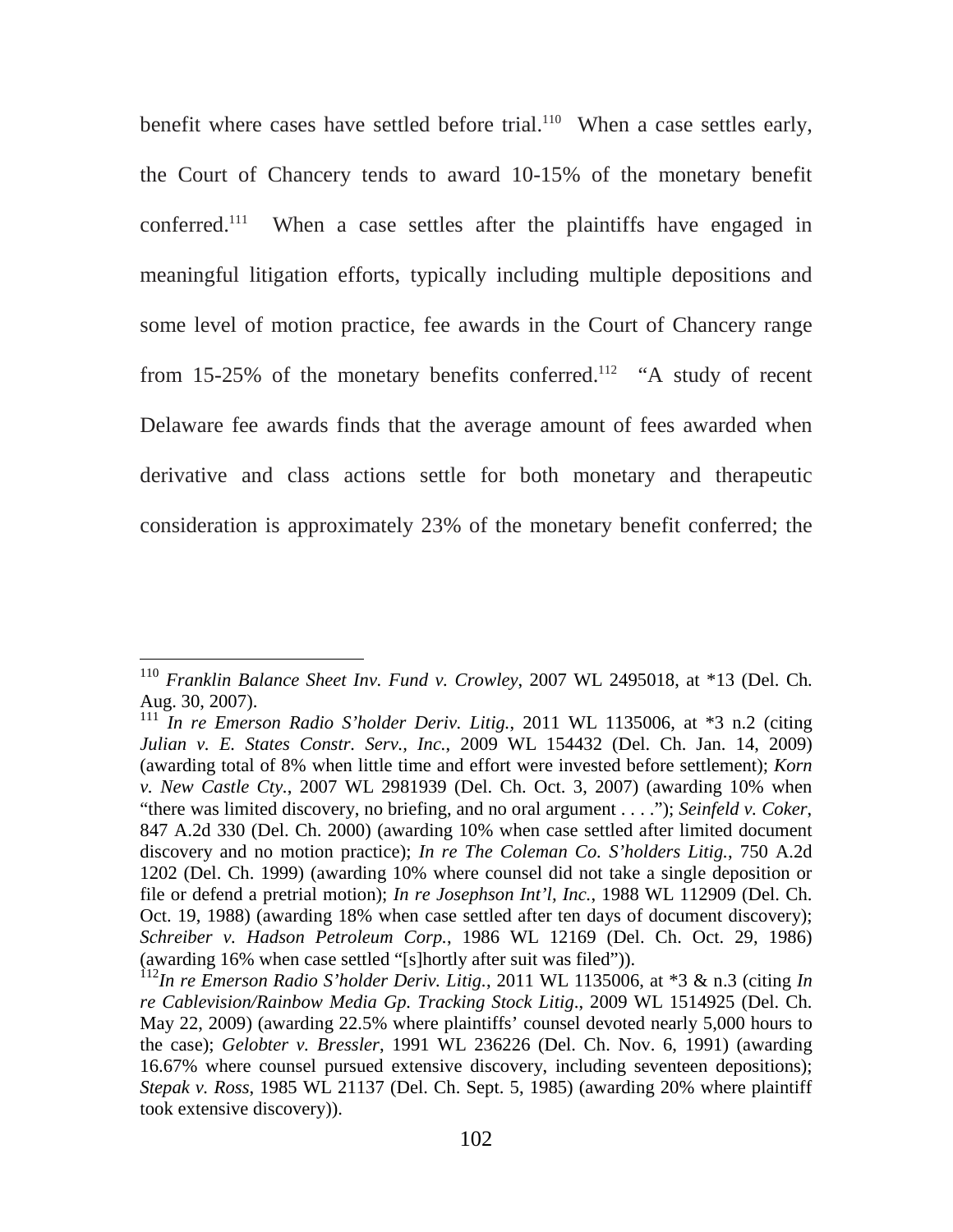median is 25%."<sup>113</sup> Higher percentages are warranted when cases progress to a post-trial adjudication. $114$ 

 The reasonableness of the percentage awarded by the Court of Chancery is reviewed for an abuse of discretion.<sup>115</sup> The question presented in this case is how to properly determine a reasonable percentage for a fee award in a megafund case. A recent study by the economic consulting firm National Economic Research Associates ("NERA") demonstrates that overall as the settlement values increase, the amount of fee percentages and expenses decrease.<sup>116</sup> The study reports that median attorneys' fees awarded from settlements in securities class actions are generally in the range of 22%

<sup>113</sup> *See* Richard A. Rosen, David C. McBride & Danielle Gibbs, *Settlement Agreements in Commercial Disputes: Negotiating, Drafting and Enforcement*, § 27.10, at 27-100  $(2010).$ 

 $114$  *In re Emerson Radio S'holder Deriv. Litig.*, 2011 WL 1135006, at \*3 & n.4 (citing *Berger v. Pubco Corp.*, 2010 WL 2573881 (Del. Ch. June 23, 2010) (awarding a total fee of 31.5% where "lengthy and thorough litigation by counsel . . . resulted in a final judgment and not a quick settlement"); *Gatz v. Ponsoldt*, 2009 WL 1743760 (Del. Ch. June 12, 2009) (awarding 33% in case litigated extensively, including through an appeal in the Delaware Supreme Court); *Ryan v. Gifford*, 2009 WL 18143 (Del. Ch. Jan. 2, 2009) (awarding 33% of cash amount where plaintiffs' counsel engaged in "meaningful discovery," survived "significant, hard fought motion practice" and incurred nearly \$400,000 in expenses); *Tuckman v. Aerosonic Corp.*, 1983 WL 20291 (Del. Ch. Apr. 21, 1983) (awarding 29% where litigated through trial and two appeals)).

<sup>115</sup> *See Sugarland Indus., Inc. v. Thomas*, 420 A.2d at 149.

<sup>116</sup> *See* Dr. Renzo Comolli et al., *Recent Trends in Securities Class Action Litigation: 2012 Mid-Year Review*, NERA Econ. Consulting, July 2012, at p.31. For an example, the study finds fee awards in securities class actions amount to 27% in cases where the settlement is between \$25 million and \$100 million, 22.4% in cases where the settlement is between \$100 million and \$500 million, and 11.1% in cases where the settlement is above \$500 million. *Id.* Figure 31. *See also* Federal Judicial Center, MANUAL FOR COMPLEX LITIGATION § 14.121 at 187 (2004) ("Attorney fees awarded under the percentage method are often between 25% and 30% of the fund.").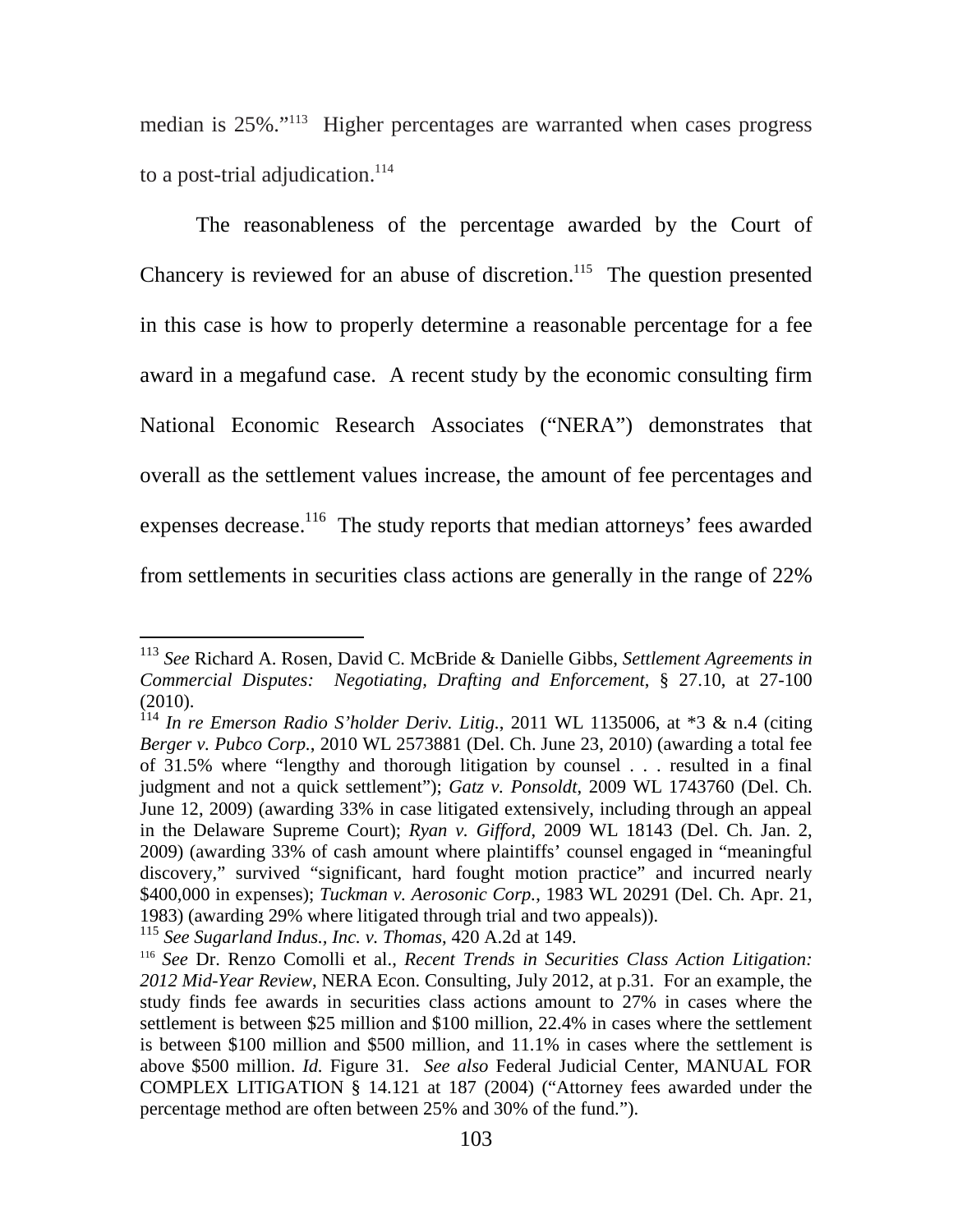to 30% of the recovery until the recovery approaches approximately \$500 million.<sup>117</sup> Once in the vicinity of over \$500 million, the median attorneys' fees falls to  $11\%$ <sup>118</sup>

Appellate courts that have examined a "megafund rule" requiring a fee percentage to be capped at a low figure when the recovery is quite high, have rejected it as a blanket rule. It is now accepted that "[a] mechanical, a *per se* application of the 'megafund rule' is not necessarily reasonable under the circumstances of a case."<sup>119</sup> For example, although the Third Circuit recognized that its jurisprudence confirms the use of a sliding scale as "appropriate" for percentage fee awards in large recovery cases, it has held that trial judges are not required to use a declining percentage approach in every case involving a large settlement.<sup>120</sup> The Third Circuit reasoned that it has "generally cautioned against overly formulaic approaches in assessing and determining the amounts and reasonableness of attorneys' fees," and that "the declining percentage concept does not trump the fact-intensive

<sup>117</sup> Dr. Renzo Comolli et al., *Recent Trends in Securities Class Action Litigation: 2012 Mid-Year Review*, NERA Econ. Consulting, July 2012, at p.31. <sup>118</sup> *Id*.

<sup>119</sup> *In re Enron Corp. Sec., Deriv. & ERISA Litig.*, 586 F.Supp.2d 732, 753-54 (S.D. Tex. 2008) (citing cases and concluding that "[a] mechanical, a *per se* application of the 'megafund rule' is not necessarily reasonable under the circumstances of a case."). <sup>120</sup> *In re Rite Aid Corp. Sec. Litig.*, 396 F.3d 294, 302-03 (3d Cir. 2005) ("[T]here is no rule that a district court must apply a declining percentage reduction in every settlement involving a sizable fund.").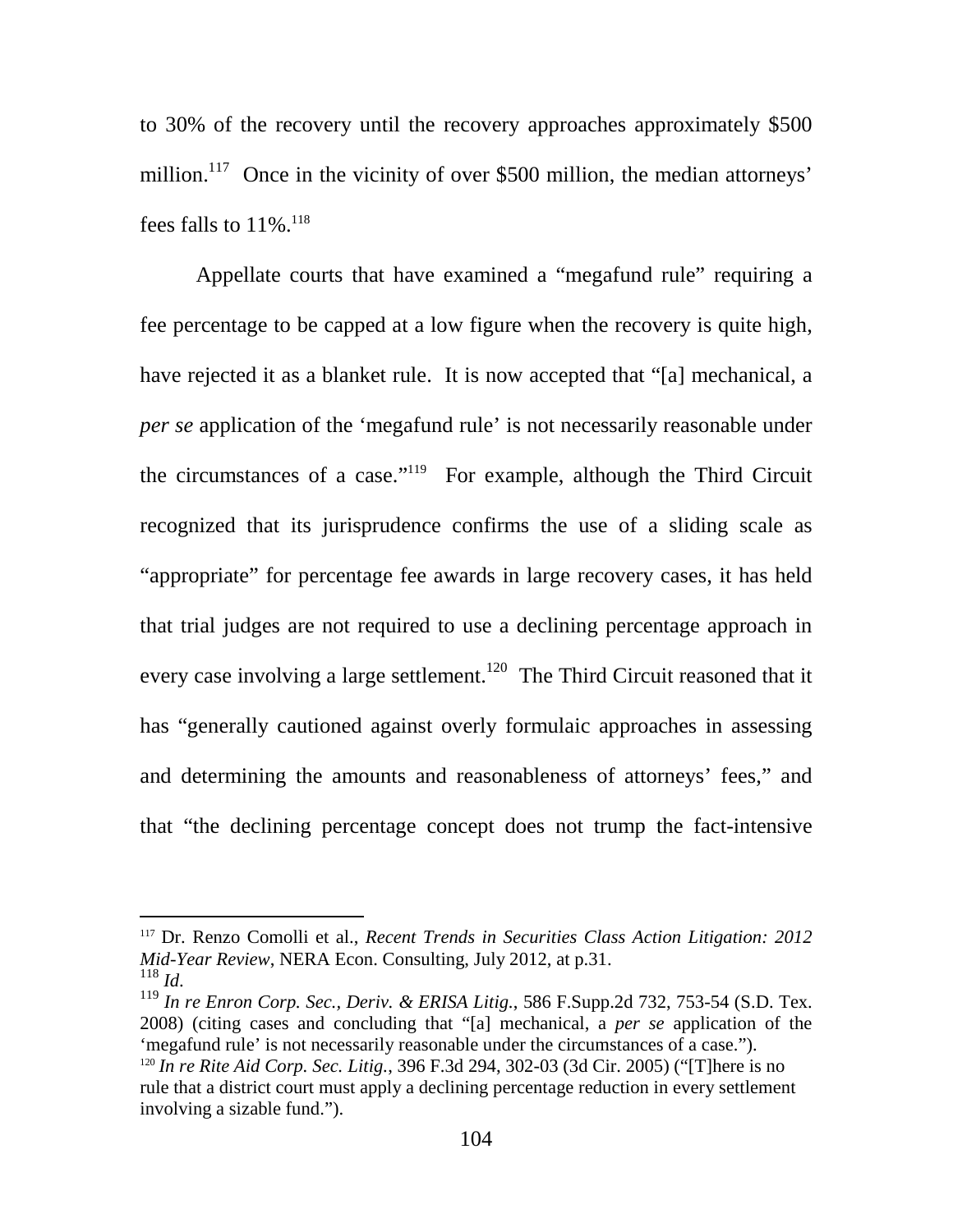*Prudential/Gunter* [factors,]"<sup>121</sup> which are similar to this Court's *Sugarland* factors.

Although several courts have recognized the declining percentage principle, none have imposed it as a *per se* rule.<sup>122</sup> In *Goodrich*, we held the Court of Chancery did not abuse its discretion by rejecting a "*per se* rule that awarded attorney's fees as a percentage in relation to the maximum common fund available, without regard to the benefits actually realized by class members." $123$  We reasoned that "[t]he adoption of a mandatory methodology or particular mathematical model for determining attorney's fees in common fund cases would be the antithesis of the equitable principles from which the concept of such awards originated."<sup>124</sup> That *ratio decidendi* equally applies in this case.

Therefore, we decline to impose either a cap or the mandatory use of any particular range of percentages for determining attorneys' fees in megafund cases. As we stated in *Goodrich*, "[n]ew mechanical guidelines are neither appropriate nor needed for the Court of Chancery."<sup>125</sup> We

<sup>121</sup> *Id* at 303.

<sup>122</sup> *Id*. at 302-03 (3d Cir. 2005).

<sup>123</sup> *Goodrich v. E.F. Hutton Group, Inc.*, 681 A.2d at 1049.

<sup>124</sup> *Id.* at 1050.

<sup>125</sup> *Id.*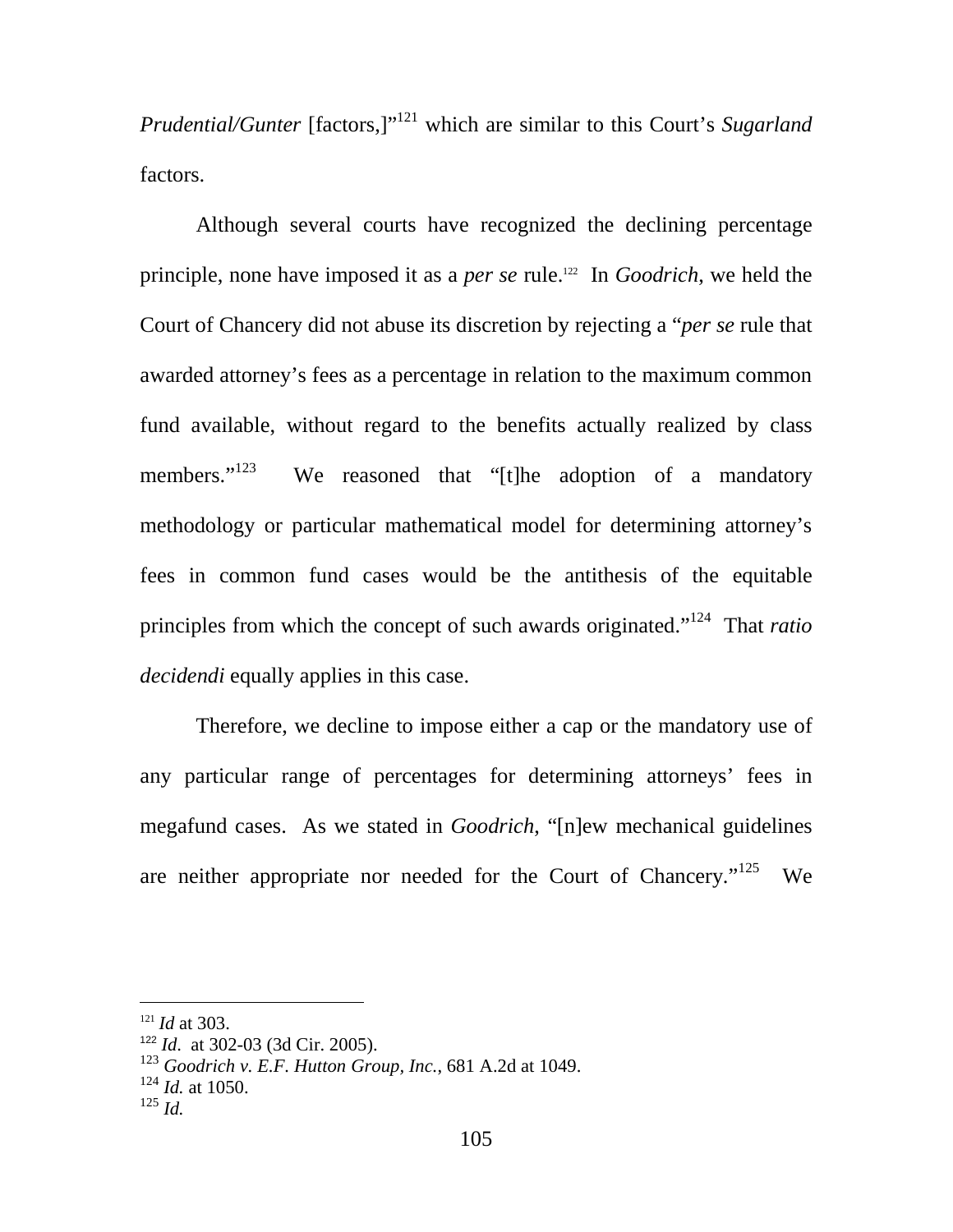reaffirm that our holding in *Sugarland* sets forth the proper factors for determining attorneys' fee awards in all common fund cases.<sup>126</sup>

## *Fee Award Reasonable Percentage*

The percentage awarded as attorneys' fees from a common fund is committed to the sound discretion of the Court of Chancery.<sup>127</sup> In determining the amount of a fee award, the Court of Chancery must consider the unique circumstances of each case. Its reasons for the selection of a given percentage must be stated with particularity.

The Court of Chancery quantified the Fee Award as 15% of the common fund.<sup>128</sup> The Court of Chancery addressed the *Sugarland* factors and how those factors caused it to arrive at that percentage, as follows:

The plaintiffs here indisputably *prosecuted this action through trial* and secured an *immense economic benefit* for Southern Peru. I've already said—and I'm going to take into account—I already encouraged the plaintiffs to be conservative in their application because they weren't as rapid in moving this as I would have liked. I don't think, though, that you can sort of ignore them, to say because they didn't invest six years on this case on an *entirely contingent basis*, deal with very c*omplex financial and valuation issues*, and ignore the fact that they were *up against major league, first-rate legal talent*.

. . . .

<sup>126</sup> *Sugarland Indus., Inc. v. Thomas*, 420 A.2d 142 (Del. 1980).

<sup>127</sup> *Chrysler Corp. v. Dann*, 223 A.2d 384, 386 (Del. 1966).

<sup>128</sup> *See Shaw v. Toshiba Am. Info. Sys., Inc.*, 91 F.Supp.2d 942 (E.D. Tex. 2000) (awarding 15% fee on a common fund of \$1 billion); *In re NASDAQ Market-Makers Antitrust Litig.*, 187 F.R.D. 465 (S.D.N.Y. 1998) (awarding 14% fee on common fund of \$1 billion).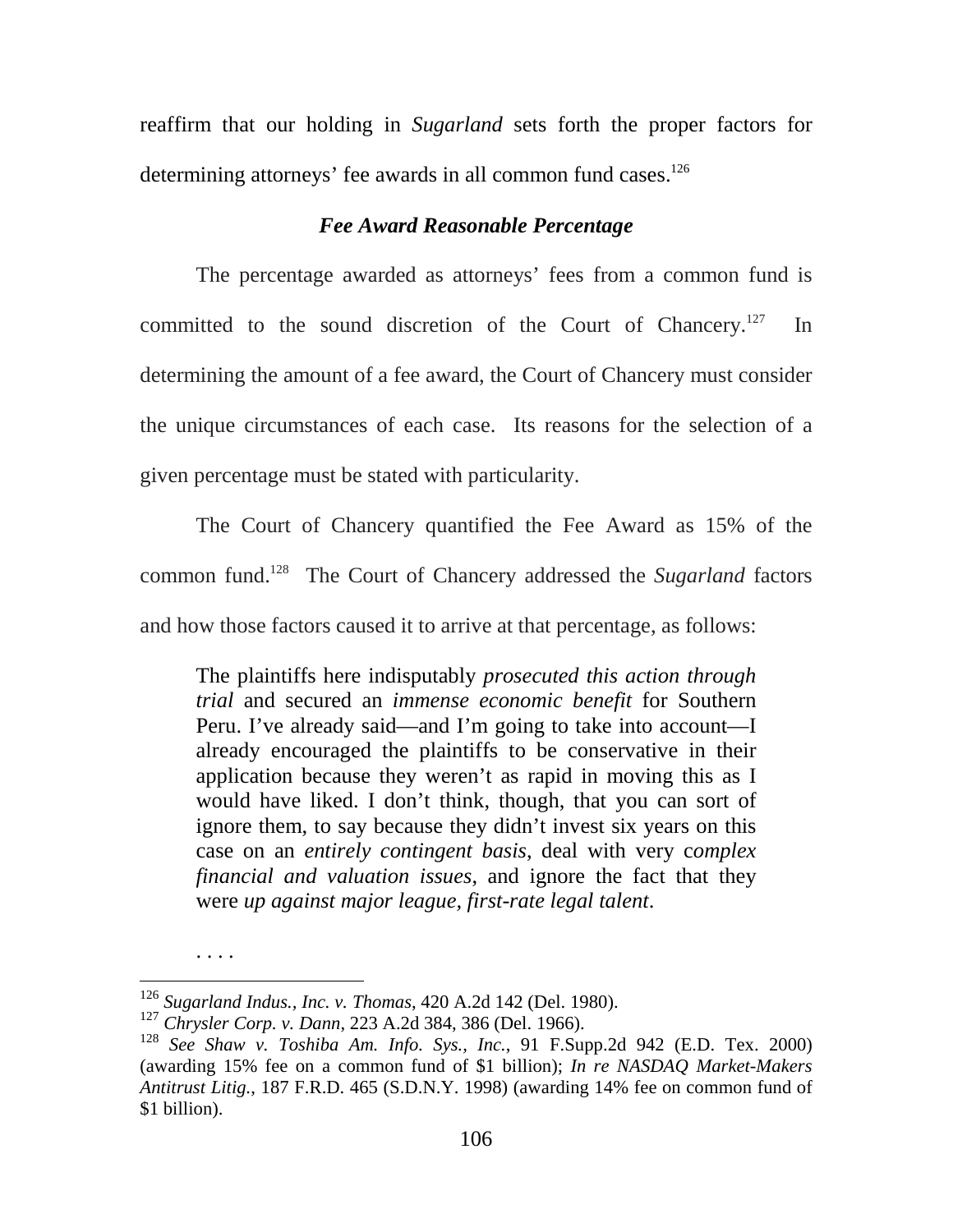"[O]ne of the things . . . the defendants got credit for in this case is that the plaintiffs were slow. . . . I also took that into account in how I approach interest in the case. . . . [I] also . . . have to take that into account in the *percentage I award* for the plaintiffs[,] . . . [a]nd I took that into account. *I took some cap factors into account*, setting the interest in what I did . . . . I have to take some away from the plaintiff's . . . lawyers on that . . . frankly, there were *grounds for me to award more* to the company. And I didn't. And—and so that is going to impel me to *reduce the percentage* that I'm awarding . . . .<sup>129</sup>

We repeat the Court of Chancery's conclusion:

Now, I gave a percentage of only 15 percent rather than 20 percent, 22 1/2 percent, or even 33 percent because the amount that's requested is large. I did take that into account. Maybe I am embracing what is a declining thing*.* I've tried to take into account all the factors, the delay, what was at stake, and what was reasonable. And I gave defendants credit for their arguments by going down to 15 percent. The only basis for some further reduction is, again, envy or there's just some level of too much, there's some natural existing limit on what lawyers as a class should get when they do a deal.

We review an award of attorneys' fees for an abuse of discretion.<sup>130</sup>

When an act of judicial discretion is under appellate review, this Court may not substitute its notions of what is right for those of the trial judge, if his or her judgment was the product of reason and conscience, as opposed to being either arbitrary or capricious.<sup>131</sup> As we recently stated, the challenge of quantifying fee awards is entrusted to the trial judge and will not be

<sup>&</sup>lt;sup>129</sup> Emphasis added.

<sup>130</sup> *Sugarland Indus., Inc. v. Thomas*, 420 A.2d at 149.

<sup>131</sup> *Chavin v. Cope*, 243 A.2d 694, 695 (Del. 1968).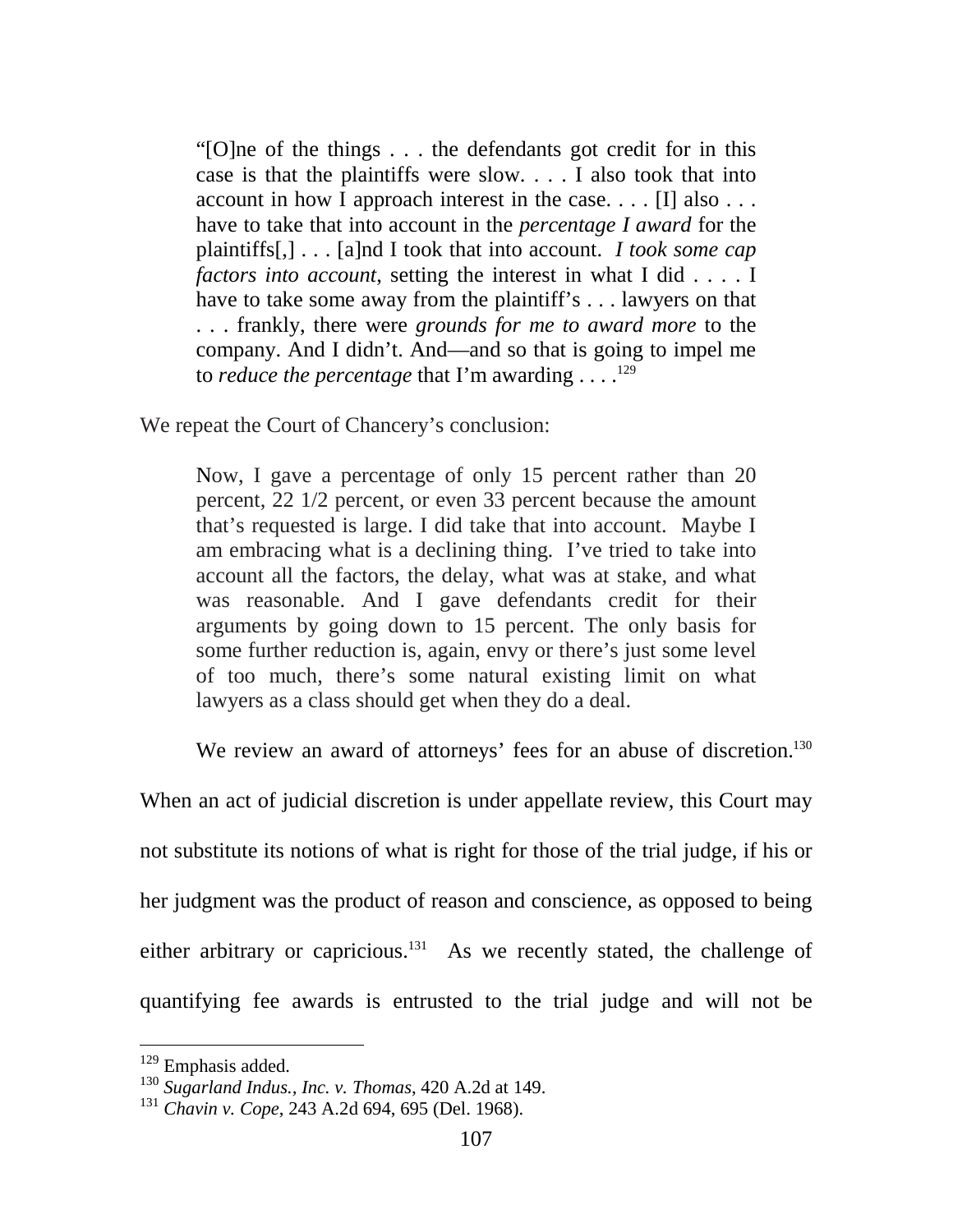disturbed on appeal in the absence of capriciousness or factual findings that are clearly wrong.<sup>132</sup>

 In this case, the Court of Chancery carefully weighed and considered all of the *Sugarland* factors. The record supports its factual findings and its well-reasoned decision that a reasonable attorneys' fee is 15% of the benefit created. Accordingly, we hold that the Fee Award was a proper exercise of the Court of Chancery's broad discretion in applying the *Sugarland* factors under the circumstances of this case.

## *Conclusion*

 The judgment of the Court of Chancery, awarding more than \$2 billion in damages and more than \$304 million in attorneys' fees, is affirmed.

#### **BERGER,** Justice, concurring and dissenting:

-

I concur in the majority's decision on the merits, but I would find that the trial court did not properly apply the law when it awarded attorneys' fees, and respectfully dissent on that issue.

The majority finds no abuse of discretion in the trial court's decision to award more than \$304 million in attorneys' fees. The majority says that

<sup>&</sup>lt;sup>132</sup> *Emak Worldwide, Inc. v. Kurz*, \_\_\_ A.3d \_\_\_, 2012 WL 1319771, at \*3 (Del. Ch. Apr. 17, 2012).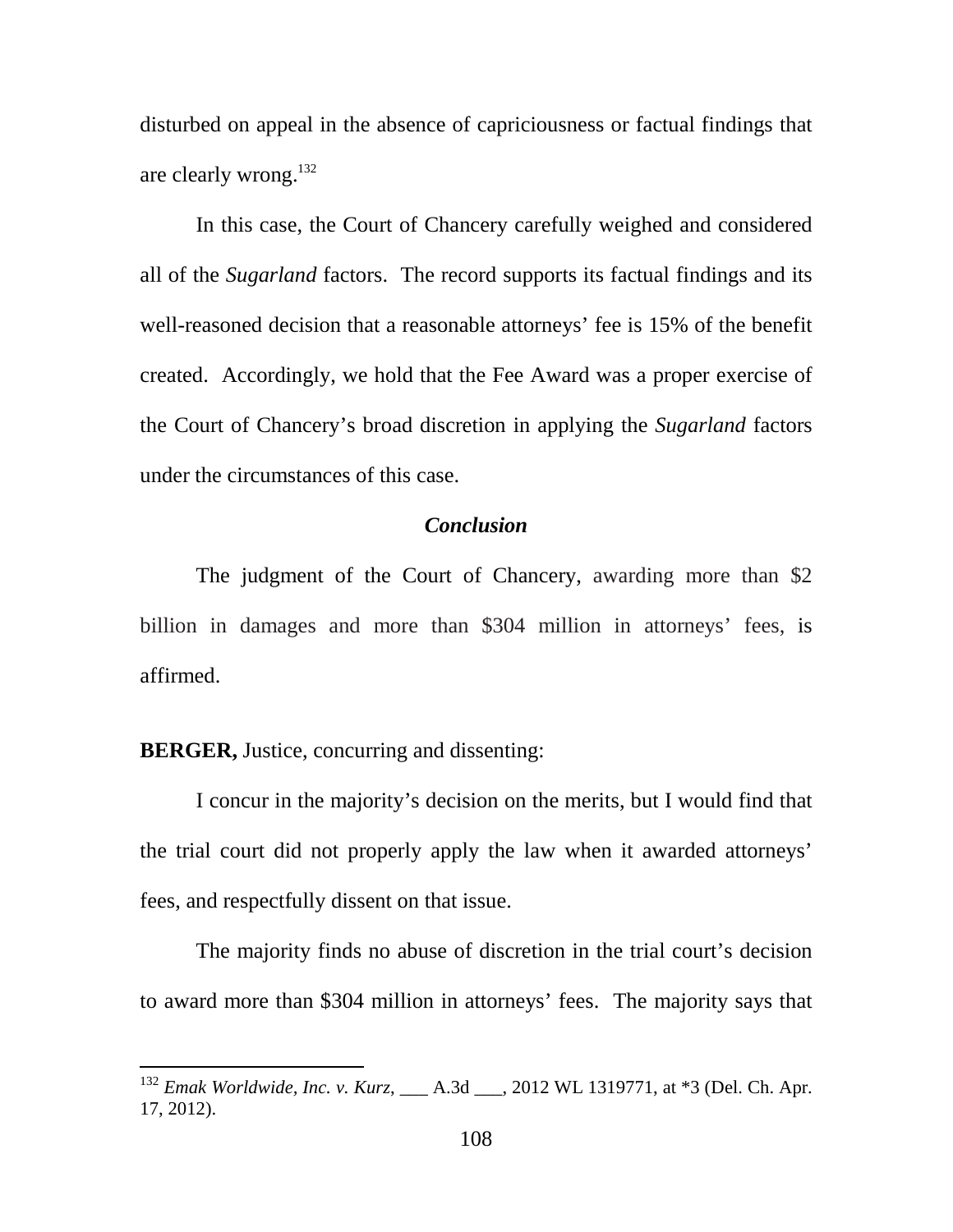the trial court applied the settled standards set forth in *Sugarland Industries, Inc. v. Thomas*,<sup>133</sup> and that this Court may not substitute its notions of what is right for those of the trial court. But the trial court did not apply *Sugarland*, it applied its own world views on incentives, bankers' compensation, and envy.

To be sure, the trial court recited the *Sugarland* standards. Its analysis, however, focused on the perceived need to incentivize plaintiffs' lawyers to take cases to trial. The trial court hypothesized that a stockholder plaintiff would be happy with a lawyer who says, "If you get really rich because of me, I want to get rich, too."<sup>134</sup> Then, the trial court talked about how others get big payouts without comment, but that lawyers are not viewed the same way:

[T]here's an idea that when a lawyer or law firms are going to get a big payment, that there's something somehow wrong about that, just because it's a lawyer. I'm sorry, but investment banks have hit it big . . . . They've hit it big many times. And to me, envy is not an appropriate motivation to take into account when you set an attorney fee.<sup>135</sup>

The trial court opined that a declining percentage for "mega" cases would not create a healthy incentive system, and that the trial court would not embrace such an approach. Rather, the trial court repeatedly pointed out

-

<sup>133</sup> *Sugarland Indus., Inc. v. Thomas*, 420 A.2d 142 (Del. 1980).

<sup>&</sup>lt;sup>134</sup> Appellant Southern Copper Corporation's Opening Brief, Exhibit A at 74. <sup>135</sup> *Id*. at 82.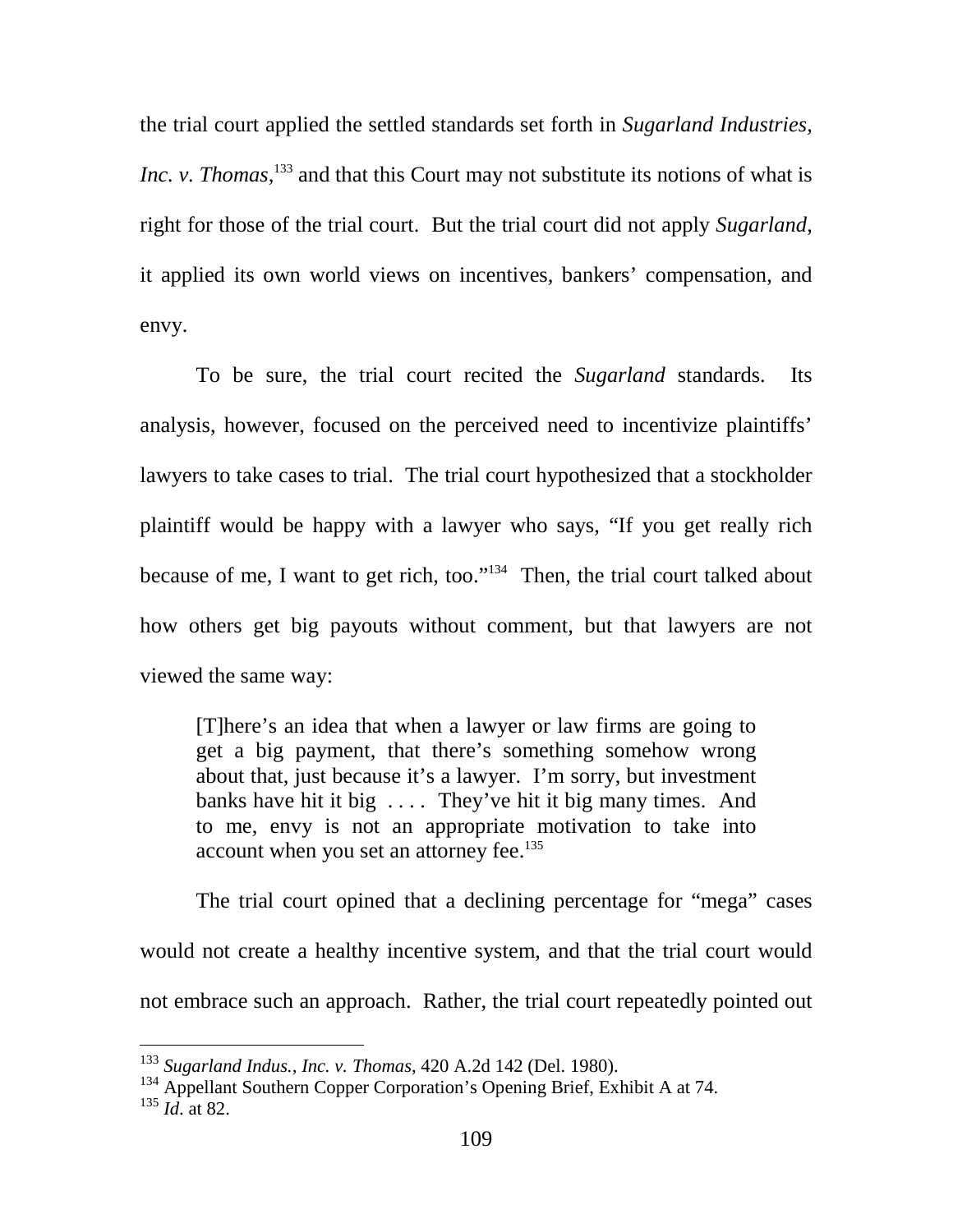that "plenty of market participants make big fees when their clients win," and that if this were a hedge fund manager or an investment bank, the fee would be okay.<sup>136</sup> In sum, the trial court said that the fundamental test for reasonableness is whether the fee is setting a good incentive, and that the only basis for reducing the fee would be envy.<sup>137</sup> That is not a decision based on *Sugarland*.

## *Reargument Unanimously Denied*

The appellants, Americas Mining Corporation ("AMC") and nominal defendant, Southern Copper Corporation, have filed a motion for reargument. The issue raised on reargument is the narrow question of whether the relevant "benefit achieved" for calculating attorneys' fees in a derivative case, against a majority stockholder and other defendants, is properly defined as the entire judgment paid to the corporation, or, in this case, 19% of the entire judgment paid to the corporation, because the majority stockholder defendant owns 81% of the corporation that will receive the judgment.

This Court has carefully considered the motion for reargument filed by the Defendants, and the response filed by the Plaintiff. We have determined that the motion for reargument is procedurally barred under

 $\overline{a}$ 

<sup>136</sup> *Id.* at 81-83.

<sup>137</sup> *Id.* at 83-84.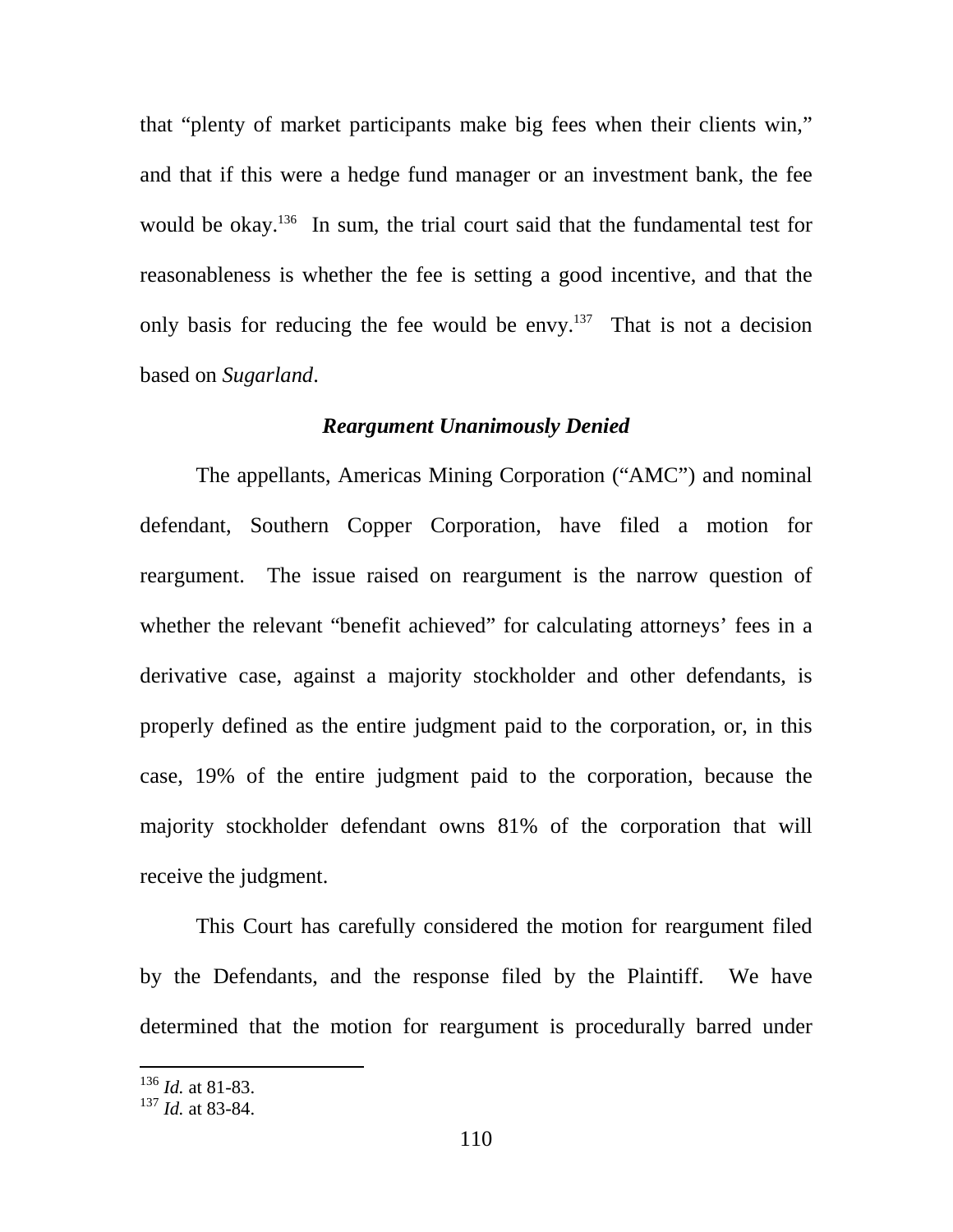Delaware law, because the issue raised on reargument was not fully and fairly presented in the Defendants' opening briefs; $138$  and alternatively, because it is substantively without merit, as a matter of Delaware law.<sup>139</sup>

## *Waiver Constitutes Procedural Bar*

This Court's rules specifically require an appellant to set forth the issues raised on appeal and to fairly present an argument in support of those issues in their opening brief. If an appellant fails to comply with these requirements on a particular issue, the appellant has abandoned that issue on appeal.<sup>140</sup> Supreme Court Rule  $14(b)(vi)(A)(3)$  states that "[t]he merits of any argument that is not raised in the body of the opening brief shall be deemed waived and will not be considered by the Court on appeal."

Neither of the Defendants' opening briefs properly raised the issue set forth in the limited motion for reargument. AMC's opening brief did not mention the issue at all and Southern Copper Corporation's opening brief only mentioned the issue indirectly in a footnote. Arguments in footnotes do not constitute raising an issue in the "body" of the opening brief.<sup>141</sup>

 $\overline{a}$ 

<sup>138</sup> *Flamer v. State*, 953 A.2d 130, 134 (Del. 2008); *Roca v. E.I. du Pont de Nemours & Co.*, 842 A.2d 1238, 1242 (Del. 2004).

<sup>139</sup> *Wilderman v. Wilderman*, 328 A.2d 456, 458 (Del. Ch. 1974). *See Gentile v. Rossette*, 906 A.2d 91, 102-03 (Del. 2006); *Tooley v. Donaldson, Lufkin, & Jenrette, Inc.*, 845 A.2d 1031 (Del. 2004).

<sup>140</sup> *Roca v. E.I. du Pont de Nemours & Co.*, 842 A.2d at 1242.

<sup>&</sup>lt;sup>141</sup> *See* Supreme Court Rule 14(d) ("Footnotes shall not be used for argument ordinarily included in the body of a brief . . . .").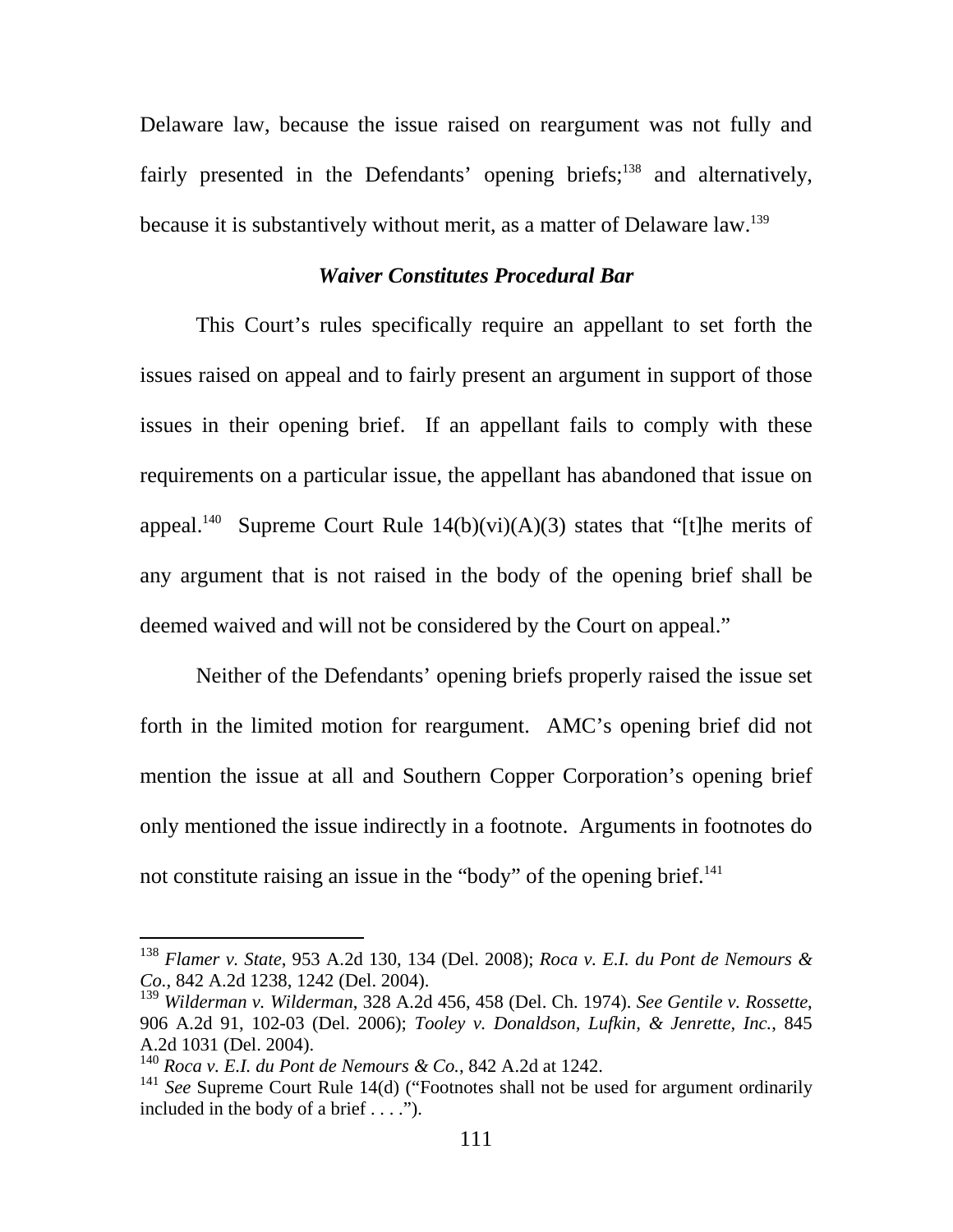Therefore, the issue raised in the limited motion for reargument is procedurally barred, as a matter of Delaware law, because it has been waived. On that basis alone the motion must be denied.<sup>142</sup>

## *Argument Without Substantive Merit*

Alternatively, and as an independent basis for denying the limited motion for reargument, we conclude that the Court of Chancery properly rejected the "look through" approach to awarding attorneys' fees in a derivative action. The derivative suit has been characterized as "one of the most interesting and ingenious of accountability mechanisms for large formal organizations."<sup>143</sup> It enables a stockholder to bring suit on behalf of the corporation for harm done to the corporation.<sup>144</sup>

Because a derivative suit is being brought on behalf of the corporation, any recovery must go to the corporation.<sup>145</sup> In addition, a stockholder who is directly injured retains the right to bring an individual action for those injuries affecting his or her legal rights as a stockholder.<sup>146</sup> Such an individual injury is distinct from an injury to the corporation alone.

-

<sup>142</sup> *Michigan v. Long*, 463 U.S. 1032, 1044 (1983).

<sup>143</sup> *Kramer v. W. Pac. Indus., Inc.*, 546 A.2d 348, 351 (Del. 1988) (quoting R. Clark, *Corporate Law* 639-40 (1986)).

<sup>144</sup> *Kramer v. W. Pac. Indus., Inc.*, 546 A.2d at 351.

<sup>145</sup> *Tooley v. Donaldson, Lufkin, & Jenrette, Inc.*, 845 A.2d at 1036. <sup>146</sup> *Id.*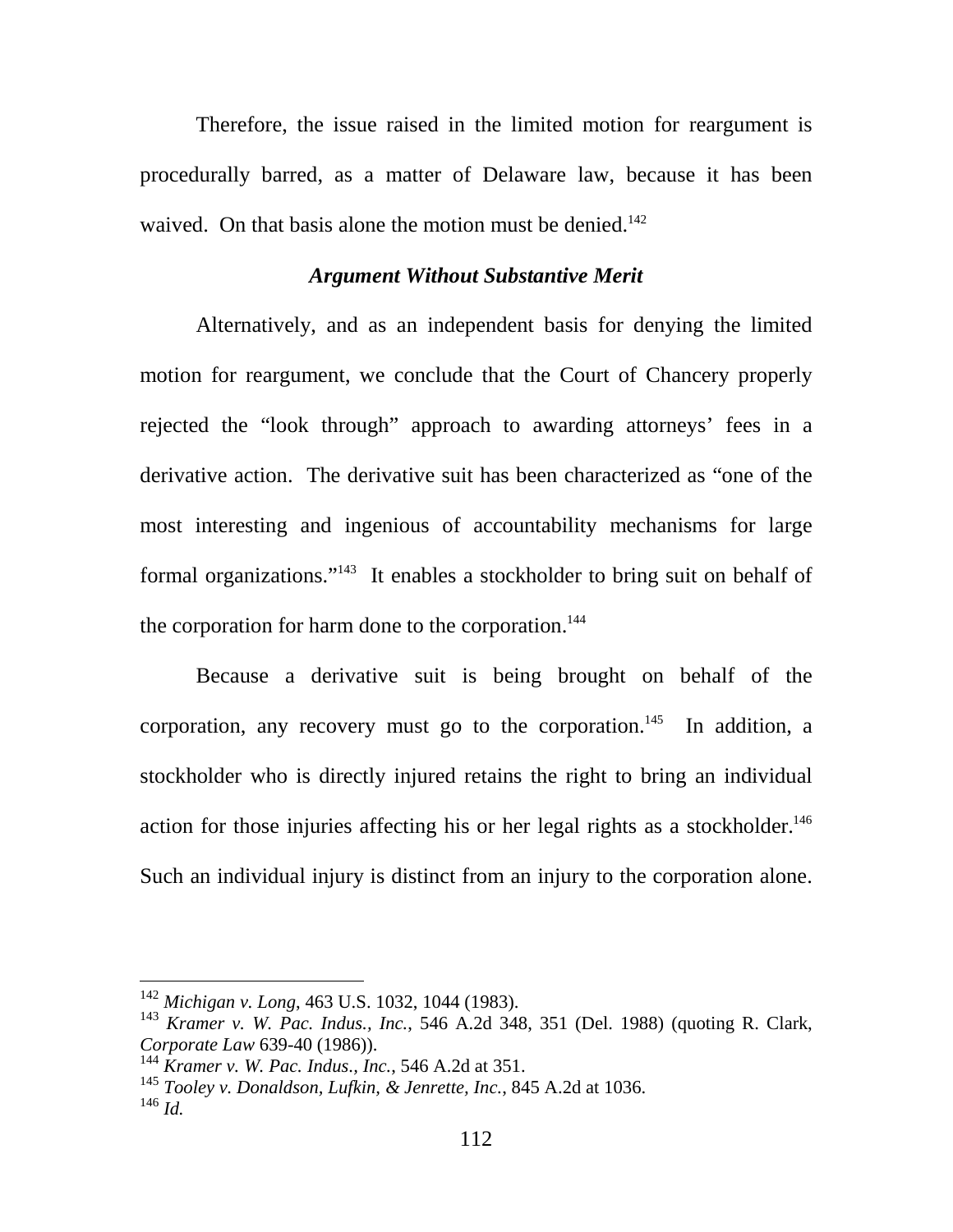"In such individual suits, the recovery or other relief flows directly to the stockholders, not to the corporation."<sup>147</sup>

In *Tooley v. Donaldson, Lufkin, & Jenrette, Inc.*, this Court held that whether a claim is derivative or direct depends solely upon two questions: "(1) who suffered the alleged harm (the corporation or the suing stockholders, individually); and (2) who would receive the benefit of any recovery or other remedy (the corporation or the stockholders, individually)?"<sup>148</sup> It is undisputed that this is a derivative proceeding. In this case, the corporation was harmed and the total recovery is awarded to the corporation, Southern Copper Corporation – not "nominally" but actually.

In assessing the "benefit achieved," the Court of Chancery held, and this Court affirmed, that the benefit achieved in a derivative action is the benefit to the corporation. The "look through" approach to awarding attorneys' fees in a derivative case was properly rejected by the Court of Chancery long ago in *Wilderman v. Wilderman*. <sup>149</sup> Similarly, in rejecting the Defendants' "look-through" argument in this derivative action, the Court of Chancery stated:

There's also this argument that I should only award – I should basically look at it like it's a class action case and that the

 $\overline{a}$ <sup>147</sup> *Id.*

<sup>148</sup> *Id*. at 1033.

<sup>149</sup> *Wilderman v. Wilderman*, 328 A.2d at 458.